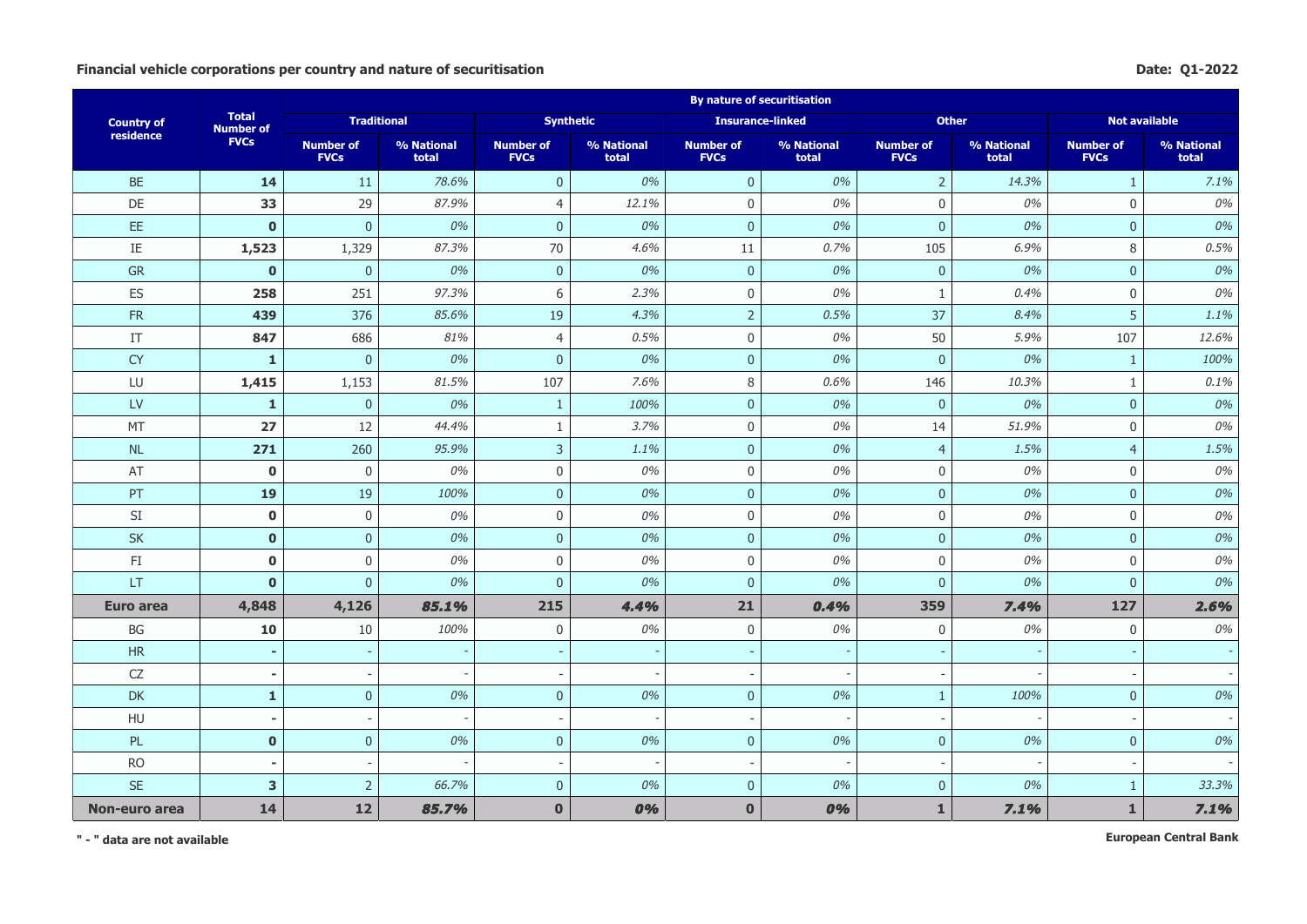## Financial vehicle corporations per country and nature of securitisation **Date:** Q4-2021

|                   |                                  |                                 |                     |                                 |                          | <b>By nature of securitisation</b> |                     |                                 |                     |                                 |                     |
|-------------------|----------------------------------|---------------------------------|---------------------|---------------------------------|--------------------------|------------------------------------|---------------------|---------------------------------|---------------------|---------------------------------|---------------------|
| <b>Country of</b> | <b>Total</b><br><b>Number of</b> | <b>Traditional</b>              |                     |                                 | <b>Synthetic</b>         | <b>Insurance-linked</b>            |                     | <b>Other</b>                    |                     | <b>Not available</b>            |                     |
| residence         | <b>FVCs</b>                      | <b>Number of</b><br><b>FVCs</b> | % National<br>total | <b>Number of</b><br><b>FVCs</b> | % National<br>total      | <b>Number of</b><br><b>FVCs</b>    | % National<br>total | <b>Number of</b><br><b>FVCs</b> | % National<br>total | <b>Number of</b><br><b>FVCs</b> | % National<br>total |
| <b>BE</b>         | 14                               | 11                              | 78.6%               | $\mathbf 0$                     | 0%                       | $\overline{0}$                     | 0%                  | $\overline{2}$                  | 14.3%               | $\mathbf{1}$                    | 7.1%                |
| DE                | 33                               | 29                              | 87.9%               | $\overline{4}$                  | 12.1%                    | $\mathbf 0$                        | 0%                  | $\mathbf 0$                     | 0%                  | $\mathbf 0$                     | 0%                  |
| EE                | $\mathbf 0$                      | $\overline{0}$                  | 0%                  | $\pmb{0}$                       | 0%                       | $\pmb{0}$                          | 0%                  | $\mathbf 0$                     | 0%                  | $\pmb{0}$                       | 0%                  |
| $\rm IE$          | 1,521                            | 1,327                           | 87.2%               | 70                              | 4.6%                     | 11                                 | 0.7%                | 105                             | 6.9%                | 8                               | 0.5%                |
| GR                | $\mathbf{0}$                     | $\overline{0}$                  | 0%                  | $\mathbf{0}$                    | 0%                       | $\overline{0}$                     | 0%                  | $\overline{0}$                  | 0%                  | $\overline{0}$                  | 0%                  |
| ES                | 265                              | 258                             | 97.4%               | 6                               | 2.3%                     | $\mathbf 0$                        | $0\%$               | $\mathbf{1}$                    | 0.4%                | $\mathbf 0$                     | 0%                  |
| FR                | 446                              | 380                             | 85.2%               | 19                              | 4.3%                     | $\overline{3}$                     | 0.7%                | 38                              | 8.5%                | 6                               | 1.3%                |
| IT                | 859                              | 680                             | 79.2%               | 5                               | 0.6%                     | $\mathbf 0$                        | 0%                  | 51                              | 5.9%                | 123                             | 14.3%               |
| <b>CY</b>         | $\mathbf{1}$                     | $\overline{0}$                  | 0%                  | $\mathbf{0}$                    | 0%                       | $\mathbf{0}$                       | 0%                  | $\overline{0}$                  | 0%                  | $\mathbf{1}$                    | 100%                |
| LU                | 1,421                            | 1,162                           | 81.8%               | 105                             | 7.4%                     | $\,8\,$                            | 0.6%                | 145                             | 10.2%               | 1                               | 0.1%                |
| LV                | $\mathbf{1}$                     | $\mathbf 0$                     | 0%                  | $\mathbf{1}$                    | 100%                     | $\overline{0}$                     | 0%                  | $\mathbf 0$                     | 0%                  | $\mathbf 0$                     | 0%                  |
| MT                | 27                               | 12                              | 44.4%               | $\mathbf{1}$                    | 3.7%                     | $\mathbf 0$                        | 0%                  | 14                              | 51.9%               | $\mathbf 0$                     | 0%                  |
| <b>NL</b>         | 270                              | 259                             | 95.9%               | $\overline{3}$                  | 1.1%                     | $\overline{0}$                     | 0%                  | $\overline{4}$                  | 1.5%                | $\overline{4}$                  | 1.5%                |
| AT                | $\mathbf 0$                      | $\mathbf 0$                     | 0%                  | $\mathbf 0$                     | 0%                       | $\mathbf 0$                        | 0%                  | $\mathbf 0$                     | 0%                  | $\mathbf 0$                     | 0%                  |
| PT                | 19                               | 19                              | 100%                | $\mathbf 0$                     | 0%                       | $\overline{0}$                     | 0%                  | $\pmb{0}$                       | 0%                  | $\overline{0}$                  | 0%                  |
| <b>SI</b>         | $\mathbf 0$                      | $\mathbf 0$                     | 0%                  | $\mathsf 0$                     | 0%                       | $\mathbf 0$                        | 0%                  | $\mathbf 0$                     | 0%                  | $\mathbf 0$                     | 0%                  |
| SK                | $\mathbf{0}$                     | $\pmb{0}$                       | 0%                  | $\boldsymbol{0}$                | 0%                       | $\pmb{0}$                          | 0%                  | $\pmb{0}$                       | 0%                  | $\mathbf 0$                     | 0%                  |
| FI.               | $\bf{0}$                         | $\mathbf 0$                     | 0%                  | $\boldsymbol{0}$                | 0%                       | $\mathbf 0$                        | 0%                  | $\mathbf 0$                     | 0%                  | $\mathbf 0$                     | 0%                  |
| <b>LT</b>         | $\mathbf{0}$                     | $\mathbf 0$                     | 0%                  | $\mathbf{0}$                    | 0%                       | $\mathbf{0}$                       | 0%                  | $\mathbf 0$                     | 0%                  | $\mathbf{0}$                    | 0%                  |
| Euro area         | 4,877                            | 4,137                           | 84.8%               | 214                             | 4.4%                     | 22                                 | 0.5%                | 360                             | 7.4%                | 144                             | 3%                  |
| BG                | 10                               | 10                              | 100%                | $\overline{0}$                  | 0%                       | $\mathbf 0$                        | 0%                  | $\mathbf 0$                     | 0%                  | $\mathbf{0}$                    | 0%                  |
| HR                | $\blacksquare$                   |                                 |                     |                                 |                          |                                    |                     |                                 |                     |                                 |                     |
| ${\sf CZ}$        | $\blacksquare$                   | $\overline{\phantom{a}}$        |                     |                                 |                          | $\overline{\phantom{a}}$           |                     |                                 |                     |                                 |                     |
| DK                | $\mathbf{1}$                     | $\pmb{0}$                       | 0%                  | $\boldsymbol{0}$                | 0%                       | $\overline{0}$                     | $0\%$               | $\mathbf{1}$                    | 100%                | $\mathbf 0$                     | 0%                  |
| HU                | $\blacksquare$                   | $\overline{\phantom{a}}$        |                     |                                 | $\overline{\phantom{a}}$ | $\overline{\phantom{a}}$           |                     |                                 |                     |                                 |                     |
| PL                | $\mathbf{0}$                     | $\overline{0}$                  | 0%                  | $\mathbf{0}$                    | 0%                       | $\overline{0}$                     | 0%                  | $\mathbf{0}$                    | 0%                  | $\mathbf{0}$                    | 0%                  |
| <b>RO</b>         |                                  |                                 |                     |                                 |                          |                                    |                     |                                 |                     |                                 |                     |
| <b>SE</b>         | $\overline{\mathbf{3}}$          | $\overline{2}$                  | 66.7%               | $\mathbf{0}$                    | 0%                       | $\overline{0}$                     | 0%                  | $\mathbf{0}$                    | 0%                  | $\mathbf{1}$                    | 33.3%               |
| Non-euro area     | 14                               | 12                              | 85.7%               | $\bf{0}$                        | 0%                       | $\bf{0}$                           | 0%                  | $\mathbf{1}$                    | 7.1%                | $\mathbf{1}$                    | 7.1%                |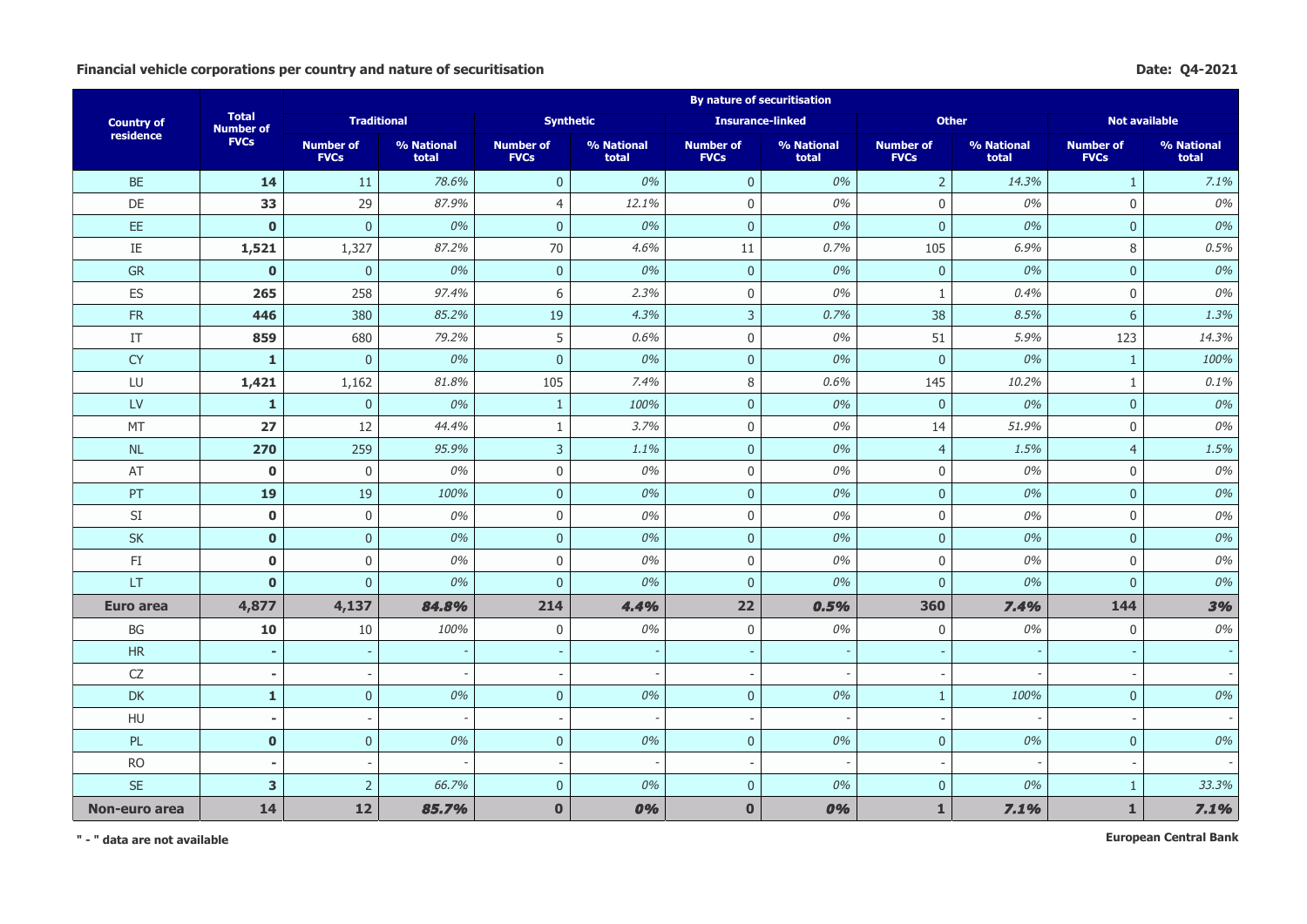## Financial vehicle corporations per country and nature of securitisation **Date:** Q3-2021

|                   |                                  |                                 |                     |                                 |                          | <b>By nature of securitisation</b> |                     |                                 |                     |                                 |                     |
|-------------------|----------------------------------|---------------------------------|---------------------|---------------------------------|--------------------------|------------------------------------|---------------------|---------------------------------|---------------------|---------------------------------|---------------------|
| <b>Country of</b> | <b>Total</b><br><b>Number of</b> | <b>Traditional</b>              |                     |                                 | <b>Synthetic</b>         | <b>Insurance-linked</b>            |                     | <b>Other</b>                    |                     | <b>Not available</b>            |                     |
| residence         | <b>FVCs</b>                      | <b>Number of</b><br><b>FVCs</b> | % National<br>total | <b>Number of</b><br><b>FVCs</b> | % National<br>total      | <b>Number of</b><br><b>FVCs</b>    | % National<br>total | <b>Number of</b><br><b>FVCs</b> | % National<br>total | <b>Number of</b><br><b>FVCs</b> | % National<br>total |
| <b>BE</b>         | 14                               | 11                              | 78.6%               | $\mathbf{0}$                    | 0%                       | $\overline{0}$                     | 0%                  | $\overline{2}$                  | 14.3%               | $\mathbf{1}$                    | 7.1%                |
| DE                | 33                               | 27                              | 81.8%               | $\overline{4}$                  | 12.1%                    | $\mathsf{0}$                       | 0%                  | $\mathbf 0$                     | 0%                  | $\overline{2}$                  | 6.1%                |
| EE                | $\mathbf{0}$                     | $\mathbf 0$                     | 0%                  | $\boldsymbol{0}$                | 0%                       | $\pmb{0}$                          | 0%                  | $\pmb{0}$                       | 0%                  | $\pmb{0}$                       | 0%                  |
| $\rm IE$          | 1,488                            | 1,294                           | 87%                 | 69                              | 4.6%                     | 11                                 | 0.7%                | 105                             | 7.1%                | 9                               | 0.6%                |
| GR                | $\bf{0}$                         | $\mathbf 0$                     | 0%                  | $\boldsymbol{0}$                | 0%                       | $\mathbf{0}$                       | 0%                  | $\mathbf 0$                     | 0%                  | $\pmb{0}$                       | 0%                  |
| ES                | 274                              | 267                             | 97.4%               | 6                               | 2.2%                     | $\mathbf 0$                        | 0%                  | $\mathbf{1}$                    | 0.4%                | $\mathbf 0$                     | 0%                  |
| FR                | 444                              | 384                             | 86.5%               | 16                              | 3.6%                     | $\overline{2}$                     | 0.5%                | 36                              | 8.1%                | 6                               | 1.4%                |
| IT                | 844                              | 649                             | 76.9%               | 6                               | 0.7%                     | $\mathsf{0}$                       | 0%                  | 51                              | 6%                  | 138                             | 16.4%               |
| <b>CY</b>         | $\mathbf{1}$                     | $\mathbf{0}$                    | 0%                  | $\overline{0}$                  | 0%                       | $\overline{0}$                     | 0%                  | $\mathbf{0}$                    | 0%                  | $\mathbf{1}$                    | 100%                |
| LU                | 1,423                            | 1,168                           | 82.1%               | 104                             | 7.3%                     | $\,8\,$                            | 0.6%                | 142                             | 10%                 | 1                               | 0.1%                |
| <b>LV</b>         | $\mathbf{1}$                     | $\mathbf{0}$                    | 0%                  | $\mathbf{1}$                    | 100%                     | $\mathbf{0}$                       | 0%                  | $\mathbf{0}$                    | 0%                  | $\mathbf{0}$                    | 0%                  |
| MT                | 28                               | 13                              | 46.4%               | $\mathbf{1}$                    | 3.6%                     | $\mathbf 0$                        | 0%                  | 14                              | 50%                 | $\mathbf 0$                     | 0%                  |
| $\sf NL$          | 272                              | 261                             | 96%                 | $\overline{3}$                  | 1.1%                     | $\mathbf{0}$                       | 0%                  | $\overline{4}$                  | 1.5%                | $\overline{4}$                  | 1.5%                |
| AT                | $\bf{0}$                         | $\boldsymbol{0}$                | 0%                  | $\boldsymbol{0}$                | 0%                       | $\mathsf{0}$                       | 0%                  | $\boldsymbol{0}$                | 0%                  | $\boldsymbol{0}$                | 0%                  |
| PT                | 18                               | 18                              | 100%                | $\pmb{0}$                       | 0%                       | $\overline{0}$                     | 0%                  | $\pmb{0}$                       | 0%                  | $\mathbf 0$                     | 0%                  |
| SI                | $\mathbf 0$                      | $\mathbf 0$                     | 0%                  | $\mathsf 0$                     | 0%                       | $\mathbf 0$                        | 0%                  | $\mathbf 0$                     | 0%                  | $\mathsf 0$                     | 0%                  |
| <b>SK</b>         | $\mathbf 0$                      | $\mathsf{O}\xspace$             | 0%                  | $\mathbf 0$                     | 0%                       | $\mathbf 0$                        | 0%                  | $\mathbf 0$                     | 0%                  | $\mathbf 0$                     | 0%                  |
| FI.               | $\mathbf 0$                      | $\mathbf 0$                     | 0%                  | $\overline{0}$                  | 0%                       | $\boldsymbol{0}$                   | 0%                  | $\mathbf 0$                     | 0%                  | $\mathbf 0$                     | 0%                  |
| LT.               | $\mathbf{0}$                     | $\mathbf{0}$                    | 0%                  | $\overline{0}$                  | 0%                       | $\mathbf{0}$                       | 0%                  | $\mathbf{0}$                    | 0%                  | $\mathbf{0}$                    | 0%                  |
| Euro area         | 4,840                            | 4,092                           | 84.5%               | 210                             | 4.3%                     | 21                                 | 0.4%                | 355                             | 7.3%                | 162                             | 3.3%                |
| BG                | 10                               | $10\,$                          | 100%                | $\mathbf 0$                     | 0%                       | $\mathbf 0$                        | 0%                  | $\mathbf 0$                     | 0%                  | $\mathbf 0$                     | 0%                  |
| HR                | $\overline{a}$                   |                                 |                     |                                 |                          |                                    |                     |                                 |                     |                                 |                     |
| ${\sf CZ}$        | $\blacksquare$                   | $\overline{\phantom{a}}$        |                     |                                 |                          | $\overline{\phantom{a}}$           |                     |                                 |                     |                                 |                     |
| <b>DK</b>         | $\mathbf{1}$                     | $\pmb{0}$                       | 0%                  | $\pmb{0}$                       | 0%                       | $\overline{0}$                     | $0\%$               | $\mathbf{1}$                    | 100%                | $\pmb{0}$                       | 0%                  |
| HU                | $\blacksquare$                   | $\sim$                          |                     |                                 | $\overline{\phantom{a}}$ | $\overline{\phantom{a}}$           |                     |                                 |                     |                                 |                     |
| PL                | $\mathbf{0}$                     | $\overline{0}$                  | 0%                  | $\boldsymbol{0}$                | 0%                       | $\overline{0}$                     | 0%                  | $\mathbf{0}$                    | 0%                  | $\mathbf 0$                     | 0%                  |
| <b>RO</b>         |                                  |                                 |                     |                                 |                          |                                    |                     |                                 |                     |                                 |                     |
| <b>SE</b>         | 3                                | $\overline{2}$                  | 66.7%               | $\mathbf{0}$                    | 0%                       | $\overline{0}$                     | 0%                  | $\mathbf{0}$                    | 0%                  | $\mathbf{1}$                    | 33.3%               |
| Non-euro area     | 14                               | 12                              | 85.7%               | $\bf{0}$                        | 0%                       | $\bf{0}$                           | 0%                  | $\mathbf{1}$                    | 7.1%                | $\mathbf{1}$                    | 7.1%                |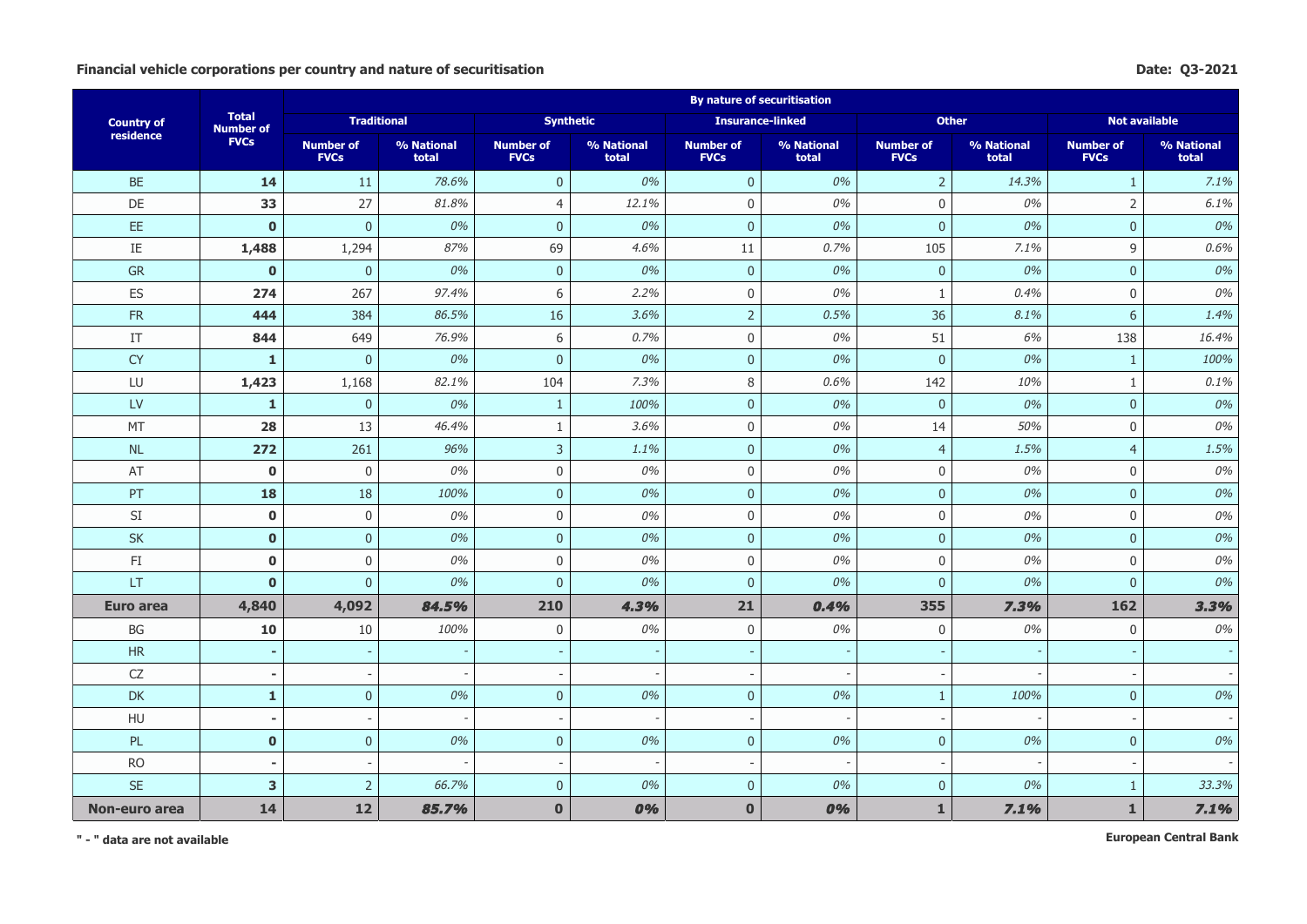## **Financial vehicle corporations per country and nature of securitisation Date: Q2-2021**

|                   |                                  |                                 |                     |                                 |                     | <b>By nature of securitisation</b> |                          |                                 |                     |                                 |                     |
|-------------------|----------------------------------|---------------------------------|---------------------|---------------------------------|---------------------|------------------------------------|--------------------------|---------------------------------|---------------------|---------------------------------|---------------------|
| <b>Country of</b> | <b>Total</b><br><b>Number of</b> | <b>Traditional</b>              |                     |                                 | <b>Synthetic</b>    | <b>Insurance-linked</b>            |                          | <b>Other</b>                    |                     | <b>Not available</b>            |                     |
| residence         | <b>FVCs</b>                      | <b>Number of</b><br><b>FVCs</b> | % National<br>total | <b>Number of</b><br><b>FVCs</b> | % National<br>total | <b>Number of</b><br><b>FVCs</b>    | % National<br>total      | <b>Number of</b><br><b>FVCs</b> | % National<br>total | <b>Number of</b><br><b>FVCs</b> | % National<br>total |
| <b>BE</b>         | 14                               | 11                              | 78.6%               | $\mathbf{0}$                    | 0%                  | $\overline{0}$                     | 0%                       | $\mathbf 2$                     | 14.3%               | $\mathbf{1}$                    | 7.1%                |
| DE                | 31                               | 27                              | 87.1%               | $\overline{4}$                  | 12.9%               | $\mathsf 0$                        | 0%                       | $\mathbf 0$                     | 0%                  | $\mathbf 0$                     | 0%                  |
| EE                | $\mathbf{0}$                     | $\mathbf 0$                     | 0%                  | $\bf 0$                         | 0%                  | $\pmb{0}$                          | 0%                       | $\pmb{0}$                       | 0%                  | $\pmb{0}$                       | 0%                  |
| $\rm IE$          | 1,479                            | 1,283                           | 86.7%               | 68                              | 4.6%                | 11                                 | 0.7%                     | 109                             | 7.4%                | 8                               | 0.5%                |
| <b>GR</b>         | $\mathbf{0}$                     | $\mathbf{0}$                    | 0%                  | $\mathbf 0$                     | 0%                  | $\mathbf{0}$                       | 0%                       | $\mathbf 0$                     | 0%                  | $\mathbf 0$                     | 0%                  |
| ES                | 276                              | 271                             | 98.2%               | 5                               | 1.8%                | $\mathbf 0$                        | 0%                       | $\mathbf 0$                     | 0%                  | $\mathbf 0$                     | 0%                  |
| FR                | 440                              | 380                             | 86.4%               | 16                              | 3.6%                | $\overline{2}$                     | 0.5%                     | 36                              | 8.2%                | 6                               | 1.4%                |
| IT                | 819                              | 643                             | 78.5%               | $\overline{7}$                  | 0.9%                | $\mathsf 0$                        | 0%                       | 50                              | 6.1%                | 119                             | 14.5%               |
| <b>CY</b>         | $\mathbf{1}$                     | $\mathbf{0}$                    | 0%                  | $\overline{0}$                  | 0%                  | $\mathbf 0$                        | 0%                       | $\overline{0}$                  | 0%                  | $\mathbf{1}$                    | 100%                |
| LU                | 1,395                            | 1,147                           | 82.2%               | 105                             | 7.5%                | $\overline{7}$                     | 0.5%                     | 135                             | 9.7%                | $\mathbf{1}$                    | 0.1%                |
| <b>LV</b>         | $\mathbf 0$                      | $\overline{0}$                  | 0%                  | $\overline{0}$                  | 0%                  | $\pmb{0}$                          | 0%                       | $\mathbf{0}$                    | 0%                  | $\mathbf{0}$                    | 0%                  |
| <b>MT</b>         | 28                               | 13                              | 46.4%               | $\mathbf{1}$                    | 3.6%                | $\mathbf 0$                        | 0%                       | 14                              | 50%                 | $\mathbf 0$                     | 0%                  |
| NL                | 271                              | 262                             | 96.7%               | $\overline{3}$                  | 1.1%                | $\mathbf{0}$                       | 0%                       | $\overline{4}$                  | 1.5%                | $\overline{2}$                  | 0.7%                |
| AT                | $\mathbf 0$                      | $\mathbf 0$                     | 0%                  | $\boldsymbol{0}$                | 0%                  | $\boldsymbol{0}$                   | 0%                       | $\boldsymbol{0}$                | 0%                  | $\boldsymbol{0}$                | 0%                  |
| PT                | 18                               | 18                              | 100%                | $\pmb{0}$                       | 0%                  | $\mathbf 0$                        | 0%                       | $\pmb{0}$                       | 0%                  | $\pmb{0}$                       | 0%                  |
| SI                | $\mathbf 0$                      | $\mathsf 0$                     | 0%                  | $\mathbf 0$                     | 0%                  | $\mathsf 0$                        | 0%                       | $\mathbf 0$                     | 0%                  | $\mathbf 0$                     | 0%                  |
| <b>SK</b>         | $\mathbf{0}$                     | $\pmb{0}$                       | 0%                  | $\mathbf{0}$                    | 0%                  | $\pmb{0}$                          | 0%                       | $\mathbf 0$                     | 0%                  | $\mathbf 0$                     | 0%                  |
| FI                | $\mathbf 0$                      | $\mathbf 0$                     | 0%                  | $\mathbf 0$                     | 0%                  | $\boldsymbol{0}$                   | 0%                       | $\mathbf 0$                     | 0%                  | $\mathbf 0$                     | 0%                  |
| LT.               | $\mathbf{0}$                     | $\mathbf{0}$                    | 0%                  | $\mathbf{0}$                    | 0%                  | $\mathbf 0$                        | 0%                       | $\mathbf{0}$                    | 0%                  | $\mathbf{0}$                    | 0%                  |
| Euro area         | 4,772                            | 4,055                           | 85%                 | 209                             | 4.4%                | 20                                 | 0.4%                     | 350                             | 7.3%                | 138                             | 2.9%                |
| BG                | 10                               | 10                              | 100%                | $\mathbf 0$                     | 0%                  | $\mathbf 0$                        | 0%                       | $\mathbf 0$                     | 0%                  | $\mathbf 0$                     | 0%                  |
| HR                | ۰                                |                                 |                     |                                 |                     |                                    |                          |                                 |                     |                                 |                     |
| ${\sf CZ}$        | $\blacksquare$                   | $\overline{\phantom{a}}$        |                     |                                 |                     | $\overline{\phantom{a}}$           |                          |                                 |                     |                                 |                     |
| DK                | $\mathbf{1}$                     | $\mathbf 0$                     | 0%                  | $\mathbf 0$                     | 0%                  | $\mathbf 0$                        | $0\%$                    | $\mathbf{1}$                    | 100%                | $\pmb{0}$                       | 0%                  |
| HU                | $\blacksquare$                   | $\overline{\phantom{a}}$        |                     |                                 |                     | $\blacksquare$                     | $\overline{\phantom{a}}$ |                                 |                     |                                 |                     |
| PL                | $\mathbf{0}$                     | $\pmb{0}$                       | 0%                  | $\pmb{0}$                       | 0%                  | $\mathbf 0$                        | 0%                       | $\overline{0}$                  | 0%                  | $\mathbf 0$                     | 0%                  |
| <b>RO</b>         |                                  |                                 |                     |                                 |                     |                                    |                          |                                 |                     |                                 |                     |
| <b>SE</b>         | 3                                | $\overline{2}$                  | 66.7%               | $\overline{0}$                  | 0%                  | $\mathbf{0}$                       | 0%                       | $\mathbf{0}$                    | 0%                  | $\mathbf{1}$                    | 33.3%               |
| Non-euro area     | 14                               | 12                              | 85.7%               | $\bf{0}$                        | 0%                  | $\bf{0}$                           | 0%                       | $\mathbf{1}$                    | 7.1%                | $\mathbf{1}$                    | 7.1%                |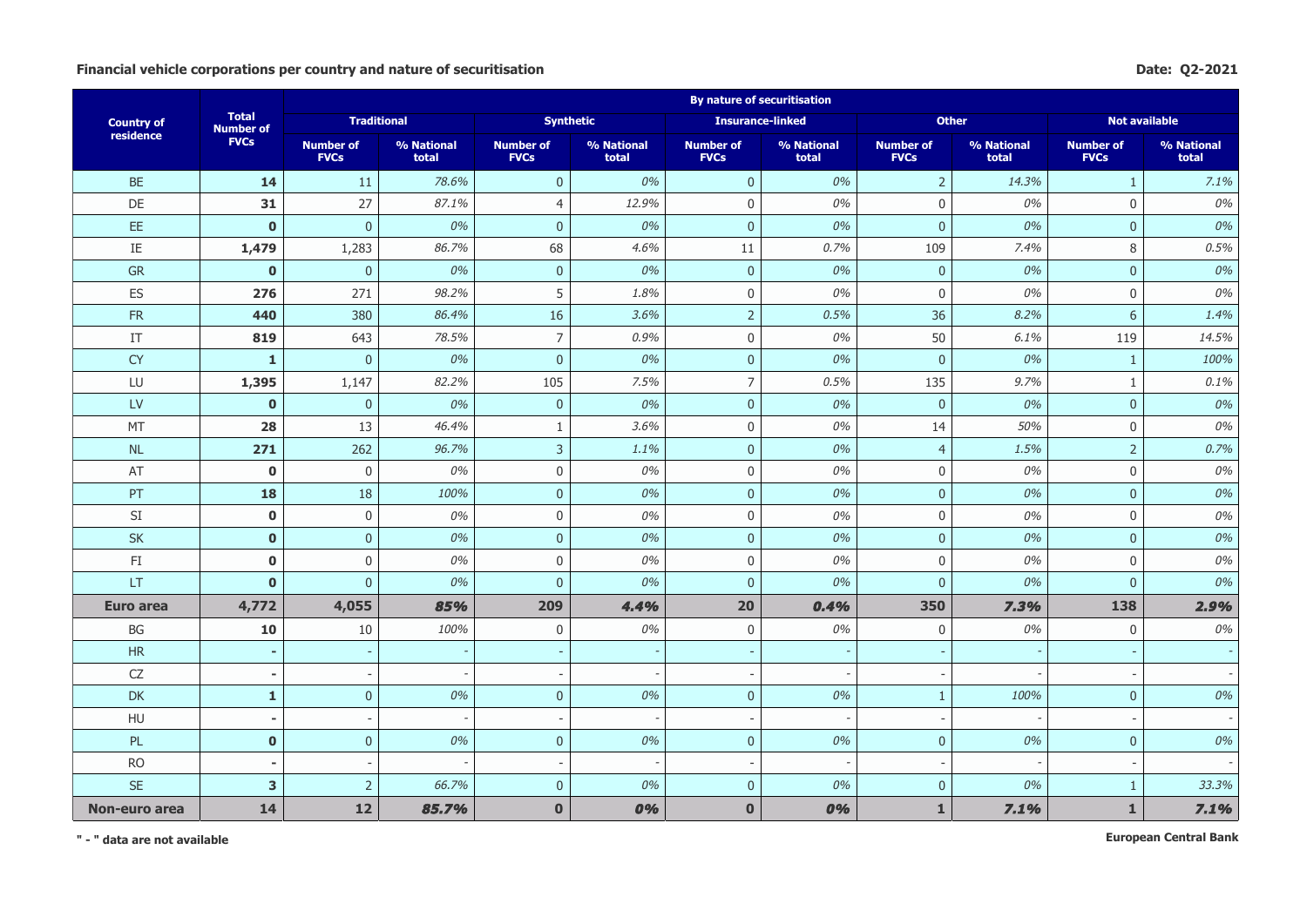## Financial vehicle corporations per country and nature of securitisation **Date:** Q1-2021

|                   |                                  |                                 |                     |                                 |                          | <b>By nature of securitisation</b> |                     |                                 |                     |                                 |                     |
|-------------------|----------------------------------|---------------------------------|---------------------|---------------------------------|--------------------------|------------------------------------|---------------------|---------------------------------|---------------------|---------------------------------|---------------------|
| <b>Country of</b> | <b>Total</b><br><b>Number of</b> | <b>Traditional</b>              |                     |                                 | <b>Synthetic</b>         | <b>Insurance-linked</b>            |                     | <b>Other</b>                    |                     | <b>Not available</b>            |                     |
| residence         | <b>FVCs</b>                      | <b>Number of</b><br><b>FVCs</b> | % National<br>total | <b>Number of</b><br><b>FVCs</b> | % National<br>total      | <b>Number of</b><br><b>FVCs</b>    | % National<br>total | <b>Number of</b><br><b>FVCs</b> | % National<br>total | <b>Number of</b><br><b>FVCs</b> | % National<br>total |
| <b>BE</b>         | 14                               | 11                              | 78.6%               | $\mathbf{0}$                    | 0%                       | $\overline{0}$                     | 0%                  | $\overline{2}$                  | 14.3%               | $\mathbf{1}$                    | 7.1%                |
| DE                | 32                               | 28                              | 87.5%               | $\overline{4}$                  | 12.5%                    | $\mathsf{0}$                       | 0%                  | $\mathbf 0$                     | 0%                  | $\mathbf 0$                     | 0%                  |
| EE                | $\mathbf{0}$                     | $\overline{0}$                  | 0%                  | $\pmb{0}$                       | 0%                       | $\pmb{0}$                          | 0%                  | $\pmb{0}$                       | 0%                  | $\pmb{0}$                       | 0%                  |
| $\rm IE$          | 1,436                            | 1,237                           | 86.1%               | 68                              | 4.7%                     | 14                                 | 1%                  | 109                             | 7.6%                | 8                               | 0.6%                |
| GR                | $\bf{0}$                         | $\mathbf{0}$                    | 0%                  | $\pmb{0}$                       | 0%                       | $\mathbf{0}$                       | 0%                  | $\mathbf 0$                     | 0%                  | $\mathbf 0$                     | 0%                  |
| ES                | 276                              | 271                             | 98.2%               | 5                               | 1.8%                     | $\mathbf 0$                        | 0%                  | $\mathbf 0$                     | 0%                  | $\mathbf 0$                     | 0%                  |
| FR                | 428                              | 370                             | 86.4%               | 15                              | 3.5%                     | $\overline{2}$                     | 0.5%                | 37                              | 8.6%                | $\overline{4}$                  | 0.9%                |
| IT                | 802                              | 631                             | 78.7%               | $\overline{7}$                  | 0.9%                     | $\mathsf{0}$                       | 0%                  | 49                              | 6.1%                | 115                             | 14.3%               |
| <b>CY</b>         | $\mathbf{0}$                     | $\mathbf 0$                     | 0%                  | $\bf 0$                         | 0%                       | $\overline{0}$                     | 0%                  | $\overline{0}$                  | 0%                  | $\overline{0}$                  | 0%                  |
| LU                | 1,356                            | 1,110                           | 81.9%               | 102                             | 7.5%                     | $\overline{7}$                     | 0.5%                | 136                             | 10%                 | 1                               | 0.1%                |
| <b>LV</b>         | $\mathbf 0$                      | $\mathbf{0}$                    | 0%                  | $\mathbf{0}$                    | 0%                       | $\mathbf{0}$                       | 0%                  | $\mathbf{0}$                    | 0%                  | $\mathbf{0}$                    | 0%                  |
| MT                | 29                               | 14                              | 48.3%               | $\mathbf{1}$                    | 3.4%                     | $\mathbf 0$                        | 0%                  | 14                              | 48.3%               | $\mathbf 0$                     | 0%                  |
| $\sf NL$          | 271                              | 259                             | 95.6%               | $\overline{2}$                  | 0.7%                     | $\mathbf{0}$                       | 0%                  | $\overline{4}$                  | 1.5%                | 6                               | 2.2%                |
| AT                | $\bf{0}$                         | $\boldsymbol{0}$                | 0%                  | $\boldsymbol{0}$                | 0%                       | $\mathsf{0}$                       | 0%                  | $\boldsymbol{0}$                | 0%                  | $\boldsymbol{0}$                | 0%                  |
| PT                | 18                               | 18                              | 100%                | $\pmb{0}$                       | 0%                       | $\overline{0}$                     | 0%                  | $\pmb{0}$                       | 0%                  | $\mathsf{O}\xspace$             | 0%                  |
| SI                | $\mathbf 0$                      | $\mathbf 0$                     | 0%                  | $\mathsf 0$                     | 0%                       | $\mathbf 0$                        | 0%                  | $\mathbf 0$                     | 0%                  | $\mathsf 0$                     | 0%                  |
| <b>SK</b>         | $\mathbf 0$                      | $\overline{0}$                  | 0%                  | $\mathbf 0$                     | 0%                       | $\mathbf 0$                        | 0%                  | $\mathbf 0$                     | 0%                  | $\mathbf 0$                     | 0%                  |
| FI.               | $\mathbf 0$                      | $\mathbf 0$                     | 0%                  | $\overline{0}$                  | 0%                       | $\mathbf 0$                        | 0%                  | $\mathbf 0$                     | 0%                  | $\mathbf 0$                     | 0%                  |
| LT.               | $\mathbf{0}$                     | $\overline{0}$                  | 0%                  | $\overline{0}$                  | 0%                       | $\mathbf{0}$                       | 0%                  | $\mathbf{0}$                    | 0%                  | $\mathbf{0}$                    | 0%                  |
| Euro area         | 4,662                            | 3,949                           | 84.7%               | 204                             | 4.4%                     | 23                                 | 0.5%                | 351                             | 7.5%                | 135                             | 2.9%                |
| BG                | 10                               | 10                              | 100%                | $\mathbf 0$                     | 0%                       | $\mathbf 0$                        | 0%                  | $\mathbf 0$                     | 0%                  | $\mathbf 0$                     | 0%                  |
| HR                | $\overline{a}$                   |                                 |                     |                                 |                          |                                    |                     |                                 |                     |                                 |                     |
| ${\sf CZ}$        | $\blacksquare$                   | $\overline{\phantom{a}}$        |                     |                                 |                          | $\overline{\phantom{a}}$           |                     |                                 |                     |                                 |                     |
| <b>DK</b>         | $\mathbf{1}$                     | $\pmb{0}$                       | 0%                  | $\pmb{0}$                       | 0%                       | $\overline{0}$                     | $0\%$               | $\mathbf{1}$                    | 100%                | $\pmb{0}$                       | 0%                  |
| HU                | $\blacksquare$                   | $\sim$                          |                     | $\overline{\phantom{a}}$        | $\overline{\phantom{a}}$ | $\overline{\phantom{a}}$           |                     |                                 |                     |                                 |                     |
| PL                | $\mathbf{0}$                     | $\overline{0}$                  | 0%                  | $\boldsymbol{0}$                | 0%                       | $\overline{0}$                     | 0%                  | $\mathbf{0}$                    | 0%                  | $\mathbf 0$                     | 0%                  |
| <b>RO</b>         |                                  |                                 |                     |                                 |                          |                                    |                     |                                 |                     |                                 |                     |
| <b>SE</b>         | $\overline{\mathbf{3}}$          | $\overline{2}$                  | 66.7%               | $\mathbf{0}$                    | 0%                       | $\overline{0}$                     | 0%                  | $\mathbf{0}$                    | 0%                  | $\mathbf{1}$                    | 33.3%               |
| Non-euro area     | 14                               | 12                              | 85.7%               | $\mathbf{0}$                    | 0%                       | $\bf{0}$                           | 0%                  | $\mathbf{1}$                    | 7.1%                | $\mathbf{1}$                    | 7.1%                |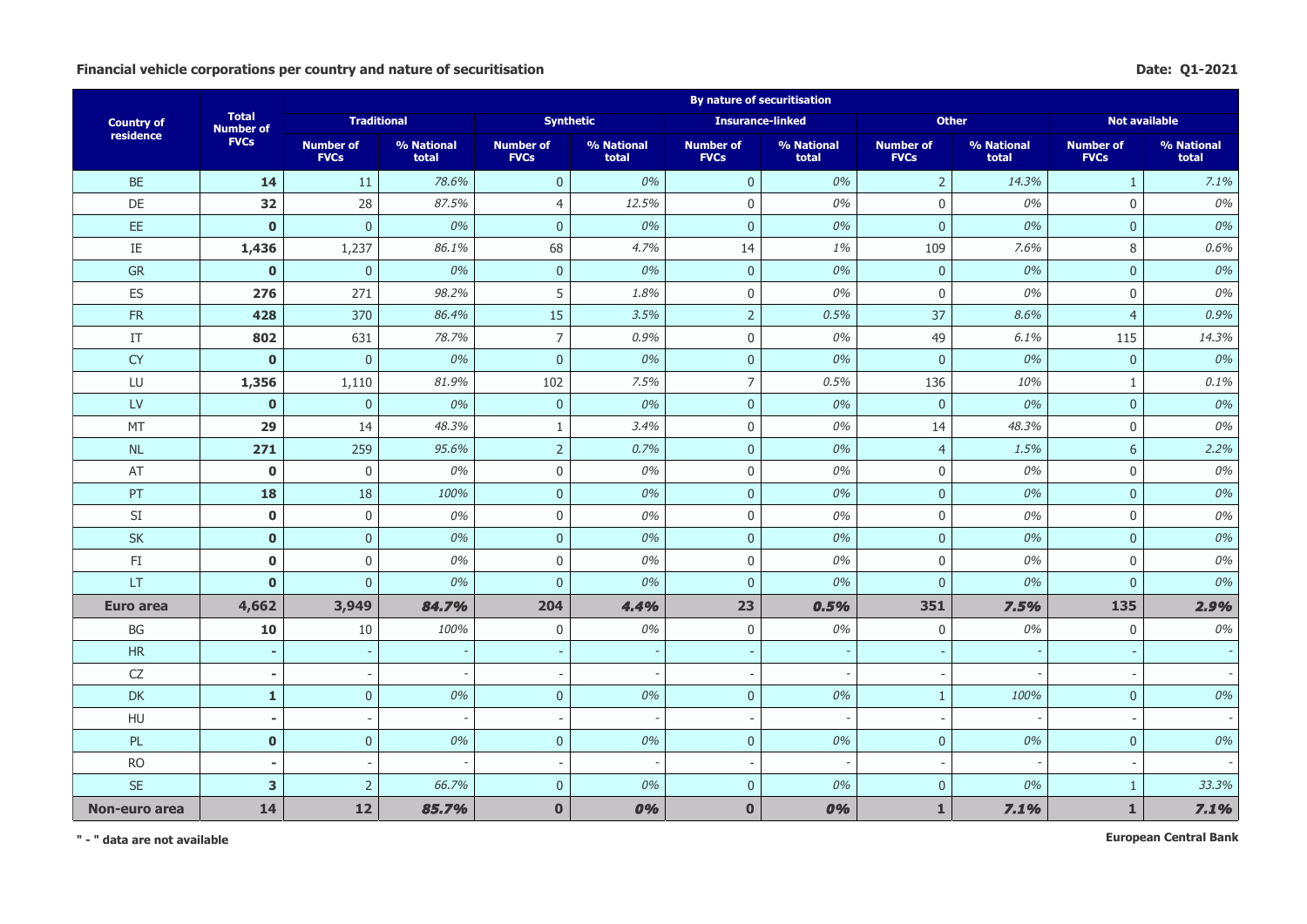## **Financial vehicle corporations per country and nature of securitisation Date: Q4-2020**

|                      |                                  |                                 |                     |                                 |                     | <b>By nature of securitisation</b> |                     |                                 |                     |                                 |                     |
|----------------------|----------------------------------|---------------------------------|---------------------|---------------------------------|---------------------|------------------------------------|---------------------|---------------------------------|---------------------|---------------------------------|---------------------|
| <b>Country of</b>    | <b>Total</b><br><b>Number of</b> | <b>Traditional</b>              |                     |                                 | <b>Synthetic</b>    | <b>Insurance-linked</b>            |                     | <b>Other</b>                    |                     | <b>Not available</b>            |                     |
| residence            | <b>FVCs</b>                      | <b>Number of</b><br><b>FVCs</b> | % National<br>total | <b>Number of</b><br><b>FVCs</b> | % National<br>total | <b>Number of</b><br><b>FVCs</b>    | % National<br>total | <b>Number of</b><br><b>FVCs</b> | % National<br>total | <b>Number of</b><br><b>FVCs</b> | % National<br>total |
| <b>BE</b>            | 14                               | 11                              | 78.6%               | $\mathbf{0}$                    | 0%                  | $\mathbf{0}$                       | 0%                  | $\overline{2}$                  | 14.3%               | $\mathbf{1}$                    | 7.1%                |
| DE                   | 31                               | 27                              | 87.1%               | $\overline{4}$                  | 12.9%               | $\mathbf 0$                        | 0%                  | $\overline{0}$                  | 0%                  | $\mathbf 0$                     | 0%                  |
| EE                   | $\mathbf{0}$                     | $\mathsf{O}\xspace$             | 0%                  | $\bf 0$                         | 0%                  | $\mathbf 0$                        | 0%                  | $\bf 0$                         | 0%                  | $\pmb{0}$                       | 0%                  |
| $\rm IE$             | 1,396                            | 1,196                           | 85.7%               | 68                              | 4.9%                | 14                                 | 1%                  | 109                             | 7.8%                | 9                               | 0.6%                |
| <b>GR</b>            | $\mathbf{0}$                     | $\overline{0}$                  | 0%                  | $\overline{0}$                  | 0%                  | $\overline{0}$                     | 0%                  | $\overline{0}$                  | 0%                  | $\overline{0}$                  | 0%                  |
| ES                   | 272                              | 267                             | 98.2%               | 5                               | 1.8%                | $\mathsf 0$                        | 0%                  | $\overline{0}$                  | 0%                  | $\mathbf 0$                     | 0%                  |
| <b>FR</b>            | 421                              | 365                             | 86.7%               | 14                              | 3.3%                | $\overline{3}$                     | 0.7%                | 35                              | 8.3%                | $\overline{4}$                  | 1%                  |
| IT                   | 795                              | 646                             | 81.3%               | 8                               | 1%                  | $\mathbf 0$                        | 0%                  | 45                              | 5.7%                | 96                              | 12.1%               |
| <b>CY</b>            | $\mathbf 0$                      | $\mathbf{0}$                    | 0%                  | $\bf 0$                         | 0%                  | $\pmb{0}$                          | 0%                  | $\Omega$                        | 0%                  | $\mathbf 0$                     | 0%                  |
| LU                   | 1,340                            | 1,096                           | 81.8%               | 101                             | 7.5%                | $\overline{7}$                     | 0.5%                | 135                             | 10.1%               | 1                               | 0.1%                |
| LV                   | $\mathbf{0}$                     | $\pmb{0}$                       | 0%                  | $\overline{0}$                  | 0%                  | $\overline{0}$                     | 0%                  | $\overline{0}$                  | 0%                  | $\mathbf{0}$                    | 0%                  |
| MT                   | 34                               | 16                              | 47.1%               | $\mathbf{1}$                    | 2.9%                | $\mathbf 0$                        | 0%                  | 17                              | 50%                 | $\mathbf 0$                     | 0%                  |
| NL                   | 268                              | 258                             | 96.3%               | $\overline{2}$                  | 0.7%                | $\mathbf 0$                        | 0%                  | $\overline{4}$                  | 1.5%                | $\overline{4}$                  | 1.5%                |
| AT                   | $\mathbf 0$                      | 0                               | 0%                  | $\mathsf 0$                     | 0%                  | $\mathsf 0$                        | 0%                  | $\mathbf 0$                     | 0%                  | $\mathbf 0$                     | 0%                  |
| PT                   | 18                               | 18                              | 100%                | $\overline{0}$                  | 0%                  | $\overline{0}$                     | 0%                  | $\mathbf{0}$                    | 0%                  | $\mathbf{0}$                    | 0%                  |
| SI                   | $\mathbf 0$                      | 0                               | 0%                  | $\boldsymbol{0}$                | 0%                  | $\mathsf 0$                        | 0%                  | $\mathbf 0$                     | 0%                  | $\boldsymbol{0}$                | 0%                  |
| $\mathsf{SK}\xspace$ | $\mathbf 0$                      | $\mathsf{O}\xspace$             | 0%                  | $\overline{0}$                  | 0%                  | $\overline{0}$                     | 0%                  | $\bf 0$                         | 0%                  | $\pmb{0}$                       | 0%                  |
| FI                   | $\mathbf 0$                      | 0                               | 0%                  | $\mathbf 0$                     | 0%                  | $\mathbf 0$                        | 0%                  | $\overline{0}$                  | 0%                  | $\mathbf{0}$                    | 0%                  |
| LT                   | $\mathbf{0}$                     | $\overline{0}$                  | 0%                  | $\overline{0}$                  | 0%                  | $\overline{0}$                     | 0%                  | $\overline{0}$                  | 0%                  | $\mathbf{0}$                    | 0%                  |
| Euro area            | 4,589                            | 3,900                           | 85%                 | 203                             | 4.4%                | 24                                 | 0.5%                | 347                             | 7.6%                | 115                             | 2.5%                |
| BG                   | 10                               | 10                              | 100%                | $\mathbf 0$                     | 0%                  | $\mathbf 0$                        | 0%                  | $\mathbf 0$                     | 0%                  | $\mathbf 0$                     | 0%                  |
| HR                   |                                  |                                 |                     |                                 |                     |                                    |                     |                                 |                     |                                 |                     |
| CZ                   | $\blacksquare$                   |                                 |                     |                                 |                     |                                    |                     |                                 |                     |                                 |                     |
| DK                   | $\mathbf{1}$                     | $\pmb{0}$                       | 0%                  | $\overline{0}$                  | 0%                  | $\overline{0}$                     | 0%                  | $\mathbf{1}$                    | 100%                | $\mathbf{0}$                    | 0%                  |
| HU                   | ÷,                               |                                 |                     |                                 |                     | $\overline{a}$                     |                     |                                 |                     |                                 |                     |
| <b>PL</b>            | $\mathbf{0}$                     | $\pmb{0}$                       | 0%                  | $\mathbf 0$                     | 0%                  | $\overline{0}$                     | 0%                  | $\overline{0}$                  | 0%                  | $\mathbf{0}$                    | 0%                  |
| <b>RO</b>            | $\blacksquare$                   |                                 |                     |                                 |                     |                                    |                     |                                 |                     |                                 |                     |
| <b>SE</b>            | 3                                | $\overline{2}$                  | 66.7%               | $\overline{0}$                  | 0%                  | $\overline{0}$                     | 0%                  | $\overline{0}$                  | 0%                  | $\mathbf{1}$                    | 33.3%               |
| Non-euro area        | 14                               | 12                              | 85.7%               | $\mathbf{0}$                    | 0%                  | $\mathbf 0$                        | 0%                  | $\mathbf{1}$                    | 7.1%                | $\mathbf 1$                     | 7.1%                |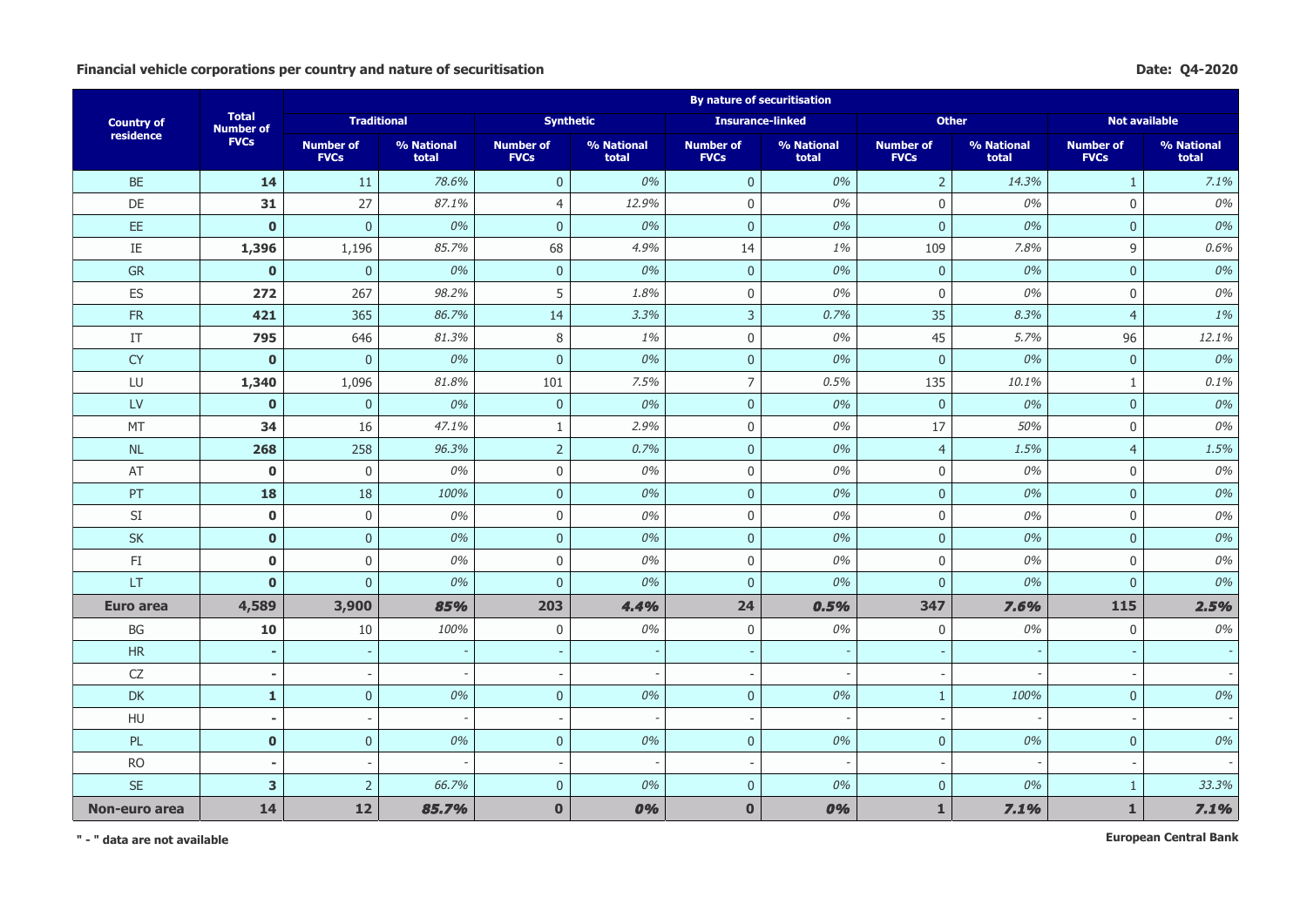## **Financial vehicle corporations per country and nature of securitisation Date: Q3-2020**

|                   |                                  |                                 |                     |                                 |                          | <b>By nature of securitisation</b> |                     |                                 |                     |                                 |                     |
|-------------------|----------------------------------|---------------------------------|---------------------|---------------------------------|--------------------------|------------------------------------|---------------------|---------------------------------|---------------------|---------------------------------|---------------------|
| <b>Country of</b> | <b>Total</b><br><b>Number of</b> | <b>Traditional</b>              |                     | <b>Synthetic</b>                |                          | <b>Insurance-linked</b>            |                     | <b>Other</b>                    |                     | <b>Not available</b>            |                     |
| residence         | <b>FVCs</b>                      | <b>Number of</b><br><b>FVCs</b> | % National<br>total | <b>Number of</b><br><b>FVCs</b> | % National<br>total      | <b>Number of</b><br><b>FVCs</b>    | % National<br>total | <b>Number of</b><br><b>FVCs</b> | % National<br>total | <b>Number of</b><br><b>FVCs</b> | % National<br>total |
| <b>BE</b>         | 13                               | 11                              | 84.6%               | $\mathbf{0}$                    | 0%                       | $\overline{0}$                     | 0%                  | $\overline{2}$                  | 15.4%               | $\mathbf 0$                     | 0%                  |
| DE                | 37                               | 31                              | 83.8%               | 5                               | 13.5%                    | $\mathbf 0$                        | 0%                  | $\mathbf 0$                     | 0%                  | $\mathbf{1}$                    | 2.7%                |
| EE                | $\mathbf 0$                      | $\overline{0}$                  | 0%                  | $\mathbf 0$                     | 0%                       | $\pmb{0}$                          | 0%                  | $\pmb{0}$                       | 0%                  | $\pmb{0}$                       | 0%                  |
| $\rm IE$          | 1,281                            | 1,085                           | 84.7%               | 66                              | 5.2%                     | 14                                 | 1.1%                | 108                             | 8.4%                | 8                               | 0.6%                |
| GR                | $\mathbf{0}$                     | $\pmb{0}$                       | 0%                  | $\boldsymbol{0}$                | 0%                       | $\bf 0$                            | 0%                  | $\pmb{0}$                       | 0%                  | $\pmb{0}$                       | 0%                  |
| ES                | 272                              | 268                             | 98.5%               | $\overline{4}$                  | 1.5%                     | $\mathbf 0$                        | $0\%$               | $\boldsymbol{0}$                | 0%                  | $\mathbf 0$                     | 0%                  |
| FR                | 416                              | 364                             | 87.5%               | 11                              | 2.6%                     | $\overline{2}$                     | 0.5%                | 35                              | 8.4%                | $\overline{4}$                  | 1%                  |
| IT                | 777                              | 612                             | 78.8%               | $\overline{7}$                  | 0.9%                     | $\mathbf 0$                        | 0%                  | 43                              | 5.5%                | 115                             | 14.8%               |
| <b>CY</b>         | $\mathbf{0}$                     | $\overline{0}$                  | 0%                  | $\bf 0$                         | 0%                       | $\pmb{0}$                          | 0%                  | $\mathbf{0}$                    | 0%                  | $\mathbf 0$                     | 0%                  |
| LU                | 1,327                            | 1,081                           | 81.5%               | 100                             | 7.5%                     | $\overline{7}$                     | 0.5%                | 139                             | 10.5%               | $\mathbf 0$                     | 0%                  |
| LV                | $\bf{0}$                         | $\mathbf 0$                     | 0%                  | $\mathbf{0}$                    | 0%                       | $\overline{0}$                     | 0%                  | $\mathbf 0$                     | 0%                  | $\mathbf 0$                     | 0%                  |
| MT                | 35                               | 17                              | 48.6%               | $\mathbf{1}$                    | 2.9%                     | $\mathbf 0$                        | 0%                  | 17                              | 48.6%               | $\mathbf 0$                     | 0%                  |
| <b>NL</b>         | 354                              | 343                             | 96.9%               | $\overline{2}$                  | 0.6%                     | $\pmb{0}$                          | 0%                  | $\overline{4}$                  | 1.1%                | 5                               | 1.4%                |
| AT                | $\mathbf 0$                      | $\mathbf 0$                     | 0%                  | $\overline{0}$                  | 0%                       | $\mathbf 0$                        | 0%                  | $\mathbf 0$                     | 0%                  | $\mathbf 0$                     | 0%                  |
| PT                | 18                               | 18                              | 100%                | $\mathbf{0}$                    | 0%                       | $\overline{0}$                     | 0%                  | $\mathbf 0$                     | 0%                  | $\mathbf 0$                     | 0%                  |
| SI                | $\mathbf 0$                      | $\mathbf 0$                     | 0%                  | $\mathbf 0$                     | 0%                       | $\mathbf 0$                        | 0%                  | $\mathbf 0$                     | 0%                  | $\mathbf 0$                     | 0%                  |
| SK                | $\pmb{0}$                        | $\pmb{0}$                       | 0%                  | $\boldsymbol{0}$                | 0%                       | $\pmb{0}$                          | 0%                  | $\pmb{0}$                       | 0%                  | $\mathbf{0}$                    | 0%                  |
| FI                | $\mathbf 0$                      | $\mathsf{O}\xspace$             | 0%                  | $\overline{0}$                  | 0%                       | $\boldsymbol{0}$                   | 0%                  | $\mathbf 0$                     | 0%                  | $\mathbf 0$                     | 0%                  |
| LT                | $\mathbf{0}$                     | $\pmb{0}$                       | 0%                  | $\overline{0}$                  | 0%                       | $\pmb{0}$                          | 0%                  | $\mathbf 0$                     | 0%                  | $\mathbf{0}$                    | 0%                  |
| <b>Euro area</b>  | 4,530                            | 3,830                           | 84.5%               | 196                             | 4.3%                     | 23                                 | 0.5%                | 348                             | 7.7%                | 133                             | 2.9%                |
| BG                | 9                                | 9                               | 100%                | $\mathbf 0$                     | 0%                       | $\boldsymbol{0}$                   | 0%                  | $\mathbf 0$                     | 0%                  | $\mathbf 0$                     | 0%                  |
| HR                | ٠                                |                                 |                     |                                 |                          |                                    |                     |                                 |                     |                                 |                     |
| ${\sf CZ}$        | $\overline{\phantom{0}}$         |                                 |                     |                                 |                          | $\overline{\phantom{a}}$           |                     |                                 |                     |                                 |                     |
| DK                | $\mathbf{1}$                     | $\overline{0}$                  | 0%                  | $\pmb{0}$                       | 0%                       | $\mathbf{0}$                       | 0%                  | $\mathbf{1}$                    | 100%                | $\mathbf{0}$                    | 0%                  |
| HU                | $\blacksquare$                   |                                 |                     |                                 | $\overline{\phantom{0}}$ | ÷                                  |                     |                                 |                     |                                 |                     |
| PL                | $\mathbf{0}$                     | $\mathbf 0$                     | 0%                  | $\mathbf{0}$                    | 0%                       | $\overline{0}$                     | 0%                  | $\mathbf{0}$                    | 0%                  | $\mathbf 0$                     | 0%                  |
| <b>RO</b>         |                                  |                                 |                     |                                 |                          |                                    |                     |                                 |                     |                                 |                     |
| <b>SE</b>         | $\overline{4}$                   | 3                               | 75%                 | $\mathbf{0}$                    | 0%                       | $\overline{0}$                     | 0%                  | $\mathbf{0}$                    | 0%                  | $\mathbf{1}$                    | 25%                 |
| Non-euro area     | 14                               | 12                              | 85.7%               | $\bf{0}$                        | 0%                       | $\bf{0}$                           | 0%                  | $\mathbf{1}$                    | 7.1%                | $\mathbf{1}$                    | 7.1%                |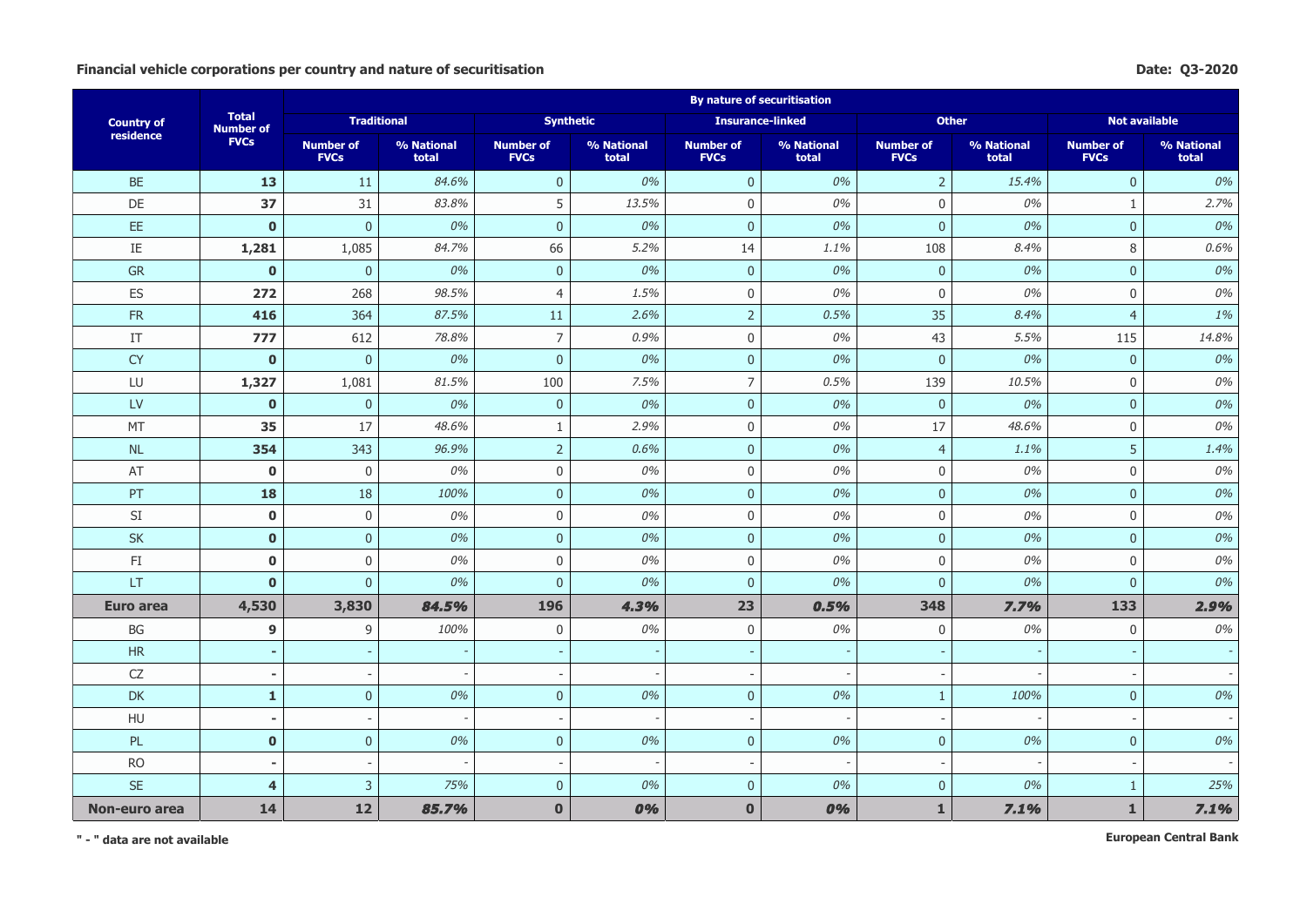## **Financial vehicle corporations per country and nature of securitisation Date: Q2-2020**

|                   |                                  |                                 |                     |                                 |                     | <b>By nature of securitisation</b> |                     |                                 |                     |                                 |                     |
|-------------------|----------------------------------|---------------------------------|---------------------|---------------------------------|---------------------|------------------------------------|---------------------|---------------------------------|---------------------|---------------------------------|---------------------|
| <b>Country of</b> | <b>Total</b><br><b>Number of</b> | <b>Traditional</b>              |                     |                                 | <b>Synthetic</b>    | <b>Insurance-linked</b>            |                     | <b>Other</b>                    |                     | <b>Not available</b>            |                     |
| residence         | <b>FVCs</b>                      | <b>Number of</b><br><b>FVCs</b> | % National<br>total | <b>Number of</b><br><b>FVCs</b> | % National<br>total | <b>Number of</b><br><b>FVCs</b>    | % National<br>total | <b>Number of</b><br><b>FVCs</b> | % National<br>total | <b>Number of</b><br><b>FVCs</b> | % National<br>total |
| <b>BE</b>         | 13                               | 11                              | 84.6%               | $\mathbf{0}$                    | 0%                  | $\overline{0}$                     | 0%                  | $\overline{2}$                  | 15.4%               | $\overline{0}$                  | 0%                  |
| DE                | 37                               | 33                              | 89.2%               | $\overline{4}$                  | 10.8%               | $\mathbf 0$                        | 0%                  | $\overline{0}$                  | 0%                  | $\mathbf 0$                     | 0%                  |
| EE                | $\mathbf{0}$                     | $\mathsf{O}\xspace$             | 0%                  | $\overline{0}$                  | 0%                  | $\mathbf 0$                        | 0%                  | $\bf 0$                         | 0%                  | $\pmb{0}$                       | 0%                  |
| $\rm IE$          | 1,238                            | 1,043                           | 84.2%               | 65                              | 5.3%                | 16                                 | 1.3%                | 106                             | 8.6%                | 8                               | 0.6%                |
| GR                | $\mathbf{0}$                     | $\mathbf{0}$                    | 0%                  | $\overline{0}$                  | 0%                  | $\overline{0}$                     | 0%                  | $\overline{0}$                  | 0%                  | $\pmb{0}$                       | 0%                  |
| ES                | 267                              | 263                             | 98.5%               | $\overline{4}$                  | 1.5%                | $\boldsymbol{0}$                   | 0%                  | $\boldsymbol{0}$                | 0%                  | $\boldsymbol{0}$                | 0%                  |
| <b>FR</b>         | 411                              | 363                             | 88.3%               | $\overline{9}$                  | 2.2%                | $\overline{2}$                     | 0.5%                | 33                              | 8%                  | $\overline{4}$                  | 1%                  |
| IT                | 771                              | 619                             | 80.3%               | $\overline{7}$                  | 0.9%                | $\mathsf 0$                        | 0%                  | 42                              | 5.4%                | 103                             | 13.4%               |
| <b>CY</b>         | $\mathbf{0}$                     | $\mathbf{0}$                    | 0%                  | $\overline{0}$                  | 0%                  | $\pmb{0}$                          | 0%                  | $\overline{0}$                  | 0%                  | $\mathbf 0$                     | 0%                  |
| LU                | 1,315                            | 1,072                           | 81.5%               | 98                              | 7.5%                | $\overline{7}$                     | 0.5%                | 138                             | 10.5%               | $\boldsymbol{0}$                | 0%                  |
| $\mathsf{LV}$     | $\mathbf 0$                      | $\mathbf 0$                     | 0%                  | $\mathbf{0}$                    | 0%                  | $\overline{0}$                     | 0%                  | $\mathbf{0}$                    | 0%                  | $\mathbf 0$                     | 0%                  |
| MT                | 35                               | 17                              | 48.6%               | $\mathbf{1}$                    | 2.9%                | $\mathbf 0$                        | 0%                  | 17                              | 48.6%               | $\mathbf 0$                     | 0%                  |
| <b>NL</b>         | 358                              | 348                             | 97.2%               | $\overline{2}$                  | 0.6%                | $\mathbf 0$                        | 0%                  | $\overline{4}$                  | 1.1%                | $\overline{4}$                  | 1.1%                |
| AT                | $\mathbf 0$                      | 0                               | 0%                  | $\mathbf 0$                     | 0%                  | $\mathsf{O}\xspace$                | 0%                  | $\overline{0}$                  | 0%                  | $\mathbf 0$                     | 0%                  |
| PT                | 17                               | 17                              | 100%                | $\overline{0}$                  | 0%                  | $\overline{0}$                     | 0%                  | $\mathbf{0}$                    | 0%                  | $\mathbf 0$                     | 0%                  |
| SI                | $\mathbf 0$                      | 0                               | 0%                  | $\mathbf 0$                     | 0%                  | $\mathbf 0$                        | 0%                  | $\mathbf 0$                     | 0%                  | $\mathbf 0$                     | 0%                  |
| <b>SK</b>         | $\mathbf{0}$                     | $\mathsf{O}\xspace$             | 0%                  | $\overline{0}$                  | 0%                  | $\mathbf 0$                        | 0%                  | $\bf 0$                         | 0%                  | $\overline{0}$                  | 0%                  |
| FI                | $\mathbf 0$                      | 0                               | 0%                  | $\boldsymbol{0}$                | 0%                  | $\boldsymbol{0}$                   | 0%                  | $\mathbf 0$                     | 0%                  | $\mathbf 0$                     | 0%                  |
| LT                | $\mathbf{0}$                     | $\mathsf{O}\xspace$             | 0%                  | $\overline{0}$                  | 0%                  | $\overline{0}$                     | 0%                  | $\overline{0}$                  | 0%                  | $\mathbf{0}$                    | 0%                  |
| <b>Euro area</b>  | 4,462                            | 3,786                           | 84.8%               | 190                             | 4.3%                | 25                                 | 0.6%                | 342                             | 7.7%                | 119                             | 2.7%                |
| BG                | 9                                | 9                               | 100%                | $\mathbf 0$                     | 0%                  | $\mathbf 0$                        | 0%                  | $\mathbf 0$                     | 0%                  | $\mathbf 0$                     | 0%                  |
| HR                |                                  |                                 |                     |                                 |                     |                                    |                     |                                 |                     |                                 |                     |
| CZ                | $\blacksquare$                   |                                 |                     |                                 |                     | $\overline{\phantom{a}}$           |                     |                                 |                     |                                 |                     |
| DK                | $\mathbf{1}$                     | $\mathsf{O}\xspace$             | 0%                  | $\overline{0}$                  | 0%                  | $\mathbf 0$                        | 0%                  | $\mathbf{1}$                    | 100%                | $\mathbf{0}$                    | 0%                  |
| HU                | $\overline{\phantom{0}}$         |                                 |                     |                                 | $\overline{a}$      | ÷                                  |                     |                                 |                     |                                 |                     |
| PL                | $\mathbf{0}$                     | $\overline{0}$                  | 0%                  | $\mathbf{0}$                    | 0%                  | $\mathbf{0}$                       | 0%                  | $\overline{0}$                  | 0%                  | $\mathbf 0$                     | 0%                  |
| <b>RO</b>         |                                  |                                 |                     |                                 |                     |                                    |                     |                                 |                     |                                 |                     |
| <b>SE</b>         | $\overline{4}$                   | $\overline{3}$                  | 75%                 | $\overline{0}$                  | 0%                  | $\overline{0}$                     | 0%                  | $\overline{0}$                  | 0%                  | $\mathbf{1}$                    | 25%                 |
| Non-euro area     | 14                               | 12                              | 85.7%               | $\bf{0}$                        | 0%                  | $\bf{0}$                           | 0%                  | $\mathbf{1}$                    | 7.1%                | $\mathbf{1}$                    | 7.1%                |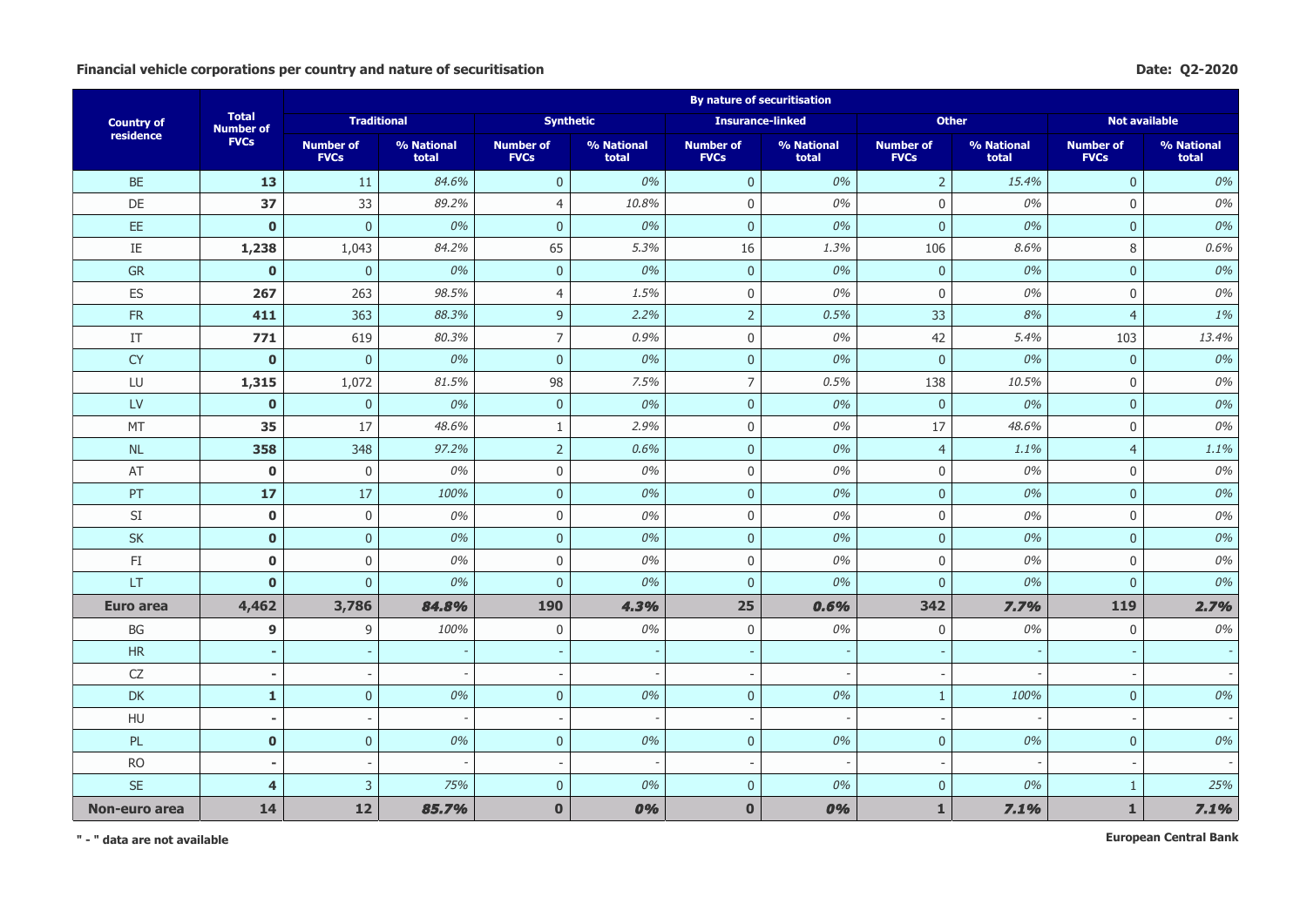## **Financial vehicle corporations per country and nature of securitisation Date: Q1-2020**

|                      |                                  |                                 |                     |                                 |                     | <b>By nature of securitisation</b> |                     |                                 |                     |                                 |                     |
|----------------------|----------------------------------|---------------------------------|---------------------|---------------------------------|---------------------|------------------------------------|---------------------|---------------------------------|---------------------|---------------------------------|---------------------|
| <b>Country of</b>    | <b>Total</b><br><b>Number of</b> | <b>Traditional</b>              |                     |                                 | <b>Synthetic</b>    | <b>Insurance-linked</b>            |                     | <b>Other</b>                    |                     | <b>Not available</b>            |                     |
| residence            | <b>FVCs</b>                      | <b>Number of</b><br><b>FVCs</b> | % National<br>total | <b>Number of</b><br><b>FVCs</b> | % National<br>total | <b>Number of</b><br><b>FVCs</b>    | % National<br>total | <b>Number of</b><br><b>FVCs</b> | % National<br>total | <b>Number of</b><br><b>FVCs</b> | % National<br>total |
| <b>BE</b>            | 13                               | 11                              | 84.6%               | $\mathbf{0}$                    | 0%                  | $\mathbf{0}$                       | 0%                  | $\overline{2}$                  | 15.4%               | $\mathbf 0$                     | 0%                  |
| DE                   | 44                               | 32                              | 72.7%               | $\overline{4}$                  | 9.1%                | $\mathbf 0$                        | 0%                  | $\overline{0}$                  | 0%                  | 8                               | 18.2%               |
| EE                   | $\mathbf{0}$                     | $\mathbf 0$                     | 0%                  | $\overline{0}$                  | 0%                  | $\mathbf 0$                        | 0%                  | $\bf 0$                         | 0%                  | $\pmb{0}$                       | 0%                  |
| $\rm IE$             | 1,210                            | 1,012                           | 83.6%               | 66                              | 5.5%                | 16                                 | 1.3%                | 107                             | 8.8%                | 9                               | 0.7%                |
| <b>GR</b>            | $\mathbf{0}$                     | $\overline{0}$                  | 0%                  | $\overline{0}$                  | 0%                  | $\overline{0}$                     | 0%                  | $\overline{0}$                  | 0%                  | $\overline{0}$                  | 0%                  |
| ES                   | 272                              | 268                             | 98.5%               | $\overline{4}$                  | 1.5%                | $\mathsf 0$                        | 0%                  | $\overline{0}$                  | 0%                  | $\mathbf 0$                     | 0%                  |
| FR                   | 407                              | 358                             | 88%                 | $\overline{9}$                  | 2.2%                | $\overline{2}$                     | 0.5%                | 34                              | 8.4%                | $\overline{4}$                  | 1%                  |
| IT                   | 757                              | 603                             | 79.7%               | $\overline{7}$                  | 0.9%                | $\mathbf 0$                        | 0%                  | 41                              | 5.4%                | 106                             | 14%                 |
| <b>CY</b>            | $\mathbf 0$                      | $\mathbf{0}$                    | 0%                  | $\pmb{0}$                       | 0%                  | $\pmb{0}$                          | 0%                  | $\Omega$                        | 0%                  | $\mathbf{0}$                    | 0%                  |
| LU                   | 1,292                            | 1,053                           | 81.5%               | 96                              | 7.4%                | $\overline{7}$                     | 0.5%                | 136                             | 10.5%               | $\mathbf 0$                     | 0%                  |
| LV                   | $\mathbf{0}$                     | $\pmb{0}$                       | 0%                  | $\overline{0}$                  | 0%                  | $\overline{0}$                     | 0%                  | $\overline{0}$                  | 0%                  | $\mathbf{0}$                    | 0%                  |
| MT                   | 35                               | 17                              | 48.6%               | $\mathbf{1}$                    | 2.9%                | $\mathbf 0$                        | 0%                  | 17                              | 48.6%               | $\mathbf 0$                     | 0%                  |
| NL                   | 365                              | 356                             | 97.5%               | $\overline{2}$                  | 0.5%                | $\mathbf 0$                        | 0%                  | $\overline{4}$                  | 1.1%                | $\overline{3}$                  | 0.8%                |
| AT                   | $\mathbf 0$                      | 0                               | 0%                  | $\mathsf 0$                     | 0%                  | $\mathsf 0$                        | 0%                  | $\mathbf 0$                     | 0%                  | $\mathbf 0$                     | 0%                  |
| PT                   | 17                               | 17                              | 100%                | $\overline{0}$                  | 0%                  | $\overline{0}$                     | 0%                  | $\mathbf{0}$                    | 0%                  | $\mathbf{0}$                    | 0%                  |
| SI                   | $\mathbf 0$                      | 0                               | 0%                  | $\mathbf 0$                     | 0%                  | $\mathsf 0$                        | 0%                  | $\overline{0}$                  | 0%                  | $\mathbf 0$                     | 0%                  |
| $\mathsf{SK}\xspace$ | $\mathbf 0$                      | $\mathsf{O}\xspace$             | 0%                  | $\overline{0}$                  | 0%                  | $\overline{0}$                     | 0%                  | $\bf 0$                         | 0%                  | $\pmb{0}$                       | 0%                  |
| FI                   | $\mathbf 0$                      | 0                               | 0%                  | $\mathbf 0$                     | 0%                  | $\mathbf 0$                        | 0%                  | $\overline{0}$                  | 0%                  | $\mathbf{0}$                    | 0%                  |
| LT                   | $\mathbf{0}$                     | $\overline{0}$                  | 0%                  | $\overline{0}$                  | 0%                  | $\overline{0}$                     | 0%                  | $\overline{0}$                  | 0%                  | $\overline{0}$                  | 0%                  |
| Euro area            | 4,412                            | 3,727                           | 84.5%               | 189                             | 4.3%                | 25                                 | 0.6%                | 341                             | 7.7%                | 130                             | 2.9%                |
| BG                   | $\overline{9}$                   | 9                               | 100%                | $\mathbf 0$                     | 0%                  | $\mathbf 0$                        | 0%                  | $\mathbf 0$                     | 0%                  | $\mathbf 0$                     | 0%                  |
| HR                   |                                  |                                 |                     |                                 |                     |                                    |                     |                                 |                     |                                 |                     |
| CZ                   | $\blacksquare$                   |                                 |                     |                                 |                     |                                    |                     |                                 |                     |                                 |                     |
| DK                   | $\mathbf{1}$                     | $\mathsf{O}\xspace$             | 0%                  | $\overline{0}$                  | 0%                  | $\overline{0}$                     | 0%                  | $\mathbf{1}$                    | 100%                | $\mathbf{0}$                    | 0%                  |
| HU                   | ÷,                               |                                 |                     |                                 |                     | $\overline{a}$                     |                     |                                 |                     |                                 |                     |
| <b>PL</b>            | $\mathbf{0}$                     | $\mathsf{O}\xspace$             | 0%                  | $\overline{0}$                  | 0%                  | $\overline{0}$                     | 0%                  | $\overline{0}$                  | 0%                  | $\mathbf{0}$                    | 0%                  |
| <b>RO</b>            | $\blacksquare$                   |                                 |                     |                                 |                     |                                    |                     |                                 |                     |                                 |                     |
| <b>SE</b>            | 6                                | 5                               | 83.3%               | $\overline{0}$                  | 0%                  | $\overline{0}$                     | 0%                  | $\overline{0}$                  | 0%                  | $\mathbf{1}$                    | 16.7%               |
| Non-euro area        | 16                               | 14                              | 87.5%               | $\mathbf{0}$                    | 0%                  | $\mathbf 0$                        | 0%                  | $\mathbf{1}$                    | 6.3%                | $\mathbf 1$                     | 6.3%                |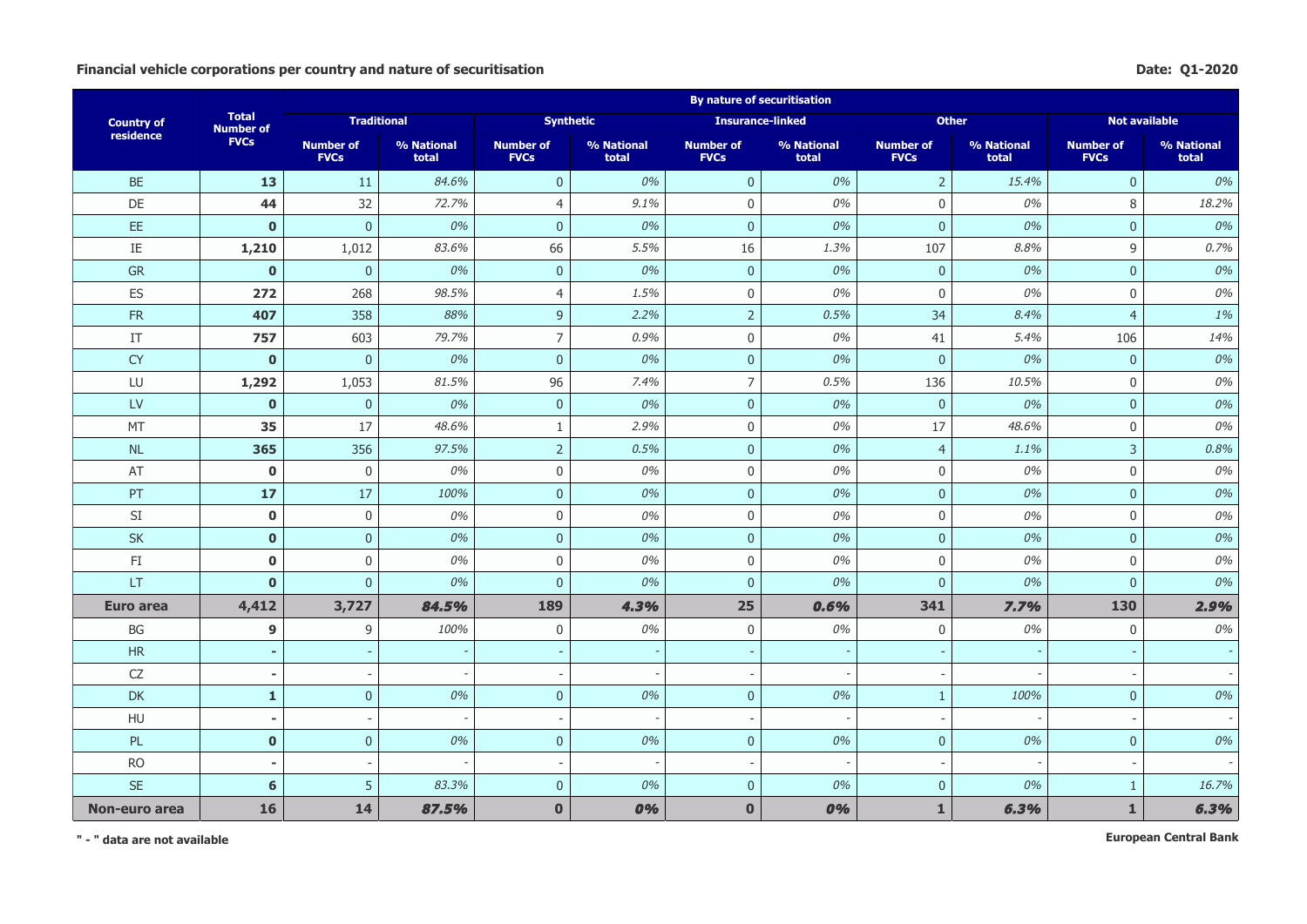#### Financial vehicle corporations per country and nature of securitisation **Date:** Q4-2019

|                        |                                  |                                 |                     |                                 |                     | <b>By nature of securitisation</b> |                     |                                 |                     |                                 |                     |
|------------------------|----------------------------------|---------------------------------|---------------------|---------------------------------|---------------------|------------------------------------|---------------------|---------------------------------|---------------------|---------------------------------|---------------------|
| <b>Country of</b>      | <b>Total</b><br><b>Number of</b> | <b>Traditional</b>              |                     | <b>Synthetic</b>                |                     | <b>Insurance-linked</b>            |                     | <b>Other</b>                    |                     | <b>Not available</b>            |                     |
| residence              | <b>FVCs</b>                      | <b>Number of</b><br><b>FVCs</b> | % National<br>total | <b>Number of</b><br><b>FVCs</b> | % National<br>total | <b>Number of</b><br><b>FVCs</b>    | % National<br>total | <b>Number of</b><br><b>FVCs</b> | % National<br>total | <b>Number of</b><br><b>FVCs</b> | % National<br>total |
| <b>BE</b>              | 13                               | 11                              | 84.6%               | $\overline{0}$                  | 0%                  | $\mathbf 0$                        | 0%                  | $\overline{2}$                  | 15.4%               | $\mathbf 0$                     | 0%                  |
| DE                     | 44                               | 32                              | 72.7%               | $\overline{4}$                  | 9.1%                | $\mathbf 0$                        | 0%                  | $\Omega$                        | 0%                  | 8                               | 18.2%               |
| EE.                    | $\mathbf{0}$                     | $\overline{0}$                  | 0%                  | $\overline{0}$                  | 0%                  | $\mathbf{0}$                       | 0%                  | $\overline{0}$                  | 0%                  | $\overline{0}$                  | 0%                  |
| $\rm IE$               | 1,202                            | 1,003                           | 83.4%               | 65                              | 5.4%                | 16                                 | 1.3%                | 108                             | 9%                  | 10                              | 0.8%                |
| GR                     | $\mathbf 0$                      | $\mathbf 0$                     | 0%                  | $\mathbf 0$                     | 0%                  | $\mathbf 0$                        | 0%                  | $\mathbf{0}$                    | 0%                  | $\pmb{0}$                       | 0%                  |
| ES                     | 269                              | 265                             | 98.5%               | $\overline{4}$                  | 1.5%                | $\mathbf 0$                        | 0%                  | $\mathbf 0$                     | 0%                  | $\mathbf 0$                     | 0%                  |
| <b>FR</b>              | 412                              | 360                             | 87.4%               | 9                               | 2.2%                | $\overline{2}$                     | 0.5%                | 33                              | 8%                  | 8                               | 1.9%                |
| IT                     | 769                              | 610                             | 79.3%               | $\overline{7}$                  | 0.9%                | $\boldsymbol{0}$                   | 0%                  | 40                              | 5.2%                | 112                             | 14.6%               |
| <b>CY</b>              | $\mathbf 0$                      | $\pmb{0}$                       | 0%                  | $\mathbf{0}$                    | 0%                  | $\pmb{0}$                          | 0%                  | $\mathbf 0$                     | $0\%$               | $\pmb{0}$                       | 0%                  |
| LU                     | 1,294                            | 1,053                           | 81.4%               | 94                              | 7.3%                | $\,$ 6 $\,$                        | 0.5%                | 141                             | 10.9%               | $\mathbf 0$                     | 0%                  |
| $\mathsf{L}\mathsf{V}$ | $\mathbf{0}$                     | $\overline{0}$                  | 0%                  | $\overline{0}$                  | 0%                  | $\mathbf{0}$                       | 0%                  | $\overline{0}$                  | 0%                  | $\mathbf{0}$                    | 0%                  |
| MT                     | 34                               | 17                              | 50%                 | $\mathbf{1}$                    | 2.9%                | $\boldsymbol{0}$                   | 0%                  | 16                              | 47.1%               | $\mathbf 0$                     | 0%                  |
| $\sf NL$               | 362                              | 354                             | 97.8%               | $\overline{2}$                  | 0.6%                | $\pmb{0}$                          | 0%                  | $\overline{4}$                  | 1.1%                | $\overline{2}$                  | 0.6%                |
| AT                     | $\bf{0}$                         | 0                               | 0%                  | $\mathsf 0$                     | 0%                  | $\mathbf 0$                        | 0%                  | $\boldsymbol{0}$                | 0%                  | $\boldsymbol{0}$                | 0%                  |
| PT                     | 16                               | 16                              | 100%                | $\mathbf{0}$                    | 0%                  | $\mathbf 0$                        | 0%                  | $\overline{0}$                  | 0%                  | $\overline{0}$                  | 0%                  |
| SI                     | $\mathbf 0$                      | 0                               | 0%                  | $\mathbf 0$                     | 0%                  | $\mathbf 0$                        | 0%                  | $\mathbf 0$                     | 0%                  | $\mathbf 0$                     | 0%                  |
| <b>SK</b>              | $\mathbf 0$                      | $\pmb{0}$                       | 0%                  | $\mathbf{0}$                    | 0%                  | $\mathbf 0$                        | 0%                  | $\overline{0}$                  | 0%                  | $\mathbf{0}$                    | 0%                  |
| $\mathsf{FI}$          | $\mathbf 0$                      | $\mathsf 0$                     | 0%                  | $\mathbf 0$                     | 0%                  | $\mathbf 0$                        | 0%                  | $\boldsymbol{0}$                | 0%                  | $\mathbf{0}$                    | 0%                  |
| LT                     | $\mathbf{0}$                     | $\overline{0}$                  | 0%                  | $\overline{0}$                  | 0%                  | $\mathbf 0$                        | 0%                  | $\overline{0}$                  | 0%                  | $\mathbf{0}$                    | 0%                  |
| Euro area              | 4,415                            | 3,721                           | 84.3%               | 186                             | 4.2%                | 24                                 | 0.5%                | 344                             | 7.8%                | <b>140</b>                      | 3.2%                |
| BG                     | 9                                | 9                               | 100%                | $\mathbf 0$                     | 0%                  | $\mathbf 0$                        | 0%                  | $\mathbf 0$                     | 0%                  | $\mathbf 0$                     | 0%                  |
| <b>HR</b>              | ٠                                |                                 |                     |                                 |                     | $\overline{\phantom{a}}$           |                     |                                 |                     |                                 |                     |
| CZ                     | $\overline{\phantom{a}}$         |                                 |                     |                                 |                     | $\overline{\phantom{a}}$           |                     |                                 |                     | $\overline{\phantom{a}}$        |                     |
| <b>DK</b>              | $\mathbf{1}$                     | $\overline{0}$                  | 0%                  | $\overline{0}$                  | 0%                  | $\mathbf{0}$                       | 0%                  | $\mathbf{1}$                    | 100%                | $\mathbf{0}$                    | 0%                  |
| GB                     | $\overline{\phantom{a}}$         |                                 |                     | $\sim$                          |                     | ÷,                                 |                     |                                 |                     | $\blacksquare$                  |                     |
| HU                     | $\sim$                           |                                 |                     | $\overline{\phantom{a}}$        |                     | $\overline{\phantom{a}}$           |                     |                                 |                     |                                 |                     |
| PL                     | $\mathbf 0$                      | $\mathsf{0}$                    | 0%                  | $\mathsf 0$                     | $0\%$               | $\mathbf 0$                        | 0%                  | $\boldsymbol{0}$                | $0\%$               | $\boldsymbol{0}$                | 0%                  |
| <b>RO</b>              | $\sim$                           |                                 |                     | $\overline{\phantom{a}}$        |                     | $\overline{\phantom{a}}$           |                     |                                 |                     | $\overline{\phantom{a}}$        |                     |
| SE                     | 6                                | 5                               | 83.3%               | $\mathbf 0$                     | 0%                  | $\mathbf 0$                        | 0%                  | 0                               | 0%                  | 1                               | 16.7%               |
| Non-euro area          | 16                               | 14                              | 87.5%               | $\mathbf{0}$                    | 0%                  | $\mathbf{0}$                       | 0%                  | $\mathbf{1}$                    | 6.3%                | $\mathbf{1}$                    | 6.3%                |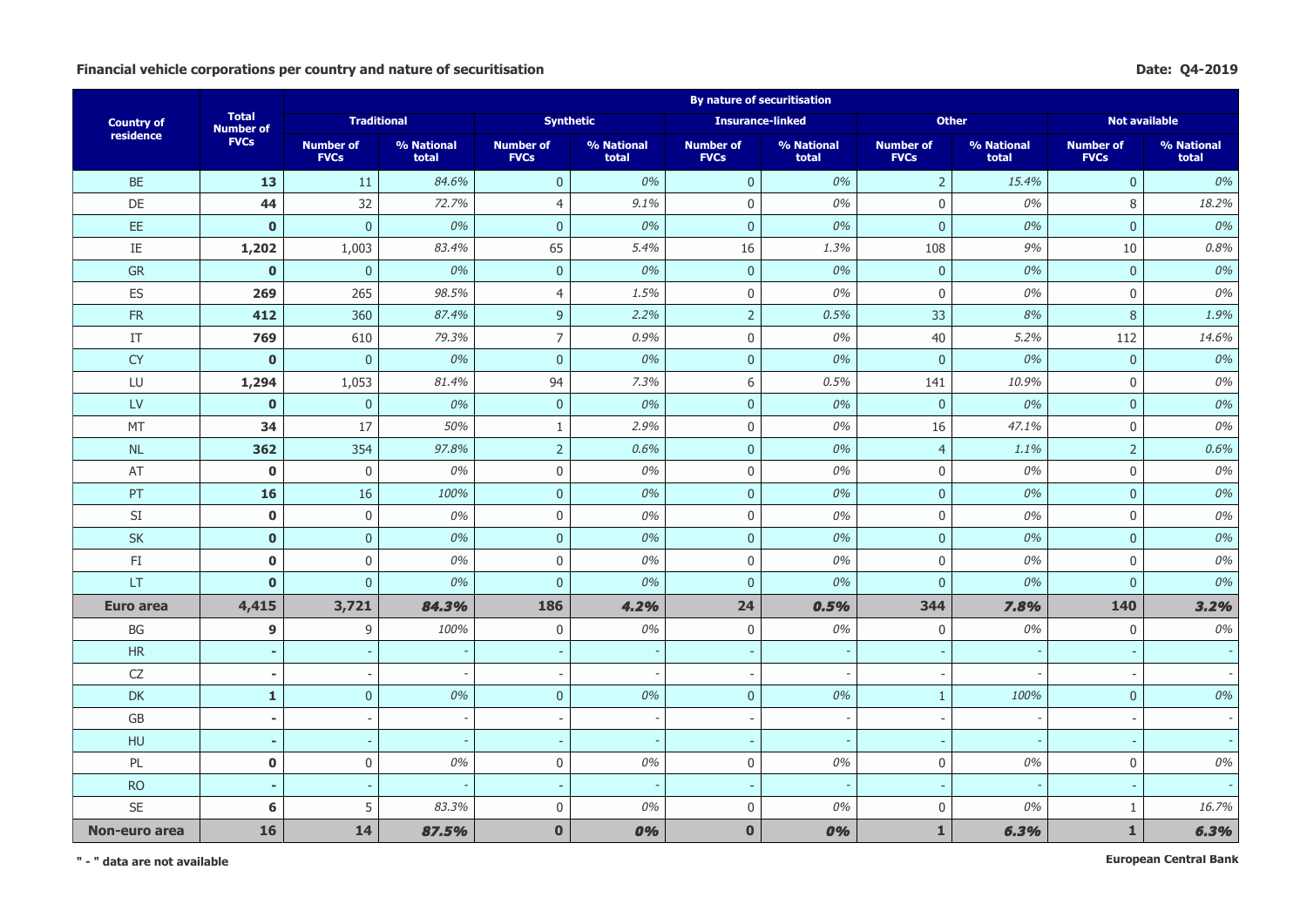#### Financial vehicle corporations per country and nature of securitisation **Date:** Q3-2019

|                        |                                  |                                 |                     |                                 |                          | <b>By nature of securitisation</b> |                     |                                 |                     |                                 |                     |
|------------------------|----------------------------------|---------------------------------|---------------------|---------------------------------|--------------------------|------------------------------------|---------------------|---------------------------------|---------------------|---------------------------------|---------------------|
| <b>Country of</b>      | <b>Total</b><br><b>Number of</b> | <b>Traditional</b>              |                     | <b>Synthetic</b>                |                          | <b>Insurance-linked</b>            |                     | <b>Other</b>                    |                     | <b>Not available</b>            |                     |
| residence              | <b>FVCs</b>                      | <b>Number of</b><br><b>FVCs</b> | % National<br>total | <b>Number of</b><br><b>FVCs</b> | % National<br>total      | <b>Number of</b><br><b>FVCs</b>    | % National<br>total | <b>Number of</b><br><b>FVCs</b> | % National<br>total | <b>Number of</b><br><b>FVCs</b> | % National<br>total |
| <b>BE</b>              | 13                               | 11                              | 84.6%               | $\overline{0}$                  | 0%                       | $\overline{0}$                     | 0%                  | $\overline{2}$                  | 15.4%               | $\mathbf 0$                     | 0%                  |
| DE                     | 38                               | 28                              | 73.7%               | 5                               | 13.2%                    | $\mathbf 0$                        | 0%                  | $\mathbf 0$                     | 0%                  | 5                               | 13.2%               |
| EE.                    | $\mathbf 0$                      | $\pmb{0}$                       | 0%                  | $\mathbf 0$                     | 0%                       | $\pmb{0}$                          | 0%                  | $\bf 0$                         | $0\%$               | $\pmb{0}$                       | 0%                  |
| IE                     | 1,155                            | 962                             | 83.3%               | 57                              | 4.9%                     | 15                                 | 1.3%                | 111                             | 9.6%                | 10                              | 0.9%                |
| <b>GR</b>              | $\mathbf{0}$                     | $\mathbf{0}$                    | 0%                  | $\overline{0}$                  | 0%                       | $\mathbf 0$                        | 0%                  | $\mathbf{0}$                    | 0%                  | $\overline{0}$                  | 0%                  |
| ES                     | 287                              | 283                             | 98.6%               | $\overline{4}$                  | 1.4%                     | $\mathbf 0$                        | 0%                  | $\mathbf 0$                     | 0%                  | $\mathbf 0$                     | 0%                  |
| FR                     | 401                              | 360                             | 89.8%               | $\overline{3}$                  | 0.7%                     | $\mathbf{1}$                       | 0.2%                | 31                              | 7.7%                | 6                               | 1.5%                |
| IT                     | 740                              | 576                             | 77.8%               | $\overline{4}$                  | 0.5%                     | $\boldsymbol{0}$                   | 0%                  | 37                              | 5%                  | 123                             | 16.6%               |
| CY                     | $\mathbf{0}$                     | $\overline{0}$                  | 0%                  | $\mathbf{0}$                    | 0%                       | $\mathbf{0}$                       | 0%                  | $\overline{0}$                  | 0%                  | $\mathbf 0$                     | 0%                  |
| LU                     | 1,304                            | 1,061                           | 81.4%               | 94                              | 7.2%                     | 6                                  | 0.5%                | 143                             | 11%                 | $\mathbf 0$                     | 0%                  |
| $\mathsf{L}\mathsf{V}$ | $\mathbf{0}$                     | $\overline{0}$                  | 0%                  | $\overline{0}$                  | 0%                       | $\mathbf 0$                        | 0%                  | $\overline{0}$                  | 0%                  | $\mathbf{0}$                    | 0%                  |
| MT                     | 34                               | 18                              | 52.9%               | $\mathbf{1}$                    | 2.9%                     | $\mathsf 0$                        | 0%                  | 15                              | 44.1%               | $\mathsf 0$                     | 0%                  |
| $\sf NL$               | 372                              | 362                             | 97.3%               | $\overline{2}$                  | 0.5%                     | $\mathbf 0$                        | 0%                  | $\overline{4}$                  | 1.1%                | $\overline{4}$                  | 1.1%                |
| $\mathsf{AT}$          | $\mathbf 0$                      | 0                               | 0%                  | $\mathsf 0$                     | 0%                       | $\mathbf 0$                        | 0%                  | $\boldsymbol{0}$                | 0%                  | $\boldsymbol{0}$                | 0%                  |
| PT                     | 18                               | 18                              | 100%                | $\overline{0}$                  | 0%                       | $\mathbf 0$                        | 0%                  | $\overline{0}$                  | 0%                  | $\overline{0}$                  | 0%                  |
| SI                     | $\mathbf 0$                      | $\mathbf 0$                     | 0%                  | $\mathbf 0$                     | 0%                       | $\mathbf 0$                        | 0%                  | $\mathbf 0$                     | 0%                  | $\mathbf 0$                     | 0%                  |
| <b>SK</b>              | $\mathbf{0}$                     | $\overline{0}$                  | 0%                  | $\mathbf{0}$                    | 0%                       | $\mathbf{0}$                       | 0%                  | $\overline{0}$                  | 0%                  | $\mathbf{0}$                    | 0%                  |
| $\mathsf{FI}$          | $\mathbf 0$                      | $\mathsf 0$                     | 0%                  | $\mathbf 0$                     | 0%                       | $\mathbf 0$                        | 0%                  | $\boldsymbol{0}$                | $0\%$               | $\mathsf 0$                     | 0%                  |
| LT                     | $\mathbf 0$                      | $\pmb{0}$                       | 0%                  | $\boldsymbol{0}$                | 0%                       | $\pmb{0}$                          | 0%                  | $\mathbf{0}$                    | $0\%$               | $\mathbf{0}$                    | 0%                  |
| Euro area              | 4,362                            | 3,679                           | 84.3%               | 170                             | 3.9%                     | 22                                 | 0.5%                | 343                             | 7.9%                | 148                             | 3.4%                |
| $\mathsf{B}\mathsf{G}$ | 9                                | 9                               | 100%                | $\mathbf 0$                     | 0%                       | $\mathbf 0$                        | 0%                  | $\mathbf 0$                     | 0%                  | $\mathbf 0$                     | 0%                  |
| <b>HR</b>              | ٠                                |                                 |                     |                                 |                          | $\overline{\phantom{a}}$           |                     |                                 |                     |                                 |                     |
| CZ                     | $\overline{a}$                   |                                 |                     |                                 |                          | $\overline{\phantom{a}}$           |                     |                                 |                     |                                 |                     |
| <b>DK</b>              | $\mathbf{1}$                     | $\mathbf 0$                     | 0%                  | $\mathbf 0$                     | 0%                       | $\pmb{0}$                          | 0%                  | $\mathbf{1}$                    | 100%                | $\mathbf 0$                     | 0%                  |
| $\mathsf{G}\mathsf{B}$ | $\overline{\phantom{a}}$         |                                 |                     |                                 |                          |                                    |                     |                                 |                     |                                 |                     |
| HU                     | $\blacksquare$                   |                                 |                     | $\overline{\phantom{a}}$        |                          | $\overline{\phantom{a}}$           |                     |                                 |                     |                                 |                     |
| PL                     | $\mathbf 0$                      | $\mathbf 0$                     | 0%                  | $\mathbf 0$                     | 0%                       | $\boldsymbol{0}$                   | 0%                  | $\mathbf 0$                     | 0%                  | $\mathbf 0$                     | 0%                  |
| <b>RO</b>              | $\blacksquare$                   |                                 |                     |                                 | $\overline{\phantom{a}}$ | $\overline{\phantom{a}}$           |                     |                                 |                     | $\overline{\phantom{a}}$        |                     |
| <b>SE</b>              | 6                                | 5                               | 83.3%               | $\mathbf 0$                     | 0%                       | $\mathbf 0$                        | 0%                  | $\mathbf 0$                     | 0%                  | 1                               | 16.7%               |
| Non-euro area          | 16                               | 14                              | 87.5%               | $\mathbf 0$                     | 0%                       | $\mathbf 0$                        | 0%                  | $\mathbf{1}$                    | 6.3%                | $\mathbf{1}$                    | 6.3%                |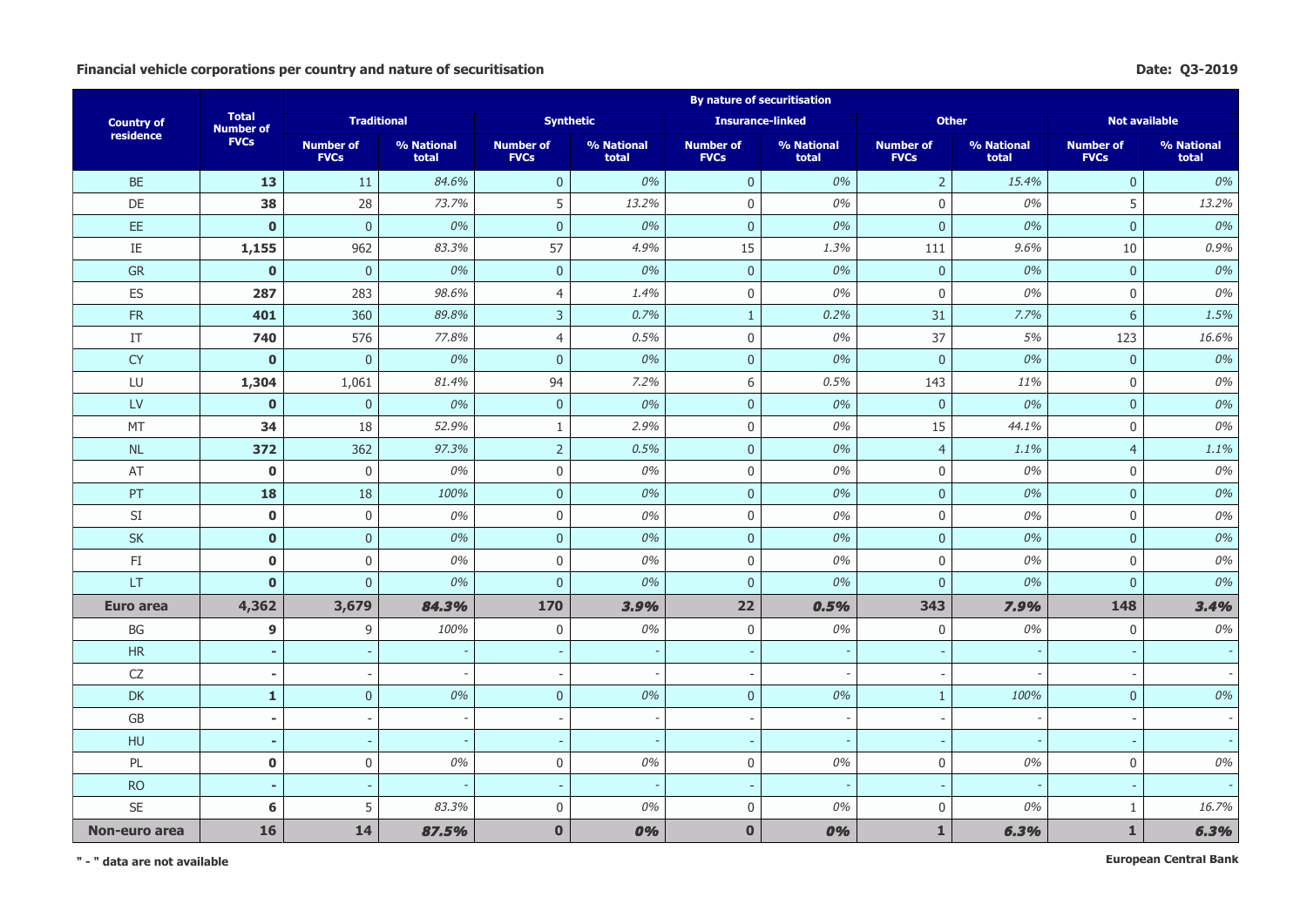#### Financial vehicle corporations per country and nature of securitisation **Date:** Q2-2019

|                        |                                  |                                 |                     |                                 |                     | <b>By nature of securitisation</b> |                     |                                 |                     |                                 |                     |
|------------------------|----------------------------------|---------------------------------|---------------------|---------------------------------|---------------------|------------------------------------|---------------------|---------------------------------|---------------------|---------------------------------|---------------------|
| <b>Country of</b>      | <b>Total</b><br><b>Number of</b> | <b>Traditional</b>              |                     | <b>Synthetic</b>                |                     | <b>Insurance-linked</b>            |                     | <b>Other</b>                    |                     | <b>Not available</b>            |                     |
| residence              | <b>FVCs</b>                      | <b>Number of</b><br><b>FVCs</b> | % National<br>total | <b>Number of</b><br><b>FVCs</b> | % National<br>total | <b>Number of</b><br><b>FVCs</b>    | % National<br>total | <b>Number of</b><br><b>FVCs</b> | % National<br>total | <b>Number of</b><br><b>FVCs</b> | % National<br>total |
| <b>BE</b>              | 13                               | 11                              | 84.6%               | $\mathbf{0}$                    | 0%                  | $\pmb{0}$                          | 0%                  | $\overline{2}$                  | 15.4%               | $\mathbf 0$                     | 0%                  |
| DE                     | 36                               | 28                              | 77.8%               | 5                               | 13.9%               | $\mathbf 0$                        | 0%                  | $\Omega$                        | 0%                  | 3                               | 8.3%                |
| EE.                    | $\mathbf{0}$                     | $\overline{0}$                  | 0%                  | $\overline{0}$                  | 0%                  | $\overline{0}$                     | 0%                  | $\bf 0$                         | 0%                  | $\mathbf 0$                     | 0%                  |
| $\rm IE$               | 1,130                            | 937                             | 82.9%               | 61                              | 5.4%                | 15                                 | 1.3%                | 111                             | 9.8%                | 6                               | 0.5%                |
| GR                     | $\mathbf 0$                      | $\pmb{0}$                       | 0%                  | $\mathbf 0$                     | 0%                  | $\mathbf 0$                        | 0%                  | $\mathbf{0}$                    | 0%                  | $\mathbf 0$                     | 0%                  |
| ES                     | 284                              | 281                             | 98.9%               | $\mathsf{3}$                    | 1.1%                | $\mathbf 0$                        | 0%                  | $\mathbf 0$                     | 0%                  | $\mathbf 0$                     | 0%                  |
| <b>FR</b>              | 379                              | 343                             | 90.5%               | $\mathbf{1}$                    | 0.3%                | $\mathbf{1}$                       | 0.3%                | 28                              | 7.4%                | 6                               | 1.6%                |
| IT                     | 720                              | 581                             | 80.7%               | $\overline{4}$                  | 0.6%                | $\mathbf 0$                        | 0%                  | 34                              | 4.7%                | 101                             | 14%                 |
| <b>CY</b>              | $\mathbf 0$                      | $\pmb{0}$                       | 0%                  | $\mathbf{0}$                    | 0%                  | $\pmb{0}$                          | 0%                  | $\mathbf 0$                     | $0\%$               | $\pmb{0}$                       | 0%                  |
| LU                     | 1,235                            | 1,012                           | 81.9%               | 83                              | 6.7%                | $\,$ 6 $\,$                        | 0.5%                | 134                             | 10.9%               | $\mathbf 0$                     | 0%                  |
| $\mathsf{L}\mathsf{V}$ | $\mathbf{0}$                     | $\overline{0}$                  | 0%                  | $\overline{0}$                  | 0%                  | $\overline{0}$                     | 0%                  | $\overline{0}$                  | 0%                  | $\mathbf{0}$                    | 0%                  |
| MT                     | 34                               | 18                              | 52.9%               | $\mathbf{1}$                    | 2.9%                | $\boldsymbol{0}$                   | 0%                  | 15                              | 44.1%               | $\mathbf 0$                     | 0%                  |
| $\sf NL$               | 380                              | 369                             | 97.1%               | $\mathbf{1}$                    | 0.3%                | $\pmb{0}$                          | 0%                  | $\overline{4}$                  | 1.1%                | 6                               | 1.6%                |
| AT                     | $\bf{0}$                         | 0                               | 0%                  | $\mathsf 0$                     | 0%                  | $\mathbf 0$                        | 0%                  | $\boldsymbol{0}$                | 0%                  | $\boldsymbol{0}$                | 0%                  |
| PT                     | 17                               | 17                              | 100%                | $\mathbf{0}$                    | 0%                  | $\mathbf 0$                        | 0%                  | $\overline{0}$                  | 0%                  | $\overline{0}$                  | 0%                  |
| SI                     | $\mathbf 0$                      | 0                               | 0%                  | $\mathbf 0$                     | 0%                  | $\mathbf 0$                        | 0%                  | $\mathbf 0$                     | 0%                  | $\mathbf 0$                     | 0%                  |
| <b>SK</b>              | $\mathbf 0$                      | $\pmb{0}$                       | 0%                  | $\overline{0}$                  | 0%                  | $\mathbf 0$                        | 0%                  | $\overline{0}$                  | 0%                  | $\mathbf{0}$                    | 0%                  |
| $\mathsf{FI}$          | $\mathbf 0$                      | $\mathsf 0$                     | 0%                  | $\mathbf 0$                     | 0%                  | $\mathbf 0$                        | 0%                  | $\boldsymbol{0}$                | 0%                  | $\mathbf{0}$                    | 0%                  |
| LT                     | $\mathbf 0$                      | $\overline{0}$                  | 0%                  | $\overline{0}$                  | 0%                  | $\mathbf 0$                        | 0%                  | $\overline{0}$                  | 0%                  | $\mathbf{0}$                    | 0%                  |
| Euro area              | 4,228                            | 3,597                           | 85.1%               | 159                             | 3.8%                | 22                                 | 0.5%                | 328                             | 7.8%                | 122                             | 2.9%                |
| BG                     | 9                                | 9                               | 100%                | $\mathbf 0$                     | 0%                  | $\mathbf 0$                        | 0%                  | $\mathbf 0$                     | 0%                  | $\mathbf 0$                     | 0%                  |
| <b>HR</b>              | ٠                                |                                 |                     |                                 |                     | $\overline{\phantom{a}}$           |                     |                                 |                     |                                 |                     |
| CZ                     | $\overline{\phantom{a}}$         |                                 |                     |                                 |                     | $\overline{\phantom{a}}$           |                     |                                 |                     | $\overline{\phantom{a}}$        |                     |
| <b>DK</b>              | $\mathbf{1}$                     | $\overline{0}$                  | 0%                  | $\overline{0}$                  | 0%                  | $\overline{0}$                     | 0%                  | $\mathbf{1}$                    | 100%                | $\mathbf{0}$                    | 0%                  |
| GB                     | $\overline{\phantom{a}}$         |                                 |                     | $\overline{\phantom{a}}$        |                     | ÷,                                 |                     |                                 |                     | $\blacksquare$                  |                     |
| HU                     | $\sim$                           |                                 |                     | $\overline{\phantom{a}}$        |                     | $\overline{\phantom{a}}$           |                     |                                 |                     |                                 |                     |
| PL                     | $\mathbf 0$                      | $\mathsf{0}$                    | 0%                  | $\mathsf 0$                     | $0\%$               | $\mathbf 0$                        | 0%                  | $\boldsymbol{0}$                | $0\%$               | $\boldsymbol{0}$                | 0%                  |
| <b>RO</b>              | $\sim$                           |                                 |                     | $\overline{\phantom{a}}$        |                     | $\overline{\phantom{a}}$           |                     |                                 |                     | $\overline{\phantom{a}}$        |                     |
| SE                     | 6                                | 5                               | 83.3%               | $\mathbf 0$                     | 0%                  | $\mathbf 0$                        | 0%                  | 0                               | 0%                  | 1                               | 16.7%               |
| Non-euro area          | 16                               | 14                              | 87.5%               | $\mathbf{0}$                    | 0%                  | $\mathbf{0}$                       | 0%                  | $\mathbf{1}$                    | 6.3%                | $\mathbf{1}$                    | 6.3%                |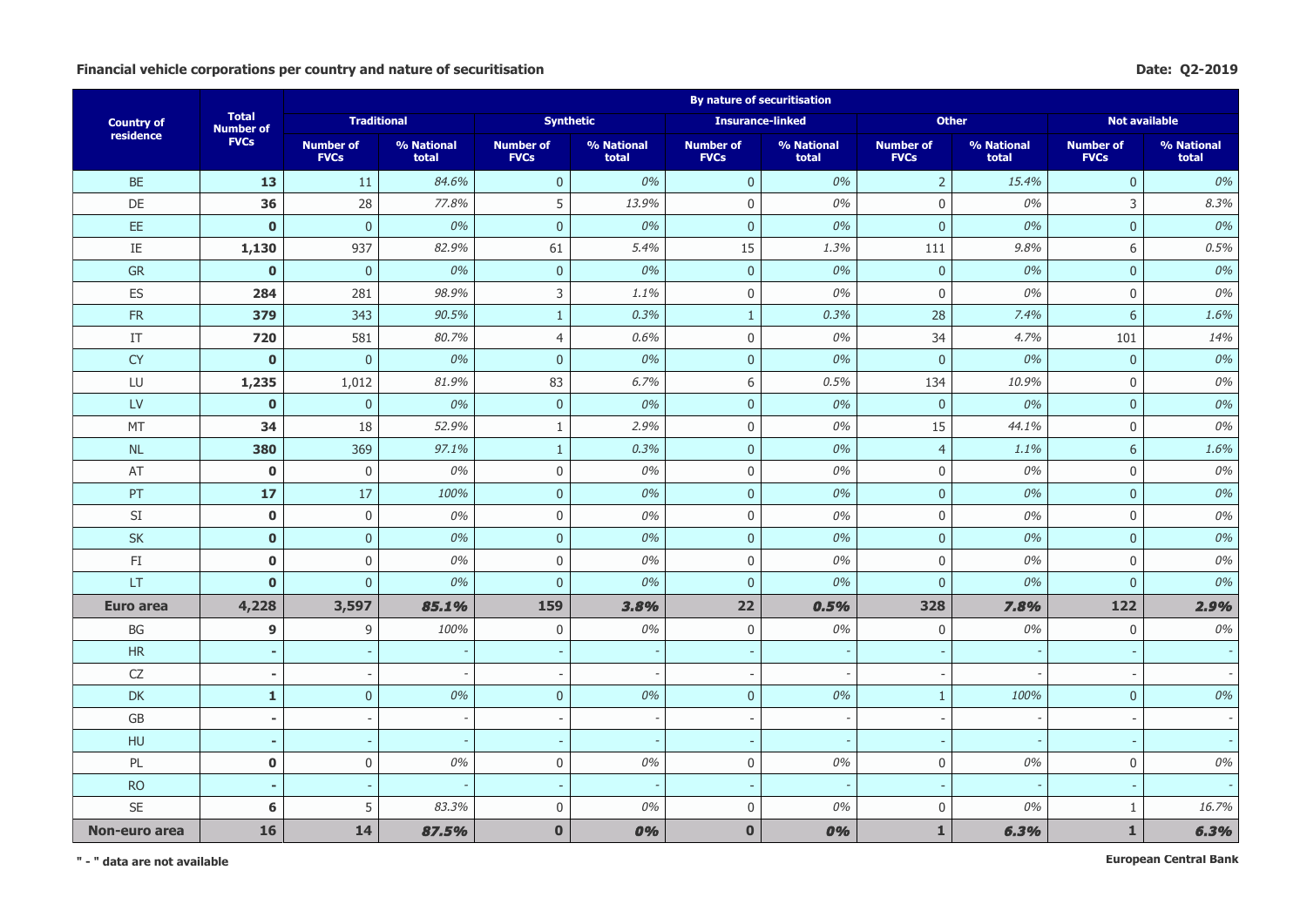#### Financial vehicle corporations per country and nature of securitisation **Date:** Q1-2019

|                        |                                  |                                 |                     |                                 |                     | <b>By nature of securitisation</b> |                     |                                 |                     |                                 |                     |
|------------------------|----------------------------------|---------------------------------|---------------------|---------------------------------|---------------------|------------------------------------|---------------------|---------------------------------|---------------------|---------------------------------|---------------------|
| <b>Country of</b>      | <b>Total</b><br><b>Number of</b> | <b>Traditional</b>              |                     | <b>Synthetic</b>                |                     | <b>Insurance-linked</b>            |                     | <b>Other</b>                    |                     | <b>Not available</b>            |                     |
| residence              | <b>FVCs</b>                      | <b>Number of</b><br><b>FVCs</b> | % National<br>total | <b>Number of</b><br><b>FVCs</b> | % National<br>total | <b>Number of</b><br><b>FVCs</b>    | % National<br>total | <b>Number of</b><br><b>FVCs</b> | % National<br>total | <b>Number of</b><br><b>FVCs</b> | % National<br>total |
| <b>BE</b>              | 13                               | 11                              | 84.6%               | $\mathbf{0}$                    | 0%                  | $\pmb{0}$                          | 0%                  | $\overline{2}$                  | 15.4%               | $\pmb{0}$                       | 0%                  |
| DE                     | 34                               | 27                              | 79.4%               | 5                               | 14.7%               | $\mathbf 0$                        | 0%                  | $\Omega$                        | 0%                  | $\overline{2}$                  | 5.9%                |
| EE.                    | $\mathbf{0}$                     | $\overline{0}$                  | 0%                  | $\overline{0}$                  | 0%                  | $\overline{0}$                     | 0%                  | $\overline{0}$                  | 0%                  | $\mathbf{0}$                    | 0%                  |
| $\rm IE$               | 1,146                            | 923                             | 80.5%               | 61                              | 5.3%                | 16                                 | 1.4%                | 114                             | 9.9%                | 32                              | 2.8%                |
| GR                     | $\mathbf 0$                      | $\mathbf 0$                     | 0%                  | $\mathbf 0$                     | 0%                  | $\mathbf 0$                        | 0%                  | $\mathbf{0}$                    | 0%                  | $\pmb{0}$                       | 0%                  |
| ES                     | 283                              | 280                             | 98.9%               | $\mathsf{3}$                    | 1.1%                | $\mathbf 0$                        | 0%                  | $\mathbf 0$                     | 0%                  | $\mathbf 0$                     | 0%                  |
| <b>FR</b>              | 374                              | 338                             | 90.4%               | $\mathbf{1}$                    | 0.3%                | $\overline{0}$                     | 0%                  | 26                              | 7%                  | 9                               | 2.4%                |
| IT                     | 693                              | 558                             | 80.5%               | $\overline{4}$                  | 0.6%                | $\mathbf 0$                        | 0%                  | 34                              | 4.9%                | 97                              | 14%                 |
| <b>CY</b>              | $\mathbf 0$                      | $\pmb{0}$                       | 0%                  | $\mathbf{0}$                    | 0%                  | $\pmb{0}$                          | 0%                  | $\mathbf 0$                     | $0\%$               | $\pmb{0}$                       | 0%                  |
| LU                     | 1,221                            | 1,000                           | 81.9%               | 81                              | 6.6%                | $\,$ 6 $\,$                        | 0.5%                | 134                             | 11%                 | $\mathbf 0$                     | 0%                  |
| $\mathsf{L}\mathsf{V}$ | $\mathbf{0}$                     | $\overline{0}$                  | 0%                  | $\overline{0}$                  | 0%                  | $\mathbf{0}$                       | 0%                  | $\overline{0}$                  | 0%                  | $\mathbf{0}$                    | 0%                  |
| MT                     | 32                               | 17                              | 53.1%               | $\mathbf{1}$                    | 3.1%                | $\boldsymbol{0}$                   | 0%                  | 14                              | 43.8%               | $\mathbf 0$                     | 0%                  |
| $\sf NL$               | 379                              | 371                             | 97.9%               | $\mathbf{1}$                    | 0.3%                | $\pmb{0}$                          | 0%                  | $\overline{4}$                  | 1.1%                | $\mathsf{3}$                    | 0.8%                |
| AT                     | $\bf{0}$                         | 0                               | 0%                  | $\mathsf 0$                     | 0%                  | $\mathbf 0$                        | 0%                  | $\boldsymbol{0}$                | 0%                  | $\boldsymbol{0}$                | 0%                  |
| PT                     | 19                               | 19                              | 100%                | $\mathbf{0}$                    | 0%                  | $\mathbf 0$                        | 0%                  | $\overline{0}$                  | 0%                  | $\overline{0}$                  | 0%                  |
| SI                     | $\mathbf 0$                      | 0                               | 0%                  | $\mathbf 0$                     | 0%                  | $\mathbf 0$                        | 0%                  | $\mathbf 0$                     | 0%                  | $\mathbf 0$                     | 0%                  |
| <b>SK</b>              | $\mathbf 0$                      | $\pmb{0}$                       | 0%                  | $\overline{0}$                  | 0%                  | $\mathbf 0$                        | 0%                  | $\overline{0}$                  | 0%                  | $\mathbf{0}$                    | 0%                  |
| $\mathsf{FI}$          | $\mathbf 0$                      | $\mathsf 0$                     | 0%                  | $\mathbf 0$                     | 0%                  | $\mathbf 0$                        | 0%                  | $\boldsymbol{0}$                | 0%                  | $\mathbf{0}$                    | 0%                  |
| LT                     | $\mathbf{0}$                     | $\overline{0}$                  | 0%                  | $\mathbf 0$                     | 0%                  | $\pmb{0}$                          | 0%                  | $\overline{0}$                  | 0%                  | $\mathbf{0}$                    | 0%                  |
| Euro area              | 4,194                            | 3,544                           | 84.5%               | 157                             | 3.7%                | 22                                 | 0.5%                | 328                             | 7.8%                | 143                             | 3.4%                |
| BG                     | 9                                | 9                               | 100%                | $\mathbf 0$                     | 0%                  | $\mathbf 0$                        | 0%                  | $\mathbf 0$                     | 0%                  | $\mathbf 0$                     | 0%                  |
| <b>HR</b>              | ٠                                |                                 |                     |                                 |                     | $\overline{\phantom{a}}$           |                     |                                 |                     |                                 |                     |
| CZ                     | $\overline{\phantom{a}}$         | $\overline{\phantom{a}}$        |                     | $\overline{\phantom{a}}$        |                     | $\overline{\phantom{a}}$           |                     |                                 |                     | $\overline{\phantom{a}}$        |                     |
| <b>DK</b>              | $\mathbf{1}$                     | $\overline{0}$                  | 0%                  | $\overline{0}$                  | 0%                  | $\mathbf{0}$                       | 0%                  | $\mathbf{1}$                    | 100%                | $\mathbf{0}$                    | 0%                  |
| GB                     | $\overline{\phantom{a}}$         |                                 |                     | $\sim$                          |                     | ÷,                                 |                     |                                 |                     | $\blacksquare$                  |                     |
| HU                     | $\sim$                           |                                 |                     | $\overline{\phantom{a}}$        |                     | $\overline{\phantom{a}}$           |                     |                                 |                     |                                 |                     |
| PL                     | $\mathbf 0$                      | $\mathsf{0}$                    | 0%                  | $\mathsf 0$                     | $0\%$               | $\mathbf 0$                        | 0%                  | $\boldsymbol{0}$                | $0\%$               | $\boldsymbol{0}$                | 0%                  |
| <b>RO</b>              | $\sim$                           |                                 |                     | $\overline{\phantom{a}}$        |                     | $\overline{\phantom{a}}$           |                     |                                 |                     | $\overline{\phantom{a}}$        |                     |
| SE                     | 6                                | 5                               | 83.3%               | $\mathbf 0$                     | 0%                  | $\mathbf 0$                        | 0%                  | 0                               | 0%                  | 1                               | 16.7%               |
| Non-euro area          | 16                               | 14                              | 87.5%               | $\mathbf{0}$                    | 0%                  | $\mathbf{0}$                       | 0%                  | $\mathbf{1}$                    | 6.3%                | $\mathbf{1}$                    | 6.3%                |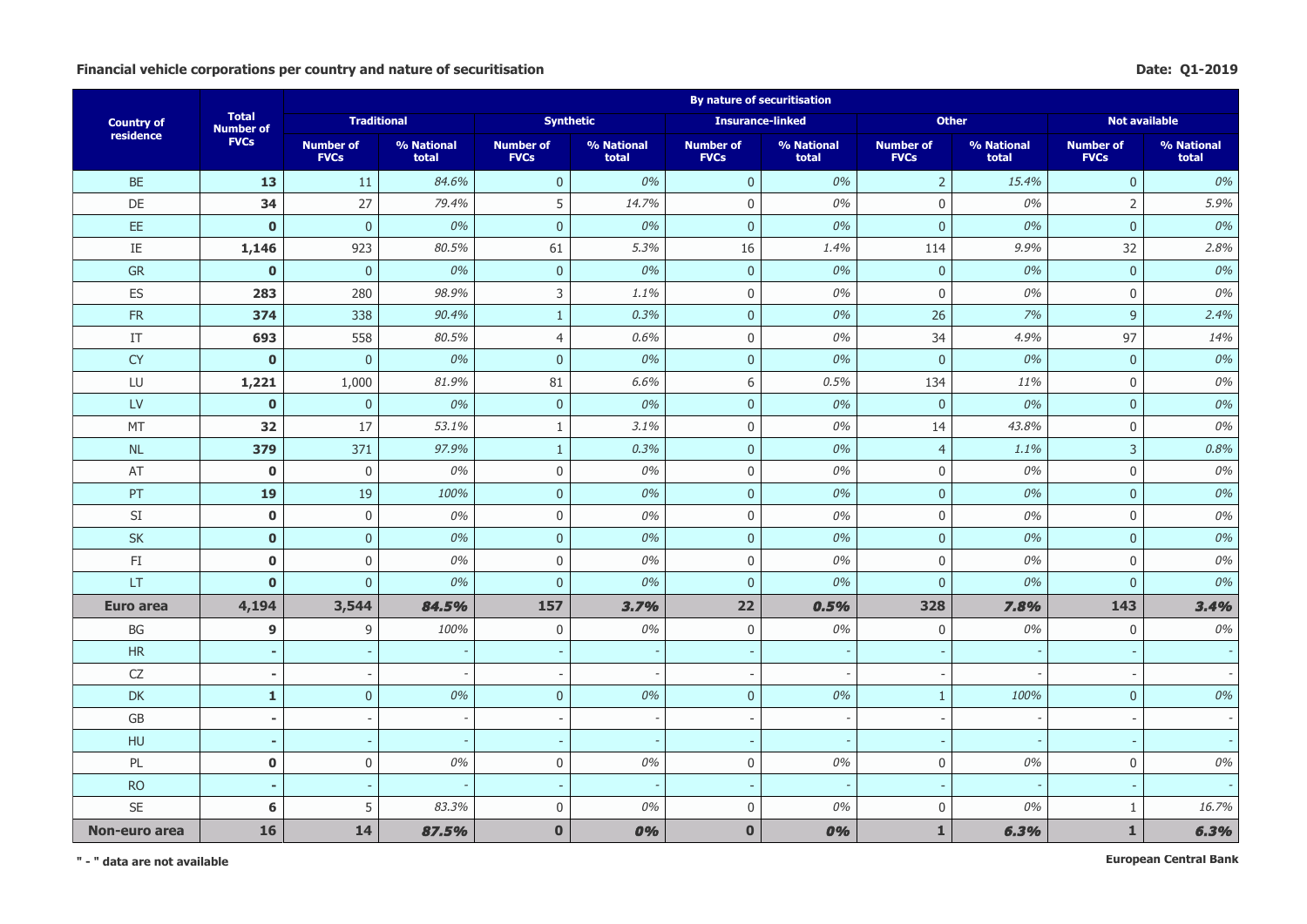#### Financial vehicle corporations per country and nature of securitisation **Date:** Q4-2018

|                        |                                  |                                 |                     |                                 |                     | <b>By nature of securitisation</b> |                     |                                 |                     |                                 |                     |
|------------------------|----------------------------------|---------------------------------|---------------------|---------------------------------|---------------------|------------------------------------|---------------------|---------------------------------|---------------------|---------------------------------|---------------------|
| <b>Country of</b>      | <b>Total</b><br><b>Number of</b> | <b>Traditional</b>              |                     | <b>Synthetic</b>                |                     | <b>Insurance-linked</b>            |                     | <b>Other</b>                    |                     | <b>Not available</b>            |                     |
| residence              | <b>FVCs</b>                      | <b>Number of</b><br><b>FVCs</b> | % National<br>total | <b>Number of</b><br><b>FVCs</b> | % National<br>total | <b>Number of</b><br><b>FVCs</b>    | % National<br>total | <b>Number of</b><br><b>FVCs</b> | % National<br>total | <b>Number of</b><br><b>FVCs</b> | % National<br>total |
| <b>BE</b>              | 14                               | 11                              | 78.6%               | $\overline{0}$                  | 0%                  | $\overline{0}$                     | 0%                  | $\overline{2}$                  | 14.3%               | $\mathbf{1}$                    | 7.1%                |
| DE                     | 39                               | 28                              | 71.8%               | 1                               | 2.6%                | $\mathbf 0$                        | 0%                  | $\mathbf 0$                     | 0%                  | 10                              | 25.6%               |
| EE.                    | $\mathbf 0$                      | $\pmb{0}$                       | 0%                  | $\mathbf 0$                     | 0%                  | $\pmb{0}$                          | 0%                  | $\bf 0$                         | $0\%$               | $\mathbf 0$                     | 0%                  |
| ΙE                     | 1,142                            | 931                             | 81.5%               | 70                              | 6.1%                | 16                                 | 1.4%                | 123                             | 10.8%               | $\overline{2}$                  | 0.2%                |
| <b>GR</b>              | $\mathbf{0}$                     | $\mathbf{0}$                    | 0%                  | $\overline{0}$                  | 0%                  | $\mathbf 0$                        | 0%                  | $\mathbf{0}$                    | 0%                  | $\overline{0}$                  | 0%                  |
| ES                     | 289                              | 286                             | 99%                 | 3                               | 1%                  | $\mathbf 0$                        | 0%                  | $\mathbf 0$                     | 0%                  | $\mathbf 0$                     | 0%                  |
| FR                     | 371                              | 335                             | 90.3%               | $\mathbf{1}$                    | 0.3%                | $\mathbf{0}$                       | 0%                  | 26                              | 7%                  | 9                               | 2.4%                |
| IT                     | 696                              | 560                             | 80.5%               | $\overline{4}$                  | 0.6%                | $\mathbf 0$                        | 0%                  | 34                              | 4.9%                | 98                              | 14.1%               |
| CY                     | $\mathbf{0}$                     | $\pmb{0}$                       | 0%                  | $\mathbf{0}$                    | 0%                  | $\mathbf{0}$                       | 0%                  | $\overline{0}$                  | 0%                  | $\mathbf 0$                     | 0%                  |
| LU                     | 1,244                            | 1,023                           | 82.2%               | 81                              | 6.5%                | 6                                  | 0.5%                | 134                             | 10.8%               | $\mathbf 0$                     | 0%                  |
| $\mathsf{L}\mathsf{V}$ | $\mathbf{0}$                     | $\pmb{0}$                       | 0%                  | $\overline{0}$                  | 0%                  | $\mathbf 0$                        | 0%                  | $\overline{0}$                  | 0%                  | $\mathbf{0}$                    | 0%                  |
| MT                     | 32                               | 17                              | 53.1%               | $\mathbf{1}$                    | 3.1%                | $\mathsf 0$                        | 0%                  | 14                              | 43.8%               | $\mathsf 0$                     | 0%                  |
| $\sf NL$               | 381                              | 374                             | 98.2%               | $\mathbf{1}$                    | 0.3%                | $\mathbf 0$                        | 0%                  | $\overline{4}$                  | 1%                  | $\overline{2}$                  | 0.5%                |
| $\mathsf{AT}$          | $\mathbf 0$                      | 0                               | 0%                  | $\mathsf 0$                     | 0%                  | $\mathbf 0$                        | 0%                  | $\boldsymbol{0}$                | 0%                  | $\boldsymbol{0}$                | 0%                  |
| PT                     | 21                               | 21                              | 100%                | $\mathbf{0}$                    | 0%                  | $\mathbf 0$                        | 0%                  | $\overline{0}$                  | 0%                  | $\overline{0}$                  | 0%                  |
| SI                     | $\mathbf 0$                      | $\mathbf 0$                     | 0%                  | $\mathbf 0$                     | 0%                  | $\mathbf 0$                        | 0%                  | $\mathbf 0$                     | 0%                  | $\mathbf 0$                     | 0%                  |
| <b>SK</b>              | $\mathbf 0$                      | $\overline{0}$                  | 0%                  | $\overline{0}$                  | 0%                  | $\overline{0}$                     | 0%                  | $\overline{0}$                  | 0%                  | $\mathbf{0}$                    | 0%                  |
| $\mathsf{FI}$          | $\mathbf{1}$                     | $\mathsf 0$                     | 0%                  | $\mathbf 0$                     | 0%                  | $\mathbf 0$                        | 0%                  | $\boldsymbol{0}$                | $0\%$               | $\mathbf{1}$                    | 100%                |
| LT                     | $\mathbf 0$                      | $\pmb{0}$                       | 0%                  | $\boldsymbol{0}$                | 0%                  | $\pmb{0}$                          | 0%                  | $\bf 0$                         | $0\%$               | $\mathbf{0}$                    | 0%                  |
| Euro area              | 4,230                            | 3,586                           | 84.8%               | 162                             | 3.8%                | 22                                 | 0.5%                | 337                             | 8%                  | 123                             | 2.9%                |
| $\mathsf{B}\mathsf{G}$ | 9                                | 9                               | 100%                | $\mathbf 0$                     | 0%                  | $\mathbf 0$                        | 0%                  | $\mathbf 0$                     | 0%                  | $\mathbf 0$                     | 0%                  |
| <b>HR</b>              | ٠                                |                                 |                     |                                 |                     |                                    |                     |                                 |                     |                                 |                     |
| CZ                     | $\overline{a}$                   |                                 |                     |                                 |                     | $\overline{\phantom{a}}$           |                     |                                 |                     |                                 |                     |
| <b>DK</b>              | $\mathbf{1}$                     | $\mathbf 0$                     | 0%                  | $\mathbf 0$                     | 0%                  | $\pmb{0}$                          | 0%                  | $\mathbf{1}$                    | 100%                | $\mathbf 0$                     | 0%                  |
| $\mathsf{G}\mathsf{B}$ | ÷,                               |                                 |                     |                                 |                     |                                    |                     |                                 |                     |                                 |                     |
| HU                     | $\blacksquare$                   |                                 |                     | $\overline{\phantom{a}}$        |                     | $\overline{\phantom{a}}$           |                     |                                 |                     |                                 |                     |
| PL                     | $\mathbf 0$                      | $\mathbf 0$                     | 0%                  | $\mathbf 0$                     | 0%                  | $\boldsymbol{0}$                   | 0%                  | $\mathbf 0$                     | 0%                  | $\mathbf 0$                     | 0%                  |
| <b>RO</b>              | $\blacksquare$                   |                                 |                     |                                 |                     | $\overline{\phantom{a}}$           |                     |                                 |                     | $\overline{\phantom{a}}$        |                     |
| <b>SE</b>              | 8                                | 5                               | 62.5%               | $\mathbf 0$                     | 0%                  | $\mathbf 0$                        | 0%                  | $\mathbf 0$                     | 0%                  | 3                               | 37.5%               |
| Non-euro area          | 18                               | 14                              | 77.8%               | $\mathbf 0$                     | 0%                  | $\mathbf 0$                        | 0%                  | $\mathbf{1}$                    | 5.6%                | 3                               | 16.7%               |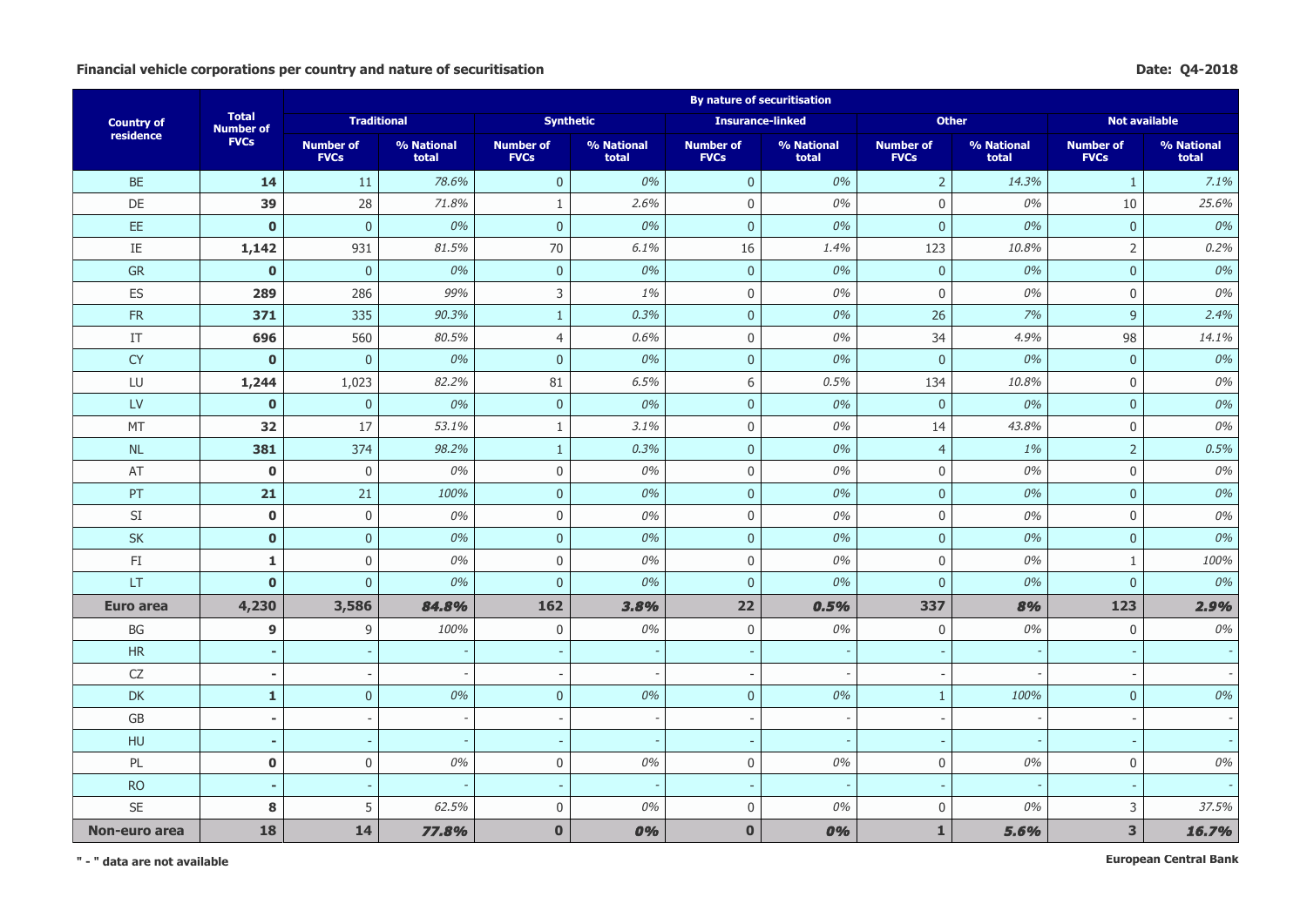#### Financial vehicle corporations per country and nature of securitisation **Date:** Q3-2018

|                        |                                  |                                 |                     |                                 |                     | <b>By nature of securitisation</b> |                     |                                 |                     |                                 |                     |
|------------------------|----------------------------------|---------------------------------|---------------------|---------------------------------|---------------------|------------------------------------|---------------------|---------------------------------|---------------------|---------------------------------|---------------------|
| <b>Country of</b>      | <b>Total</b><br><b>Number of</b> | <b>Traditional</b>              |                     | <b>Synthetic</b>                |                     | <b>Insurance-linked</b>            |                     | <b>Other</b>                    |                     | <b>Not available</b>            |                     |
| residence              | <b>FVCs</b>                      | <b>Number of</b><br><b>FVCs</b> | % National<br>total | <b>Number of</b><br><b>FVCs</b> | % National<br>total | <b>Number of</b><br><b>FVCs</b>    | % National<br>total | <b>Number of</b><br><b>FVCs</b> | % National<br>total | <b>Number of</b><br><b>FVCs</b> | % National<br>total |
| <b>BE</b>              | 14                               | 11                              | 78.6%               | $\overline{0}$                  | 0%                  | $\mathbf 0$                        | 0%                  | $\overline{2}$                  | 14.3%               | $\mathbf{1}$                    | 7.1%                |
| DE                     | 30                               | 24                              | 80%                 | $\mathbf 0$                     | 0%                  | $\mathbf 0$                        | 0%                  | $\mathbf{0}$                    | 0%                  | 6                               | 20%                 |
| EE.                    | $\mathbf{0}$                     | $\overline{0}$                  | 0%                  | $\overline{0}$                  | 0%                  | $\mathbf{0}$                       | 0%                  | $\bf 0$                         | 0%                  | $\mathbf 0$                     | 0%                  |
| $\rm IE$               | 1,104                            | 889                             | 80.5%               | 71                              | 6.4%                | 16                                 | 1.4%                | 127                             | 11.5%               | $\mathbf{1}$                    | 0.1%                |
| GR                     | $\mathbf 0$                      | $\mathbf 0$                     | 0%                  | $\mathbf 0$                     | 0%                  | $\mathbf 0$                        | 0%                  | $\mathbf{0}$                    | 0%                  | $\mathbf 0$                     | 0%                  |
| ES                     | 307                              | 305                             | 99.3%               | $\overline{2}$                  | 0.7%                | $\mathbf 0$                        | 0%                  | $\mathbf 0$                     | 0%                  | $\mathbf 0$                     | 0%                  |
| <b>FR</b>              | 377                              | 344                             | 91.2%               | $\mathbf{1}$                    | 0.3%                | $\mathbf{0}$                       | 0%                  | 24                              | 6.4%                | 8                               | 2.1%                |
| IT                     | 660                              | 522                             | 79.1%               | $\overline{2}$                  | 0.3%                | $\mathbf 0$                        | 0%                  | 32                              | 4.8%                | 104                             | 15.8%               |
| <b>CY</b>              | $\mathbf 0$                      | $\pmb{0}$                       | 0%                  | $\pmb{0}$                       | 0%                  | $\pmb{0}$                          | 0%                  | $\mathbf 0$                     | $0\%$               | $\pmb{0}$                       | 0%                  |
| LU                     | 1,255                            | 1,019                           | 81.2%               | 84                              | 6.7%                | $\overline{7}$                     | 0.6%                | 145                             | 11.6%               | $\mathbf 0$                     | 0%                  |
| $\mathsf{L}\mathsf{V}$ | $\mathbf{0}$                     | $\overline{0}$                  | 0%                  | $\overline{0}$                  | 0%                  | $\mathbf 0$                        | 0%                  | $\overline{0}$                  | 0%                  | $\mathbf{0}$                    | 0%                  |
| MT                     | 32                               | 17                              | 53.1%               | $\mathbf{1}$                    | 3.1%                | $\boldsymbol{0}$                   | 0%                  | 12                              | 37.5%               | $\overline{2}$                  | 6.3%                |
| $\sf NL$               | 373                              | 366                             | 98.1%               | $\mathbf{1}$                    | 0.3%                | $\pmb{0}$                          | 0%                  | $\overline{4}$                  | 1.1%                | $\overline{2}$                  | 0.5%                |
| AT                     | $\bf{0}$                         | 0                               | 0%                  | $\mathsf 0$                     | 0%                  | $\mathbf 0$                        | 0%                  | $\boldsymbol{0}$                | 0%                  | $\boldsymbol{0}$                | 0%                  |
| PT                     | 21                               | 21                              | 100%                | $\mathbf{0}$                    | 0%                  | $\mathbf 0$                        | 0%                  | $\overline{0}$                  | 0%                  | $\overline{0}$                  | 0%                  |
| SI                     | $\mathbf 0$                      | 0                               | 0%                  | $\mathbf 0$                     | 0%                  | $\mathbf 0$                        | 0%                  | $\mathbf 0$                     | 0%                  | $\mathbf 0$                     | 0%                  |
| <b>SK</b>              | $\mathbf 0$                      | $\pmb{0}$                       | 0%                  | $\mathbf{0}$                    | 0%                  | $\mathbf 0$                        | 0%                  | $\overline{0}$                  | 0%                  | $\mathbf{0}$                    | 0%                  |
| $\mathsf{FI}$          | $\mathbf 0$                      | $\mathsf 0$                     | 0%                  | $\mathbf 0$                     | 0%                  | $\mathbf 0$                        | 0%                  | $\boldsymbol{0}$                | 0%                  | $\mathbf{0}$                    | 0%                  |
| LT                     | $\mathbf{0}$                     | $\overline{0}$                  | 0%                  | $\overline{0}$                  | 0%                  | $\mathbf 0$                        | 0%                  | $\overline{0}$                  | 0%                  | $\mathbf{0}$                    | 0%                  |
| Euro area              | 4,173                            | 3,518                           | 84.3%               | 162                             | 3,9%                | 23                                 | 0.6%                | 346                             | 8.3%                | 124                             | 3%                  |
| BG                     | 8                                | 8                               | 100%                | $\mathbf 0$                     | 0%                  | $\mathbf 0$                        | 0%                  | $\mathbf 0$                     | 0%                  | $\mathbf 0$                     | 0%                  |
| <b>HR</b>              | ٠                                |                                 |                     |                                 |                     | $\overline{\phantom{a}}$           |                     |                                 |                     |                                 |                     |
| CZ                     | $\blacksquare$                   | $\overline{\phantom{a}}$        |                     | $\overline{\phantom{a}}$        |                     | $\overline{\phantom{a}}$           |                     |                                 |                     |                                 |                     |
| <b>DK</b>              | 10                               | $\overline{0}$                  | 0%                  | $\overline{0}$                  | 0%                  | $\mathbf 0$                        | 0%                  | $\overline{0}$                  | 0%                  | 10                              | 100%                |
| GB                     | $\overline{\phantom{a}}$         |                                 |                     | $\overline{\phantom{a}}$        |                     | $\overline{\phantom{a}}$           |                     |                                 |                     | $\overline{\phantom{a}}$        |                     |
| HU                     | $\blacksquare$                   |                                 |                     | $\overline{\phantom{a}}$        |                     | $\overline{\phantom{a}}$           |                     |                                 |                     |                                 |                     |
| PL                     | $\mathbf 0$                      | $\mathsf{0}$                    | 0%                  | $\mathsf 0$                     | 0%                  | $\mathbf 0$                        | 0%                  | $\boldsymbol{0}$                | $0\%$               | $\boldsymbol{0}$                | 0%                  |
| <b>RO</b>              | $\sim$                           |                                 |                     | $\overline{\phantom{a}}$        |                     | $\overline{\phantom{a}}$           |                     |                                 |                     | $\overline{\phantom{a}}$        |                     |
| <b>SE</b>              | 5                                | 5                               | 100%                | $\mathbf 0$                     | 0%                  | $\mathbf 0$                        | 0%                  | $\boldsymbol{0}$                | 0%                  | $\mathbf 0$                     | 0%                  |
| Non-euro area          | 23                               | 13                              | 56.5%               | $\mathbf{0}$                    | 0%                  | $\mathbf{0}$                       | 0%                  | $\bf{0}$                        | 0%                  | 10                              | 43.5%               |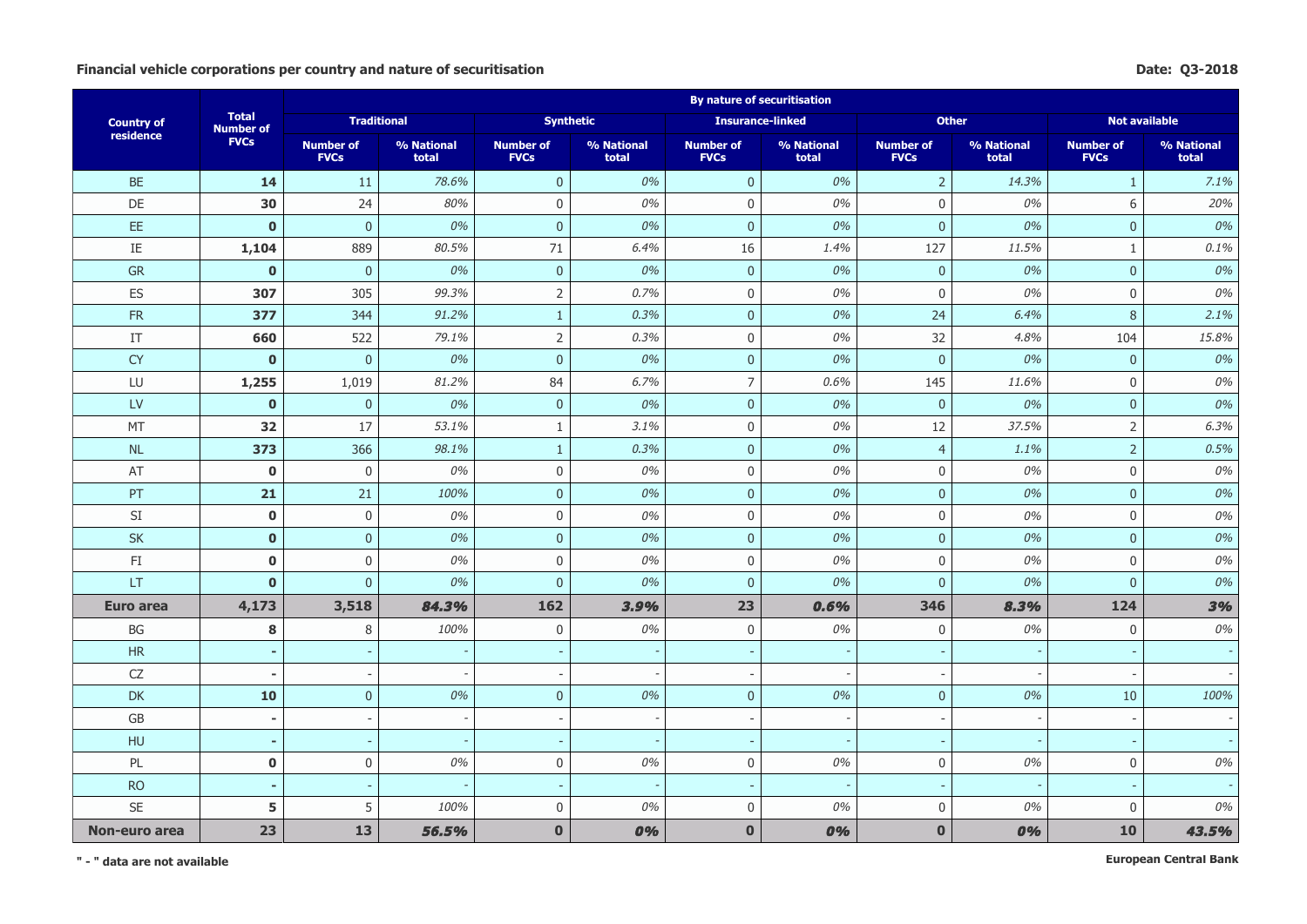#### Financial vehicle corporations per country and nature of securitisation **Date:** Q2-2018

|                        |                                  |                                 |                     |                                 |                     | <b>By nature of securitisation</b> |                     |                                 |                     |                                 |                     |
|------------------------|----------------------------------|---------------------------------|---------------------|---------------------------------|---------------------|------------------------------------|---------------------|---------------------------------|---------------------|---------------------------------|---------------------|
| <b>Country of</b>      | <b>Total</b><br><b>Number of</b> | <b>Traditional</b>              |                     | <b>Synthetic</b>                |                     | <b>Insurance-linked</b>            |                     | <b>Other</b>                    |                     | <b>Not available</b>            |                     |
| residence              | <b>FVCs</b>                      | <b>Number of</b><br><b>FVCs</b> | % National<br>total | <b>Number of</b><br><b>FVCs</b> | % National<br>total | <b>Number of</b><br><b>FVCs</b>    | % National<br>total | <b>Number of</b><br><b>FVCs</b> | % National<br>total | <b>Number of</b><br><b>FVCs</b> | % National<br>total |
| <b>BE</b>              | 14                               | 11                              | 78.6%               | $\overline{0}$                  | 0%                  | $\mathbf 0$                        | 0%                  | $\overline{2}$                  | 14.3%               | $\mathbf{1}$                    | 7.1%                |
| DE                     | 35                               | 28                              | 80%                 | $\mathbf 0$                     | 0%                  | $\mathbf 0$                        | 0%                  | $\mathbf{0}$                    | 0%                  | $\overline{7}$                  | 20%                 |
| EE.                    | $\mathbf{0}$                     | $\overline{0}$                  | 0%                  | $\overline{0}$                  | 0%                  | $\overline{0}$                     | 0%                  | $\mathbf{0}$                    | 0%                  | $\mathbf 0$                     | 0%                  |
| $\rm IE$               | 1,053                            | 833                             | 79.1%               | 69                              | 6.6%                | 16                                 | 1.5%                | 135                             | 12.8%               | $\mathbf{0}$                    | 0%                  |
| GR                     | $\mathbf 0$                      | $\mathbf 0$                     | 0%                  | $\mathbf 0$                     | 0%                  | $\pmb{0}$                          | 0%                  | $\pmb{0}$                       | 0%                  | $\mathbf 0$                     | 0%                  |
| ES                     | 310                              | 309                             | 99.7%               | $\mathbf{1}$                    | 0.3%                | $\mathbf 0$                        | 0%                  | $\mathbf 0$                     | 0%                  | $\mathbf{0}$                    | 0%                  |
| <b>FR</b>              | 380                              | 345                             | 90.8%               | $\mathbf{1}$                    | 0.3%                | $\overline{0}$                     | 0%                  | 24                              | 6.3%                | 10                              | 2.6%                |
| IT                     | 645                              | 520                             | 80.6%               | $\overline{2}$                  | 0.3%                | $\mathbf 0$                        | 0%                  | 34                              | 5.3%                | 89                              | 13.8%               |
| <b>CY</b>              | $\mathbf 0$                      | $\pmb{0}$                       | 0%                  | $\pmb{0}$                       | 0%                  | $\pmb{0}$                          | 0%                  | $\mathbf 0$                     | $0\%$               | $\pmb{0}$                       | 0%                  |
| LU                     | 1,221                            | 994                             | 81.4%               | 81                              | 6.6%                | $\overline{7}$                     | 0.6%                | 139                             | 11.4%               | $\mathbf 0$                     | 0%                  |
| $\mathsf{L}\mathsf{V}$ | $\mathbf{0}$                     | $\overline{0}$                  | 0%                  | $\overline{0}$                  | 0%                  | $\mathbf{0}$                       | 0%                  | $\overline{0}$                  | 0%                  | $\overline{0}$                  | 0%                  |
| MT                     | 31                               | 17                              | 54.8%               | $\mathbf{1}$                    | 3.2%                | $\mathbf 0$                        | 0%                  | 11                              | 35.5%               | $\overline{2}$                  | 6.5%                |
| $\sf NL$               | 367                              | 356                             | 97%                 | $\mathbf{1}$                    | 0.3%                | $\pmb{0}$                          | 0%                  | $\overline{4}$                  | 1.1%                | 6                               | 1.6%                |
| AT                     | $\bf{0}$                         | 0                               | 0%                  | $\boldsymbol{0}$                | 0%                  | $\mathbf 0$                        | 0%                  | $\boldsymbol{0}$                | 0%                  | $\boldsymbol{0}$                | 0%                  |
| PT                     | 21                               | 21                              | 100%                | $\mathbf{0}$                    | 0%                  | $\mathbf{0}$                       | 0%                  | $\overline{0}$                  | 0%                  | $\overline{0}$                  | 0%                  |
| SI                     | $\mathbf 0$                      | 0                               | 0%                  | $\mathbf 0$                     | 0%                  | $\mathbf 0$                        | 0%                  | $\mathbf 0$                     | 0%                  | $\mathbf 0$                     | 0%                  |
| <b>SK</b>              | $\mathbf 0$                      | $\pmb{0}$                       | 0%                  | $\overline{0}$                  | 0%                  | $\mathbf{0}$                       | 0%                  | $\overline{0}$                  | 0%                  | $\overline{0}$                  | 0%                  |
| $\mathsf{F}\mathbf{I}$ | $\mathbf 0$                      | $\boldsymbol{0}$                | 0%                  | $\boldsymbol{0}$                | 0%                  | $\mathbf 0$                        | 0%                  | $\boldsymbol{0}$                | 0%                  | $\mathbf{0}$                    | 0%                  |
| LT                     | $\mathbf{0}$                     | $\overline{0}$                  | 0%                  | $\overline{0}$                  | 0%                  | $\mathbf{0}$                       | 0%                  | $\overline{0}$                  | 0%                  | $\mathbf{0}$                    | 0%                  |
| Euro area              | 4,077                            | 3,434                           | 84.2%               | 156                             | 3.8%                | 23                                 | 0.6%                | 349                             | 8,6%                | <b>115</b>                      | 2.8%                |
| BG                     | 8                                | 8                               | 100%                | $\mathbf 0$                     | 0%                  | $\mathbf 0$                        | 0%                  | $\mathbf 0$                     | 0%                  | $\mathbf{0}$                    | 0%                  |
| <b>HR</b>              | ٠                                |                                 |                     |                                 |                     | $\overline{\phantom{a}}$           |                     |                                 |                     |                                 |                     |
| CZ                     | $\blacksquare$                   | $\overline{\phantom{a}}$        |                     |                                 |                     | $\overline{a}$                     |                     |                                 |                     |                                 |                     |
| <b>DK</b>              | 10                               | $\overline{0}$                  | 0%                  | $\overline{0}$                  | 0%                  | $\mathbf{0}$                       | 0%                  | $\overline{0}$                  | 0%                  | 10                              | 100%                |
| GB                     | $\overline{\phantom{a}}$         |                                 |                     | $\overline{\phantom{a}}$        |                     | $\overline{a}$                     |                     |                                 |                     |                                 |                     |
| HU                     | $\blacksquare$                   |                                 |                     | $\sim$                          |                     | $\sim$                             |                     |                                 |                     |                                 |                     |
| PL                     | $\mathbf 0$                      | $\boldsymbol{0}$                | 0%                  | $\boldsymbol{0}$                | 0%                  | $\mathbf 0$                        | 0%                  | $\boldsymbol{0}$                | $0\%$               | $\boldsymbol{0}$                | 0%                  |
| <b>RO</b>              | $\sim$                           |                                 |                     | $\sim$                          |                     | $\overline{\phantom{a}}$           |                     |                                 |                     | $\sim$                          |                     |
| <b>SE</b>              | 5                                | 5                               | 100%                | $\mathbf 0$                     | 0%                  | $\mathbf 0$                        | 0%                  | $\mathbf 0$                     | 0%                  | $\mathbf{0}$                    | 0%                  |
| Non-euro area          | 23                               | 13                              | 56.5%               | $\mathbf{0}$                    | 0%                  | $\mathbf{0}$                       | 0%                  | $\bf{0}$                        | 0%                  | 10                              | 43.5%               |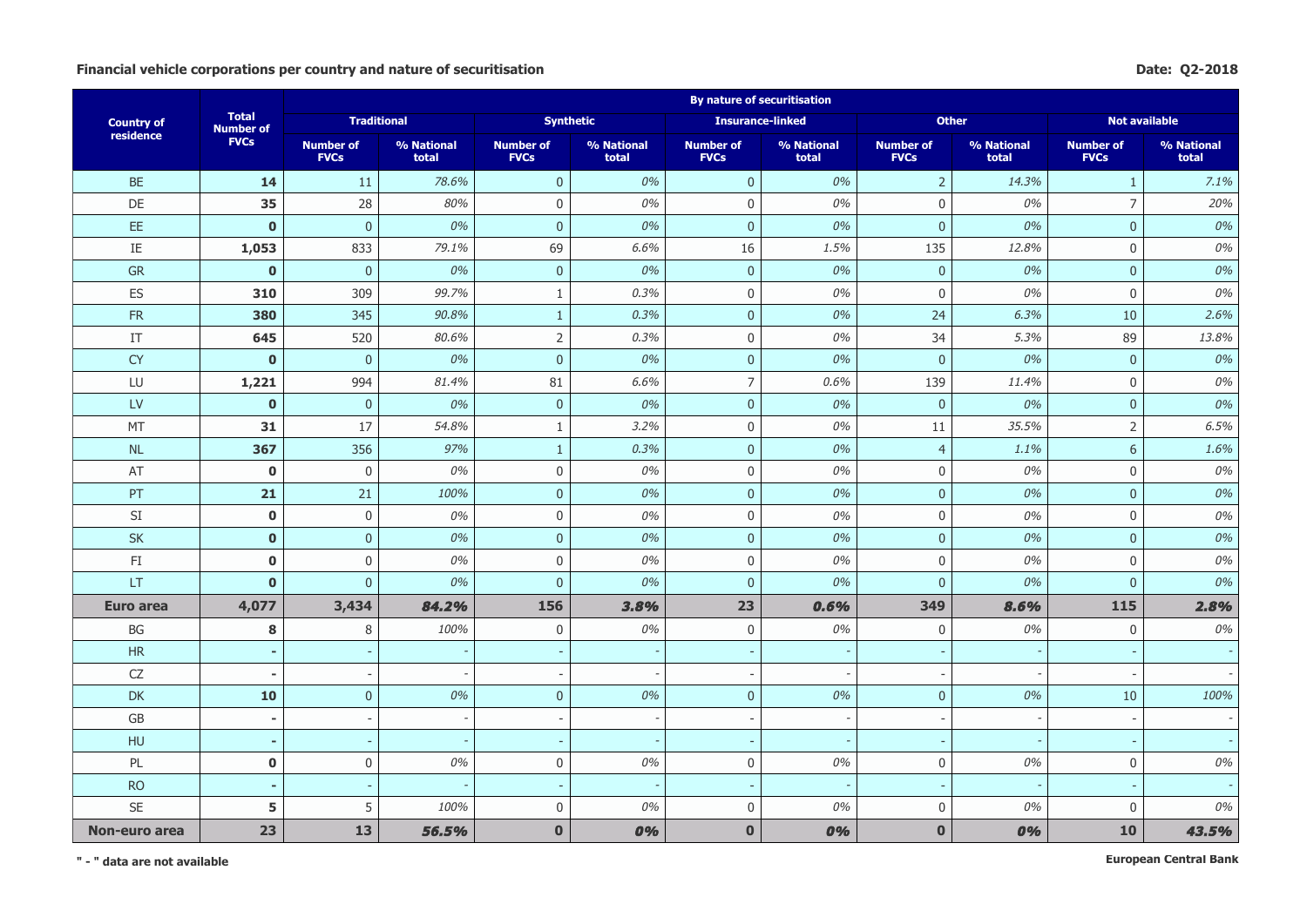#### Financial vehicle corporations per country and nature of securitisation **Date:** Q1-2018

|                        |                                  |                                 |                     |                                 |                     | <b>By nature of securitisation</b> |                     |                                 |                     |                                 |                     |
|------------------------|----------------------------------|---------------------------------|---------------------|---------------------------------|---------------------|------------------------------------|---------------------|---------------------------------|---------------------|---------------------------------|---------------------|
| <b>Country of</b>      | <b>Total</b><br><b>Number of</b> | <b>Traditional</b>              |                     | <b>Synthetic</b>                |                     | <b>Insurance-linked</b>            |                     | <b>Other</b>                    |                     | <b>Not available</b>            |                     |
| residence              | <b>FVCs</b>                      | <b>Number of</b><br><b>FVCs</b> | % National<br>total | <b>Number of</b><br><b>FVCs</b> | % National<br>total | <b>Number of</b><br><b>FVCs</b>    | % National<br>total | <b>Number of</b><br><b>FVCs</b> | % National<br>total | <b>Number of</b><br><b>FVCs</b> | % National<br>total |
| <b>BE</b>              | 13                               | 11                              | 84.6%               | $\overline{0}$                  | 0%                  | $\mathbf 0$                        | 0%                  | $\overline{2}$                  | 15.4%               | $\mathbf 0$                     | 0%                  |
| DE                     | 36                               | 29                              | 80.6%               | $\mathbf 0$                     | 0%                  | $\mathbf 0$                        | 0%                  | $\Omega$                        | 0%                  | $\overline{7}$                  | 19.4%               |
| EE.                    | $\mathbf{0}$                     | $\overline{0}$                  | 0%                  | $\overline{0}$                  | 0%                  | $\overline{0}$                     | 0%                  | $\mathbf{0}$                    | 0%                  | $\mathbf 0$                     | 0%                  |
| $\rm IE$               | 1,051                            | 824                             | 78.4%               | 74                              | 7%                  | 17                                 | 1.6%                | 135                             | 12.8%               | $\mathbf{1}$                    | 0.1%                |
| GR                     | 3                                | $\mathbf 0$                     | 0%                  | $\mathbf 0$                     | 0%                  | $\pmb{0}$                          | 0%                  | $\mathbf{0}$                    | 0%                  | $\mathsf{3}$                    | 100%                |
| ES                     | 310                              | 309                             | 99.7%               | $\mathbf{1}$                    | 0.3%                | $\mathbf 0$                        | 0%                  | $\mathbf 0$                     | 0%                  | $\mathbf{0}$                    | 0%                  |
| <b>FR</b>              | 375                              | 343                             | 91.5%               | $\overline{0}$                  | 0%                  | $\overline{0}$                     | 0%                  | 22                              | 5.9%                | 10                              | 2.7%                |
| IT                     | 617                              | 503                             | 81.5%               | $\overline{2}$                  | 0.3%                | $\mathbf 0$                        | 0%                  | 34                              | 5.5%                | 78                              | 12.6%               |
| <b>CY</b>              | $\mathbf 0$                      | $\pmb{0}$                       | 0%                  | $\mathbf{0}$                    | 0%                  | $\pmb{0}$                          | 0%                  | $\mathbf 0$                     | $0\%$               | $\pmb{0}$                       | 0%                  |
| LU                     | 1,197                            | 978                             | 81.7%               | 75                              | 6.3%                | $\,$ 6 $\,$                        | 0.5%                | 138                             | 11.5%               | $\mathbf 0$                     | 0%                  |
| $\mathsf{L}\mathsf{V}$ | $\mathbf{0}$                     | $\overline{0}$                  | 0%                  | $\overline{0}$                  | 0%                  | $\overline{0}$                     | 0%                  | $\overline{0}$                  | 0%                  | $\overline{0}$                  | 0%                  |
| MT                     | 32                               | 17                              | 53.1%               | $\mathbf{1}$                    | 3.1%                | $\mathbf 0$                        | 0%                  | 11                              | 34.4%               | 3                               | 9.4%                |
| $\sf NL$               | 362                              | 338                             | 93.4%               | $\mathbf 0$                     | 0%                  | $\pmb{0}$                          | 0%                  | $\overline{4}$                  | 1.1%                | 20                              | 5.5%                |
| AT                     | $\bf{0}$                         | 0                               | 0%                  | $\boldsymbol{0}$                | 0%                  | $\boldsymbol{0}$                   | 0%                  | $\boldsymbol{0}$                | 0%                  | $\boldsymbol{0}$                | 0%                  |
| PT                     | 21                               | 21                              | 100%                | $\mathbf{0}$                    | 0%                  | $\mathbf{0}$                       | 0%                  | $\overline{0}$                  | 0%                  | $\overline{0}$                  | 0%                  |
| SI                     | $\mathbf 0$                      | 0                               | 0%                  | $\mathbf 0$                     | 0%                  | $\mathbf 0$                        | 0%                  | $\mathbf 0$                     | 0%                  | $\mathbf 0$                     | 0%                  |
| <b>SK</b>              | $\mathbf 0$                      | $\pmb{0}$                       | 0%                  | $\overline{0}$                  | 0%                  | $\mathbf{0}$                       | 0%                  | $\overline{0}$                  | 0%                  | $\overline{0}$                  | 0%                  |
| $\mathsf{F}\mathbf{I}$ | $\mathbf 0$                      | $\boldsymbol{0}$                | 0%                  | $\boldsymbol{0}$                | 0%                  | $\mathbf 0$                        | 0%                  | $\boldsymbol{0}$                | 0%                  | $\mathbf{0}$                    | 0%                  |
| LT                     | $\mathbf{0}$                     | $\overline{0}$                  | 0%                  | $\mathbf 0$                     | 0%                  | $\mathbf{0}$                       | 0%                  | $\overline{0}$                  | 0%                  | $\mathbf{0}$                    | 0%                  |
| Euro area              | 4,017                            | 3,373                           | 84%                 | 153                             | 3.8%                | 23                                 | 0.6%                | 346                             | 8,6%                | 122                             | 3%                  |
| BG                     | 8                                | 8                               | 100%                | $\mathbf 0$                     | 0%                  | $\mathbf 0$                        | 0%                  | $\mathbf 0$                     | 0%                  | $\mathbf{0}$                    | 0%                  |
| <b>HR</b>              | ٠                                |                                 |                     |                                 |                     | $\overline{\phantom{a}}$           |                     |                                 |                     |                                 |                     |
| CZ                     | $\blacksquare$                   | $\overline{\phantom{a}}$        |                     |                                 |                     | $\overline{a}$                     |                     |                                 |                     |                                 |                     |
| <b>DK</b>              | 10                               | $\overline{0}$                  | 0%                  | $\overline{0}$                  | 0%                  | $\mathbf{0}$                       | 0%                  | $\overline{0}$                  | 0%                  | 10                              | 100%                |
| GB                     | $\overline{\phantom{a}}$         |                                 |                     | $\overline{\phantom{a}}$        |                     | $\overline{a}$                     |                     |                                 |                     |                                 |                     |
| HU                     | $\blacksquare$                   |                                 |                     | $\sim$                          |                     | $\sim$                             |                     |                                 |                     |                                 |                     |
| PL                     | $\mathbf 0$                      | $\boldsymbol{0}$                | 0%                  | $\boldsymbol{0}$                | 0%                  | $\mathbf 0$                        | 0%                  | $\boldsymbol{0}$                | $0\%$               | $\boldsymbol{0}$                | $0\%$               |
| <b>RO</b>              | $\sim$                           |                                 |                     | $\sim$                          |                     | $\overline{\phantom{a}}$           |                     |                                 |                     |                                 |                     |
| SE                     | 5                                | 5                               | 100%                | $\mathbf 0$                     | 0%                  | $\mathbf 0$                        | 0%                  | $\mathbf 0$                     | 0%                  | $\mathbf{0}$                    | 0%                  |
| Non-euro area          | 23                               | 13                              | 56.5%               | $\mathbf{0}$                    | 0%                  | $\mathbf{0}$                       | 0%                  | $\bf{0}$                        | 0%                  | 10                              | 43.5%               |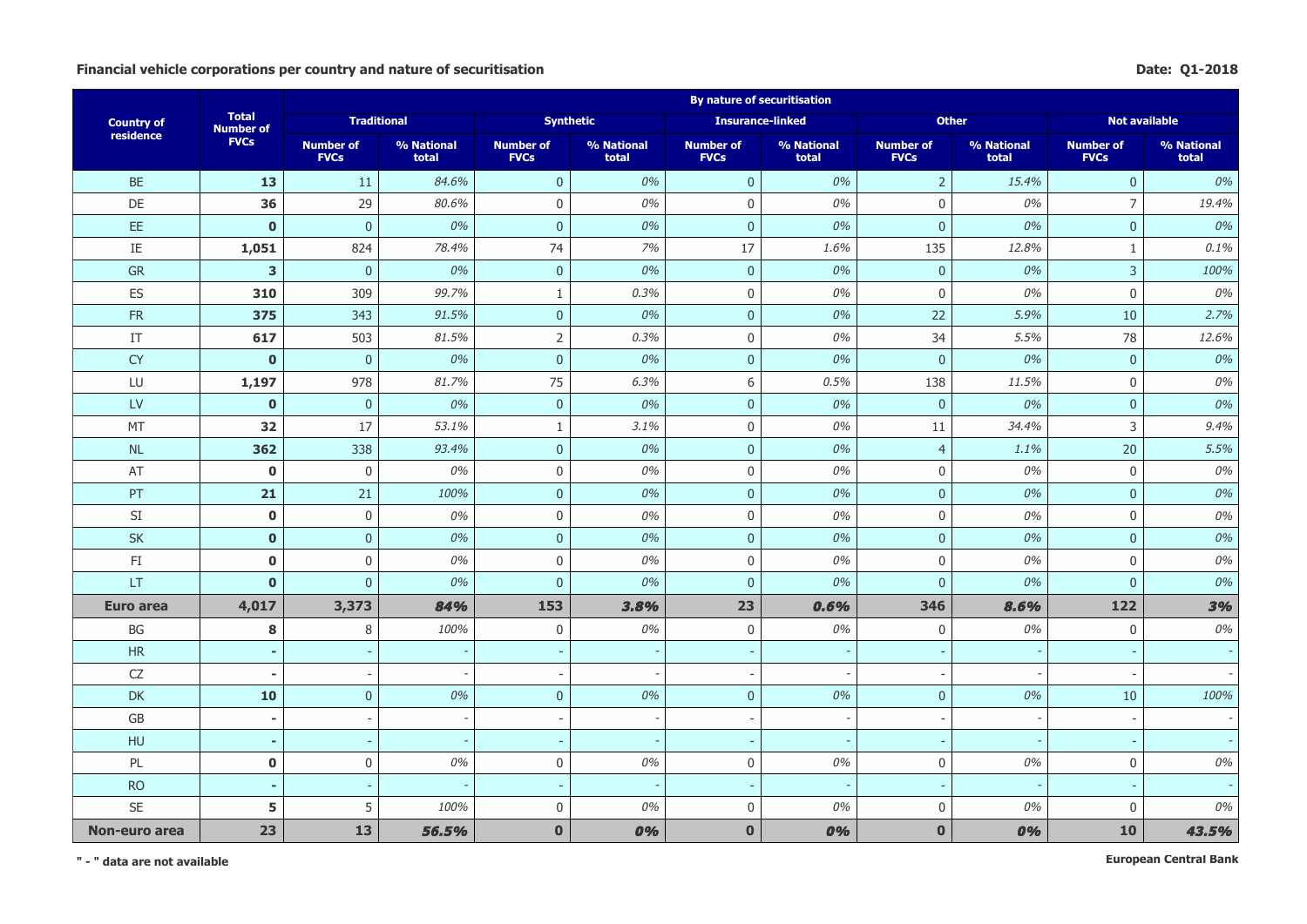#### **Financial vehicle corporations per country and nature of securitisation Date: Q4-2017**

|                        |                                  |                                 |                     |                                 |                     | <b>By nature of securitisation</b> |                     |                                 |                     |                                 |                     |
|------------------------|----------------------------------|---------------------------------|---------------------|---------------------------------|---------------------|------------------------------------|---------------------|---------------------------------|---------------------|---------------------------------|---------------------|
| <b>Country of</b>      | <b>Total</b><br><b>Number of</b> | <b>Traditional</b>              |                     | <b>Synthetic</b>                |                     | <b>Insurance-linked</b>            |                     | <b>Other</b>                    |                     | <b>Not available</b>            |                     |
| residence              | <b>FVCs</b>                      | <b>Number of</b><br><b>FVCs</b> | % National<br>total | <b>Number of</b><br><b>FVCs</b> | % National<br>total | <b>Number of</b><br><b>FVCs</b>    | % National<br>total | <b>Number of</b><br><b>FVCs</b> | % National<br>total | <b>Number of</b><br><b>FVCs</b> | % National<br>total |
| <b>BE</b>              | 14                               | $12$                            | 85.7%               | $\overline{0}$                  | 0%                  | $\mathbf 0$                        | 0%                  | $\overline{2}$                  | 14.3%               | $\mathbf 0$                     | 0%                  |
| DE                     | 40                               | 32                              | 80%                 | $\mathbf 0$                     | 0%                  | $\mathbf 0$                        | 0%                  | $\Omega$                        | 0%                  | 8                               | 20%                 |
| EE.                    | $\mathbf{0}$                     | $\overline{0}$                  | 0%                  | $\overline{0}$                  | 0%                  | $\overline{0}$                     | 0%                  | $\overline{0}$                  | 0%                  | $\mathbf 0$                     | 0%                  |
| IE                     | 992                              | 763                             | 76.9%               | 73                              | 7.4%                | 19                                 | 1.9%                | 137                             | 13.8%               | $\mathbf{0}$                    | 0%                  |
| GR                     | $\mathbf 0$                      | $\pmb{0}$                       | 0%                  | $\mathbf 0$                     | 0%                  | $\pmb{0}$                          | 0%                  | $\mathbf{0}$                    | 0%                  | $\mathbf 0$                     | 0%                  |
| ES                     | 318                              | 317                             | 99.7%               | $\mathbf{1}$                    | 0.3%                | $\mathbf 0$                        | 0%                  | $\mathbf 0$                     | 0%                  | $\mathbf{0}$                    | 0%                  |
| <b>FR</b>              | 369                              | 337                             | 91.3%               | $\overline{0}$                  | 0%                  | $\overline{0}$                     | 0%                  | 21                              | 5.7%                | 11                              | 3%                  |
| IT                     | 651                              | 519                             | 79.7%               | $\overline{2}$                  | 0.3%                | $\mathbf 0$                        | 0%                  | 37                              | 5.7%                | 93                              | 14.3%               |
| <b>CY</b>              | $\mathbf 0$                      | $\pmb{0}$                       | 0%                  | $\mathbf{0}$                    | 0%                  | $\pmb{0}$                          | 0%                  | $\mathbf 0$                     | $0\%$               | $\pmb{0}$                       | 0%                  |
| LU                     | 1,195                            | 976                             | 81.7%               | 74                              | 6.2%                | $\,$ 6 $\,$                        | 0.5%                | 139                             | 11.6%               | $\mathbf 0$                     | 0%                  |
| $\mathsf{L}\mathsf{V}$ | $\mathbf{0}$                     | $\overline{0}$                  | 0%                  | $\overline{0}$                  | 0%                  | $\overline{0}$                     | 0%                  | $\overline{0}$                  | 0%                  | $\overline{0}$                  | 0%                  |
| MT                     | 28                               | 16                              | 57.1%               | $\mathbf{1}$                    | 3.6%                | $\mathbf 0$                        | 0%                  | 11                              | 39.3%               | $\mathbf 0$                     | 0%                  |
| $\sf NL$               | 365                              | 342                             | 93.7%               | $\mathbf 0$                     | 0%                  | $\pmb{0}$                          | 0%                  | $\overline{4}$                  | 1.1%                | 19                              | 5.2%                |
| AT                     | $\bf{0}$                         | 0                               | 0%                  | $\boldsymbol{0}$                | 0%                  | $\boldsymbol{0}$                   | 0%                  | $\boldsymbol{0}$                | 0%                  | $\boldsymbol{0}$                | 0%                  |
| PT                     | 20                               | 20                              | 100%                | $\mathbf{0}$                    | 0%                  | $\mathbf{0}$                       | 0%                  | $\overline{0}$                  | 0%                  | $\overline{0}$                  | 0%                  |
| SI                     | $\mathbf 0$                      | 0                               | 0%                  | $\mathbf 0$                     | 0%                  | $\mathbf 0$                        | 0%                  | $\mathbf 0$                     | 0%                  | $\mathbf 0$                     | 0%                  |
| <b>SK</b>              | $\mathbf 0$                      | $\pmb{0}$                       | 0%                  | $\overline{0}$                  | 0%                  | $\mathbf{0}$                       | 0%                  | $\overline{0}$                  | 0%                  | $\overline{0}$                  | 0%                  |
| $\mathsf{F}\mathbf{I}$ | $\mathbf 0$                      | $\boldsymbol{0}$                | 0%                  | $\boldsymbol{0}$                | 0%                  | $\mathbf 0$                        | 0%                  | $\boldsymbol{0}$                | 0%                  | $\mathbf{0}$                    | 0%                  |
| LT                     | $\mathbf{0}$                     | $\overline{0}$                  | 0%                  | $\overline{0}$                  | 0%                  | $\mathbf{0}$                       | 0%                  | $\overline{0}$                  | 0%                  | $\mathbf{0}$                    | 0%                  |
| Euro area              | 3,992                            | 3,334                           | 83.5%               | 151                             | 3.8%                | 25                                 | 0.6%                | 351                             | 8,8%                | 131                             | 3.3%                |
| BG                     | $\overline{\mathbf{z}}$          | $\overline{7}$                  | 100%                | $\mathbf 0$                     | 0%                  | $\mathbf 0$                        | 0%                  | $\mathbf 0$                     | 0%                  | $\mathbf{0}$                    | 0%                  |
| <b>HR</b>              | ٠                                |                                 |                     |                                 |                     | $\overline{\phantom{a}}$           |                     |                                 |                     |                                 |                     |
| CZ                     | $\blacksquare$                   | $\overline{\phantom{a}}$        |                     |                                 |                     | $\overline{a}$                     |                     |                                 |                     |                                 |                     |
| <b>DK</b>              | 10                               | $\overline{0}$                  | 0%                  | $\overline{0}$                  | 0%                  | $\mathbf{0}$                       | 0%                  | $\overline{0}$                  | 0%                  | 10                              | 100%                |
| GB                     | $\overline{\phantom{a}}$         |                                 |                     | $\overline{\phantom{a}}$        |                     | $\overline{a}$                     |                     |                                 |                     |                                 |                     |
| HU                     | $\blacksquare$                   |                                 |                     | $\sim$                          |                     | $\sim$                             |                     |                                 |                     |                                 |                     |
| PL                     | $\mathbf 0$                      | $\boldsymbol{0}$                | 0%                  | $\boldsymbol{0}$                | 0%                  | $\mathbf 0$                        | 0%                  | $\boldsymbol{0}$                | $0\%$               | $\boldsymbol{0}$                | 0%                  |
| <b>RO</b>              | $\sim$                           |                                 |                     | $\sim$                          |                     | $\overline{\phantom{a}}$           |                     |                                 |                     | $\sim$                          |                     |
| <b>SE</b>              | 5                                | 5                               | 100%                | $\mathbf 0$                     | 0%                  | $\mathbf 0$                        | 0%                  | $\mathbf 0$                     | 0%                  | $\mathbf{0}$                    | 0%                  |
| Non-euro area          | 22                               | 12                              | 54.5%               | $\mathbf{0}$                    | 0%                  | $\mathbf{0}$                       | 0%                  | $\bf{0}$                        | 0%                  | 10                              | 45.5%               |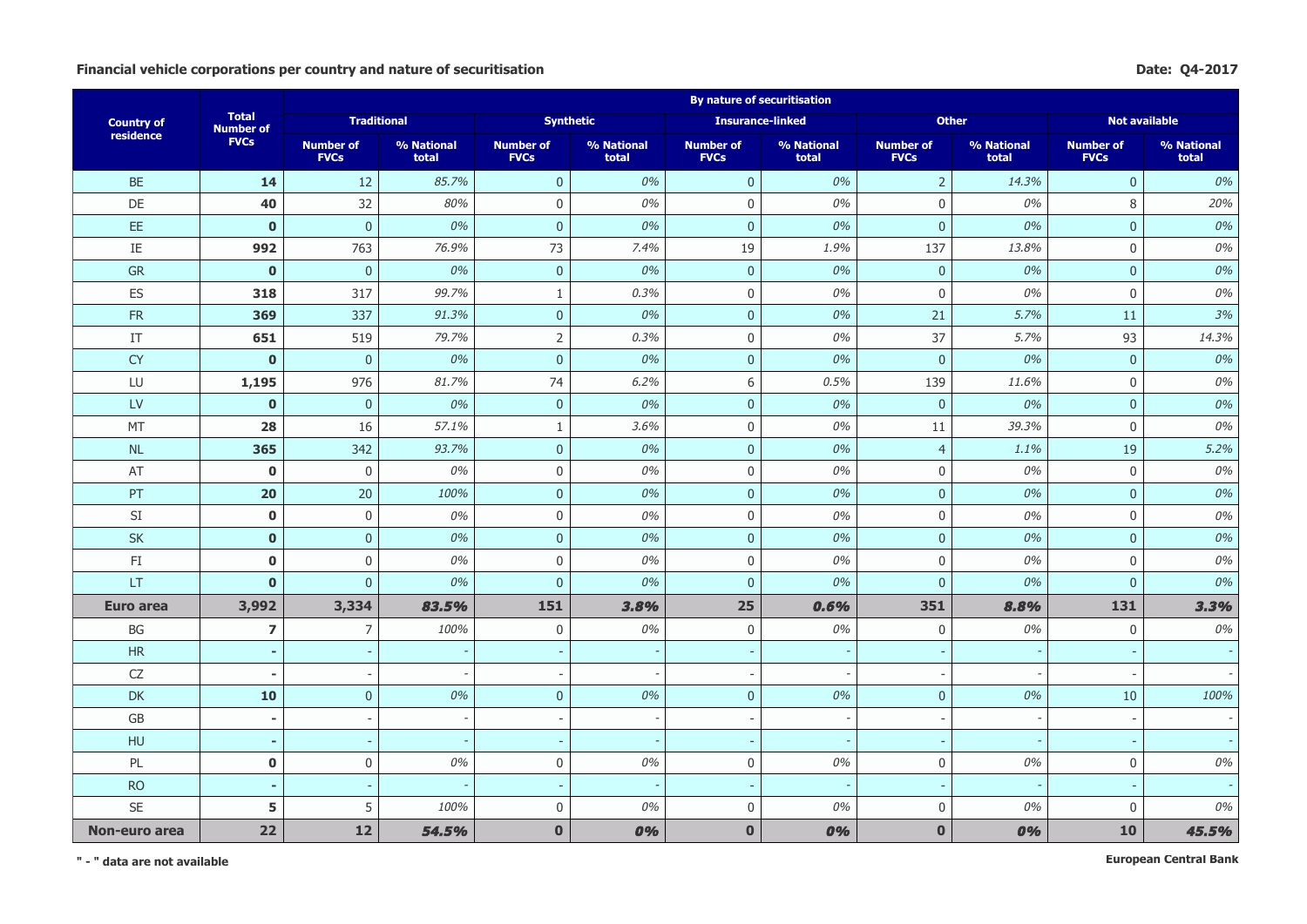#### **Financial vehicle corporations per country and nature of securitisation Date: Q3-2017**

|                        |                                  |                                 |                     |                                 |                     | <b>By nature of securitisation</b> |                     |                                 |                     |                                 |                     |
|------------------------|----------------------------------|---------------------------------|---------------------|---------------------------------|---------------------|------------------------------------|---------------------|---------------------------------|---------------------|---------------------------------|---------------------|
| <b>Country of</b>      | <b>Total</b><br><b>Number of</b> | <b>Traditional</b>              |                     | <b>Synthetic</b>                |                     | <b>Insurance-linked</b>            |                     | <b>Other</b>                    |                     | <b>Not available</b>            |                     |
| residence              | <b>FVCs</b>                      | <b>Number of</b><br><b>FVCs</b> | % National<br>total | <b>Number of</b><br><b>FVCs</b> | % National<br>total | <b>Number of</b><br><b>FVCs</b>    | % National<br>total | <b>Number of</b><br><b>FVCs</b> | % National<br>total | <b>Number of</b><br><b>FVCs</b> | % National<br>total |
| <b>BE</b>              | 15                               | 13                              | 86.7%               | $\overline{0}$                  | 0%                  | $\mathbf 0$                        | 0%                  | $\overline{2}$                  | 13.3%               | $\mathbf 0$                     | 0%                  |
| DE                     | 40                               | 33                              | 82.5%               | $\mathbf 0$                     | 0%                  | $\mathbf 0$                        | 0%                  | $\Omega$                        | 0%                  | $\overline{7}$                  | 17.5%               |
| EE.                    | $\mathbf{0}$                     | $\overline{0}$                  | 0%                  | $\overline{0}$                  | 0%                  | $\overline{0}$                     | 0%                  | $\overline{0}$                  | 0%                  | $\mathbf 0$                     | 0%                  |
| $\rm IE$               | 940                              | 713                             | 75.9%               | 71                              | 7.6%                | 18                                 | 1.9%                | 137                             | 14.6%               | $\mathbf{1}$                    | 0.1%                |
| GR                     | $\overline{\mathbf{4}}$          | $\pmb{0}$                       | 0%                  | $\mathbf 0$                     | 0%                  | $\mathbf{0}$                       | 0%                  | $\mathbf{0}$                    | 0%                  | $\overline{4}$                  | 100%                |
| ES                     | 331                              | 330                             | 99.7%               | $\mathbf{1}$                    | 0.3%                | $\mathbf 0$                        | 0%                  | $\mathbf 0$                     | 0%                  | $\mathbf{0}$                    | 0%                  |
| <b>FR</b>              | 370                              | 339                             | 91.6%               | $\overline{0}$                  | 0%                  | $\overline{0}$                     | 0%                  | 21                              | 5.7%                | 10                              | 2.7%                |
| IT                     | 633                              | 486                             | 76.8%               | $\mathbf{1}$                    | 0.2%                | $\mathbf 0$                        | 0%                  | 35                              | 5.5%                | 111                             | 17.5%               |
| <b>CY</b>              | $\mathbf 0$                      | $\pmb{0}$                       | 0%                  | $\mathbf{0}$                    | 0%                  | $\pmb{0}$                          | 0%                  | $\mathbf 0$                     | $0\%$               | $\pmb{0}$                       | 0%                  |
| LU                     | 1,186                            | 960                             | 80.9%               | 69                              | 5.8%                | $\,$ 6 $\,$                        | 0.5%                | 151                             | 12.7%               | $\mathbf 0$                     | 0%                  |
| $\mathsf{L}\mathsf{V}$ | $\mathbf{0}$                     | $\overline{0}$                  | 0%                  | $\overline{0}$                  | 0%                  | $\overline{0}$                     | 0%                  | $\overline{0}$                  | 0%                  | $\overline{0}$                  | 0%                  |
| MT                     | 31                               | 17                              | 54.8%               | $\mathbf{1}$                    | 3.2%                | $\mathbf 0$                        | 0%                  | 12                              | 38.7%               | 1                               | 3.2%                |
| $\sf NL$               | 357                              | 332                             | 93%                 | $\mathbf 0$                     | 0%                  | $\pmb{0}$                          | 0%                  | $\overline{4}$                  | 1.1%                | 21                              | 5.9%                |
| AT                     | $\bf{0}$                         | 0                               | 0%                  | $\boldsymbol{0}$                | 0%                  | $\boldsymbol{0}$                   | 0%                  | $\boldsymbol{0}$                | 0%                  | $\boldsymbol{0}$                | 0%                  |
| PT                     | 23                               | 23                              | 100%                | $\mathbf{0}$                    | 0%                  | $\mathbf{0}$                       | 0%                  | $\overline{0}$                  | 0%                  | $\overline{0}$                  | 0%                  |
| SI                     | $\mathbf 0$                      | 0                               | 0%                  | $\mathbf 0$                     | 0%                  | $\mathbf 0$                        | 0%                  | $\mathbf 0$                     | 0%                  | $\mathbf 0$                     | 0%                  |
| <b>SK</b>              | $\mathbf 0$                      | $\pmb{0}$                       | 0%                  | $\overline{0}$                  | 0%                  | $\mathbf{0}$                       | 0%                  | $\overline{0}$                  | 0%                  | $\overline{0}$                  | 0%                  |
| $\mathsf{F}\mathbf{I}$ | $\mathbf 0$                      | $\boldsymbol{0}$                | 0%                  | $\boldsymbol{0}$                | 0%                  | $\mathbf 0$                        | 0%                  | $\boldsymbol{0}$                | 0%                  | $\mathbf{0}$                    | 0%                  |
| LT                     | $\mathbf{0}$                     | $\overline{0}$                  | 0%                  | $\overline{0}$                  | 0%                  | $\mathbf{0}$                       | 0%                  | $\overline{0}$                  | 0%                  | $\mathbf{0}$                    | 0%                  |
| Euro area              | 3,930                            | 3,246                           | 82.6%               | 143                             | 3.6%                | 24                                 | 0.6%                | 362                             | 9,2%                | 155                             | 3.9%                |
| BG                     | $\overline{\mathbf{z}}$          | $\overline{7}$                  | 100%                | $\mathbf 0$                     | 0%                  | $\mathbf 0$                        | 0%                  | $\mathbf 0$                     | 0%                  | $\mathbf{0}$                    | 0%                  |
| <b>HR</b>              | ٠                                |                                 |                     |                                 |                     | $\overline{\phantom{a}}$           |                     |                                 |                     |                                 |                     |
| CZ                     | $\blacksquare$                   | $\overline{\phantom{a}}$        |                     |                                 |                     | $\overline{a}$                     |                     |                                 |                     |                                 |                     |
| <b>DK</b>              | 10                               | $\overline{0}$                  | 0%                  | $\overline{0}$                  | 0%                  | $\mathbf{0}$                       | 0%                  | $\overline{0}$                  | 0%                  | 10                              | 100%                |
| GB                     | $\overline{\phantom{a}}$         |                                 |                     | $\overline{\phantom{a}}$        |                     | $\overline{a}$                     |                     |                                 |                     |                                 |                     |
| HU                     | $\blacksquare$                   |                                 |                     | $\sim$                          |                     | $\sim$                             |                     |                                 |                     |                                 |                     |
| PL                     | $\mathbf 0$                      | $\boldsymbol{0}$                | 0%                  | $\boldsymbol{0}$                | 0%                  | $\mathbf 0$                        | 0%                  | $\boldsymbol{0}$                | $0\%$               | $\boldsymbol{0}$                | 0%                  |
| <b>RO</b>              | $\sim$                           |                                 |                     | $\sim$                          |                     | $\overline{\phantom{a}}$           |                     |                                 |                     |                                 |                     |
| SE                     | 5                                | 5                               | 100%                | $\mathbf 0$                     | 0%                  | $\mathbf 0$                        | 0%                  | $\mathbf 0$                     | 0%                  | $\mathbf{0}$                    | 0%                  |
| Non-euro area          | 22                               | 12                              | 54.5%               | $\mathbf{0}$                    | 0%                  | $\mathbf{0}$                       | 0%                  | $\bf{0}$                        | 0%                  | 10                              | 45.5%               |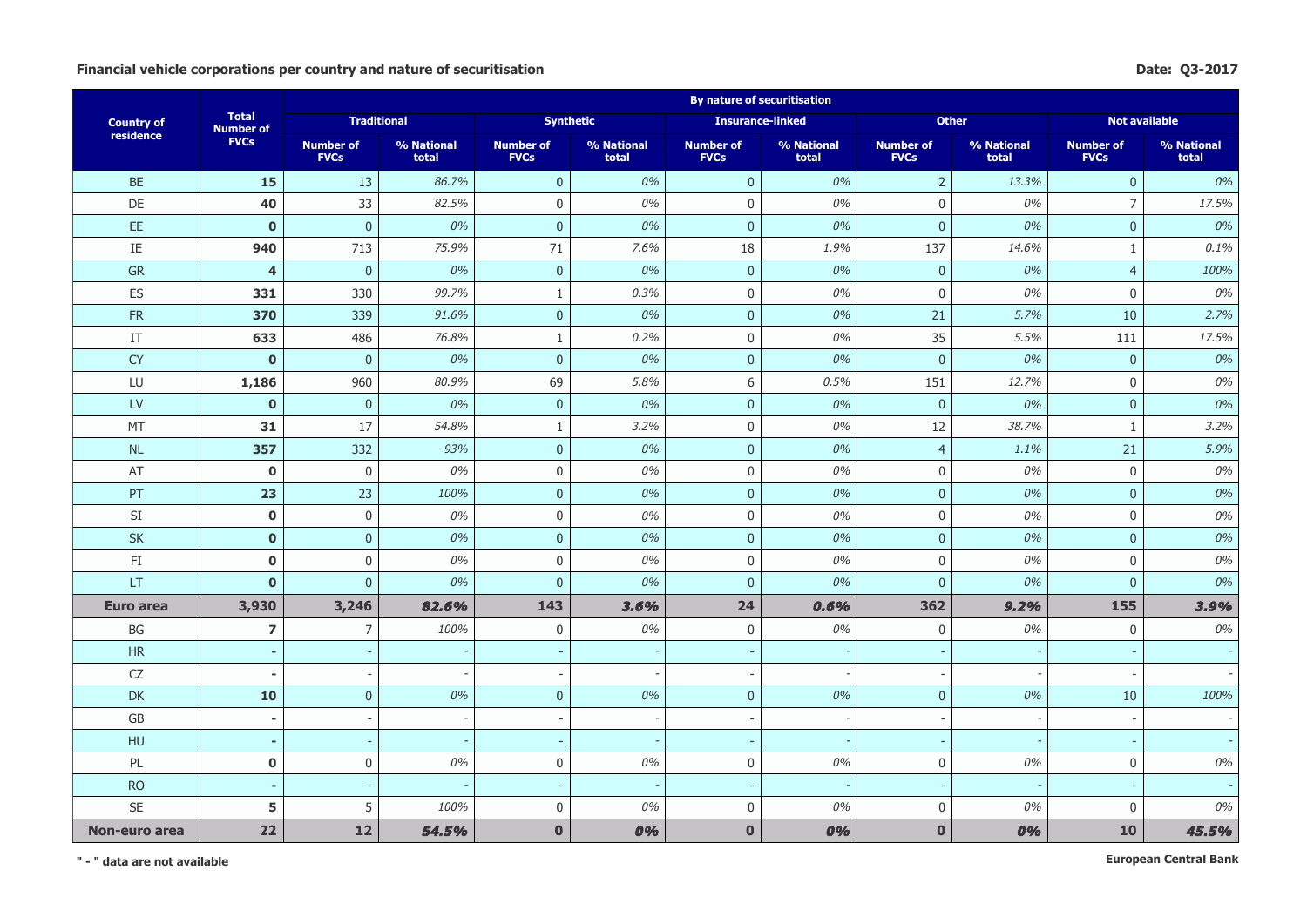## **Financial vehicle corporations per country and nature of securitisation Date: Q2-2017 Date: Q2-2017**

|                        |                                  |                          |                     |                          |                     |                          | <b>By nature of securitisation</b> |                          |                     |                          |                      |
|------------------------|----------------------------------|--------------------------|---------------------|--------------------------|---------------------|--------------------------|------------------------------------|--------------------------|---------------------|--------------------------|----------------------|
| <b>Country of</b>      | <b>Total</b><br><b>Number of</b> |                          | <b>Traditional</b>  |                          | <b>Synthetic</b>    |                          | <b>Insurance-linked</b>            |                          | <b>Other</b>        |                          | <b>Not available</b> |
| residence              | <b>FVCs</b>                      | <b>Number</b><br>of FVCs | % National<br>total | <b>Number</b><br>of FVCs | % National<br>total | <b>Number</b><br>of FVCs | % National<br>total                | <b>Number</b><br>of FVCs | % National<br>total | <b>Number</b><br>of FVCs | % National<br>total  |
| <b>BE</b>              | 15                               | 13                       | 86.7                | $\mathbf{0}$             | 0.0                 | $\mathbf 0$              | 0.0                                | $\overline{2}$           | 13.3                | $\pmb{0}$                | 0.0                  |
| DE                     | 40                               | 33                       | 82.5                | $\bf 0$                  | 0.0                 | $\bf 0$                  | 0.0                                | $\mathbf 0$              | 0.0                 | $\overline{7}$           | 17.5                 |
| EE                     | $\mathbf 0$                      | $\mathbf 0$              | 0.0                 | $\mathbf{0}$             | 0.0                 | $\mathbf 0$              | 0.0                                | $\mathbf 0$              | 0.0                 | $\mathbf 0$              | 0.0                  |
| $\rm IE$               | 888                              | 655                      | 73.8                | $\mathbf 0$              | 0.0                 | 20                       | 2.3                                | 136                      | 15.3                | 77                       | 8.7                  |
| <b>GR</b>              | $\bf{0}$                         | $\mathbf{0}$             | 0.0                 | $\mathbf{0}$             | 0.0                 | $\mathbf{0}$             | 0.0                                | $\mathbf{0}$             | 0.0                 | $\mathbf{0}$             | 0.0                  |
| ES                     | 329                              | 327                      | 99.4                | $\mathbf{1}$             | 0.3                 | $\mathbf{0}$             | 0.0                                | $\mathbf 0$              | 0.0                 | $\mathbf{1}$             | 0.3                  |
| <b>FR</b>              | 360                              | 332                      | 92.2                | $\mathbf{0}$             | 0.0                 | $\overline{0}$           | 0.0                                | 19                       | 5.3                 | $\overline{9}$           | 2.5                  |
| IT                     | 608                              | 476                      | 78.3                | $\mathbf{0}$             | 0.0                 | $\mathbf{0}$             | 0.0                                | 34                       | 5.6                 | 98                       | 16.1                 |
| <b>CY</b>              | $\mathbf 0$                      | $\mathbf{0}$             | 0.0                 | $\mathbf 0$              | 0.0                 | $\mathbf{0}$             | 0.0                                | $\mathbf 0$              | 0.0                 | $\mathbf{0}$             | 0.0                  |
| LU                     | 1,150                            | 936                      | 81.4                | $\mathbf 0$              | 0.0                 | 6                        | 0.5                                | 148                      | 12.9                | 60                       | 5.2                  |
| LV                     | $\mathbf 0$                      | $\mathbf 0$              | 0.0                 | $\mathbf 0$              | 0.0                 | $\mathbf 0$              | 0.0                                | $\mathbf{0}$             | 0.0                 | $\mathbf{0}$             | 0.0                  |
| MT                     | 31                               | 17                       | 54.8                | $\mathbf 0$              | 0.0                 | $\bf 0$                  | 0.0                                | 12                       | 38.7                | $\overline{2}$           | 6.5                  |
| <b>NL</b>              | 369                              | 355                      | 96.2                | $\mathbf{0}$             | 0.0                 | $\overline{0}$           | 0.0                                | $\overline{4}$           | 1.1                 | 10                       | 2.7                  |
| AT                     | $\mathbf 0$                      | $\mathbf 0$              | 0.0                 | $\bf 0$                  | 0.0                 | $\mathbf 0$              | 0.0                                | $\mathbf 0$              | $0.0\,$             | $\bf 0$                  | 0.0                  |
| PT                     | 23                               | 23                       | 100                 | $\mathbf{0}$             | 0.0                 | $\overline{0}$           | 0.0                                | $\mathbf{0}$             | 0.0                 | $\mathbf{0}$             | 0.0                  |
| SI                     | $\pmb{0}$                        | $\boldsymbol{0}$         | 0.0                 | $\boldsymbol{0}$         | 0.0                 | $\mathbf{0}$             | 0.0                                | $\mathbf 0$              | $0.0\,$             | $\mathbf{0}$             | 0.0                  |
| <b>SK</b>              | $\pmb{0}$                        | $\mathbf 0$              | 0.0                 | $\mathbf 0$              | 0.0                 | $\mathbf{0}$             | 0.0                                | $\mathbf{0}$             | 0.0                 | $\mathbf{0}$             | 0.0                  |
| $\mathsf{F}\mathbf{I}$ | $\pmb{0}$                        | 0                        | 0.0                 | $\mathbf 0$              | 0.0                 | $\pmb{0}$                | 0.0                                | $\boldsymbol{0}$         | 0.0                 | $\mathbf 0$              | 0.0                  |
| LT                     | $\mathbf 0$                      | $\overline{0}$           | 0.0                 | $\mathbf{0}$             | 0.0                 | $\mathbf{0}$             | 0.0                                | $\pmb{0}$                | 0.0                 | $\mathbf 0$              | 0.0                  |
| <b>Euro area</b>       | 3,813                            | 3,167                    | 83.1                | $\mathbf 1$              | 0.0                 | 26                       | 0.7                                | 355                      | 9.3                 | 264                      | 6.9                  |
| BG                     | 8                                | 8                        | 100                 | $\mathbf 0$              | 0.0                 | $\mathbf{0}$             | 0.0                                | $\boldsymbol{0}$         | 0.0                 | $\mathbf{0}$             | 0.0                  |
| HR                     |                                  |                          |                     |                          |                     |                          |                                    |                          |                     |                          |                      |
| CZ                     | $\overline{\phantom{a}}$         | $\overline{\phantom{a}}$ |                     |                          |                     |                          |                                    |                          |                     |                          |                      |
| DK                     | $\mathbf 0$                      | $\pmb{0}$                | 0.0                 | $\mathbf{0}$             | 0.0                 | $\mathbf{0}$             | 0.0                                | $\mathbf{0}$             | 0.0                 | $\mathbf{0}$             | 0.0                  |
| GB                     |                                  | $\overline{\phantom{a}}$ |                     |                          |                     |                          |                                    |                          |                     |                          |                      |
| HU                     |                                  |                          |                     |                          |                     |                          |                                    |                          |                     |                          |                      |
| PL                     | $\pmb{0}$                        | $\pmb{0}$                | 0.0                 | $\mathbf 0$              | 0.0                 | $\mathbf 0$              | 0.0                                | $\boldsymbol{0}$         | 0.0                 | $\bf 0$                  | 0.0                  |
| <b>RO</b>              |                                  | $\overline{\phantom{a}}$ |                     |                          |                     |                          |                                    |                          |                     |                          |                      |
| <b>SE</b>              | 5                                | 5                        | 100                 | $\mathbf 0$              | 0.0                 | $\mathbf{0}$             | 0.0                                | $\mathbf 0$              | 0.0                 | $\bf 0$                  | 0.0                  |
| Non-euro area          | 13                               | 13                       | 92.9                | $\bf{0}$                 | 0.0                 | $\mathbf{0}$             | 0.0                                | $\mathbf 0$              | 0.0                 | $\bf{0}$                 | 0.0                  |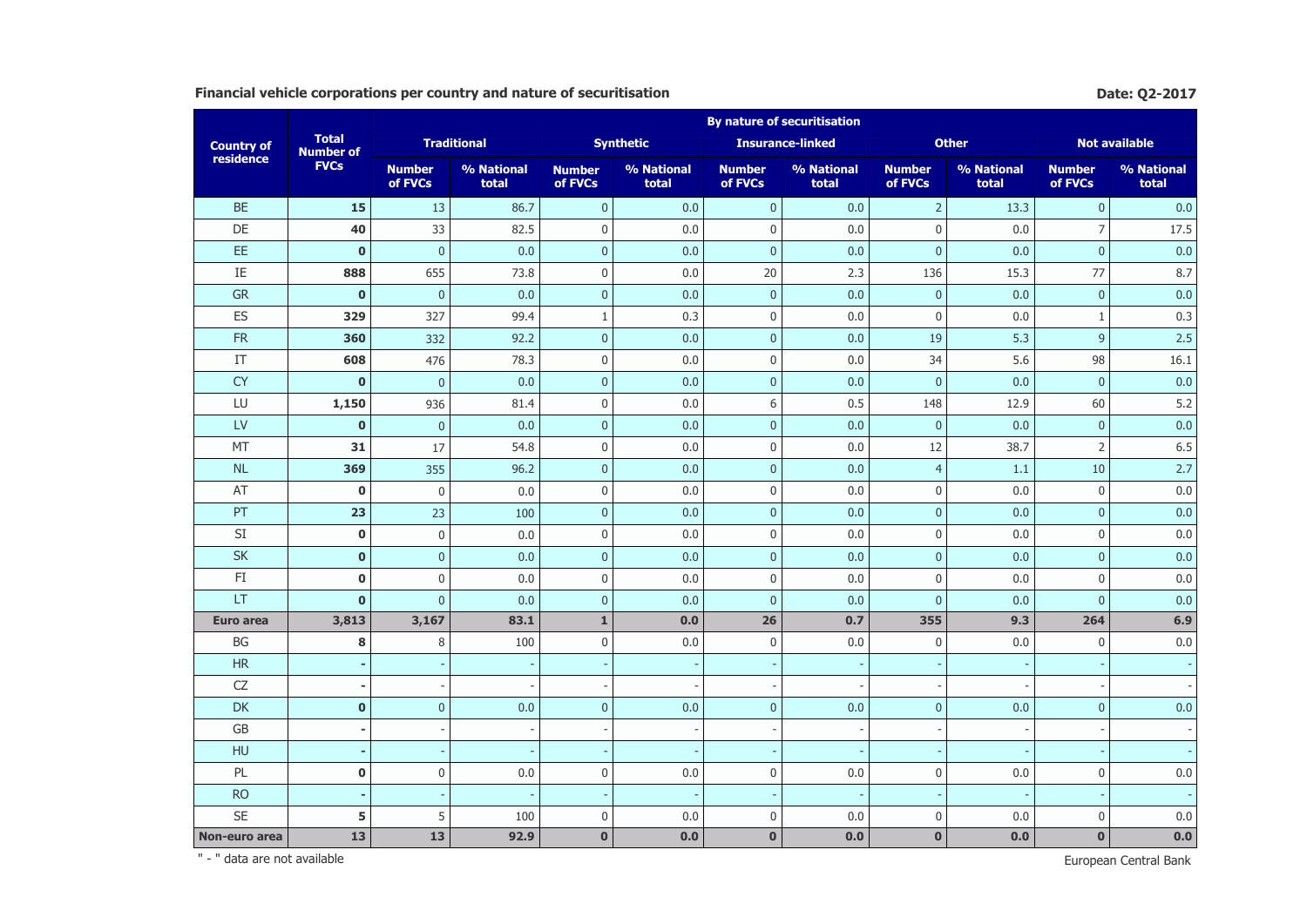## Financial vehicle corporations per country and nature of securitisation **Date: Q1-2017** Date: Q1-2017

|                   |                                  |                          |                     |                          |                     |                          | <b>By nature of securitisation</b> |                          |                     |                          |                      |
|-------------------|----------------------------------|--------------------------|---------------------|--------------------------|---------------------|--------------------------|------------------------------------|--------------------------|---------------------|--------------------------|----------------------|
| <b>Country of</b> | <b>Total</b><br><b>Number of</b> |                          | <b>Traditional</b>  |                          | <b>Synthetic</b>    |                          | <b>Insurance-linked</b>            |                          | <b>Other</b>        |                          | <b>Not available</b> |
| residence         | <b>FVCs</b>                      | <b>Number</b><br>of FVCs | % National<br>total | <b>Number</b><br>of FVCs | % National<br>total | <b>Number</b><br>of FVCs | % National<br>total                | <b>Number</b><br>of FVCs | % National<br>total | <b>Number</b><br>of FVCs | % National<br>total  |
| <b>BE</b>         | 15                               | 13                       | 86.7                | $\mathbf{0}$             | 0.0                 | $\mathbf{0}$             | 0.0                                | $\overline{2}$           | 13.3                | $\pmb{0}$                | 0.0                  |
| DE                | 44                               | 35                       | 79.5                | $9\,$                    | 20.5                | $\mathbf{0}$             | 0.0                                | $\mathbf 0$              | 0.0                 | $\mathbf{0}$             | 0.0                  |
| EE                | $\bf{0}$                         | $\mathbf 0$              | 0.0                 | $\mathbf 0$              | 0.0                 | $\mathbf 0$              | 0.0                                | $\mathbf{0}$             | 0.0                 | $\mathbf{0}$             | 0.0                  |
| $\rm IE$          | 869                              | 634                      | 73                  | 77                       | 8.9                 | 19                       | 2.2                                | 139                      | 16                  | $\mathbf{0}$             | 0.0                  |
| <b>GR</b>         | $\mathbf 0$                      | $\mathbf{0}$             | 0.0                 | $\pmb{0}$                | 0.0                 | $\overline{0}$           | 0.0                                | $\mathbf{0}$             | 0.0                 | $\mathbf{0}$             | 0.0                  |
| ES                | 322                              | 321                      | 99.7                | $1\,$                    | 0.3                 | $\mathbf{0}$             | 0.0                                | $\mathbf{0}$             | 0.0                 | $\mathbf{0}$             | 0.0                  |
| <b>FR</b>         | 351                              | 322                      | 91.7                | $\overline{4}$           | 1.1                 | $\mathbf{0}$             | 0.0                                | 18                       | 5.1                 | $\overline{7}$           | $\overline{2}$       |
| IT                | 582                              | 452                      | 77.7                | $\mathbf{1}$             | 0.2                 | $\pmb{0}$                | 0.0                                | 35                       | 6                   | 94                       | 16.2                 |
| <b>CY</b>         | $\bf{0}$                         | $\mathbf{0}$             | 0.0                 | $\mathbf{0}$             | 0.0                 | $\mathbf{0}$             | 0.0                                | $\mathbf{0}$             | 0.0                 | $\mathbf{0}$             | 0.0                  |
| LU                | 1,122                            | 920                      | 82                  | 49                       | 4.4                 | 6                        | 0.5                                | 147                      | 13.1                | $\mathbf{0}$             | 0.0                  |
| LV                | $\mathbf 0$                      | $\mathbf 0$              | 0.0                 | $\mathbf{0}$             | 0.0                 | $\overline{0}$           | 0.0                                | $\overline{0}$           | 0.0                 | $\overline{0}$           | 0.0                  |
| MT                | 31                               | 17                       | 54.8                | $\mathbf{1}$             | 3.2                 | $\mathbf 0$              | 0.0                                | 12                       | 38.7                | $\mathbf{1}$             | 3.2                  |
| <b>NL</b>         | 372                              | 357                      | 96                  | 10                       | 2.7                 | $\mathbf{0}$             | 0.0                                | $\overline{4}$           | 1.1                 | $\mathbf{1}$             | 0.3                  |
| AT                | $\pmb{0}$                        | $\mathbf 0$              | 0.0                 | $\mathbf 0$              | 0.0                 | $\mathbf{0}$             | 0.0                                | $\mathbf 0$              | 0.0                 | $\bf 0$                  | 0.0                  |
| PT                | 23                               | 23                       | 100                 | $\mathbf{0}$             | 0.0                 | $\mathbf{0}$             | 0.0                                | $\mathbf{0}$             | 0.0                 | $\mathbf{0}$             | 0.0                  |
| SI                | $\pmb{0}$                        | $\boldsymbol{0}$         | 0.0                 | $\bf 0$                  | 0.0                 | $\bf 0$                  | 0.0                                | $\mathsf 0$              | 0.0                 | $\bf 0$                  | 0.0                  |
| <b>SK</b>         | $\mathbf 0$                      | $\mathbf 0$              | 0.0                 | $\mathbf{0}$             | 0.0                 | $\mathbf{0}$             | 0.0                                | $\mathbf 0$              | 0.0                 | $\mathbf 0$              | 0.0                  |
| FI.               | $\pmb{0}$                        | $\boldsymbol{0}$         | 0.0                 | $\mathbf 0$              | 0.0                 | $\mathbf{0}$             | 0.0                                | $\boldsymbol{0}$         | 0.0                 | $\mathbf{0}$             | 0.0                  |
| LT                | $\mathbf 0$                      | $\overline{0}$           | 0.0                 | $\overline{0}$           | 0.0                 | $\overline{0}$           | 0.0                                | $\mathbf{0}$             | 0.0                 | $\mathbf{0}$             | 0.0                  |
| Euro area         | 3,731                            | 3,094                    | 82.9                | 152                      | 4.1                 | 25                       | 0.7                                | 357                      | 9.6                 | 103                      | 2.8                  |
| <b>BG</b>         | 8                                | 8                        | 100                 | $\mathbf 0$              | 0.0                 | $\mathbf{0}$             | 0.0                                | $\mathbf 0$              | 0.0                 | $\mathbf{0}$             | 0.0                  |
| HR                |                                  |                          |                     |                          |                     |                          |                                    |                          |                     |                          |                      |
| CZ                |                                  |                          |                     |                          |                     |                          |                                    |                          |                     |                          |                      |
| DK                | $\mathbf 0$                      | $\mathbf 0$              | 0.0                 | $\mathbf{0}$             | 0.0                 | $\mathbf{0}$             | 0.0                                | $\overline{0}$           | 0.0                 | $\mathbf{0}$             | 0.0                  |
| GB                |                                  | $\overline{\phantom{a}}$ |                     |                          |                     |                          |                                    |                          |                     |                          |                      |
| HU                |                                  | $\overline{\phantom{a}}$ |                     |                          |                     |                          |                                    |                          |                     |                          |                      |
| PL                | $\pmb{0}$                        | $\boldsymbol{0}$         | 0.0                 | $\mathbf 0$              | 0.0                 | $\mathbf{0}$             | 0.0                                | $\mathbf 0$              | 0.0                 | $\mathbf{0}$             | 0.0                  |
| <b>RO</b>         | г.                               | $\overline{\phantom{a}}$ |                     |                          |                     |                          |                                    |                          |                     |                          |                      |
| <b>SE</b>         | 5                                | 5                        | 100                 | $\mathbf 0$              | 0.0                 | $\pmb{0}$                | 0.0                                | $\boldsymbol{0}$         | 0.0                 | $\mathbf 0$              | 0.0                  |
| Non-euro area     | 13                               | 13                       | 92.9                | $\bf{0}$                 | 0.0                 | $\mathbf 0$              | 0.0                                | $\bf{0}$                 | 0.0                 | $\bf{0}$                 | 0.0                  |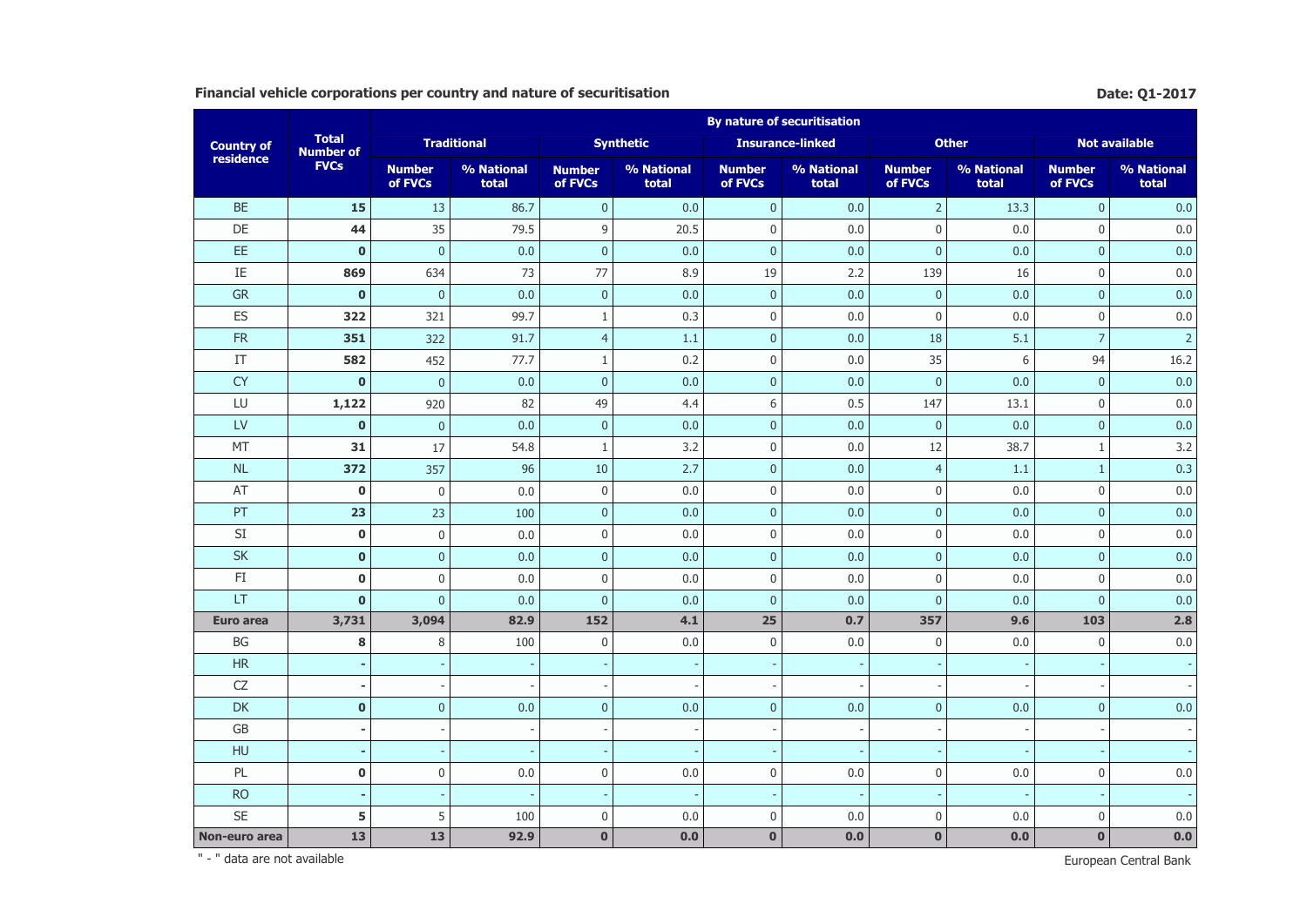## **Financial vehicle corporations per country and nature of securitisation Biography Date: Q4-2016 Date: Q4-2016**

|                   |                                  |                          |                     |                          |                     |                          | <b>By nature of securitisation</b> |                          |                     |                          |                      |
|-------------------|----------------------------------|--------------------------|---------------------|--------------------------|---------------------|--------------------------|------------------------------------|--------------------------|---------------------|--------------------------|----------------------|
| <b>Country of</b> | <b>Total</b><br><b>Number of</b> |                          | <b>Traditional</b>  |                          | <b>Synthetic</b>    |                          | <b>Insurance-linked</b>            |                          | <b>Other</b>        |                          | <b>Not available</b> |
| residence         | <b>FVCs</b>                      | <b>Number</b><br>of FVCs | % National<br>total | <b>Number</b><br>of FVCs | % National<br>total | <b>Number</b><br>of FVCs | % National<br>total                | <b>Number</b><br>of FVCs | % National<br>total | <b>Number</b><br>of FVCs | % National<br>total  |
| <b>BE</b>         | 16                               | 14                       | 87.5                | $\mathbf{0}$             | 0.0                 | $\mathbf 0$              | 0.0                                | $\overline{2}$           | 12.5                | $\pmb{0}$                | 0.0                  |
| DE                | 53                               | 42                       | 79.2                | 11                       | 20.8                | $\mathsf 0$              | 0.0                                | $\mathbf 0$              | 0.0                 | $\bf 0$                  | 0.0                  |
| EE                | $\bf{0}$                         | $\mathbf 0$              | 0.0                 | $\mathbf 0$              | 0.0                 | $\mathbf{0}$             | 0.0                                | $\mathbf 0$              | 0.0                 | $\mathbf 0$              | 0.0                  |
| IE                | 816                              | 580                      | 71.1                | 78                       | 9.6                 | 20                       | 2.5                                | 138                      | 16.9                | $\mathbf{0}$             | 0.0                  |
| <b>GR</b>         | $\mathbf 0$                      | $\mathbf{0}$             | 0.0                 | $\mathbf{0}$             | 0.0                 | $\mathbf{0}$             | 0.0                                | $\mathbf{0}$             | 0.0                 | $\mathbf{0}$             | 0.0                  |
| ES                | 322                              | 322                      | 100                 | $\bf 0$                  | 0.0                 | $\mathbf{0}$             | 0.0                                | $\mathbf 0$              | 0.0                 | $\mathbf{0}$             | 0.0                  |
| <b>FR</b>         | 337                              | 312                      | 92.6                | $\overline{4}$           | 1.2                 | $\overline{0}$           | 0.0                                | 18                       | 5.3                 | $\overline{3}$           | 0.9                  |
| IT                | 590                              | 453                      | 76.8                | $\mathbf{1}$             | 0.2                 | $\mathbf{0}$             | 0.0                                | 35                       | 5.9                 | 101                      | 17.1                 |
| <b>CY</b>         | $\mathbf 0$                      | $\mathbf{0}$             | 0.0                 | $\mathbf 0$              | 0.0                 | $\mathbf{0}$             | 0.0                                | $\mathbf{0}$             | 0.0                 | $\mathbf 0$              | 0.0                  |
| LU                | 1,104                            | 909                      | 82.3                | 47                       | 4.3                 | 5                        | 0.5                                | 143                      | 13                  | $\bf 0$                  | 0.0                  |
| LV                | $\mathbf 0$                      | $\mathbf 0$              | 0.0                 | $\pmb{0}$                | 0.0                 | $\mathbf{0}$             | 0.0                                | $\mathbf 0$              | 0.0                 | $\mathbf{0}$             | 0.0                  |
| MT                | 26                               | 14                       | 53.8                | 1                        | 3.8                 | $\bf 0$                  | 0.0                                | 10                       | 38.5                | $\mathbf{1}$             | 3.8                  |
| <b>NL</b>         | 450                              | 432                      | 96                  | 11                       | 2.4                 | $\overline{0}$           | 0.0                                | 5                        | 1.1                 | $\overline{2}$           | 0.4                  |
| AT                | $\mathbf 0$                      | $\mathbf 0$              | 0.0                 | $\bf 0$                  | 0.0                 | $\mathbf 0$              | 0.0                                | $\mathbf 0$              | $0.0\,$             | $\bf 0$                  | 0.0                  |
| PT                | 23                               | 23                       | 100                 | $\mathbf{0}$             | 0.0                 | $\overline{0}$           | 0.0                                | $\mathbf{0}$             | 0.0                 | $\mathbf{0}$             | 0.0                  |
| SI                | $\pmb{0}$                        | $\boldsymbol{0}$         | 0.0                 | $\boldsymbol{0}$         | 0.0                 | $\mathbf{0}$             | 0.0                                | $\mathbf 0$              | $0.0\,$             | $\mathbf{0}$             | 0.0                  |
| <b>SK</b>         | $\pmb{0}$                        | $\mathbf 0$              | 0.0                 | $\mathbf 0$              | 0.0                 | $\mathbf{0}$             | 0.0                                | $\mathbf{0}$             | 0.0                 | $\mathbf{0}$             | 0.0                  |
| $\mathsf{FI}$     | $\pmb{0}$                        | 0                        | 0.0                 | $\mathbf 0$              | 0.0                 | $\pmb{0}$                | 0.0                                | $\boldsymbol{0}$         | 0.0                 | $\mathbf 0$              | 0.0                  |
| LT                | $\mathbf 0$                      | $\overline{0}$           | 0.0                 | $\mathbf{0}$             | 0.0                 | $\mathbf{0}$             | 0.0                                | $\pmb{0}$                | 0.0                 | $\mathbf 0$              | 0.0                  |
| <b>Euro area</b>  | 3,737                            | 3,101                    | 83.0                | 153                      | 4.1                 | 25                       | 0.7                                | 351                      | 9.4                 | 107                      | 2.9                  |
| BG                | 8                                | 8                        | 100                 | $\mathbf 0$              | 0.0                 | $\mathbf 0$              | 0.0                                | $\boldsymbol{0}$         | 0.0                 | $\mathbf{0}$             | 0.0                  |
| HR                |                                  |                          |                     |                          |                     |                          |                                    |                          |                     |                          |                      |
| CZ                | $\overline{\phantom{a}}$         | $\overline{\phantom{a}}$ |                     |                          |                     |                          |                                    |                          |                     |                          |                      |
| DK                | $\mathbf 0$                      | $\pmb{0}$                | 0.0                 | $\mathbf{0}$             | 0.0                 | $\mathbf{0}$             | 0.0                                | $\mathbf{0}$             | 0.0                 | $\overline{0}$           | 0.0                  |
| GB                |                                  | $\overline{\phantom{a}}$ |                     |                          |                     |                          |                                    |                          |                     |                          |                      |
| HU                |                                  |                          |                     |                          |                     |                          |                                    |                          |                     |                          |                      |
| PL                | $\pmb{0}$                        | $\pmb{0}$                | 0.0                 | $\mathbf 0$              | 0.0                 | $\mathbf 0$              | 0.0                                | $\mathbf 0$              | 0.0                 | $\bf 0$                  | 0.0                  |
| <b>RO</b>         |                                  | $\overline{\phantom{a}}$ |                     |                          |                     |                          |                                    |                          |                     |                          |                      |
| <b>SE</b>         | 6                                | 6                        | 100                 | $\mathbf 0$              | 0.0                 | $\mathbf{0}$             | 0.0                                | $\mathbf 0$              | 0.0                 | $\bf 0$                  | 0.0                  |
| Non-euro area     | 14                               | 14                       | 100.0               | $\bf{0}$                 | 0.0                 | $\mathbf{0}$             | 0.0                                | $\mathbf 0$              | 0.0                 | $\bf{0}$                 | 0.0                  |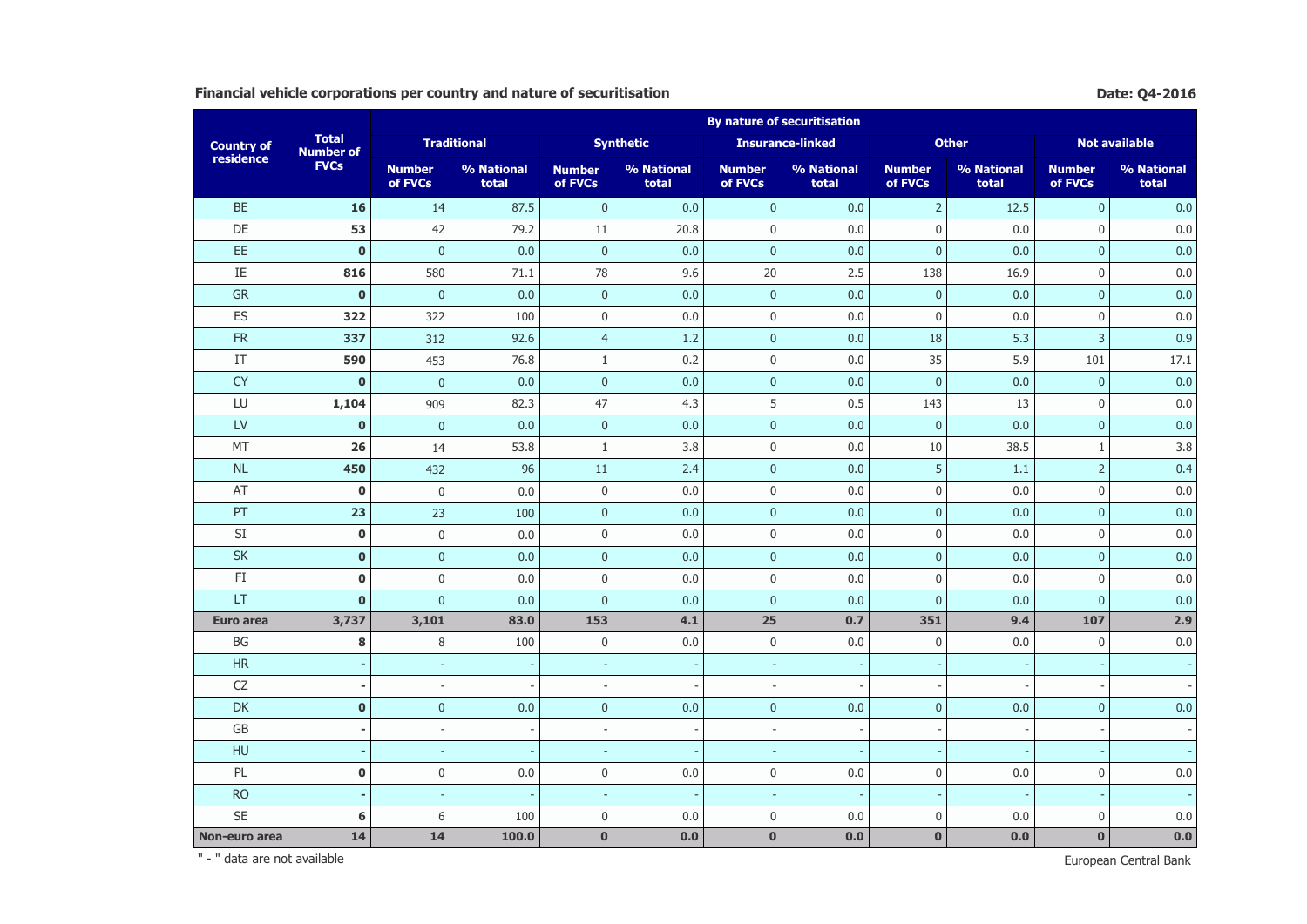## **Financial vehicle corporations per country and nature of securitisation Date:** Q3-2016

|                   |                                  |                          |                     |                          |                     |                          | <b>By nature of securitisation</b> |                          |                     |                          |                      |
|-------------------|----------------------------------|--------------------------|---------------------|--------------------------|---------------------|--------------------------|------------------------------------|--------------------------|---------------------|--------------------------|----------------------|
| <b>Country of</b> | <b>Total</b><br><b>Number of</b> |                          | <b>Traditional</b>  |                          | <b>Synthetic</b>    |                          | <b>Insurance-linked</b>            |                          | <b>Other</b>        |                          | <b>Not available</b> |
| residence         | <b>FVCs</b>                      | <b>Number</b><br>of FVCs | % National<br>total | <b>Number</b><br>of FVCs | % National<br>total | <b>Number</b><br>of FVCs | % National<br>total                | <b>Number</b><br>of FVCs | % National<br>total | <b>Number</b><br>of FVCs | % National<br>total  |
| <b>BE</b>         | 16                               | 14                       | 87.5                | $\mathbf{0}$             | 0.0                 | $\mathbf{0}$             | 0.0                                | $\overline{2}$           | 12.5                | $\mathbf{0}$             | 0.0                  |
| DE                | 52                               | 42                       | 80.8                | $10\,$                   | 19.2                | $\mathbf 0$              | $0.0\,$                            | $\boldsymbol{0}$         | 0.0                 | $\mathbf 0$              | 0.0                  |
| EE.               | $\mathbf 0$                      | $\mathbf 0$              | 0.0                 | $\mathbf 0$              | 0.0                 | $\mathbf 0$              | 0.0                                | $\mathbf{0}$             | 0.0                 | $\mathbf{0}$             | 0.0                  |
| IE                | 810                              | 574                      | 70.9                | 78                       | 9.6                 | 18                       | 2.2                                | 140                      | 17.3                | $\mathbf 0$              | 0.0                  |
| <b>GR</b>         | $\mathbf 0$                      | $\mathbf{0}$             | 0.0                 | $\mathbf 0$              | 0.0                 | $\mathbf{0}$             | 0.0                                | $\mathbf 0$              | 0.0                 | $\mathbf{0}$             | 0.0                  |
| ES                | 351                              | 351                      | 100                 | $\mathbf 0$              | 0.0                 | $\boldsymbol{0}$         | 0.0                                | $\mathbf 0$              | 0.0                 | $\mathbf 0$              | $0.0\,$              |
| <b>FR</b>         | 326                              | 301                      | 92.3                | $\overline{4}$           | 1.2                 | $\mathbf{0}$             | 0.0                                | 20                       | 6.1                 | $\mathbf{1}$             | 0.3                  |
| IT                | 568                              | 433                      | 76.2                | $\mathbf 0$              | 0.0                 | 0                        | 0.0                                | 32                       | 5.6                 | 103                      | 18.1                 |
| <b>CY</b>         | $\mathbf 0$                      | $\mathbf{0}$             | 0.0                 | $\mathbf{0}$             | 0.0                 | $\mathbf{0}$             | 0.0                                | $\overline{0}$           | 0.0                 | $\mathbf{0}$             | 0.0                  |
| LU                | 1,059                            | 869                      | 82.1                | 42                       | $\overline{4}$      | 6                        | 0.6                                | 142                      | 13.4                | $\mathbf 0$              | 0.0                  |
| LV                | $\mathbf 0$                      | $\mathbf 0$              | 0.0                 | $\mathbf{0}$             | 0.0                 | $\overline{0}$           | 0.0                                | $\overline{0}$           | 0.0                 | $\mathbf{0}$             | 0.0                  |
| MT                | 23                               | 13                       | 56.5                | $\mathbf{1}$             | 4.3                 | $\mathbf 0$              | 0.0                                | 8                        | 34.8                | 1                        | 4.3                  |
| NL                | 455                              | 437                      | 96                  | $11\,$                   | 2.4                 | $\mathbf{0}$             | 0.0                                | 5                        | 1.1                 | $\overline{2}$           | 0.4                  |
| AT                | $\mathbf 0$                      | $\bf 0$                  | 0.0                 | $\mathbf 0$              | 0.0                 | $\boldsymbol{0}$         | $0.0\,$                            | $\boldsymbol{0}$         | 0.0                 | $\mathbf 0$              | $0.0\,$              |
| PT                | 26                               | 26                       | 100                 | $\mathbf 0$              | 0.0                 | $\mathbf{0}$             | 0.0                                | $\mathbf{0}$             | 0.0                 | $\mathbf{0}$             | 0.0                  |
| SI                | $\pmb{0}$                        | $\boldsymbol{0}$         | $0.0\,$             | $\mathbf 0$              | 0.0                 | $\mathbf{0}$             | 0.0                                | $\boldsymbol{0}$         | 0.0                 | $\mathbf 0$              | 0.0                  |
| <b>SK</b>         | $\mathbf 0$                      | $\mathbf 0$              | 0.0                 | $\mathbf 0$              | 0.0                 | $\mathbf 0$              | 0.0                                | $\mathbf 0$              | 0.0                 | $\mathbf{0}$             | 0.0                  |
| FI                | $\bf{0}$                         | $\boldsymbol{0}$         | 0.0                 | $\mathbf 0$              | 0.0                 | 0                        | 0.0                                | $\mathbf 0$              | 0.0                 | $\mathbf 0$              | 0.0                  |
| LT                | $\mathbf 0$                      | $\overline{0}$           | 0.0                 | $\mathbf{0}$             | 0.0                 | $\mathbf{0}$             | 0.0                                | $\overline{0}$           | 0.0                 | $\mathbf{0}$             | 0.0                  |
| <b>Euro area</b>  | 3,686                            | 3,060                    | 83.0                | 146                      | 4.0                 | 24                       | 0.7                                | 349                      | 9.5                 | 107                      | 2.9                  |
| BG                | 8                                | 8                        | 100                 | $\mathbf 0$              | 0.0                 | $\mathbf 0$              | 0.0                                | $\mathbf 0$              | 0.0                 | $\mathbf 0$              | 0.0                  |
| HR                |                                  |                          |                     |                          |                     |                          |                                    |                          |                     |                          |                      |
| CZ                |                                  | $\overline{\phantom{a}}$ |                     |                          |                     |                          |                                    |                          |                     |                          |                      |
| DK                | $\mathbf 0$                      | $\overline{0}$           | 0.0                 | $\mathbf{0}$             | 0.0                 | $\mathbf{0}$             | 0.0                                | $\overline{0}$           | 0.0                 | $\mathbf{0}$             | 0.0                  |
| GB                |                                  | $\overline{\phantom{a}}$ |                     | $\overline{\phantom{a}}$ |                     |                          |                                    |                          |                     |                          |                      |
| HU                |                                  |                          |                     |                          |                     |                          |                                    |                          |                     |                          |                      |
| PL                | $\pmb{0}$                        | $\boldsymbol{0}$         | 0.0                 | $\mathbf 0$              | $0.0\,$             | $\boldsymbol{0}$         | 0.0                                | $\boldsymbol{0}$         | 0.0                 | $\mathbf 0$              | $0.0\,$              |
| <b>RO</b>         |                                  | <b>.</b>                 |                     | $\overline{\phantom{a}}$ |                     |                          |                                    |                          |                     |                          |                      |
| <b>SE</b>         | 6                                | 6                        | 100                 | $\mathbf 0$              | 0.0                 | $\boldsymbol{0}$         | 0.0                                | $\boldsymbol{0}$         | 0.0                 | $\mathbf 0$              | 0.0                  |
| Non-euro area     | 14                               | 14                       | 100.0               | $\mathbf 0$              | 0.0                 | $\mathbf{0}$             | 0.0                                | $\mathbf 0$              | 0.0                 | $\bf{0}$                 | $0.0\,$              |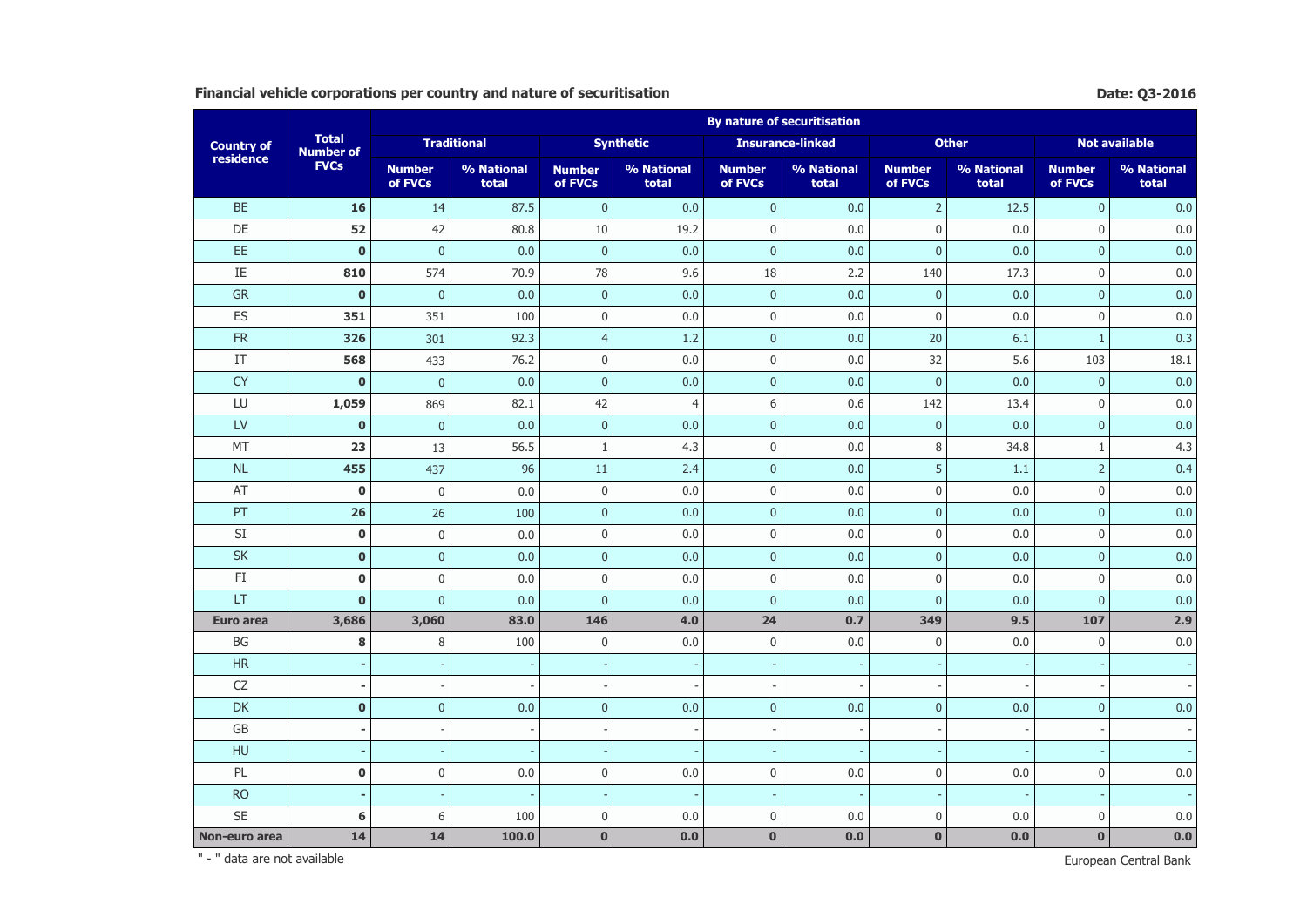## **Financial vehicle corporations per country and nature of securitisation Date: Q2-2016 Date: Q2-2016**

|                          |                                  |                          |                          |                          |                          |                          | <b>By nature of securitisation</b> |                          |                     |                          |                          |
|--------------------------|----------------------------------|--------------------------|--------------------------|--------------------------|--------------------------|--------------------------|------------------------------------|--------------------------|---------------------|--------------------------|--------------------------|
| <b>Country of</b>        | <b>Total</b><br><b>Number of</b> |                          | <b>Traditional</b>       |                          | <b>Synthetic</b>         |                          | <b>Insurance-linked</b>            |                          | <b>Other</b>        |                          | <b>Not available</b>     |
| residence                | <b>FVCs</b>                      | <b>Number</b><br>of FVCs | % National<br>total      | <b>Number</b><br>of FVCs | % National<br>total      | <b>Number</b><br>of FVCs | % National<br>total                | <b>Number</b><br>of FVCs | % National<br>total | <b>Number</b><br>of FVCs | % National<br>total      |
| <b>BE</b>                | 17                               | 15                       | 88.2                     | $\mathbf{0}$             |                          | $\pmb{0}$                |                                    | $\overline{2}$           | 11.8                | $\mathbf 0$              |                          |
| DE                       | 52                               | 42                       | 80.8                     | $10\,$                   | 19.2                     | $\boldsymbol{0}$         |                                    | $\boldsymbol{0}$         |                     | $\mathbf 0$              |                          |
| EE                       | $\mathbf 0$                      | $\mathbf{0}$             | $\overline{\phantom{a}}$ | $\mathbf{0}$             | $\overline{\phantom{a}}$ | $\pmb{0}$                |                                    | $\overline{0}$           |                     | $\mathbf{0}$             |                          |
| IE                       | 800                              | 563                      | 70.4                     | 80                       | 10                       | $17\,$                   | 2.1                                | 140                      | 17.5                | $\mathbf 0$              |                          |
| <b>GR</b>                | $\mathbf{0}$                     | $\mathbf{0}$             |                          | $\mathbf{0}$             |                          | $\mathbf{0}$             |                                    | $\mathbf{0}$             |                     | $\mathbf{0}$             |                          |
| ES                       | 362                              | 362                      | 100                      | $\mathbf 0$              |                          | $\mathbf 0$              |                                    | $\mathbf{0}$             |                     | $\mathbf 0$              |                          |
| FR                       | 317                              | 293                      | 92.4                     | $\overline{4}$           | 1.3                      | $\mathbf{0}$             |                                    | 20                       | 6.3                 | $\mathbf{0}$             |                          |
| $\ensuremath{\text{IT}}$ | 550                              | 429                      | 78                       | $\mathbf 0$              |                          | $\pmb{0}$                |                                    | 31                       | 5.6                 | 90                       | 16.4                     |
| <b>CY</b>                | $\mathbf 0$                      | $\overline{0}$           |                          | $\mathbf 0$              |                          | $\pmb{0}$                |                                    | $\pmb{0}$                |                     | $\mathbf{0}$             | $\sim$                   |
| LU                       | 1,000                            | 819                      | 81.9                     | 39                       | 3.9                      | 5                        | 0.5                                | 137                      | 13.7                | $\mathsf 0$              | $\overline{\phantom{a}}$ |
| LV                       | $\mathbf 0$                      | $\overline{0}$           |                          | $\mathbf{0}$             |                          | $\pmb{0}$                |                                    | $\pmb{0}$                |                     | $\mathbf{0}$             |                          |
| MT                       | 23                               | 13                       | 56.5                     | $\mathbf{1}$             | 4.3                      | $\mathbf 0$              |                                    | 8                        | 34.8                | $\mathbf{1}$             | 4.3                      |
| <b>NL</b>                | 443                              | 426                      | 96.2                     | 11                       | 2.5                      | $\overline{0}$           |                                    | 5                        | 1.1                 | $\mathbf{1}$             | 0.2                      |
| AT                       | $\mathbf 0$                      | $\mathbf 0$              | $\overline{a}$           | $\mathbf 0$              |                          | $\mathbf 0$              |                                    | $\boldsymbol{0}$         |                     | $\mathbf 0$              | $\bar{\phantom{a}}$      |
| PT                       | 27                               | 27                       | 100                      | $\mathbf{0}$             |                          | $\overline{0}$           |                                    | $\overline{0}$           |                     | $\mathbf{0}$             | $\sim$                   |
| SI                       | $\pmb{0}$                        | $\boldsymbol{0}$         |                          | $\boldsymbol{0}$         |                          | $\boldsymbol{0}$         |                                    | $\mathbf 0$              |                     | $\mathsf 0$              |                          |
| SK                       | $\bf{0}$                         | $\pmb{0}$                |                          | $\mathbf 0$              |                          | $\mathbf{0}$             |                                    | $\mathbf 0$              |                     | $\mathbf{0}$             | $\sim$                   |
| FI                       | $\mathbf 0$                      | $\bf 0$                  |                          | $\mathbf 0$              |                          | $\mathbf 0$              |                                    | $\mathbf 0$              |                     | $\mathbf 0$              | $\sim$                   |
| LT                       | $\mathbf 0$                      | $\mathbf 0$              |                          | $\mathbf 0$              |                          | $\pmb{0}$                |                                    | $\mathbf 0$              |                     | $\mathbf{0}$             |                          |
| <b>Euro area</b>         | 3,591                            | 2,989                    | 83.2                     | 145                      | 4.0                      | 22                       | 0.6                                | 343                      | 9.6                 | 92                       | 2.6                      |
| BG                       | 8                                | 8                        | 100                      | $\mathbf 0$              |                          | $\boldsymbol{0}$         |                                    | $\mathbf 0$              |                     | $\mathbf 0$              |                          |
| HR                       |                                  |                          |                          |                          |                          |                          |                                    |                          |                     |                          |                          |
| ${\sf CZ}$               |                                  |                          |                          | $\overline{\phantom{a}}$ |                          |                          |                                    |                          |                     |                          |                          |
| DK                       | $\pmb{0}$                        | $\mathbf 0$              |                          | $\mathbf 0$              |                          | $\overline{0}$           |                                    | $\pmb{0}$                |                     | $\mathbf{0}$             |                          |
| $\mathsf{G}\mathsf{B}$   |                                  | $\overline{\phantom{a}}$ |                          |                          |                          |                          |                                    |                          |                     |                          |                          |
| HU                       |                                  |                          |                          |                          |                          |                          |                                    |                          |                     |                          |                          |
| PL                       | $\mathbf 0$                      | $\bf 0$                  |                          | $\mathbf 0$              |                          | $\pmb{0}$                |                                    | $\boldsymbol{0}$         |                     | $\bf{0}$                 | $\sim$                   |
| <b>RO</b>                |                                  |                          |                          |                          |                          |                          |                                    |                          |                     |                          |                          |
| <b>SE</b>                | 6                                | 6                        | 100                      | $\mathbf 0$              |                          | $\pmb{0}$                |                                    | $\mathbf 0$              |                     | $\mathbf 0$              |                          |
| Non-euro area            | 14                               | 14                       | 100.0                    | $\bf{0}$                 | 0.0                      | $\mathbf{0}$             | 0.0                                | $\pmb{0}$                | 0.0                 | $\mathbf 0$              | 0.0                      |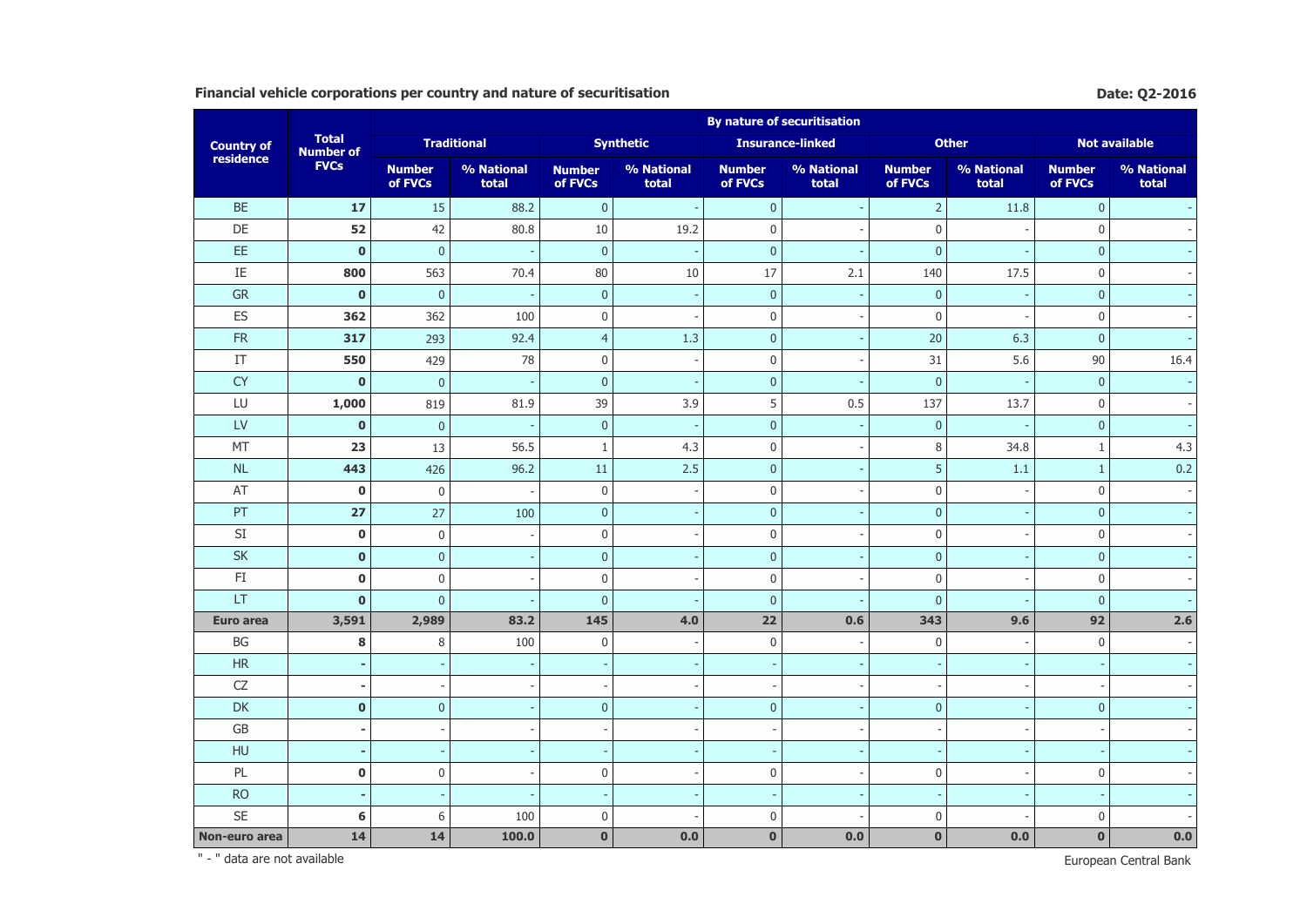## **Financial vehicle corporations per country and nature of securitisation Date:** Q1-2016

|                        |                                  | <b>By nature of securitisation</b> |                          |                          |                     |                          |                         |                          |                     |                          |                          |  |  |
|------------------------|----------------------------------|------------------------------------|--------------------------|--------------------------|---------------------|--------------------------|-------------------------|--------------------------|---------------------|--------------------------|--------------------------|--|--|
| <b>Country of</b>      | <b>Total</b><br><b>Number of</b> |                                    | <b>Traditional</b>       |                          | <b>Synthetic</b>    |                          | <b>Insurance-linked</b> |                          | <b>Other</b>        |                          | Not available            |  |  |
| residence              | <b>FVCs</b>                      | <b>Number</b><br>of FVCs           | % National<br>total      | <b>Number</b><br>of FVCs | % National<br>total | <b>Number</b><br>of FVCs | % National<br>total     | <b>Number</b><br>of FVCs | % National<br>total | <b>Number</b><br>of FVCs | % National<br>total      |  |  |
| <b>BE</b>              | 17                               | 15                                 | 88.2                     | $\mathbf{0}$             | $\overline{a}$      | $\mathbf{0}$             |                         | $\overline{2}$           | 11.8                | $\mathbf{0}$             |                          |  |  |
| DE                     | 51                               | 41                                 | 80.4                     | 10                       | 19.6                | $\boldsymbol{0}$         |                         | $\boldsymbol{0}$         |                     | $\mathbf 0$              |                          |  |  |
| EE                     | $\mathbf 0$                      | $\mathbf 0$                        |                          | $\mathbf{0}$             |                     | $\mathbf 0$              |                         | $\overline{0}$           |                     | $\mathbf 0$              |                          |  |  |
| IE                     | 803                              | 561                                | 69.9                     | 88                       | 11                  | 16                       | $\overline{2}$          | 138                      | 17.2                | $\mathbf 0$              |                          |  |  |
| <b>GR</b>              | $\mathbf{0}$                     | $\mathbf{0}$                       | $\overline{\phantom{a}}$ | $\mathbf{0}$             |                     | $\overline{0}$           |                         | $\mathbf 0$              |                     | $\mathbf{0}$             |                          |  |  |
| ES                     | 363                              | 363                                | 100                      | $\mathbf 0$              |                     | $\mathbf 0$              |                         | $\mathbf{0}$             |                     | 0                        |                          |  |  |
| ${\sf FR}$             | 311                              | 290                                | 93.2                     | $\overline{4}$           | 1.3                 | $\overline{0}$           |                         | 17                       | 5.5                 | $\mathbf{0}$             |                          |  |  |
| IT                     | 535                              | 405                                | 75.7                     | $\mathbf 0$              |                     | $\mathbf 0$              |                         | 36                       | 6.7                 | 94                       | 17.6                     |  |  |
| <b>CY</b>              | $\bf{0}$                         | $\overline{0}$                     |                          | $\mathbf 0$              |                     | $\mathbf 0$              |                         | $\mathbf 0$              |                     | $\mathbf{0}$             | $\sim$                   |  |  |
| LU                     | 975                              | 797                                | 81.7                     | 36                       | 3.7                 | 5                        | 0.5                     | 137                      | 14.1                | $\boldsymbol{0}$         | $\overline{\phantom{a}}$ |  |  |
| LV                     | $\mathbf 0$                      | $\pmb{0}$                          | ÷,                       | $\mathbf 0$              |                     | $\pmb{0}$                |                         | $\mathbf 0$              |                     | $\mathbf 0$              |                          |  |  |
| MT                     | 21                               | 12                                 | 57.1                     | 1                        | 4.8                 | $\boldsymbol{0}$         |                         | $\overline{7}$           | 33.3                | 1                        | 4.8                      |  |  |
| <b>NL</b>              | 444                              | 427                                | 96.2                     | $11\,$                   | 2.5                 | $\mathbf{0}$             |                         | 5                        | 1.1                 | $\mathbf{1}$             | 0.2                      |  |  |
| AT                     | $\mathbf 0$                      | $\bf 0$                            | $\overline{a}$           | $\mathbf 0$              |                     | $\mathbf 0$              |                         | $\boldsymbol{0}$         |                     | $\mathbf 0$              | $\mathcal{L}$            |  |  |
| PT                     | 26                               | 26                                 | 100                      | $\mathbf 0$              |                     | $\overline{0}$           |                         | $\mathbf{0}$             |                     | $\mathbf{0}$             | $\omega$                 |  |  |
| SI                     | $\pmb{0}$                        | $\boldsymbol{0}$                   |                          | $\boldsymbol{0}$         |                     | $\mathbf 0$              |                         | $\boldsymbol{0}$         |                     | $\mathbf 0$              | $\sim$                   |  |  |
| SK                     | $\bf{0}$                         | $\mathbf 0$                        |                          | $\mathbf 0$              |                     | $\pmb{0}$                |                         | $\mathbf 0$              |                     | $\mathbf 0$              |                          |  |  |
| $\mathsf{F}\mathbf{I}$ | $\mathbf 0$                      | $\bf 0$                            |                          | $\mathbf 0$              |                     | $\mathbf 0$              |                         | $\mathbf 0$              |                     | 0                        | $\sim$                   |  |  |
| LT                     | $\mathbf 0$                      | $\mathbf{0}$                       |                          | $\mathbf 0$              |                     | $\pmb{0}$                |                         | $\mathbf{0}$             |                     | $\mathbf{0}$             |                          |  |  |
| <b>Euro area</b>       | 3,546                            | 2,937                              | 82.8                     | 150                      | 4.2                 | 21                       | 0.6                     | 342                      | 9.6                 | 96                       | 2.7                      |  |  |
| BG                     | 8                                | $\, 8$                             | 100                      | $\mathbf 0$              |                     | $\boldsymbol{0}$         |                         | $\boldsymbol{0}$         |                     | $\mathbf 0$              |                          |  |  |
| $\sf HR$               |                                  |                                    |                          |                          |                     |                          |                         |                          |                     |                          |                          |  |  |
| ${\sf CZ}$             |                                  |                                    |                          |                          |                     |                          |                         |                          |                     |                          | $\sim$                   |  |  |
| <b>DK</b>              | $\mathbf 0$                      | $\mathbf{0}$                       |                          | $\mathbf 0$              |                     | $\overline{0}$           |                         | $\mathbf{0}$             |                     | $\mathbf{0}$             |                          |  |  |
| $\mathsf{G}\mathsf{B}$ |                                  | $\overline{\phantom{a}}$           |                          |                          |                     |                          |                         |                          |                     |                          |                          |  |  |
| HU                     |                                  |                                    |                          |                          |                     |                          |                         |                          |                     |                          |                          |  |  |
| PL                     | $\pmb{0}$                        | $\bf 0$                            |                          | $\boldsymbol{0}$         |                     | $\boldsymbol{0}$         |                         | $\mathbf 0$              |                     | $\mathbf 0$              |                          |  |  |
| <b>RO</b>              |                                  |                                    |                          |                          |                     |                          |                         |                          |                     |                          |                          |  |  |
| <b>SE</b>              | 6                                | 6                                  | 100                      | $\mathbf 0$              |                     | $\pmb{0}$                |                         | $\mathbf 0$              |                     | $\Omega$                 |                          |  |  |
| Non-euro area          | 14                               | 14                                 | 100.0                    | $\bf{0}$                 | 0.0                 | $\mathbf{0}$             | 0.0                     | $\mathbf 0$              | 0.0                 | $\mathbf 0$              | 0.0                      |  |  |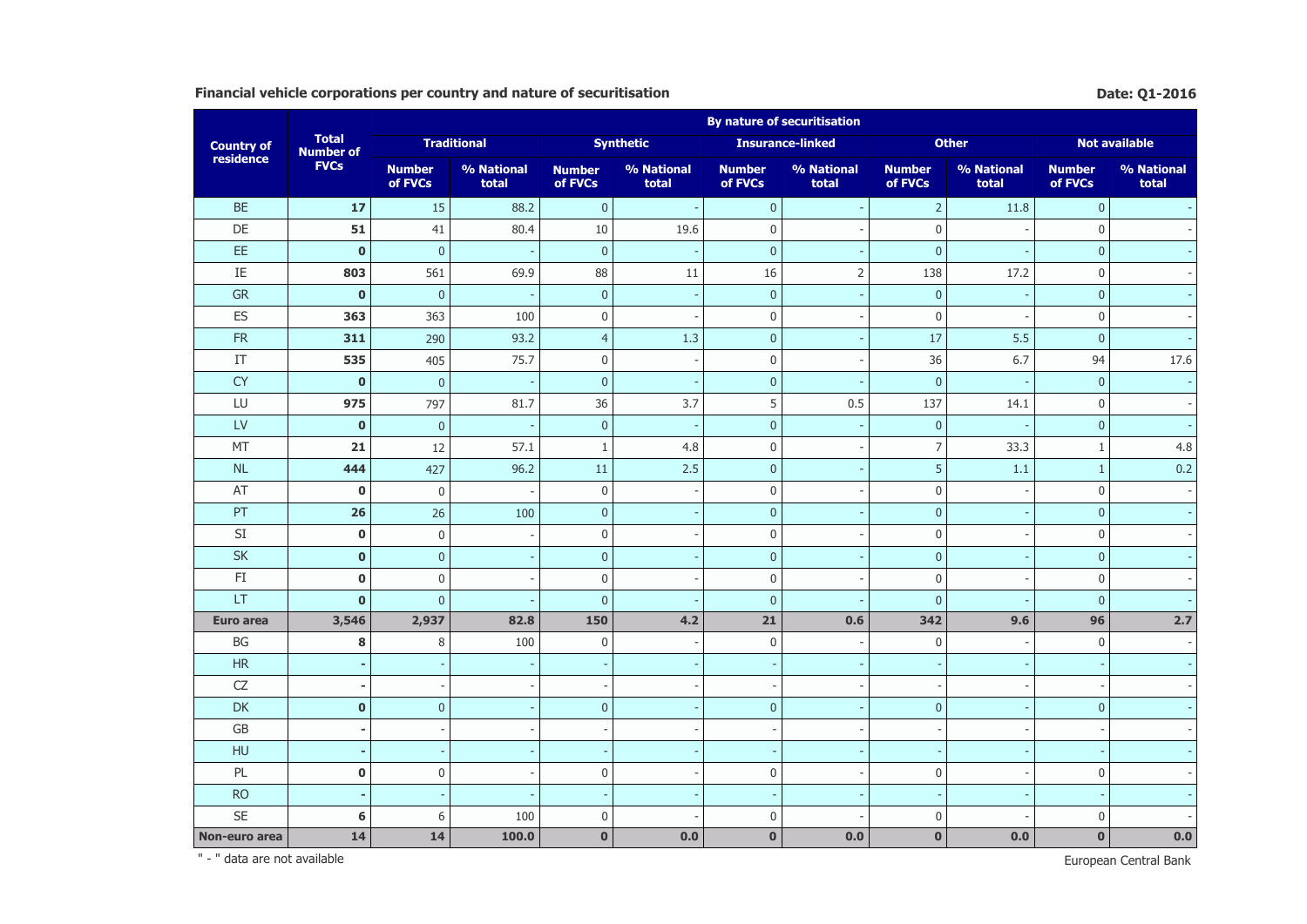## **Financial vehicle corporations per country and nature of securitisation Date: Q4-2015 Date: Q4-2015**

|                            |                                  | <b>By nature of securitisation</b> |                     |                          |                     |                          |                         |                          |                     |                          |                      |  |  |
|----------------------------|----------------------------------|------------------------------------|---------------------|--------------------------|---------------------|--------------------------|-------------------------|--------------------------|---------------------|--------------------------|----------------------|--|--|
| <b>Country of</b>          | <b>Total</b><br><b>Number of</b> |                                    | <b>Traditional</b>  |                          | <b>Synthetic</b>    |                          | <b>Insurance-linked</b> |                          | <b>Other</b>        |                          | <b>Not available</b> |  |  |
| residence                  | <b>FVCs</b>                      | <b>Number</b><br>of FVCs           | % National<br>total | <b>Number</b><br>of FVCs | % National<br>total | <b>Number</b><br>of FVCs | % National<br>total     | <b>Number</b><br>of FVCs | % National<br>total | <b>Number</b><br>of FVCs | % National<br>total  |  |  |
| <b>BE</b>                  | 17                               | 15                                 | 88.2                | $\boldsymbol{0}$         |                     | $\mathbf{0}$             |                         | $\overline{2}$           | 11.8                | $\mathbf 0$              |                      |  |  |
| DE                         | 55                               | 44                                 | 80                  | 11                       | 20                  | $\mathbf 0$              |                         | $\boldsymbol{0}$         |                     | $\bf 0$                  |                      |  |  |
| EE                         | $\bf{0}$                         | $\mathbf 0$                        |                     | $\overline{0}$           |                     | $\mathbf{0}$             |                         | $\mathbf 0$              |                     | $\mathbf 0$              |                      |  |  |
| IE                         | 799                              | 592                                | 74.1                | 107                      | 13.4                | 14                       | 1.8                     | 80                       | 10                  | 6                        | 0.8                  |  |  |
| ${\sf GR}$                 | $\mathbf 0$                      | $\mathbf 0$                        |                     | $\mathbf{0}$             |                     | $\mathbf{0}$             |                         | $\mathbf 0$              |                     | $\mathbf{0}$             |                      |  |  |
| ES                         | 396                              | 396                                | 100                 | $\mathbf 0$              |                     | $\boldsymbol{0}$         |                         | $\mathbf 0$              |                     | $\bf 0$                  |                      |  |  |
| FR                         | 310                              | 291                                | 93.9                | $\overline{4}$           | 1.3                 | $\mathbf{0}$             |                         | 15                       | 4.8                 | $\mathbf{0}$             |                      |  |  |
| $\ensuremath{\mathsf{IT}}$ | 530                              | 412                                | 77.7                | $\boldsymbol{0}$         |                     | $\mathbf 0$              |                         | 36                       | 6.8                 | 82                       | 15.5                 |  |  |
| <b>CY</b>                  | $\mathbf 0$                      | $\pmb{0}$                          |                     | $\mathbf{0}$             |                     | $\mathbf 0$              |                         | $\pmb{0}$                |                     | $\mathbf{0}$             |                      |  |  |
| LU                         | 962                              | 785                                | 81.6                | 39                       | 4.1                 | $\overline{4}$           | 0.4                     | 134                      | 13.9                | $\mathbf 0$              |                      |  |  |
| LV                         | $\pmb{0}$                        | $\mathbf 0$                        |                     | $\mathbf 0$              |                     | $\pmb{0}$                |                         | $\mathbf 0$              |                     | $\mathbf 0$              |                      |  |  |
| MT                         | 18                               | 10                                 | 55.6                | $\mathbf{1}$             | 5.6                 | 0                        |                         | 6                        | 33.3                | $\mathbf{1}$             | 5.6                  |  |  |
| <b>NL</b>                  | 440                              | 423                                | 96.1                | 11                       | 2.5                 | $\mathbf{0}$             |                         | 5                        | 1.1                 | 1                        | 0.2                  |  |  |
| AT                         | $\mathbf 0$                      | $\mathbf 0$                        |                     | $\pmb{0}$                |                     | $\mathbf 0$              |                         | $\boldsymbol{0}$         |                     | $\mathbf 0$              |                      |  |  |
| PT                         | 27                               | 27                                 | 100                 | $\mathbf{0}$             |                     | $\mathbf{0}$             |                         | $\overline{0}$           |                     | $\mathbf{0}$             |                      |  |  |
| SI                         | $\pmb{0}$                        | $\boldsymbol{0}$                   |                     | $\boldsymbol{0}$         |                     | $\mathbf 0$              |                         | $\boldsymbol{0}$         |                     | $\mathbf 0$              |                      |  |  |
| <b>SK</b>                  | $\pmb{0}$                        | $\mathbf 0$                        |                     | $\mathbf{0}$             |                     | $\mathbf 0$              |                         | $\mathbf 0$              |                     | $\mathbf 0$              |                      |  |  |
| $\mathsf{F}\mathbf{I}$     | $\bf{0}$                         | $\pmb{0}$                          |                     | $\mathbf 0$              |                     | 0                        |                         | $\boldsymbol{0}$         |                     | $\mathbf 0$              |                      |  |  |
| LT                         | $\mathbf 0$                      | $\pmb{0}$                          |                     | $\mathbf{0}$             |                     | $\mathbf{0}$             |                         | $\mathbf 0$              |                     | $\mathbf{0}$             |                      |  |  |
| <b>Euro area</b>           | 3,554                            | 2,995                              | 84.3                | 173                      | 4.9                 | 18                       | 0.5                     | 278                      | 7.8                 | 90                       | 2.5                  |  |  |
| $\mathsf{B}\mathsf{G}$     | 8                                | 8                                  | 100                 | $\mathbf 0$              |                     | $\boldsymbol{0}$         |                         | $\boldsymbol{0}$         |                     | $\mathbf 0$              |                      |  |  |
| HR                         |                                  |                                    |                     |                          |                     |                          |                         |                          |                     |                          |                      |  |  |
| CZ                         |                                  |                                    |                     |                          |                     |                          |                         |                          |                     |                          |                      |  |  |
| DK                         | $\mathbf 0$                      | $\pmb{0}$                          |                     | $\overline{0}$           |                     | $\mathbf{0}$             |                         | $\overline{0}$           |                     | $\mathbf{0}$             |                      |  |  |
| GB                         |                                  |                                    |                     |                          |                     |                          |                         |                          |                     |                          |                      |  |  |
| HU                         |                                  |                                    |                     |                          |                     |                          |                         |                          |                     |                          |                      |  |  |
| PL                         | $\pmb{0}$                        | $\boldsymbol{0}$                   |                     | $\mathbf 0$              |                     | 0                        |                         | $\boldsymbol{0}$         |                     | $\mathbf 0$              |                      |  |  |
| <b>RO</b>                  |                                  |                                    |                     |                          |                     |                          |                         |                          |                     |                          |                      |  |  |
| SE                         | 6                                | 6                                  | 100                 | $\mathbf 0$              |                     | 0                        |                         | $\boldsymbol{0}$         |                     | $\mathbf 0$              |                      |  |  |
| Non-euro area              | 14                               | 14                                 | 100.0               | $\mathbf 0$              | 0.0                 | $\mathbf{0}$             | 0.0                     | $\mathbf 0$              | 0.0                 | $\bf{0}$                 | $0.0\,$              |  |  |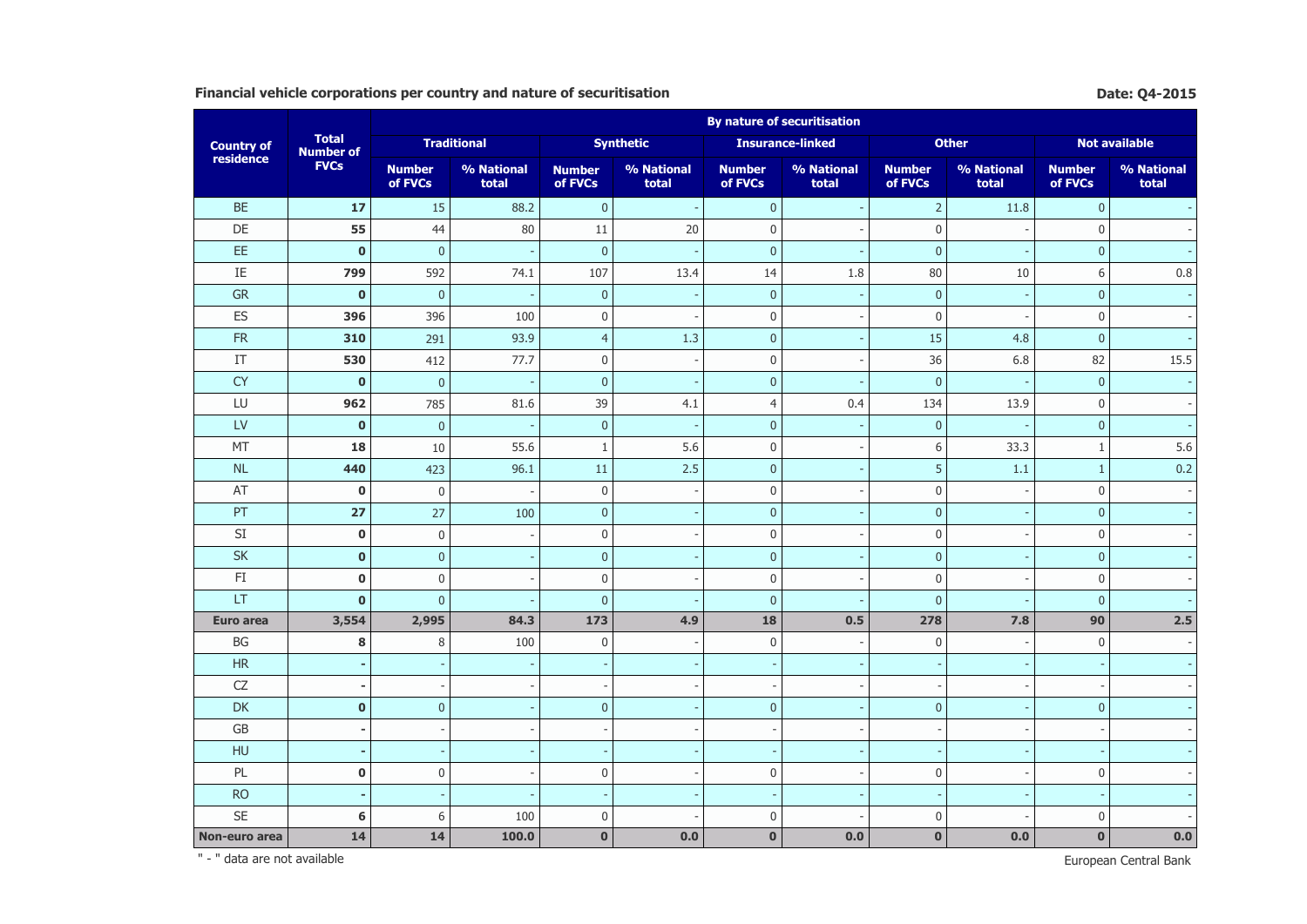## **Financial vehicle corporations per country and nature of securitisation Date: Q3-2015 Date: Q3-2015**

|                        |                                  | <b>By nature of securitisation</b> |                          |                          |                     |                          |                         |                          |                     |                          |                          |  |  |
|------------------------|----------------------------------|------------------------------------|--------------------------|--------------------------|---------------------|--------------------------|-------------------------|--------------------------|---------------------|--------------------------|--------------------------|--|--|
| <b>Country of</b>      | <b>Total</b><br><b>Number of</b> |                                    | <b>Traditional</b>       |                          | <b>Synthetic</b>    |                          | <b>Insurance-linked</b> |                          | <b>Other</b>        |                          | <b>Not available</b>     |  |  |
| residence              | <b>FVCs</b>                      | <b>Number</b><br>of FVCs           | % National<br>total      | <b>Number</b><br>of FVCs | % National<br>total | <b>Number</b><br>of FVCs | % National<br>total     | <b>Number</b><br>of FVCs | % National<br>total | <b>Number</b><br>of FVCs | % National<br>total      |  |  |
| <b>BE</b>              | 18                               | 15                                 | 83.3                     | $\mathbf{0}$             |                     | $\mathbf{0}$             |                         | $\overline{3}$           | 16.7                | $\mathbf{0}$             |                          |  |  |
| DE                     | 57                               | 47                                 | 82.5                     | $10\,$                   | 17.5                | $\boldsymbol{0}$         |                         | $\boldsymbol{0}$         |                     | $\mathbf 0$              |                          |  |  |
| EE                     | $\mathbf 0$                      | $\mathbf 0$                        |                          | $\mathbf 0$              |                     | $\mathbf 0$              |                         | $\pmb{0}$                |                     | $\mathbf{0}$             |                          |  |  |
| IE                     | 791                              | 566                                | 71.6                     | 138                      | 17.4                | $\overline{7}$           | 0.9                     | 74                       | 9.4                 | 6                        | 0.8                      |  |  |
| <b>GR</b>              | $\mathbf 0$                      | $\mathbf{0}$                       | $\overline{\phantom{a}}$ | $\mathbf{0}$             |                     | $\overline{0}$           |                         | $\mathbf 0$              |                     | $\mathbf{0}$             | $\omega$                 |  |  |
| ES                     | 392                              | 392                                | 100                      | $\mathbf 0$              |                     | $\mathbf 0$              |                         | $\mathbf 0$              |                     | $\mathbf 0$              | $\mathcal{L}$            |  |  |
| ${\sf FR}$             | 323                              | 281                                | 87                       | $\overline{3}$           | 0.9                 | $\overline{0}$           |                         | 16                       | 5                   | 23                       | 7.1                      |  |  |
| IT                     | 516                              | 384                                | 74.4                     | $\mathbf 0$              |                     | $\mathbf 0$              |                         | 29                       | 5.6                 | 103                      | $20\,$                   |  |  |
| <b>CY</b>              | $\bf{0}$                         | $\pmb{0}$                          |                          | $\mathbf 0$              |                     | $\mathbf 0$              |                         | $\mathbf 0$              |                     | $\mathbf{0}$             | $\sim$                   |  |  |
| LU                     | 880                              | 707                                | 80.3                     | 38                       | 4.3                 | $\overline{4}$           | 0.5                     | 131                      | 14.9                | $\mathbf 0$              | $\overline{\phantom{a}}$ |  |  |
| LV                     | $\mathbf 0$                      | $\mathbf{0}$                       |                          | $\mathbf 0$              |                     | $\pmb{0}$                |                         | $\mathbf 0$              |                     | $\mathbf 0$              | $\omega$                 |  |  |
| MT                     | 11                               | $\overline{4}$                     | 36.4                     | 1                        | 9.1                 | $\boldsymbol{0}$         |                         | 6                        | 54.5                | $\mathbf 0$              | $\mathcal{L}$            |  |  |
| <b>NL</b>              | 441                              | 424                                | 96.1                     | $11\,$                   | 2.5                 | $\mathbf{0}$             |                         | 5                        | 1.1                 | $\mathbf{1}$             | 0.2                      |  |  |
| AT                     | $\mathbf 0$                      | $\bf 0$                            | $\overline{a}$           | $\mathbf 0$              |                     | $\mathbf 0$              |                         | $\boldsymbol{0}$         |                     | $\mathbf 0$              | $\mathcal{L}$            |  |  |
| PT                     | 27                               | 27                                 | 100                      | $\mathbf 0$              |                     | $\overline{0}$           |                         | $\mathbf{0}$             |                     | $\mathbf{0}$             | $\omega$                 |  |  |
| SI                     | $\pmb{0}$                        | $\boldsymbol{0}$                   |                          | $\boldsymbol{0}$         |                     | $\mathbf 0$              |                         | $\boldsymbol{0}$         |                     | $\mathbf 0$              | $\sim$                   |  |  |
| SK                     | $\bf{0}$                         | $\mathbf 0$                        |                          | $\mathbf 0$              |                     | $\pmb{0}$                |                         | $\mathbf 0$              |                     | $\mathbf 0$              |                          |  |  |
| $\mathsf{F}\mathbf{I}$ | $\mathbf 0$                      | $\bf 0$                            |                          | $\mathbf 0$              |                     | $\mathbf 0$              |                         | $\mathbf 0$              |                     | 0                        | $\sim$                   |  |  |
| LT                     | $\mathbf 0$                      | $\mathbf 0$                        |                          | $\mathbf 0$              |                     | $\pmb{0}$                |                         | $\mathbf{0}$             |                     | $\mathbf{0}$             |                          |  |  |
| <b>Euro area</b>       | 3,456                            | 2,847                              | 82.4                     | 201                      | 5.8                 | 11                       | 0.3                     | 264                      | 7.6                 | 133                      | 3.8                      |  |  |
| BG                     | 8                                | $\, 8$                             | 100                      | $\mathbf 0$              |                     | $\mathbf 0$              |                         | $\boldsymbol{0}$         |                     | $\mathbf 0$              |                          |  |  |
| $\sf HR$               |                                  |                                    |                          |                          |                     |                          |                         |                          |                     |                          |                          |  |  |
| ${\sf CZ}$             |                                  |                                    |                          |                          |                     |                          |                         |                          |                     |                          |                          |  |  |
| <b>DK</b>              | $\mathbf 0$                      | $\mathbf 0$                        |                          | $\mathbf 0$              |                     | $\overline{0}$           |                         | $\mathbf{0}$             |                     | $\overline{0}$           |                          |  |  |
| $\mathsf{G}\mathsf{B}$ |                                  | $\overline{\phantom{a}}$           |                          |                          |                     |                          |                         |                          |                     |                          |                          |  |  |
| HU                     |                                  |                                    |                          |                          |                     |                          |                         |                          |                     |                          |                          |  |  |
| PL                     | $\pmb{0}$                        | $\bf 0$                            |                          | $\boldsymbol{0}$         |                     | $\boldsymbol{0}$         |                         | $\mathbf 0$              |                     | $\mathbf 0$              |                          |  |  |
| <b>RO</b>              |                                  | <b>.</b>                           |                          |                          |                     |                          |                         |                          |                     |                          |                          |  |  |
| <b>SE</b>              | 5                                | 5                                  | 100                      | $\mathbf 0$              |                     | $\pmb{0}$                |                         | $\mathbf 0$              |                     | $\Omega$                 |                          |  |  |
| Non-euro area          | 13                               | 13                                 | 100.0                    | $\bf{0}$                 | 0.0                 | $\mathbf{0}$             | 0.0                     | $\mathbf 0$              | 0.0                 | $\mathbf 0$              | 0.0                      |  |  |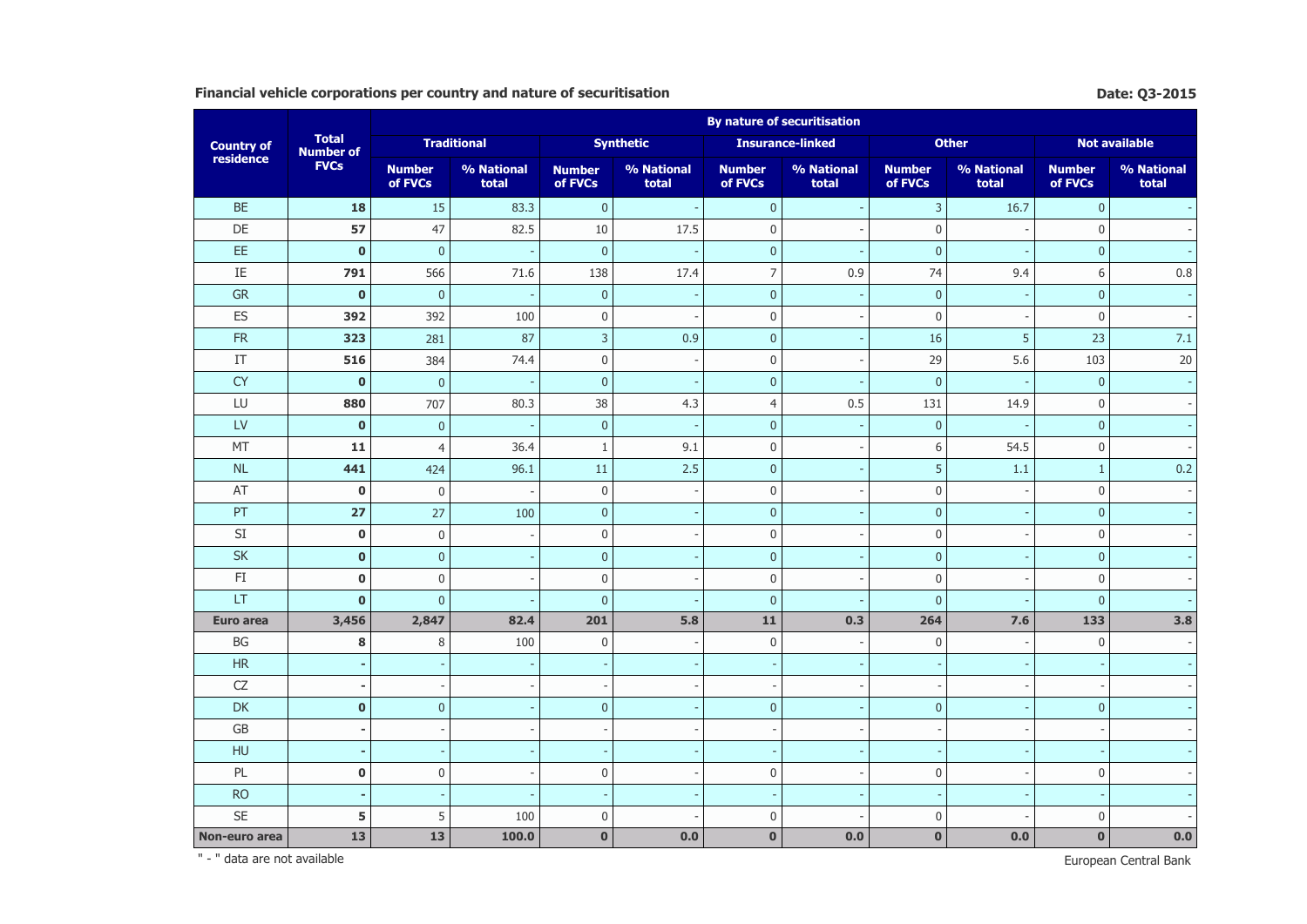## **Financial vehicle corporations per country and nature of securitisation Date: Q2-2015 Date: Q2-2015**

|                        |                                  | <b>By nature of securitisation</b> |                          |                          |                     |                          |                         |                          |                     |                          |                      |  |  |
|------------------------|----------------------------------|------------------------------------|--------------------------|--------------------------|---------------------|--------------------------|-------------------------|--------------------------|---------------------|--------------------------|----------------------|--|--|
| <b>Country of</b>      | <b>Total</b><br><b>Number of</b> |                                    | <b>Traditional</b>       |                          | <b>Synthetic</b>    |                          | <b>Insurance-linked</b> |                          | <b>Other</b>        |                          | <b>Not available</b> |  |  |
| residence              | <b>FVCs</b>                      | <b>Number</b><br>of FVCs           | % National<br>total      | <b>Number</b><br>of FVCs | % National<br>total | <b>Number</b><br>of FVCs | % National<br>total     | <b>Number</b><br>of FVCs | % National<br>total | <b>Number</b><br>of FVCs | % National<br>total  |  |  |
| <b>BE</b>              | 18                               | 15                                 | 83.3                     | $\mathbf{0}$             |                     | $\mathbf{0}$             |                         | $\overline{3}$           | 16.7                | $\mathbf{0}$             |                      |  |  |
| DE                     | 58                               | 47                                 | 81                       | 11                       | 19                  | $\mathbf 0$              |                         | $\boldsymbol{0}$         |                     | $\mathbf{0}$             |                      |  |  |
| EE                     | $\mathbf 0$                      | $\mathbf 0$                        |                          | $\mathbf 0$              |                     | $\mathbf{0}$             |                         | $\mathbf{0}$             |                     | $\mathbf 0$              |                      |  |  |
| IE                     | 802                              | 576                                | 71.8                     | 139                      | 17.3                | 5                        | 0.6                     | 74                       | 9.2                 | 8                        | $\mathbf{1}$         |  |  |
| <b>GR</b>              | $\mathbf{0}$                     | $\mathbf{0}$                       | $\overline{\phantom{a}}$ | $\mathbf{0}$             |                     | $\overline{0}$           |                         | $\mathbf 0$              |                     | $\mathbf{0}$             | $\omega$             |  |  |
| ES                     | 393                              | 393                                | 100                      | $\boldsymbol{0}$         |                     | $\mathbf 0$              |                         | $\mathbf 0$              |                     | $\mathbf 0$              | $\sim$               |  |  |
| ${\sf FR}$             | 316                              | 278                                | 88                       | $\mathsf 3$              | 0.9                 | $\pmb{0}$                |                         | 17                       | 5.4                 | 18                       | 5.7                  |  |  |
| IT                     | 499                              | 415                                | 83.2                     | $\mathbf 0$              |                     | $\boldsymbol{0}$         |                         | 31                       | 6.2                 | 53                       | 10.6                 |  |  |
| <b>CY</b>              | $\mathbf 0$                      | $\overline{0}$                     |                          | $\mathbf 0$              |                     | $\mathbf{0}$             |                         | $\mathbf{0}$             |                     | $\mathbf{0}$             | $\omega$             |  |  |
| LU                     | 862                              | 694                                | 80.5                     | 38                       | 4.4                 | $\overline{4}$           | 0.5                     | 126                      | 14.6                | $\mathbf 0$              |                      |  |  |
| LV                     | $\bf{0}$                         | $\mathbf 0$                        | ÷.                       | $\mathbf{0}$             |                     | $\overline{0}$           |                         | $\mathbf 0$              |                     | $\mathbf{0}$             |                      |  |  |
| MT                     | $\boldsymbol{9}$                 | 3                                  | 33.3                     | $\mathbf{1}$             | 11.1                | $\mathbf 0$              |                         | 5                        | 55.6                | $\mathbf 0$              |                      |  |  |
| NL                     | 425                              | 409                                | 96.2                     | 11                       | 2.6                 | $\mathbf{0}$             |                         | $\sqrt{5}$               | 1.2                 | $\mathbf 0$              |                      |  |  |
| AT                     | $\mathbf 0$                      | $\boldsymbol{0}$                   | $\overline{\phantom{a}}$ | $\boldsymbol{0}$         |                     | $\boldsymbol{0}$         |                         | $\boldsymbol{0}$         |                     | $\mathbf 0$              |                      |  |  |
| PT                     | 29                               | 29                                 | 100                      | $\mathbf 0$              |                     | $\mathbf{0}$             |                         | $\mathbf{0}$             |                     | $\mathbf{0}$             |                      |  |  |
| SI                     | $\pmb{0}$                        | $\bf 0$                            |                          | $\mathbf 0$              |                     | $\mathbf 0$              |                         | $\boldsymbol{0}$         |                     | 0                        |                      |  |  |
| SK                     | $\bf{0}$                         | $\mathbf 0$                        |                          | $\mathbf 0$              |                     | $\overline{0}$           |                         | $\mathbf 0$              |                     | $\mathbf 0$              |                      |  |  |
| FI                     | $\mathbf 0$                      | $\bf 0$                            |                          | $\mathbf 0$              |                     | $\mathbf 0$              |                         | $\mathbf{0}$             |                     | $\mathbf 0$              | $\mathcal{L}$        |  |  |
| LT                     | $\mathbf 0$                      | $\overline{0}$                     |                          | $\mathbf{0}$             |                     | $\overline{0}$           |                         | $\overline{0}$           |                     | $\overline{0}$           |                      |  |  |
| <b>Euro area</b>       | 3,411                            | 2,859                              | 83.8                     | 203                      | 6.0                 | 9                        | 0.3                     | 261                      | 7.7                 | 79                       | 2.3                  |  |  |
| $\mathsf{B}\mathsf{G}$ | 8                                | $\, 8$                             | 100                      | $\mathbf 0$              |                     | $\boldsymbol{0}$         |                         | $\boldsymbol{0}$         |                     | $\mathbf 0$              | $\sim$               |  |  |
| HR                     |                                  |                                    |                          |                          |                     |                          |                         |                          |                     |                          |                      |  |  |
| ${\sf CZ}$             |                                  | $\overline{\phantom{a}}$           |                          |                          |                     |                          |                         |                          |                     |                          | $\sim$               |  |  |
| DK                     | $\mathbf 0$                      | $\mathbf 0$                        |                          | $\mathbf 0$              |                     | $\mathbf{0}$             |                         | $\mathbf 0$              |                     | $\mathbf{0}$             |                      |  |  |
| $\mathsf{G}\mathsf{B}$ |                                  |                                    |                          |                          |                     |                          |                         |                          |                     |                          |                      |  |  |
| HU                     |                                  |                                    |                          |                          |                     |                          |                         |                          |                     |                          |                      |  |  |
| PL                     | $\pmb{0}$                        | $\boldsymbol{0}$                   |                          | $\boldsymbol{0}$         |                     | $\mathbf 0$              |                         | $\boldsymbol{0}$         |                     | $\mathbf 0$              |                      |  |  |
| <b>RO</b>              |                                  |                                    |                          |                          |                     |                          |                         |                          |                     |                          |                      |  |  |
| <b>SE</b>              | 5                                | 5                                  | 100                      | $\mathbf 0$              |                     | $\mathbf 0$              |                         | $\mathbf{0}$             |                     | $\mathbf{0}$             |                      |  |  |
| Non-euro area          | 13                               | 13                                 | 100.0                    | $\bf{0}$                 | 0.0                 | $\mathbf{0}$             | 0.0                     | $\bf{0}$                 | 0.0                 | $\bf{0}$                 | 0.0                  |  |  |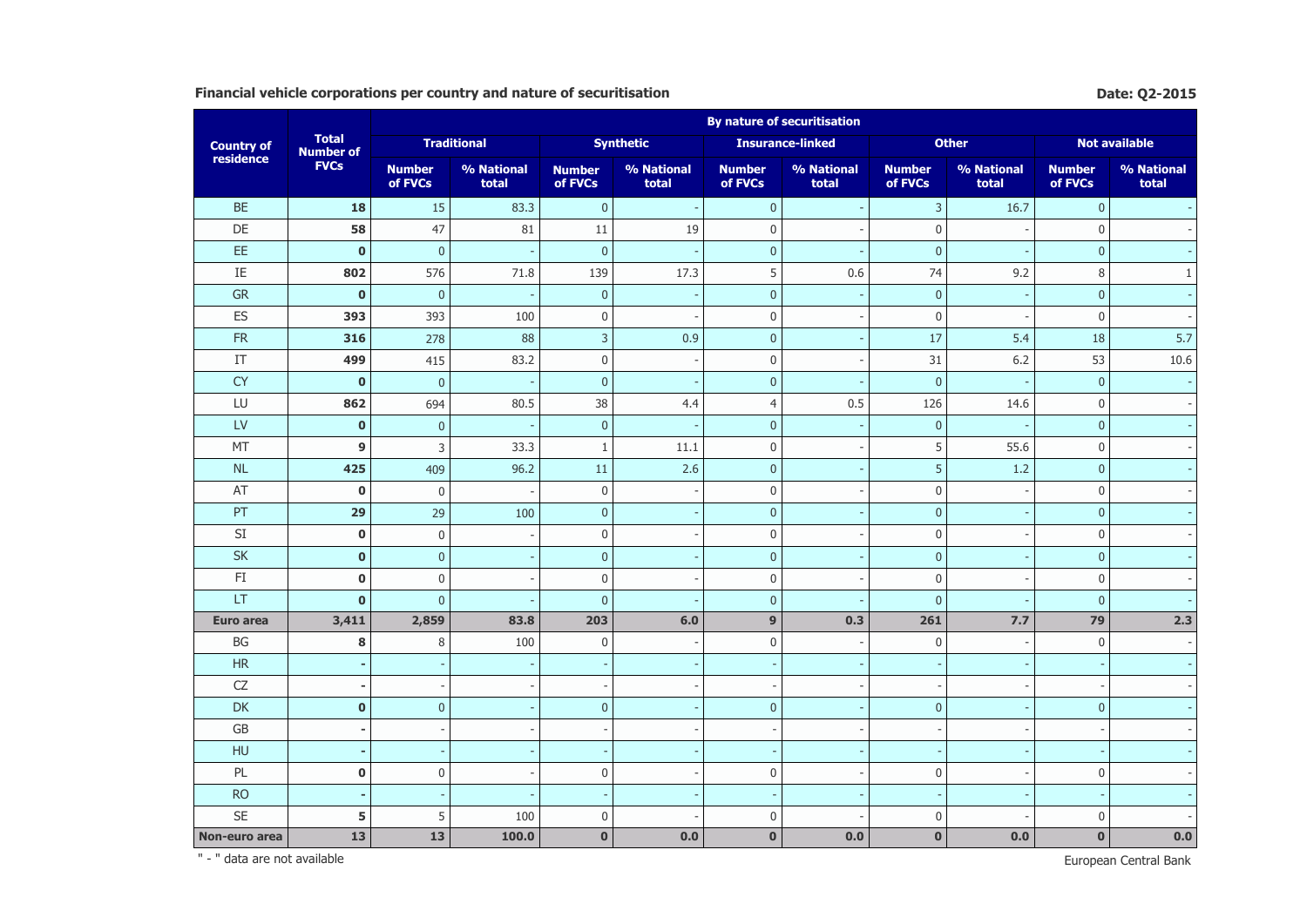## **Financial vehicle corporations per country and nature of securitisation Date: Q1-2015 Date: Q1-2015**

|                        |                                  | <b>By nature of securitisation</b> |                          |                          |                          |                          |                         |                          |                     |                          |                     |  |  |
|------------------------|----------------------------------|------------------------------------|--------------------------|--------------------------|--------------------------|--------------------------|-------------------------|--------------------------|---------------------|--------------------------|---------------------|--|--|
| <b>Country of</b>      | <b>Total</b><br><b>Number of</b> |                                    | <b>Traditional</b>       |                          | <b>Synthetic</b>         |                          | <b>Insurance-linked</b> |                          | <b>Other</b>        |                          | Not available       |  |  |
| residence              | <b>FVCs</b>                      | <b>Number</b><br>of FVCs           | % National<br>total      | <b>Number</b><br>of FVCs | % National<br>total      | <b>Number</b><br>of FVCs | % National<br>total     | <b>Number</b><br>of FVCs | % National<br>total | <b>Number</b><br>of FVCs | % National<br>total |  |  |
| <b>BE</b>              | 18                               | 15                                 | 83.3                     | $\mathbf{0}$             | $\overline{\phantom{a}}$ | $\mathbf{0}$             |                         | $\overline{3}$           | 16.7                | $\mathbf{0}$             |                     |  |  |
| DE                     | 60                               | 49                                 | 81.7                     | 11                       | 18.3                     | $\mathbf 0$              |                         | $\boldsymbol{0}$         |                     | $\mathbf{0}$             |                     |  |  |
| EE                     | $\mathbf 0$                      | $\mathbf{0}$                       |                          | $\mathbf 0$              |                          | $\mathbf{0}$             |                         | $\mathbf{0}$             |                     | $\mathbf{0}$             |                     |  |  |
| IE                     | 816                              | 589                                | 72.2                     | 140                      | 17.2                     | 5                        | 0.6                     | 73                       | 8.9                 | 9                        | $1.1\,$             |  |  |
| <b>GR</b>              | $\mathbf{0}$                     | $\mathbf{0}$                       | $\overline{\phantom{a}}$ | $\mathbf{0}$             |                          | $\overline{0}$           |                         | $\mathbf 0$              |                     | $\mathbf{0}$             | $\omega$            |  |  |
| ES                     | 388                              | 388                                | 100                      | $\boldsymbol{0}$         |                          | $\mathbf 0$              |                         | $\mathbf 0$              |                     | $\mathbf 0$              | $\sim$              |  |  |
| ${\sf FR}$             | 305                              | 269                                | 88.2                     | $\mathsf 3$              | $\mathbf{1}$             | $\pmb{0}$                |                         | 17                       | 5.6                 | 16                       | 5.2                 |  |  |
| IT                     | 483                              | 412                                | 85.3                     | $\mathbf 0$              |                          | $\boldsymbol{0}$         |                         | 31                       | 6.4                 | 40                       | 8.3                 |  |  |
| <b>CY</b>              | $\mathbf 0$                      | $\overline{0}$                     |                          | $\mathbf 0$              |                          | $\mathbf{0}$             |                         | $\mathbf{0}$             |                     | $\mathbf{0}$             | $\omega$            |  |  |
| LU                     | 713                              | 562                                | 78.8                     | 35                       | 4.9                      | $\overline{2}$           | 0.3                     | 114                      | 16                  | $\mathbf 0$              | $\bar{\phantom{a}}$ |  |  |
| LV                     | $\mathbf 0$                      | $\mathbf 0$                        |                          | $\mathbf{0}$             |                          | $\overline{0}$           |                         | $\mathbf 0$              |                     | $\mathbf 0$              |                     |  |  |
| MT                     | 8                                | $\overline{2}$                     | 25                       | $\mathbf{1}$             | 12.5                     | $\mathbf 0$              |                         | 5                        | 62.5                | $\mathbf 0$              |                     |  |  |
| NL                     | 436                              | 420                                | 96.3                     | $11\,$                   | 2.5                      | $\mathbf{0}$             |                         | $\sqrt{5}$               | 1.1                 | $\mathbf 0$              |                     |  |  |
| AT                     | $\mathbf 0$                      | $\boldsymbol{0}$                   |                          | $\boldsymbol{0}$         |                          | $\boldsymbol{0}$         |                         | $\boldsymbol{0}$         |                     | $\mathbf 0$              |                     |  |  |
| PT                     | 29                               | 29                                 | 100                      | $\mathbf 0$              |                          | $\mathbf{0}$             |                         | $\mathbf{0}$             |                     | $\mathbf{0}$             |                     |  |  |
| SI                     | $\mathbf 0$                      | $\bf 0$                            |                          | $\mathbf 0$              |                          | $\mathbf 0$              |                         | $\boldsymbol{0}$         |                     | 0                        |                     |  |  |
| SK                     | $\mathbf 0$                      | $\mathbf 0$                        |                          | $\mathbf 0$              |                          | $\overline{0}$           |                         | $\pmb{0}$                |                     | $\mathbf 0$              |                     |  |  |
| FI                     | $\bf{0}$                         | $\bf 0$                            |                          | $\mathbf 0$              |                          | $\mathbf 0$              |                         | $\mathbf{0}$             |                     | $\mathbf 0$              | $\sim$              |  |  |
| LT                     | $\mathbf 0$                      | $\overline{0}$                     |                          | $\mathbf{0}$             |                          | $\overline{0}$           |                         | $\overline{0}$           |                     | $\overline{0}$           |                     |  |  |
| <b>Euro area</b>       | 3,256                            | 2,735                              | 84.0                     | 201                      | $6.2$                    | $\overline{7}$           | 0.2                     | 248                      | 7.6                 | 65                       | 2.0                 |  |  |
| $\mathsf{B}\mathsf{G}$ | 8                                | $\, 8$                             | 100                      | $\mathbf 0$              |                          | $\boldsymbol{0}$         |                         | $\boldsymbol{0}$         |                     | $\mathbf 0$              | $\sim$              |  |  |
| HR                     |                                  |                                    |                          |                          |                          |                          |                         |                          |                     |                          |                     |  |  |
| ${\sf CZ}$             |                                  |                                    |                          |                          |                          |                          |                         |                          |                     |                          | $\sim$              |  |  |
| DK                     | $\mathbf 0$                      | $\mathbf 0$                        |                          | $\mathbf 0$              |                          | $\mathbf{0}$             |                         | $\mathbf{0}$             |                     | $\mathbf{0}$             |                     |  |  |
| $\mathsf{G}\mathsf{B}$ |                                  |                                    |                          |                          |                          |                          |                         |                          |                     |                          |                     |  |  |
| HU                     |                                  |                                    |                          |                          |                          |                          |                         |                          |                     |                          |                     |  |  |
| PL                     | $\pmb{0}$                        | $\boldsymbol{0}$                   |                          | $\boldsymbol{0}$         |                          | $\mathbf 0$              |                         | $\boldsymbol{0}$         |                     | $\mathbf{0}$             |                     |  |  |
| <b>RO</b>              |                                  |                                    |                          |                          |                          |                          |                         |                          |                     |                          |                     |  |  |
| <b>SE</b>              | $\overline{4}$                   | $\overline{4}$                     | 100                      | $\mathbf 0$              |                          | $\mathbf 0$              |                         | $\mathbf{0}$             |                     | $\mathbf{0}$             |                     |  |  |
| Non-euro area          | 12                               | 12                                 | 100.0                    | $\bf{0}$                 | 0.0                      | $\mathbf{0}$             | 0.0                     | $\bf{0}$                 | 0.0                 | $\bf{0}$                 | 0.0                 |  |  |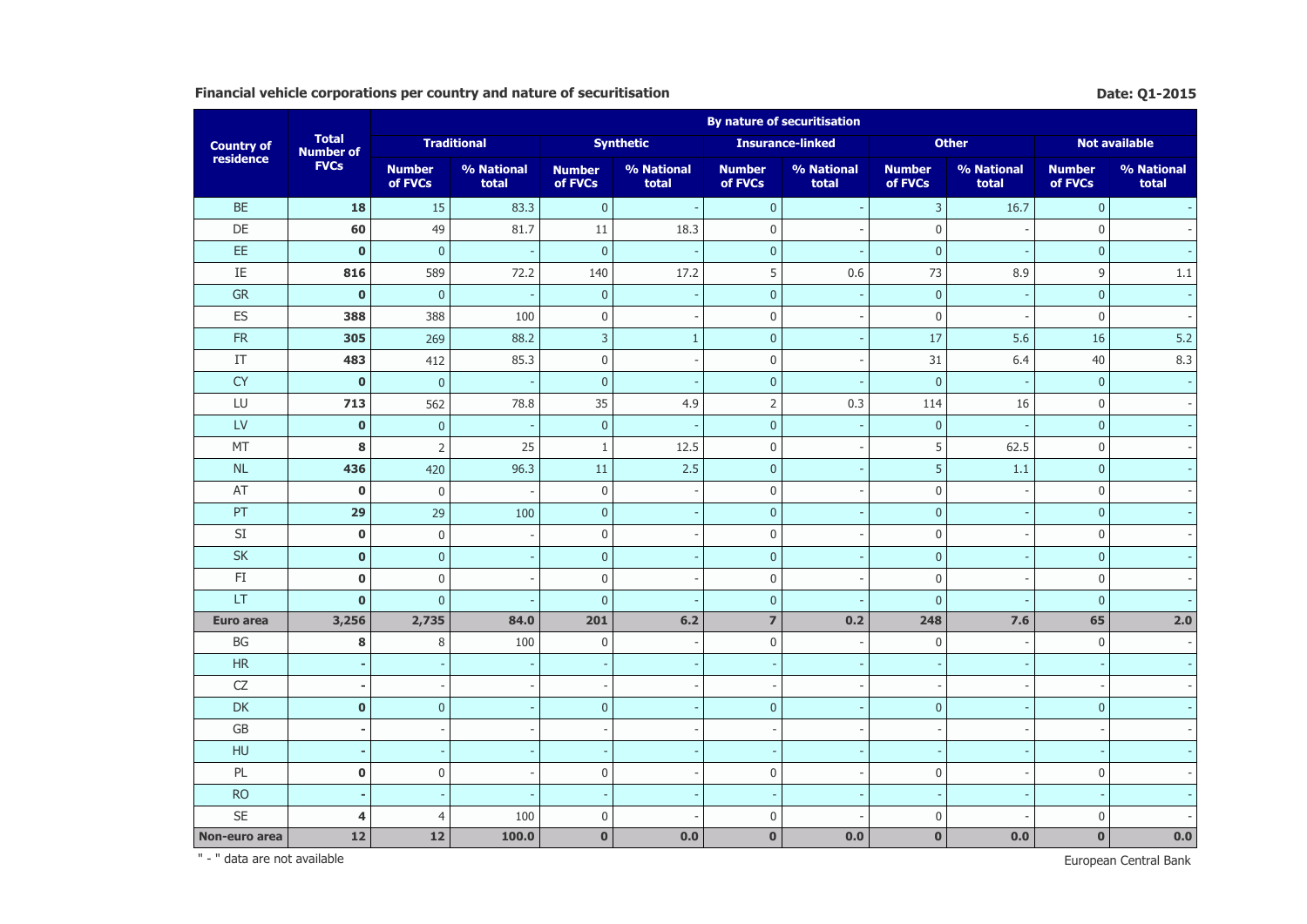## **Financial vehicle corporations per country and nature of securitisation Biography Date: Q4-2014**

|                        |                               |                                 |                          |                                 | <b>By nature of securitisation</b> |                                 |                     |                                 |                     |
|------------------------|-------------------------------|---------------------------------|--------------------------|---------------------------------|------------------------------------|---------------------------------|---------------------|---------------------------------|---------------------|
| <b>Country of</b>      | <b>Total</b><br><b>Number</b> | <b>Traditional</b>              |                          |                                 | <b>Synthetic</b>                   | <b>Other</b>                    |                     | <b>Not available</b>            |                     |
| residence              | of FVCs                       | <b>Number of</b><br><b>FVCs</b> | % National<br>total      | <b>Number of</b><br><b>FVCs</b> | % National<br>total                | <b>Number of</b><br><b>FVCs</b> | % National<br>total | <b>Number of</b><br><b>FVCs</b> | % National<br>total |
| <b>BE</b>              | 19                            | 17                              | 89.5                     | $\pmb{0}$                       |                                    | $\mathsf{2}$                    | 10.5                | $\mathbf{0}$                    |                     |
| DE                     | 56                            | 45                              | 80.4                     | $11\,$                          | 19.6                               | $\boldsymbol{0}$                |                     | $\mathsf 0$                     |                     |
| EE                     | $\mathbf{0}$                  | $\mathbf{0}$                    |                          | $\mathbf{0}$                    |                                    | $\mathbf{0}$                    |                     | $\mathbf{0}$                    |                     |
| IE                     | 760                           | 527                             | 69.3                     | 151                             | 19.9                               | 74                              | 9.7                 | $\,8\,$                         | 1.1                 |
| GR                     | $\pmb{0}$                     | $\mathbf{0}$                    |                          | $\pmb{0}$                       |                                    | $\pmb{0}$                       |                     | $\pmb{0}$                       |                     |
| ES                     | 401                           | 401                             | 100                      | $\boldsymbol{0}$                |                                    | $\boldsymbol{0}$                |                     | $\mathbf 0$                     |                     |
| ${\sf FR}$             | 299                           | 279                             | 93.3                     | 3                               | $\mathbf{1}$                       | 17                              | 5.7                 | $\mathbf{0}$                    |                     |
| IT                     | 457                           | 422                             | 92.3                     | $\mathbf 0$                     |                                    | 30                              | 6.6                 | 5                               | 1.1                 |
| <b>CY</b>              | $\mathbf 0$                   | $\pmb{0}$                       |                          | $\pmb{0}$                       |                                    | $\mathbf 0$                     |                     | $\pmb{0}$                       |                     |
| LU                     | 651                           | 509                             | 78.2                     | 34                              | 5.2                                | 106                             | 16.3                | $\mathsf{2}$                    | 0.3                 |
| LV                     | $\bf{0}$                      | $\mathbf 0$                     |                          | $\mathbf 0$                     |                                    | $\mathbf 0$                     |                     | $\mathbf{0}$                    |                     |
| MT                     | 6                             | $\overline{2}$                  | 33.3                     | $\mathbf 0$                     |                                    | $\mathsf{2}$                    | 33.3                | $\overline{2}$                  | 33.3                |
| NL                     | 453                           | 434                             | 95.8                     | 13                              | 2.9                                | $6\phantom{1}$                  | 1.3                 | $\overline{0}$                  |                     |
| AT                     | $\pmb{0}$                     | $\boldsymbol{0}$                |                          | $\mathbf 0$                     |                                    | $\boldsymbol{0}$                |                     | $\boldsymbol{0}$                |                     |
| PT                     | 30                            | 30                              | 100                      | $\pmb{0}$                       |                                    | $\mathbf 0$                     |                     | $\mathbf{0}$                    |                     |
| $\mathsf{SI}$          | $\mathbf 0$                   | $\boldsymbol{0}$                | $\overline{\phantom{m}}$ | $\boldsymbol{0}$                |                                    | $\mathbf 0$                     |                     | $\mathbf 0$                     |                     |
| SK                     | $\mathbf 0$                   | $\mathbf{0}$                    |                          | $\pmb{0}$                       |                                    | $\mathbf 0$                     |                     | $\mathbf 0$                     |                     |
| $\mathsf{F}\mathbf{I}$ | $\bf{0}$                      | $\boldsymbol{0}$                |                          | $\mathbf 0$                     |                                    | $\boldsymbol{0}$                |                     | $\mathbf 0$                     |                     |
| LT                     | $\mathbf 0$                   | $\mathbf{0}$                    |                          | $\pmb{0}$                       |                                    | $\overline{0}$                  |                     | $\overline{0}$                  |                     |
| Euro area total        | 3,132                         | 2,666                           | 85.1                     | 212                             | 6.8                                | 237                             | 7.6                 | 17                              | 0.5                 |
| BG                     | 8                             | $\,8\,$                         | 100                      | $\boldsymbol{0}$                |                                    | $\mathbf{0}$                    |                     | $\mathbf 0$                     |                     |
| <b>HR</b>              |                               |                                 |                          | ÷,                              |                                    |                                 |                     |                                 |                     |
| CZ                     | ٠                             |                                 |                          | ٠                               |                                    |                                 |                     |                                 |                     |
| DK                     |                               |                                 |                          | $\overline{\phantom{a}}$        |                                    |                                 |                     |                                 |                     |
| $\mathsf{G}\mathsf{B}$ | $\overline{\phantom{a}}$      |                                 |                          | $\overline{\phantom{a}}$        |                                    |                                 |                     |                                 |                     |
| HU                     |                               |                                 |                          |                                 |                                    |                                 |                     |                                 |                     |
| PL                     | $\mathbf 0$                   | $\bf 0$                         |                          | $\mathbf 0$                     |                                    | $\boldsymbol{0}$                |                     | $\mathbf 0$                     |                     |
| <b>RO</b>              |                               |                                 |                          |                                 |                                    |                                 |                     |                                 |                     |
| <b>SE</b>              | 4                             |                                 |                          |                                 |                                    |                                 |                     | 4                               | 100                 |
| Non-euro area total    | 12                            | 8                               | 66.7                     | $\mathbf 0$                     | 0.0                                | $\bf{0}$                        | 0.0                 | $\overline{\mathbf{4}}$         | 33.3                |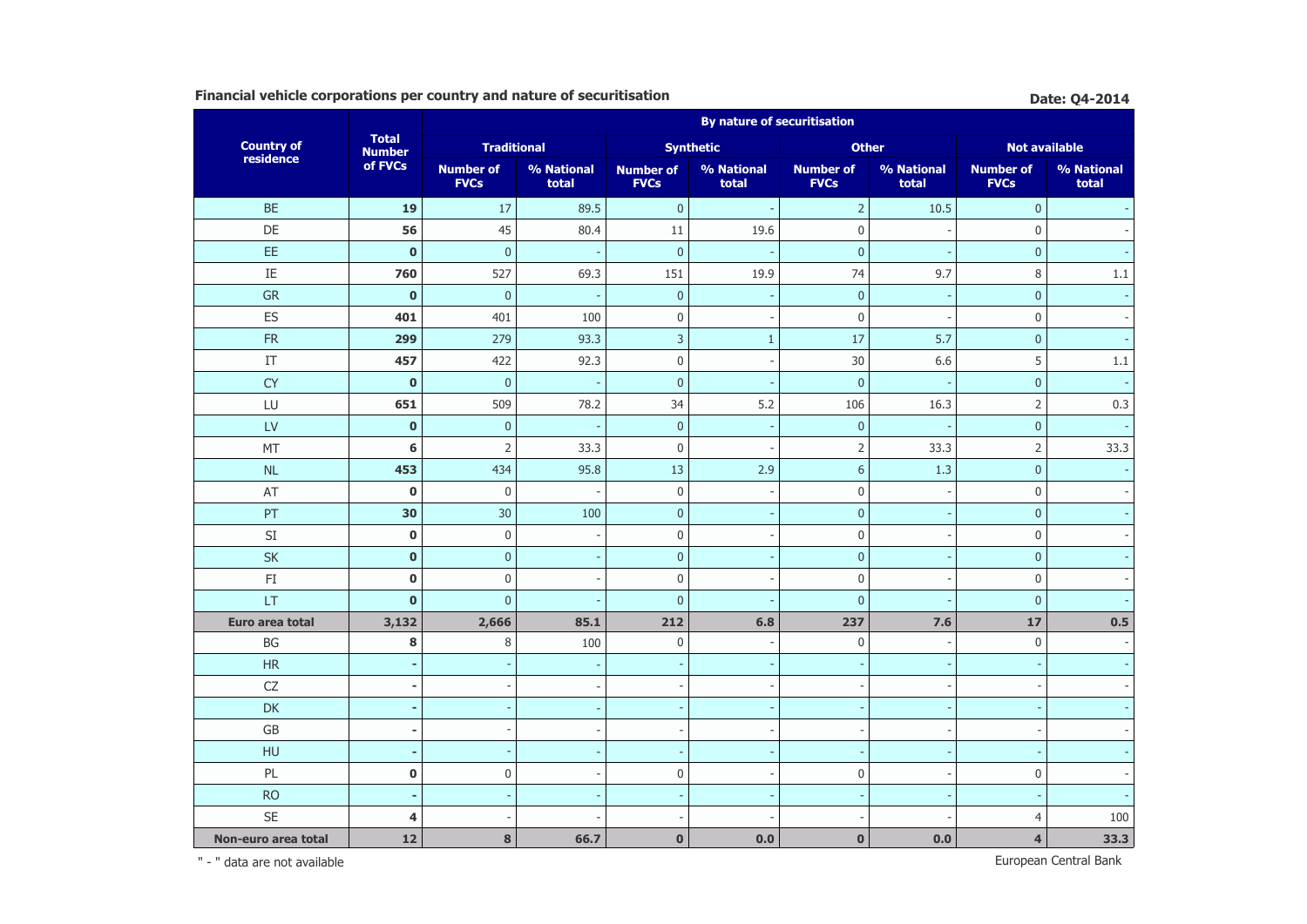## **Financial vehicle corporations per country and nature of securitisation Biography Date: 03-2014**

|                                 |                               |                                 |                          |                                 | <b>By nature of securitisation</b> |                                 |                     |                                 |                     |
|---------------------------------|-------------------------------|---------------------------------|--------------------------|---------------------------------|------------------------------------|---------------------------------|---------------------|---------------------------------|---------------------|
| <b>Country of<br/>residence</b> | <b>Total</b><br><b>Number</b> | <b>Traditional</b>              |                          |                                 | <b>Synthetic</b>                   | <b>Other</b>                    |                     | <b>Not available</b>            |                     |
|                                 | of FVCs                       | <b>Number of</b><br><b>FVCs</b> | % National<br>total      | <b>Number of</b><br><b>FVCs</b> | % National<br>total                | <b>Number of</b><br><b>FVCs</b> | % National<br>total | <b>Number of</b><br><b>FVCs</b> | % National<br>total |
| <b>BE</b>                       | 21                            | 20                              | 95.2                     | $\pmb{0}$                       |                                    | $\mathbf{1}$                    | 4.8                 | $\pmb{0}$                       |                     |
| DE                              | 59                            | 47                              | 79.7                     | 12                              | 20.3                               | $\boldsymbol{0}$                |                     | $\mathbf{0}$                    |                     |
| EE                              | $\mathbf 0$                   | $\mathbf{0}$                    |                          | $\mathbf{0}$                    |                                    | $\overline{0}$                  |                     | $\mathbf{0}$                    |                     |
| IE                              | 762                           | 527                             | 69.2                     | 154                             | 20.2                               | 74                              | 9.7                 | $\overline{7}$                  | 0.9                 |
| <b>GR</b>                       | $\bf{0}$                      | $\mathbf 0$                     |                          | $\pmb{0}$                       |                                    | $\mathbf{0}$                    |                     | $\mathbf{0}$                    |                     |
| ES                              | 412                           | 412                             | 100                      | $\mathbf 0$                     |                                    | $\boldsymbol{0}$                |                     | $\mathsf 0$                     |                     |
| ${\sf FR}$                      | 283                           | 264                             | 93.3                     | $\overline{2}$                  | 0.7                                | 17                              | 6                   | $\overline{0}$                  |                     |
| IT                              | 452                           | 452                             | 100                      | $\mathbf 0$                     |                                    | $\mathbf 0$                     |                     | $\mathbf 0$                     |                     |
| <b>CY</b>                       | $\bf{0}$                      | $\mathbf{0}$                    |                          | $\pmb{0}$                       |                                    | $\overline{0}$                  |                     | $\mathbf{0}$                    |                     |
| LU                              | 648                           | 504                             | 77.8                     | 34                              | 5.2                                | 110                             | 17                  | $\mathbf 0$                     |                     |
| LV                              | $\bf{0}$                      | $\pmb{0}$                       | $\overline{\phantom{a}}$ | $\pmb{0}$                       |                                    | $\mathbf 0$                     |                     | $\mathbf{0}$                    |                     |
| <b>MT</b>                       | 6                             | $\overline{2}$                  | 33.3                     | $\mathbf 0$                     |                                    | $\overline{2}$                  | 33.3                | $\overline{2}$                  | 33.3                |
| $\sf NL$                        | 441                           | 423                             | 95.9                     | 12                              | 2.7                                | $6\phantom{1}$                  | 1.4                 | $\overline{0}$                  |                     |
| AT                              | $\bf{0}$                      | $\mathbf 0$                     |                          | $\boldsymbol{0}$                |                                    | $\boldsymbol{0}$                |                     | $\mathbf 0$                     |                     |
| PT                              | 31                            | 31                              | 100                      | $\pmb{0}$                       |                                    | $\mathbf 0$                     |                     | $\mathbf{0}$                    |                     |
| $\mathsf{SI}$                   | $\mathbf 0$                   | $\boldsymbol{0}$                |                          | $\mathbf 0$                     |                                    | $\mathbf 0$                     |                     | $\mathbf 0$                     |                     |
| <b>SK</b>                       | $\mathbf{0}$                  | $\mathbf{0}$                    |                          | $\mathbf 0$                     |                                    | $\mathbf{0}$                    |                     | $\mathbf{0}$                    |                     |
| $\mathsf{F}\mathbf{I}$          | $\bf{0}$                      | $\mathbf{0}$                    |                          | $\mathbf 0$                     |                                    | $\mathbf 0$                     |                     | $\mathbf 0$                     |                     |
| Euro area total                 | 3,115                         | 2,682                           | 86.1                     | 214                             | 6.9                                | 210                             | 6.7                 | 9                               | 0.3                 |
| <b>BG</b>                       | 8                             | $\,8\,$                         | 100                      | $\pmb{0}$                       |                                    | $\mathbf{0}$                    |                     | $\mathbf 0$                     |                     |
| HR                              |                               |                                 |                          |                                 |                                    |                                 |                     |                                 |                     |
| CZ                              | ٠                             |                                 |                          | $\overline{\phantom{a}}$        |                                    |                                 |                     |                                 |                     |
| DK                              | ä,                            |                                 |                          | L.                              |                                    |                                 |                     |                                 |                     |
| GB                              |                               |                                 |                          | $\overline{\phantom{a}}$        |                                    |                                 |                     |                                 |                     |
| LT                              | $\mathbf 0$                   | $\boldsymbol{0}$                |                          | $\mathbf 0$                     |                                    | $\mathbf 0$                     |                     | $\mathbf 0$                     |                     |
| HU                              |                               |                                 |                          |                                 |                                    |                                 |                     |                                 |                     |
| PL                              | $\bf{0}$                      | $\boldsymbol{0}$                |                          | $\mathbf 0$                     |                                    | $\mathbf 0$                     |                     | $\mathbf 0$                     |                     |
| <b>RO</b>                       |                               |                                 |                          |                                 |                                    |                                 |                     |                                 |                     |
| <b>SE</b>                       |                               |                                 |                          |                                 |                                    |                                 |                     |                                 |                     |
| Non-euro area total             | 8                             | 8                               | 100.0                    | $\mathbf{0}$                    | 0.0                                | $\mathbf{0}$                    | 0.0                 | $\mathbf{0}$                    | 0.0                 |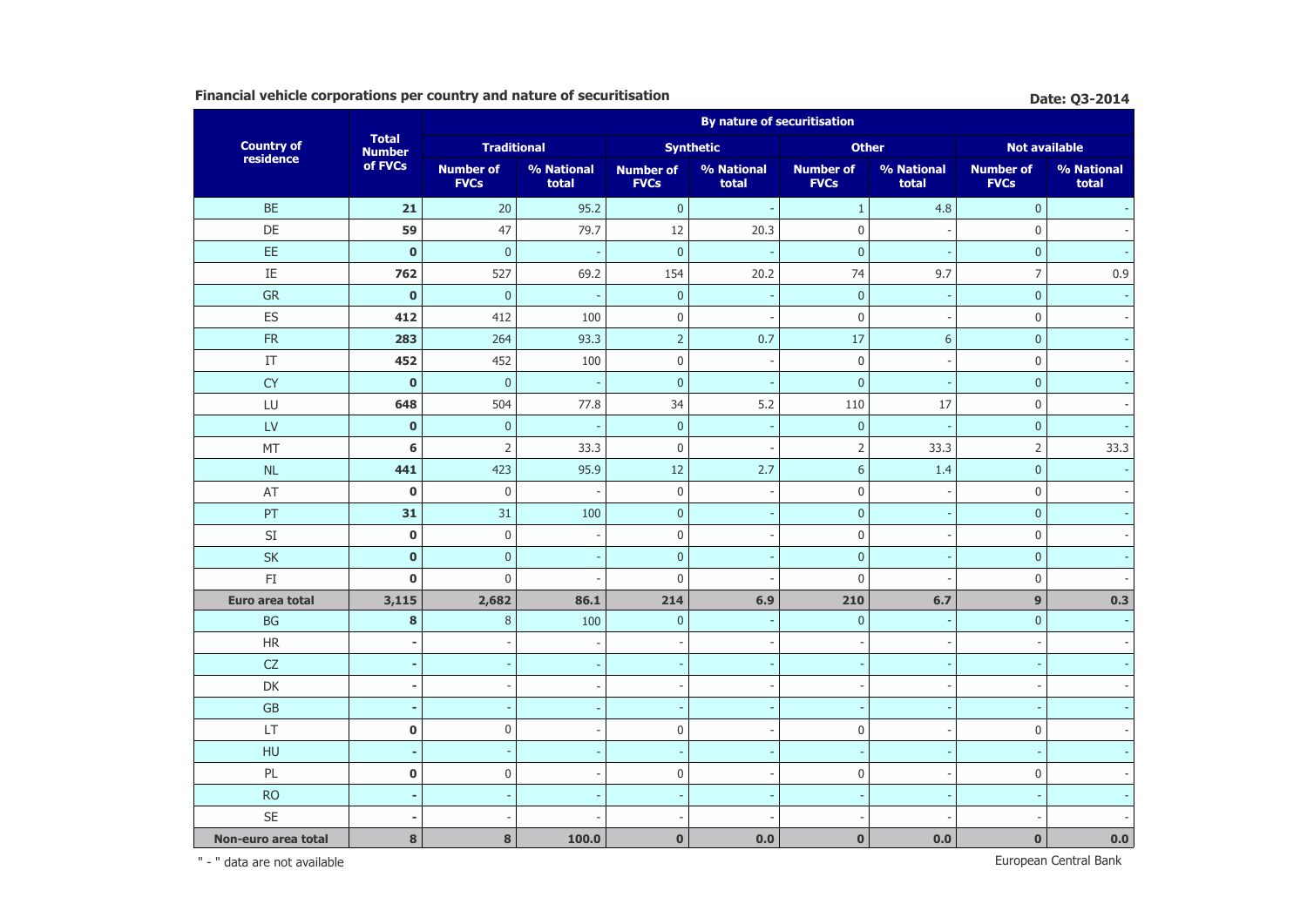## **Financial vehicle corporations per country and nature of securitisation Biography Date: Q2-2014**

|                                 | <b>By nature of securitisation</b> |                                 |                          |                                 |                     |                                 |                     |                                 |                     |
|---------------------------------|------------------------------------|---------------------------------|--------------------------|---------------------------------|---------------------|---------------------------------|---------------------|---------------------------------|---------------------|
| <b>Country of<br/>residence</b> | <b>Total</b><br><b>Number</b>      | <b>Traditional</b>              |                          |                                 | <b>Synthetic</b>    | <b>Other</b>                    |                     | <b>Not available</b>            |                     |
|                                 | of FVCs                            | <b>Number of</b><br><b>FVCs</b> | % National<br>total      | <b>Number of</b><br><b>FVCs</b> | % National<br>total | <b>Number of</b><br><b>FVCs</b> | % National<br>total | <b>Number of</b><br><b>FVCs</b> | % National<br>total |
| <b>BE</b>                       | 21                                 | 20                              | 95.2                     | $\pmb{0}$                       |                     | $\mathbf{1}$                    | 4.8                 | $\pmb{0}$                       |                     |
| DE                              | 57                                 | 45                              | 78.9                     | 12                              | 21.1                | $\boldsymbol{0}$                |                     | $\mathbf 0$                     |                     |
| EE                              | $\mathbf 0$                        | $\mathbf{0}$                    |                          | $\mathbf{0}$                    |                     | $\overline{0}$                  |                     | $\overline{0}$                  |                     |
| IE                              | 737                                | 509                             | 69.1                     | 155                             | 21                  | 66                              | 9                   | $\overline{7}$                  | 0.9                 |
| <b>GR</b>                       | $\bf{0}$                           | $\mathbf 0$                     |                          | $\pmb{0}$                       |                     | $\mathbf 0$                     |                     | $\mathbf{0}$                    |                     |
| ES                              | 410                                | 410                             | 100                      | $\mathbf 0$                     |                     | $\boldsymbol{0}$                |                     | $\mathsf 0$                     |                     |
| ${\sf FR}$                      | 271                                | 252                             | 93                       | $\overline{2}$                  | 0.7                 | 17                              | 6.3                 | $\overline{0}$                  |                     |
| IT                              | 385                                | 373                             | 96.9                     | $\mathbf 0$                     |                     | $\mathbf 0$                     |                     | 12                              | 3.1                 |
| <b>CY</b>                       | $\bf{0}$                           | $\mathbf{0}$                    |                          | $\pmb{0}$                       |                     | $\overline{0}$                  |                     | $\mathbf{0}$                    |                     |
| LU                              | 669                                | 520                             | 77.7                     | 33                              | 4.9                 | 115                             | 17.2                | $\mathbf{1}$                    | 0.1                 |
| LV                              | $\bf{0}$                           | $\pmb{0}$                       | $\overline{\phantom{a}}$ | $\pmb{0}$                       |                     | $\mathbf 0$                     |                     | $\mathbf{0}$                    |                     |
| <b>MT</b>                       | 6                                  | $\overline{2}$                  | 33.3                     | $\mathbf 0$                     |                     | $\overline{2}$                  | 33.3                | $\overline{2}$                  | 33.3                |
| $\sf NL$                        | 436                                | 420                             | 96.3                     | 12                              | 2.8                 | $\overline{4}$                  | 0.9                 | $\overline{0}$                  |                     |
| AT                              | $\bf{0}$                           | $\mathbf 0$                     |                          | $\boldsymbol{0}$                |                     | $\boldsymbol{0}$                |                     | $\mathbf 0$                     |                     |
| PT                              | 32                                 | 32                              | 100                      | $\pmb{0}$                       |                     | $\mathbf 0$                     |                     | $\mathbf{0}$                    |                     |
| $\mathsf{SI}$                   | $\mathbf 0$                        | $\boldsymbol{0}$                |                          | $\mathbf 0$                     |                     | $\mathbf 0$                     |                     | $\mathbf 0$                     |                     |
| <b>SK</b>                       | $\mathbf{0}$                       | $\mathbf{0}$                    |                          | $\mathbf 0$                     |                     | $\mathbf{0}$                    |                     | $\mathbf{0}$                    |                     |
| $\mathsf{F}\mathbf{I}$          | $\bf{0}$                           | $\mathbf 0$                     |                          | $\mathbf 0$                     |                     | $\mathbf 0$                     |                     | $\mathbf{0}$                    |                     |
| Euro area total                 | 3,024                              | 2,583                           | 85.4                     | 214                             | 7.1                 | 205                             | 6.8                 | 22                              | 0.7                 |
| <b>BG</b>                       | 8                                  | $\,8\,$                         | 100                      | $\pmb{0}$                       |                     | $\mathbf 0$                     |                     | $\mathbf{0}$                    |                     |
| HR                              |                                    |                                 |                          |                                 |                     |                                 |                     |                                 |                     |
| CZ                              | ٠                                  |                                 |                          | $\overline{\phantom{a}}$        |                     |                                 |                     |                                 |                     |
| DK                              | ä,                                 |                                 |                          | L.                              |                     |                                 |                     |                                 |                     |
| GB                              |                                    |                                 |                          | $\overline{\phantom{a}}$        |                     |                                 |                     |                                 |                     |
| LT                              | $\mathbf 0$                        | $\boldsymbol{0}$                |                          | $\mathbf 0$                     |                     | $\mathbf 0$                     |                     | $\mathbf 0$                     |                     |
| HU                              |                                    |                                 |                          |                                 |                     |                                 |                     |                                 |                     |
| PL                              | $\bf{0}$                           | $\boldsymbol{0}$                |                          | $\mathbf 0$                     |                     | $\mathbf 0$                     |                     | $\mathbf 0$                     |                     |
| <b>RO</b>                       |                                    |                                 |                          |                                 |                     |                                 |                     |                                 |                     |
| <b>SE</b>                       |                                    |                                 |                          |                                 |                     |                                 |                     |                                 |                     |
| Non-euro area total             | 8                                  | 8                               | 100.0                    | $\mathbf{0}$                    | 0.0                 | $\mathbf{0}$                    | 0.0                 | $\mathbf{0}$                    | 0.0                 |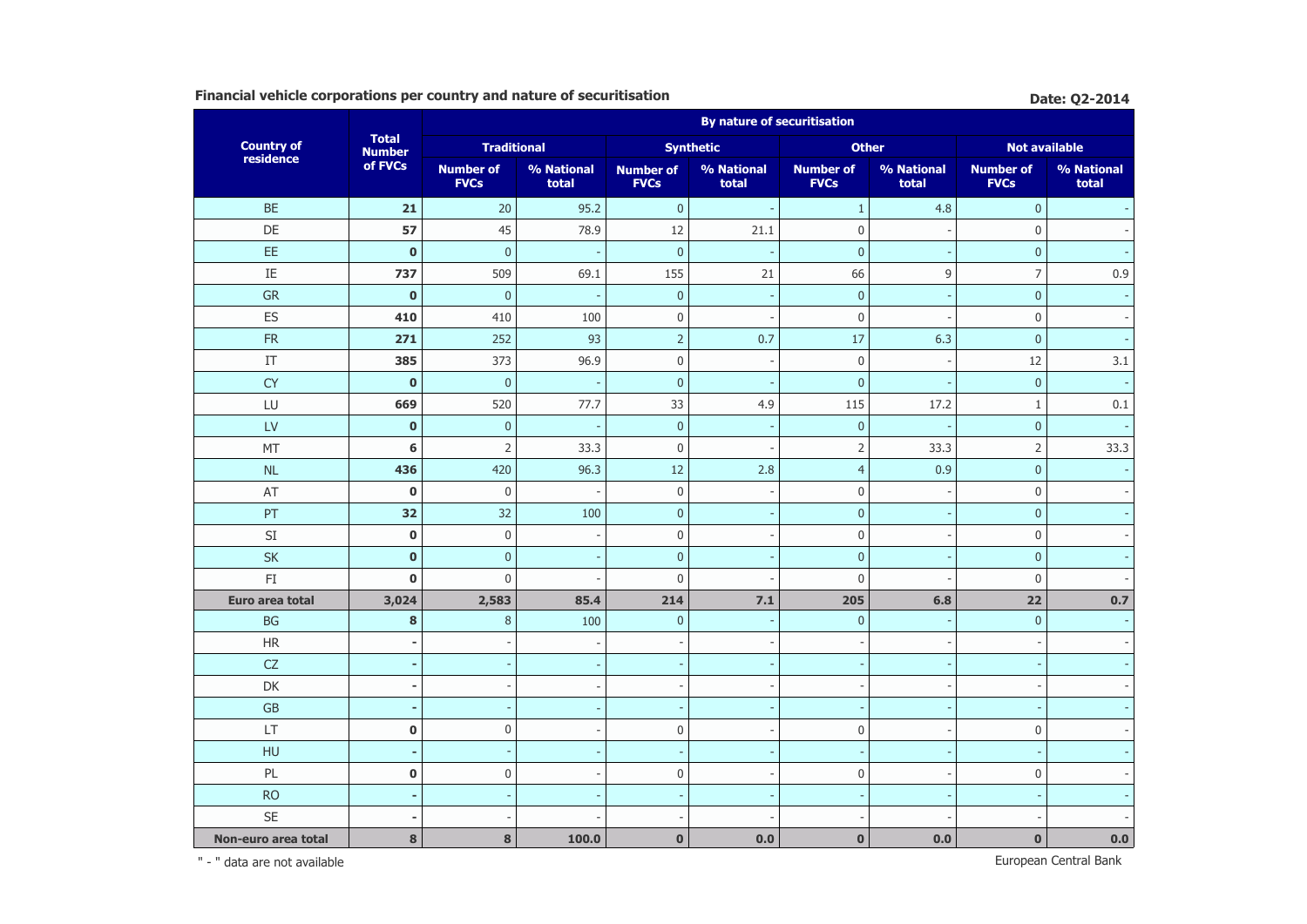## **Financial vehicle corporations per country and nature of securitisation Date: 01-2014 Date: 01-2014**

|                        |                               | <b>By nature of securitisation</b> |                          |                                 |                          |                                 |                     |                                 |                     |  |  |  |
|------------------------|-------------------------------|------------------------------------|--------------------------|---------------------------------|--------------------------|---------------------------------|---------------------|---------------------------------|---------------------|--|--|--|
| <b>Country of</b>      | <b>Total</b><br><b>Number</b> |                                    | <b>Traditional</b>       |                                 | <b>Synthetic</b>         | <b>Other</b>                    |                     | <b>Not available</b>            |                     |  |  |  |
| residence              | of FVCs                       | <b>Number of</b><br><b>FVCs</b>    | % National<br>total      | <b>Number of</b><br><b>FVCs</b> | % National<br>total      | <b>Number of</b><br><b>FVCs</b> | % National<br>total | <b>Number of</b><br><b>FVCs</b> | % National<br>total |  |  |  |
| <b>BE</b>              | 21                            | 20                                 | 95.2                     | $\mathbf 0$                     |                          | $1\,$                           | 4.8                 | $\mathbf{0}$                    |                     |  |  |  |
| DE                     | 62                            | 43                                 | 69.4                     | 13                              | 21                       | $\boldsymbol{0}$                |                     | 6                               | 9.7                 |  |  |  |
| EE                     | $\mathbf 0$                   | $\pmb{0}$                          | $\overline{\phantom{a}}$ | $\overline{0}$                  |                          | $\overline{0}$                  |                     | $\overline{0}$                  |                     |  |  |  |
| IE                     | 728                           | 485                                | 66.6                     | 171                             | 23.5                     | 62                              | 8.5                 | 10                              | 1.4                 |  |  |  |
| GR                     | $\bf{0}$                      | $\pmb{0}$                          |                          | $\pmb{0}$                       |                          | $\pmb{0}$                       |                     | $\mathbf 0$                     |                     |  |  |  |
| ES                     | 412                           | 412                                | 100                      | $\boldsymbol{0}$                |                          | $\boldsymbol{0}$                | $\overline{a}$      | $\mathbf 0$                     |                     |  |  |  |
| <b>FR</b>              | 260                           | 243                                | 93.5                     | $\overline{2}$                  | 0.8                      | 15                              | 5.8                 | $\mathbf{0}$                    |                     |  |  |  |
| IT                     | 361                           | 361                                | 100                      | $\boldsymbol{0}$                |                          | $\mathbf 0$                     | J.                  | $\mathbf{0}$                    |                     |  |  |  |
| <b>CY</b>              | $\mathbf 0$                   | $\pmb{0}$                          |                          | $\pmb{0}$                       |                          | $\overline{0}$                  | ÷,                  | $\mathbf 0$                     |                     |  |  |  |
| LU                     | 663                           | 512                                | 77.2                     | 32                              | 4.8                      | 115                             | 17.3                | $\overline{4}$                  | 0.6                 |  |  |  |
| LV                     | $\bf{0}$                      | $\mathbf{0}$                       |                          | $\mathbf 0$                     |                          | $\boldsymbol{0}$                | ÷,                  | $\mathbf{0}$                    |                     |  |  |  |
| MT                     | 6                             | $\overline{2}$                     | 33.3                     | $\mathbf 0$                     |                          | $\mathsf{2}$                    | 33.3                | $\overline{2}$                  | 33.3                |  |  |  |
| <b>NL</b>              | 469                           | 448                                | 95.5                     | 17                              | 3.6                      | $\overline{4}$                  | 0.9                 | $\overline{0}$                  |                     |  |  |  |
| AT                     | $\mathbf 1$                   | $\mathbf{1}$                       | 100                      | $\boldsymbol{0}$                |                          | $\overline{0}$                  |                     | $\mathbf 0$                     |                     |  |  |  |
| PT                     | 32                            | 32                                 | 100                      | $\pmb{0}$                       |                          | $\pmb{0}$                       |                     | $\mathbf 0$                     |                     |  |  |  |
| $\mathsf{SI}$          | $\bf{0}$                      | $\mathsf{0}$                       |                          | $\boldsymbol{0}$                |                          | $\boldsymbol{0}$                | ÷,                  | $\mathbf 0$                     |                     |  |  |  |
| <b>SK</b>              | $\mathbf 0$                   | $\mathbf{0}$                       |                          | $\overline{0}$                  |                          | $\mathbf 0$                     |                     | $\overline{0}$                  |                     |  |  |  |
| $\mathsf{F}\mathbf{I}$ | $\mathbf 0$                   | $\mathbf 0$                        |                          | $\mathbf 0$                     |                          | $\boldsymbol{0}$                |                     | $\mathbf 0$                     |                     |  |  |  |
| Euro area total        | 3015                          | 2559                               | 84.9                     | 235                             | 7.8                      | 199                             | 6.6                 | 22                              | 0.7                 |  |  |  |
| <b>BG</b>              | 9                             | 9                                  | 100                      | $\pmb{0}$                       |                          | $\mathbf{0}$                    |                     | $\mathbf 0$                     |                     |  |  |  |
| $\mathsf{HR}$          |                               | ÷,                                 |                          |                                 |                          |                                 | ÷,                  |                                 |                     |  |  |  |
| CZ                     |                               | $\overline{\phantom{a}}$           |                          |                                 |                          |                                 |                     |                                 |                     |  |  |  |
| DK                     |                               | $\qquad \qquad \blacksquare$       |                          |                                 |                          |                                 |                     |                                 |                     |  |  |  |
| GB                     |                               | $\overline{\phantom{a}}$           |                          |                                 |                          |                                 |                     |                                 |                     |  |  |  |
| <b>LT</b>              | $\bf{0}$                      | $\mathbf 0$                        |                          | $\boldsymbol{0}$                |                          | $\mathbf 0$                     |                     | $\mathbf 0$                     |                     |  |  |  |
| <b>HU</b>              |                               | ÷,                                 |                          |                                 |                          | $\overline{\phantom{a}}$        | ÷,                  |                                 |                     |  |  |  |
| PL                     | 63                            | 63                                 | 100                      | $\boldsymbol{0}$                | $\overline{\phantom{a}}$ | $\pmb{0}$                       | $\overline{a}$      | $\mathbf{0}$                    |                     |  |  |  |
| <b>RO</b>              |                               | ÷,                                 |                          |                                 |                          |                                 |                     |                                 |                     |  |  |  |
| <b>SE</b>              |                               |                                    |                          |                                 |                          |                                 |                     |                                 |                     |  |  |  |
| Non-euro area total    | 72                            | 72                                 | 100.0                    | $\mathbf{0}$                    | 0.0                      | $\bf{0}$                        | 0.0                 | $\mathbf{0}$                    | 0.0                 |  |  |  |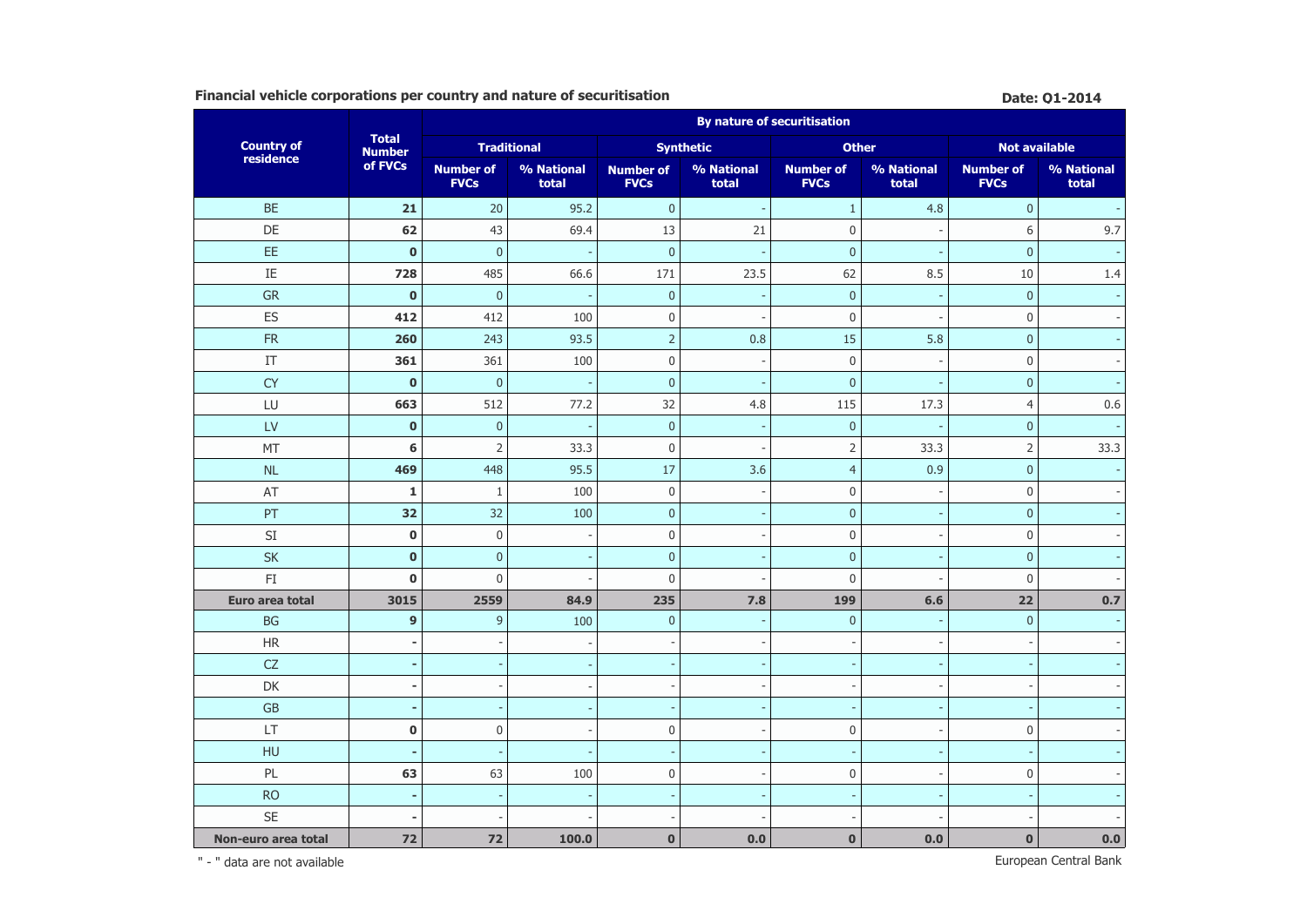## Financial vehicle corporations per country and nature of securitisation **Date:** 24-2013

|                         | By nature of securitisation<br><b>Total</b> |                    |            |                         |                  |                         |            |                      |            |
|-------------------------|---------------------------------------------|--------------------|------------|-------------------------|------------------|-------------------------|------------|----------------------|------------|
| <b>Country of</b>       | <b>Number of</b>                            | <b>Traditional</b> |            | <b>Synthetic</b>        |                  | <b>Other</b>            |            | <b>Not available</b> |            |
| residence               | <b>FVCs</b>                                 | <b>Number of</b>   | % National | <b>Number of</b>        | % National       | <b>Number of</b>        | % National | <b>Number of</b>     | % National |
|                         |                                             | <b>FVCs</b>        | total      | <b>FVCs</b>             | total            | <b>FVCs</b>             | total      | <b>FVCs</b>          | total      |
| BE                      | 21                                          | 20                 | 95.2       | 0I                      |                  |                         | 4.8        | $\mathbf{0}$         |            |
| DE                      | 54                                          | 42                 | 77.8       | 12                      | 22.2             | $\mathbf 0$             |            | $\pmb{0}$            |            |
| EE                      | $\mathbf{0}$                                | $\mathbf 0$        |            | $\mathbf 0$             |                  | $\mathbf 0$             |            | $\pmb{0}$            |            |
| E                       | 726                                         | 488                | 67.2       | 172                     | 23.7             | 56                      | 7.7        | 10                   | 1.4        |
| ${\sf GR}$              | $\mathbf{0}$                                | $\mathbf 0$        |            | $\mathbf 0$             |                  | $\mathbf 0$             |            | $\pmb{0}$            |            |
| ES                      | 436                                         | 436                | 100.0      | $\mathbf{0}$            |                  | $\mathbf{0}$            |            | $\mathbf 0$          |            |
| FR                      | 262                                         | 245                | 93.5       | $\overline{\mathbf{c}}$ | 0.8              | $\overline{15}$         | 5.7        | o                    |            |
| $\overline{1}$          | 361                                         | 361                | 100.0      | $\mathbf{0}$            |                  | $\overline{0}$          |            | $\pmb{\mathsf{O}}$   |            |
| CY                      | $\mathbf 0$                                 | $\mathbf 0$        |            | 0                       |                  | $\mathbf 0$             |            | $\mathbf 0$          |            |
| LU                      | 647                                         | 499                | 77.1       | 28                      | 4.3              | 110                     | 17         | $\overline{10}$      | 1.5        |
| LV                      |                                             |                    |            |                         |                  |                         |            |                      |            |
| MT                      | $\mathbf 0$                                 | $\mathbf 0$        |            | $\mathbf 0$             |                  | $\mathbf 0$             |            | $\pmb{0}$            |            |
| NL                      | 459                                         | 438                | 95.4       | $\overline{17}$         | $\overline{3.7}$ | $\overline{\mathbf{4}}$ | 0.9        | $\mathbf 0$          |            |
| AT                      | п                                           |                    | 100.0      | $\pmb{0}$               |                  | $\mathbf{0}$            |            | $\pmb{0}$            |            |
| $\overline{PT}$         | 35                                          | $\overline{35}$    | 100.0      | $\mathbf{0}$            |                  | $\mathbf{0}$            |            | $\pmb{0}$            |            |
| $\overline{\mathsf{S}}$ | $\mathbf 0$                                 | $\pmb{0}$          |            | $\mathbf 0$             |                  | $\mathbf{0}$            |            | $\pmb{0}$            |            |
| SK                      | $\mathbf 0$                                 | $\mathbf 0$        |            | $\mathbf 0$             |                  | $\pmb{0}$               |            | $\pmb{0}$            |            |
| $\overline{H}$          | $\mathbf{0}$                                | $\mathbf 0$        |            | $\mathbf 0$             |                  | $\mathbf 0$             |            | $\pmb{0}$            |            |
| Euro area total         | 3 0 0 2                                     | 2 5 6 5            | 85.4       | 231                     | 7.7              | 186                     | 6.2        | 20                   | 0.7        |
| BG                      | 9                                           | 9                  | 100.0      | $\mathbf 0$             |                  | $\overline{0}$          |            | $\mathbf 0$          |            |
| H                       |                                             |                    |            |                         |                  |                         |            |                      |            |
| CZ                      |                                             |                    |            |                         |                  |                         |            |                      |            |
| DK                      |                                             |                    |            |                         |                  |                         |            |                      |            |
| GB                      |                                             |                    |            |                         |                  |                         |            |                      |            |
| $\overline{LT}$         | $\mathbf{0}$                                | $\mathbf 0$        |            | $\overline{0}$          |                  | $\mathbf{0}$            |            | $\mathbf 0$          |            |
| HU                      |                                             |                    |            |                         |                  |                         |            |                      |            |
| PL                      | 46                                          | 46                 | 100.0      | $\mathbf 0$             |                  | $\mathbf 0$             |            | $\mathbf 0$          |            |
| $\overline{R}$          |                                             |                    |            |                         |                  |                         |            |                      |            |
| <b>SE</b>               |                                             |                    |            |                         |                  |                         |            |                      |            |
| Non-euro area total     | 55                                          | 55                 | 100.0      | $\mathbf{0}$            | 0.0              | $\mathbf{0}$            | 0.0        | $\pmb{0}$            | 0.0        |

" - " data are not available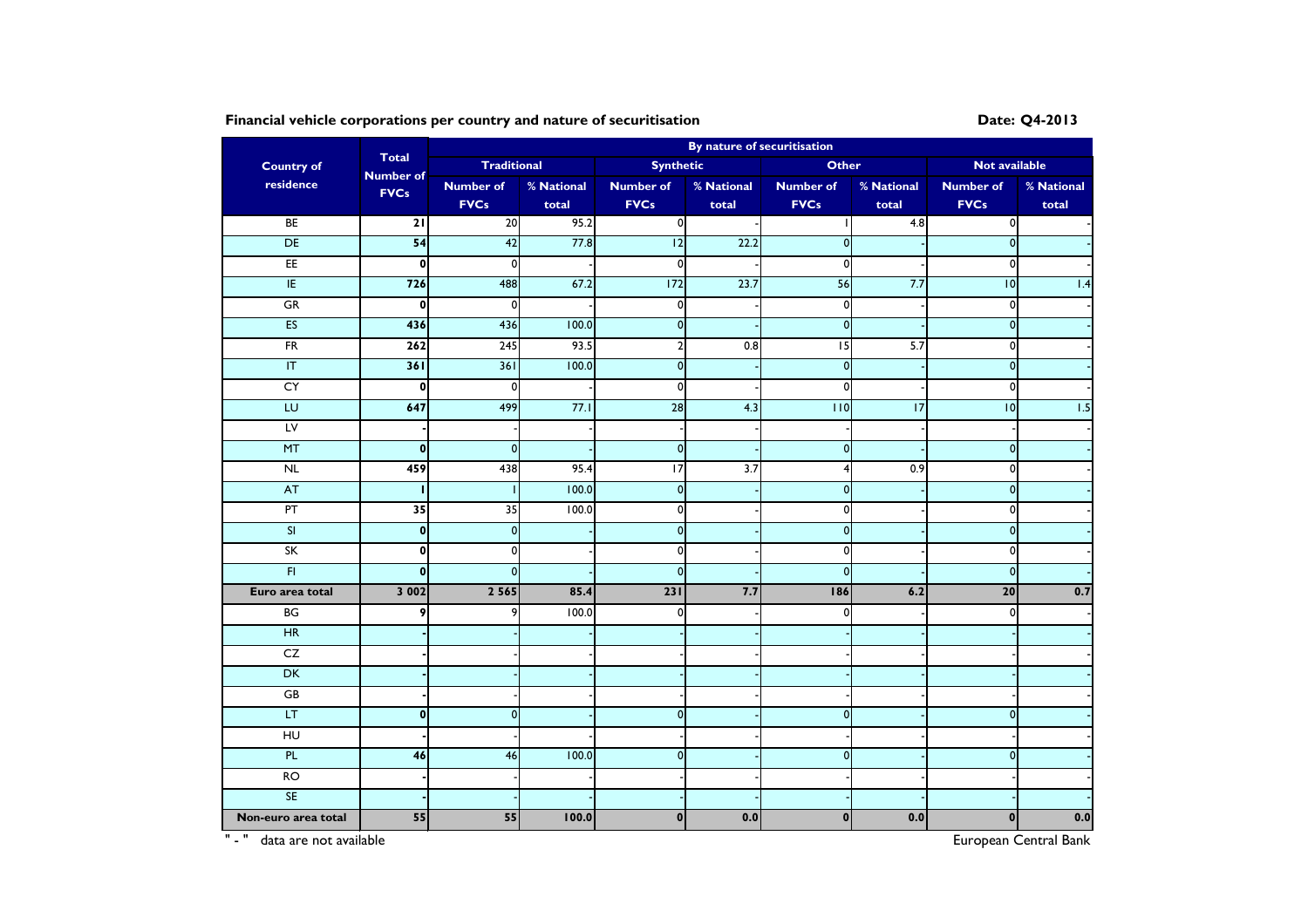Financial vehicle corporations per country and nature of securitisation **Date: Q3-2013** 

|                         |                                  | By nature of securitisation |            |                  |                  |                  |            |                      |            |  |  |  |
|-------------------------|----------------------------------|-----------------------------|------------|------------------|------------------|------------------|------------|----------------------|------------|--|--|--|
| <b>Country of</b>       | <b>Total</b><br><b>Number of</b> | <b>Traditional</b>          |            | <b>Synthetic</b> |                  | <b>Other</b>     |            | <b>Not available</b> |            |  |  |  |
| residence               | <b>FVCs</b>                      | <b>Number of</b>            | % National | <b>Number of</b> | % National       | <b>Number of</b> | % National | <b>Number of</b>     | % National |  |  |  |
|                         |                                  | <b>FVCs</b>                 | total      | <b>FVCs</b>      | total            | <b>FVCs</b>      | total      | <b>FVCs</b>          | total      |  |  |  |
| BE                      | 21                               | 20                          | 95.2       | $\overline{0}$   |                  |                  | 4.8        | $\mathbf{0}$         |            |  |  |  |
| DE                      | 54                               | 41                          | 75.9       | 13               | 24.1             | $\mathbf{0}$     |            | $\pmb{0}$            |            |  |  |  |
| EE                      | $\mathbf{0}$                     | $\mathbf 0$                 |            | $\mathbf 0$      |                  | $\circ$          |            | $\mathbf 0$          |            |  |  |  |
| E                       | 725                              | 487                         | 67.2       | 173              | 23.9             | 55               | 7.6        | 10                   | 1.4        |  |  |  |
| ${\sf GR}$              | $\mathbf 0$                      | 0                           |            | $\mathbf 0$      |                  | $\circ$          |            | $\mathbf{0}$         |            |  |  |  |
| <b>ES</b>               | 442                              | 442                         | 100.0      | $\mathbf 0$      |                  | $\pmb{0}$        |            | $\mathbf{0}$         |            |  |  |  |
| $\overline{\text{FR}}$  | 238                              | 220                         | 92.4       | 3                | $\overline{1.3}$ | $\overline{15}$  | 6.3        | 0                    |            |  |  |  |
| $\overline{\mathsf{I}}$ | 349                              | 349                         | 100.0      | $\mathbf 0$      |                  | $\pmb{0}$        |            | $\mathbf 0$          |            |  |  |  |
| CY                      | $\mathbf 0$                      | $\mathbf 0$                 |            | $\mathbf 0$      |                  | $\mathbf{0}$     |            | 0                    |            |  |  |  |
| LU                      | 650                              | 501                         | 77.1       | 28               | 4.3              | 107              | 16.5       | 4                    | 2.2        |  |  |  |
| MT                      | $\mathbf{0}$                     | 0                           |            | $\mathbf 0$      |                  | $\mathbf{0}$     |            | 0                    |            |  |  |  |
| $\sf NL$                | 458                              | 437                         | 95.4       | $\overline{17}$  | $\overline{3.7}$ | $\overline{4}$   | 0.9        | $\mathbf{0}$         |            |  |  |  |
| <b>AT</b>               | ı                                |                             | 100.0      | $\mathbf 0$      |                  | $\circ$          |            | $\mathbf 0$          |            |  |  |  |
| PT                      | $\overline{37}$                  | $\overline{37}$             | 100.0      | $\mathbf{0}$     |                  | $\pmb{0}$        |            | $\pmb{0}$            |            |  |  |  |
| $\overline{\mathbf{S}}$ | $\mathbf{0}$                     | 0                           |            | $\overline{0}$   |                  | $\circ$          |            | $\mathbf 0$          |            |  |  |  |
| SK                      | $\mathbf{0}$                     | $\mathbf{0}$                |            | $\mathbf 0$      |                  | $\pmb{0}$        |            | $\mathbf{0}$         |            |  |  |  |
| $\overline{H}$          | $\mathbf{0}$                     | $\mathbf 0$                 |            | $\mathbf 0$      |                  | $\mathbf 0$      |            | 0                    |            |  |  |  |
| Euro area total         | 2,975                            | 2,535                       | 85.2       | 234              | 7.9              | 182              | 6.1        | $\overline{24}$      | 0.8        |  |  |  |
| BG                      | 9                                | 9                           | 100.0      | $\Omega$         |                  | $\mathbf{0}$     |            | 0                    |            |  |  |  |
| HR                      |                                  |                             |            |                  |                  |                  |            |                      |            |  |  |  |
| CZ                      |                                  |                             |            |                  |                  |                  |            |                      |            |  |  |  |
| DK                      |                                  |                             |            |                  |                  |                  |            |                      |            |  |  |  |
| GB                      |                                  |                             |            |                  |                  |                  |            |                      |            |  |  |  |
| LV                      |                                  |                             |            |                  |                  |                  |            |                      |            |  |  |  |
| LT.                     | $\mathbf 0$                      | 0                           |            | $\overline{0}$   |                  | $\mathbf{0}$     |            | 0                    |            |  |  |  |
| HU                      |                                  |                             |            |                  |                  |                  |            |                      |            |  |  |  |
| $\overline{P}$          | 46                               | 46                          | 100        | $\mathbf{0}$     |                  | $\mathbf{0}$     |            | 0                    |            |  |  |  |
| <b>RO</b>               |                                  |                             |            |                  |                  |                  |            |                      |            |  |  |  |
| <b>SE</b>               |                                  |                             |            |                  |                  |                  |            |                      |            |  |  |  |
| Non-euro area total     | 55                               | 55                          | 100.0      | $\mathbf{0}$     | 0.0              | $\mathbf{0}$     | 0.0        | $\mathbf 0$          | 0.0        |  |  |  |

" - " data are not available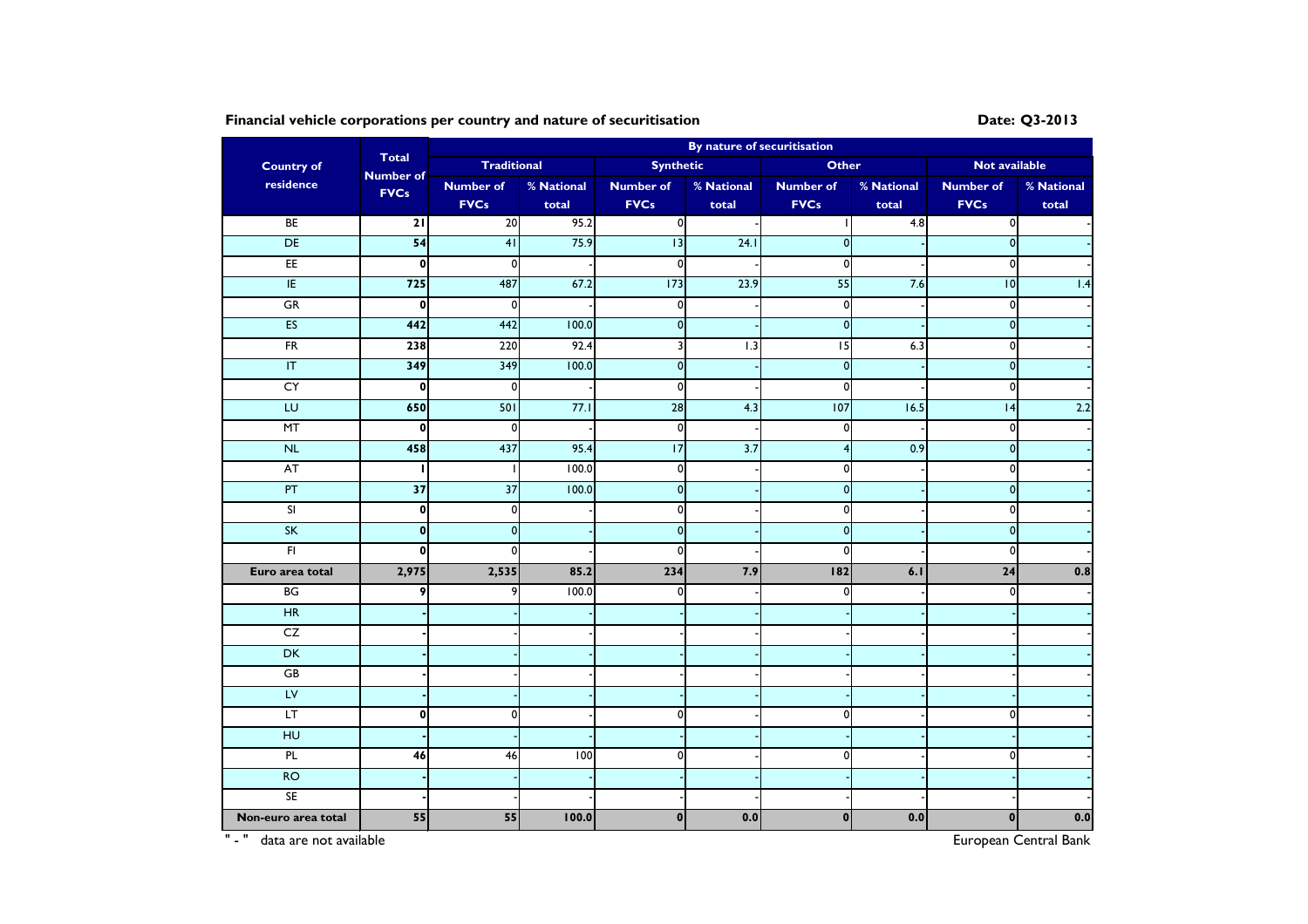# Financial vehicle corporations per country and nature of securitisation **Date: Date:** Q2-2013

|                                   |                                  |                    |            |                  | By nature of securitisation |                    |            |                         |            |  |
|-----------------------------------|----------------------------------|--------------------|------------|------------------|-----------------------------|--------------------|------------|-------------------------|------------|--|
| <b>Country of</b>                 | <b>Total</b><br><b>Number of</b> | <b>Traditional</b> |            | <b>Synthetic</b> |                             | <b>Other</b>       |            | Not available           |            |  |
| residence                         | <b>FVCs</b>                      | <b>Number of</b>   | % National | <b>Number of</b> | % National                  | <b>Number of</b>   | % National | <b>Number of</b>        | % National |  |
|                                   |                                  | <b>FVCs</b>        | total      | <b>FVCs</b>      | total                       | <b>FVCs</b>        | total      | <b>FVCs</b>             | total      |  |
| BE                                | 22                               | $\overline{21}$    | 95.5       | $\overline{0}$   |                             |                    | 4.5        | $\mathbf 0$             |            |  |
| DE                                | 52                               | 39                 | 75.0       | 13               | 25.0                        | $\mathbf 0$        |            | $\mathbf 0$             |            |  |
| E                                 | 0                                | $\overline{0}$     |            | $\mathbf{0}$     |                             | $\mathbf 0$        |            | $\mathbf 0$             |            |  |
| IE                                | 710                              | 475                | 66.9       | 171              | 24.1                        | 54                 | 7.6        | $\overline{10}$         | 1.4        |  |
| GR                                | $\mathbf 0$                      | $\mathbf 0$        |            | $\mathbf{0}$     |                             | $\pmb{0}$          |            | $\pmb{0}$               |            |  |
| <b>ES</b>                         | 447                              | 447                | 100.0      | $\overline{0}$   |                             | $\mathbf 0$        |            | $\mathbf 0$             |            |  |
| F                                 | 238                              | 220                | 92.4       | $\overline{4}$   | 1.7                         | 4                  | 5.9        | $\mathbf 0$             |            |  |
| $\ensuremath{\mathsf{IT}}\xspace$ | 343                              | 343                | 100.0      | $\mathbf{0}$     |                             | $\mathbf 0$        |            | $\mathbf 0$             |            |  |
| CY                                | $\mathbf{0}$                     | $\mathbf 0$        |            | $\mathbf{0}$     |                             | $\mathbf 0$        |            | $\pmb{0}$               |            |  |
| EU                                | 626                              | 485                | 77.5       | 28               | 4.5                         | 94                 | 15.0       | 9                       | 3.0        |  |
| $\overline{MT}$                   | $\mathbf{0}$                     | $\mathbf 0$        |            | $\circ$          |                             | $\pmb{0}$          |            | $\pmb{0}$               |            |  |
| N <sub>L</sub>                    | 453                              | 432                | 95.4       | 17               | 3.8                         | 4                  | 0.9        | $\mathbf 0$             |            |  |
| AT                                | п                                |                    | 100.0      | $\mathbf{0}$     |                             | $\mathbf 0$        |            | $\pmb{0}$               |            |  |
| PT                                | 36                               | 36                 | 100.0      | $\pmb{0}$        |                             | $\mathbf 0$        |            | $\overline{\mathbf{0}}$ |            |  |
| $\overline{\mathbf{s}}$           | $\mathbf{0}$                     | $\mathbf 0$        |            | $\Omega$         |                             | $\pmb{0}$          |            | $\mathbf 0$             |            |  |
| SK                                | $\mathbf{0}$                     | $\mathbf{0}$       |            | $\pmb{0}$        |                             | $\pmb{\mathsf{O}}$ |            | $\pmb{0}$               |            |  |
| F1                                | $\mathbf 0$                      | $\Omega$           |            | $\mathbf{0}$     |                             | $\mathbf 0$        |            | $\mathbf 0$             |            |  |
| Euro area total                   | 2,928                            | 2,499              | 85.3       | 233              | 8.0                         | 167                | 5.7        | $\overline{29}$         | 1.0        |  |
| BG                                | 9                                | 9                  | 100.0      | $\Omega$         |                             | $\mathbf 0$        |            | $\mathbf 0$             |            |  |
| CZ                                |                                  |                    |            |                  |                             |                    |            |                         |            |  |
| DK                                |                                  |                    |            |                  |                             |                    |            |                         |            |  |
| <b>GB</b>                         |                                  |                    |            |                  |                             |                    |            |                         |            |  |
| $L_{\rm V}$                       |                                  |                    |            |                  |                             |                    |            |                         |            |  |
| LT                                |                                  |                    |            |                  |                             |                    |            |                         |            |  |
| H <sub>U</sub>                    |                                  |                    |            |                  |                             |                    |            |                         |            |  |
| PL                                | 46                               | 46                 | 100.0      | $\mathsf{o}$     |                             | $\overline{0}$     |            | $\mathbf{0}$            |            |  |
| RO                                |                                  |                    |            |                  |                             |                    |            |                         |            |  |
| <b>SE</b>                         |                                  |                    |            |                  |                             |                    |            |                         |            |  |
| Non-euro area total               | 55                               | 55                 | 100.0      | $\mathbf{0}$     | 0.0                         | $\mathbf 0$        | 0.0        | $\bf{0}$                | 0.0        |  |

" - " data are not available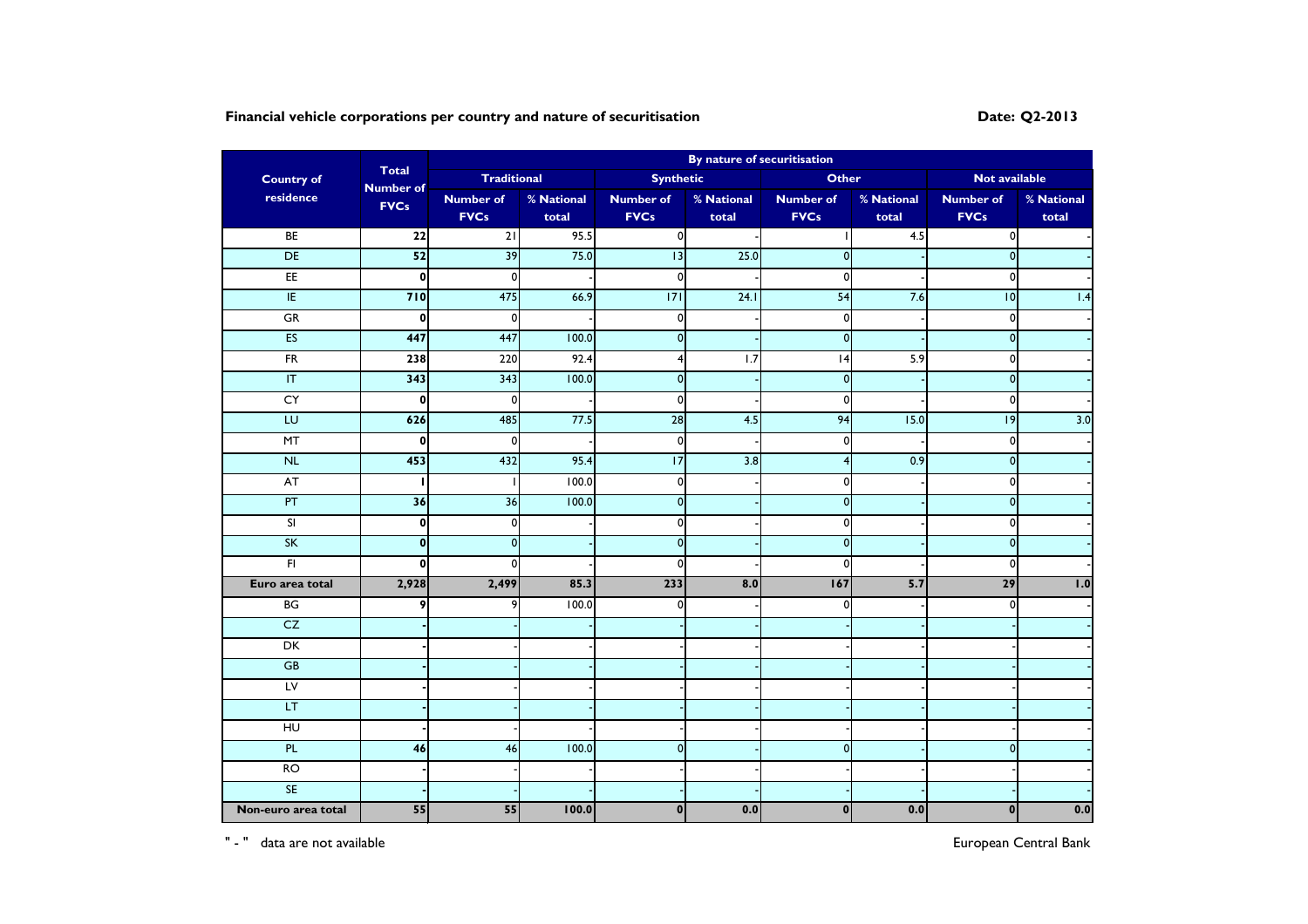# Financial vehicle corporations per country and nature of securitisation **Date:** Q1-2013

|                                   |                                  |                    |            |                  | By nature of securitisation |                  |            |                         |            |  |
|-----------------------------------|----------------------------------|--------------------|------------|------------------|-----------------------------|------------------|------------|-------------------------|------------|--|
| <b>Country of</b>                 | <b>Total</b><br><b>Number of</b> | <b>Traditional</b> |            | <b>Synthetic</b> |                             | <b>Other</b>     |            | <b>Not available</b>    |            |  |
| residence                         | <b>FVCs</b>                      | <b>Number of</b>   | % National | <b>Number of</b> | % National                  | <b>Number of</b> | % National | <b>Number of</b>        | % National |  |
|                                   |                                  | <b>FVCs</b>        | total      | <b>FVCs</b>      | total                       | <b>FVCs</b>      | total      | <b>FVCs</b>             | total      |  |
| BE                                | $\overline{21}$                  | $\overline{20}$    | 95.2       | $\overline{0}$   |                             |                  | 4.8        | $\mathbf{0}$            |            |  |
| DE                                | 52                               | 39                 | 75.0       | 13               | 25.0                        | $\overline{0}$   |            | $\overline{\mathbf{0}}$ |            |  |
| E                                 | $\mathbf{0}$                     | $\mathbf{0}$       |            | $\mathbf{0}$     |                             | $\mathbf{0}$     |            | 0                       |            |  |
| IE                                | 704                              | 468                | 66.5       | 172              | 24.4                        | $\overline{54}$  | 7.7        | $\overline{6}$          | 1.4        |  |
| GR                                | $\mathbf 0$                      | $\mathbf{0}$       |            | $\mathbf{0}$     |                             | $\overline{0}$   |            | 0                       |            |  |
| <b>ES</b>                         | 447                              | 447                | 100.0      | $\pmb{0}$        |                             | $\mathbf{0}$     |            | $\pmb{\mathsf{O}}$      |            |  |
| $\overline{FR}$                   | 228                              | 212                | 93.0       | $\overline{2}$   | 0.9                         | 4                | 6.1        | $\mathbf 0$             |            |  |
| $\ensuremath{\mathsf{IT}}\xspace$ | 340                              | 340                | 100.0      | $\mathbf{0}$     |                             | $\overline{0}$   |            | $\mathbf 0$             |            |  |
| CY                                | $\mathbf 0$                      | $\mathbf 0$        |            | $\mathbf{0}$     |                             | $\overline{0}$   |            | 0                       |            |  |
| LU                                | 630                              | 397                | 63.0       | 15               | 2.4                         | 68               | 10.8       | 150                     | 23.8       |  |
| MT                                | $\mathbf{0}$                     | $\mathbf{0}$       |            | $\circ$          |                             | $\overline{0}$   |            | $\mathbf 0$             |            |  |
| N <sub>L</sub>                    | 464                              | 442                | 95.3       | $\overline{8}$   | 3.9                         | 4                | 0.9        | $\mathbf 0$             |            |  |
| AT                                | ı                                |                    | 100.0      | $\mathbf{0}$     |                             | $\mathbf{0}$     |            | 0                       |            |  |
| PT                                | 39                               | 39                 | 100.0      | $\pmb{0}$        |                             | $\overline{0}$   |            | $\pmb{\mathsf{O}}$      |            |  |
| SI                                | $\mathbf 0$                      | $\mathbf 0$        |            | $\Omega$         |                             | $\overline{0}$   |            | 0                       |            |  |
| SK                                | $\mathbf 0$                      | $\mathbf{0}$       |            | $\pmb{0}$        |                             | $\mathbf{0}$     |            | $\pmb{\mathsf{O}}$      |            |  |
| F1                                | $\mathbf{0}$                     | $\Omega$           |            | $\mathbf{0}$     |                             | $\mathbf 0$      |            | 0                       |            |  |
| Euro area total                   | 2,926                            | 2,405              | 82.2       | 220              | 7.5                         | 4                | 4.8        | 160                     | 5.5        |  |
| BG                                | 8                                | 8                  | 100.0      | $\Omega$         |                             | 0                |            | 0                       |            |  |
| CZ                                |                                  |                    |            |                  |                             |                  |            |                         |            |  |
| DK                                |                                  |                    |            |                  |                             |                  |            |                         |            |  |
| <b>GB</b>                         |                                  |                    |            |                  |                             |                  |            |                         |            |  |
| $L_{\text{V}}$                    |                                  |                    |            |                  |                             |                  |            |                         |            |  |
| LT.                               |                                  |                    |            |                  |                             |                  |            |                         |            |  |
| H <sub>U</sub>                    |                                  |                    |            |                  |                             |                  |            |                         |            |  |
| PL                                | 43                               | 43                 | 100.0      | $\mathsf{o}$     |                             | $\overline{0}$   |            | $\mathbf 0$             |            |  |
| $\overline{RO}$                   |                                  |                    |            |                  |                             |                  |            |                         |            |  |
| <b>SE</b>                         |                                  |                    |            |                  |                             |                  |            |                         |            |  |
| Non-euro area total               | 51                               | 51                 | 100.0      | $\mathbf{0}$     | 0.0                         | $\mathbf 0$      | 0.0        | $\mathbf{0}$            | 0.0        |  |

" - " data are not available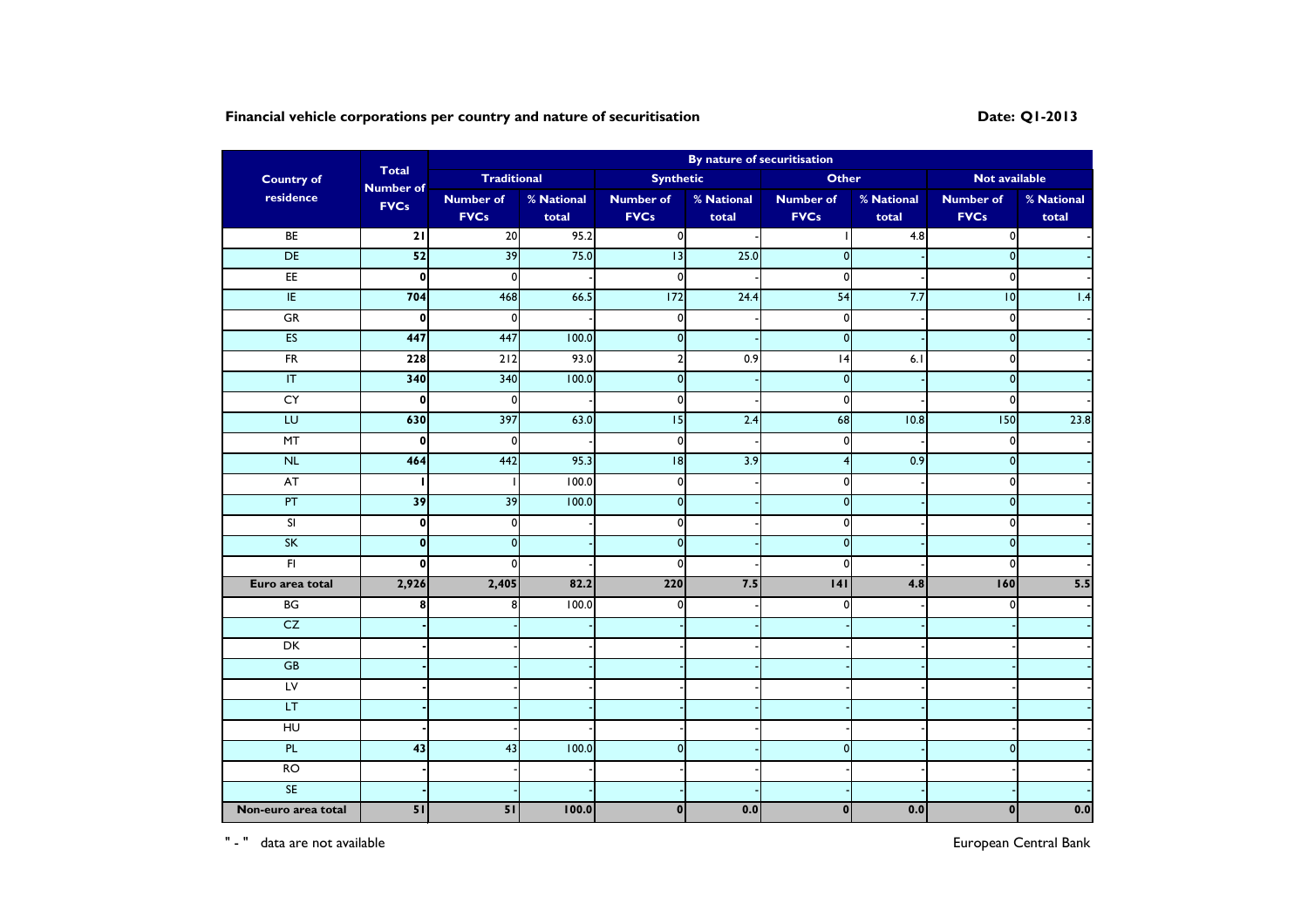# **Financial vehicle corporations per country and nature of securitisation Date: Q4-2012 Date:** Q4-2012

|                         |                                  | By nature of securitisation |            |                  |                  |                         |            |                         |            |  |  |
|-------------------------|----------------------------------|-----------------------------|------------|------------------|------------------|-------------------------|------------|-------------------------|------------|--|--|
| <b>Country of</b>       | <b>Total</b><br><b>Number of</b> | <b>Traditional</b>          |            | <b>Synthetic</b> |                  | <b>Other</b>            |            | Not available           |            |  |  |
| residence               | <b>FVCs</b>                      | <b>Number of</b>            | % National | <b>Number of</b> | % National       | <b>Number of</b>        | % National | <b>Number of</b>        | % National |  |  |
|                         |                                  | <b>FVCs</b>                 | total      | <b>FVCs</b>      | total            | <b>FVCs</b>             | total      | <b>FVCs</b>             | total      |  |  |
| BE                      | 21                               | 20                          | 95.2       | $\overline{0}$   |                  |                         | 4.8        | $\overline{\mathbf{0}}$ |            |  |  |
| DE                      | 48                               | 35                          | 72.9       | 13               | 27.1             | $\mathbf{0}$            |            | $\overline{0}$          |            |  |  |
| E                       | $\mathbf 0$                      | $\mathbf 0$                 |            | 0                |                  | $\mathbf 0$             |            | 0                       |            |  |  |
| E                       | 742                              | 485                         | 65.4       | 176              | 23.7             | $\overline{57}$         | 7.7        | 24                      | 3.2        |  |  |
| GR                      | $\mathbf{0}$                     | $\mathbf 0$                 |            | 0                |                  | $\mathbf 0$             |            | $\pmb{0}$               |            |  |  |
| ES                      | 483                              | 483                         | 100.0      | $\mathbf 0$      |                  | $\mathbf{0}$            |            | $\bullet$               |            |  |  |
| FR                      | $\overline{216}$                 | $\overline{201}$            | 93.1       | $\overline{2}$   | $\overline{0.9}$ | 13                      | 6.0        | $\mathbf 0$             |            |  |  |
| $\overline{\mathsf{I}}$ | 334                              | 334                         | 100.0      | $\overline{0}$   |                  | $\mathbf 0$             |            | $\mathbf 0$             |            |  |  |
| CY                      | $\mathbf 0$                      | $\mathbf 0$                 |            | 0                |                  | $\pmb{0}$               |            | $\mathbf 0$             |            |  |  |
| LU                      | 631                              | 390                         | 61.8       | 15               | 2.4              | 66                      | 10.5       | 160                     | 25.4       |  |  |
| MT                      | $\mathbf 0$                      | $\pmb{0}$                   |            | $\pmb{0}$        |                  | $\pmb{0}$               |            | $\pmb{0}$               |            |  |  |
| N <sub>L</sub>          | 458                              | 436                         | 95.2       | $\overline{19}$  | 4.1              | $\overline{\mathbf{3}}$ | 0.7        | $\mathbf 0$             |            |  |  |
| <b>AT</b>               | $\mathbf{2}$                     | $\overline{2}$              | 100.0      | $\overline{0}$   |                  | $\circ$                 |            | $\mathbf 0$             |            |  |  |
| PT                      | 39                               | 39                          | 100.0      | $\mathbf 0$      |                  | $\mathbf{0}$            |            | $\mathbf 0$             |            |  |  |
| SI                      | $\mathbf 0$                      | $\mathbf 0$                 |            | 0                |                  | $\pmb{0}$               |            | 0                       |            |  |  |
| SK                      | $\mathbf{0}$                     | $\mathbf{0}$                |            | $\mathbf 0$      |                  | $\pmb{0}$               |            | $\mathbf 0$             |            |  |  |
| F1                      | $\mathbf{0}$                     | $\Omega$                    |            | $\Omega$         |                  | $\mathbf 0$             |            | $\mathbf 0$             |            |  |  |
| Euro area total         | 2,974                            | 2,425                       | 81.5       | 225              | 7.6              | 140                     | 4.7        | 184                     | 6.2        |  |  |
| BG                      | 8                                | 8                           | 100.0      | $\Omega$         |                  | $\mathbf{0}$            |            | 0                       |            |  |  |
| CZ                      |                                  |                             |            |                  |                  |                         |            |                         |            |  |  |
| DK                      |                                  |                             |            |                  |                  |                         |            |                         |            |  |  |
| <b>GB</b>               |                                  |                             |            |                  |                  |                         |            |                         |            |  |  |
| LV                      |                                  |                             |            |                  |                  |                         |            |                         |            |  |  |
| LT                      |                                  |                             |            |                  |                  |                         |            |                         |            |  |  |
| $\overline{H}$          |                                  |                             |            |                  |                  |                         |            |                         |            |  |  |
| PL.                     | 42                               | 42                          | 100.0      | $\mathbf 0$      |                  | $\mathbf{0}$            |            | $\mathbf 0$             |            |  |  |
| $\overline{RO}$         |                                  |                             |            |                  |                  |                         |            |                         |            |  |  |
| <b>SE</b>               |                                  |                             |            |                  |                  |                         |            |                         |            |  |  |
| Non-euro area total     | 50                               | 50                          | 100.0      | $\bf{0}$         | 0.0              | $\mathbf{0}$            | 0.0        | $\mathbf{0}$            | 0.0        |  |  |

" - " data are not available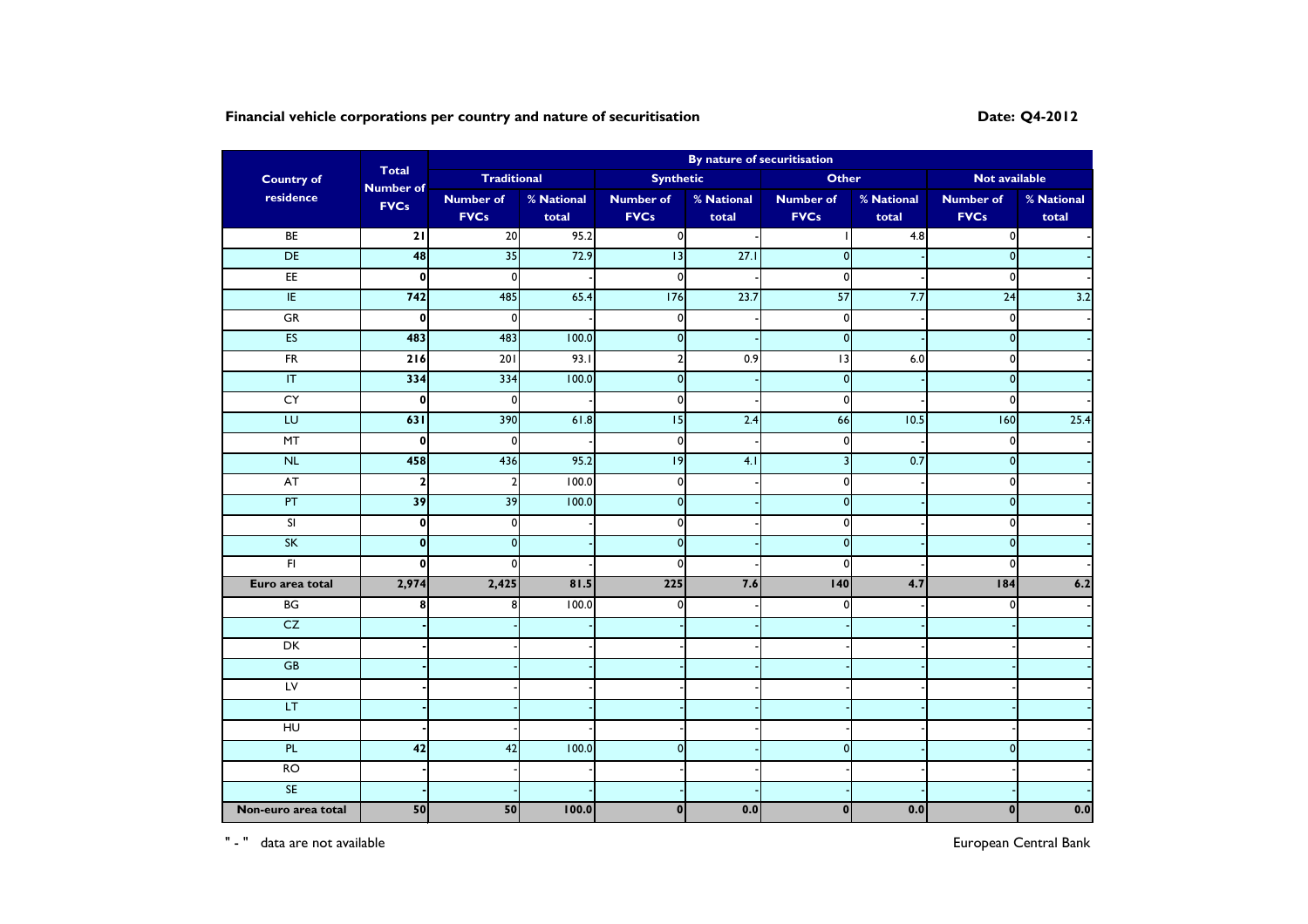# **Financial vehicle corporations per country and nature of securitisation Date: Q3-2012**

|                         |                                  |                    | By nature of securitisation |                  |            |                  |                  |                  |            |
|-------------------------|----------------------------------|--------------------|-----------------------------|------------------|------------|------------------|------------------|------------------|------------|
| <b>Country of</b>       | <b>Total</b><br><b>Number of</b> | <b>Traditional</b> |                             | <b>Synthetic</b> |            | <b>Other</b>     |                  | Not available    |            |
| residence               | <b>FVCs</b>                      | <b>Number of</b>   | % National                  | <b>Number of</b> | % National | <b>Number of</b> | % National       | <b>Number of</b> | % National |
|                         |                                  | <b>FVCs</b>        | total                       | <b>FVCs</b>      | total      | <b>FVCs</b>      | total            | <b>FVCs</b>      | total      |
| BE                      | 21                               | $\overline{20}$    | 95.2                        | $\overline{0}$   |            |                  | 4.8              | $\mathbf 0$      |            |
| DE                      | 46                               | 34                 | 73.9                        | 12               | 26.1       | $\boldsymbol{0}$ |                  | $\pmb{0}$        |            |
| E                       | $\mathbf 0$                      | $\overline{0}$     |                             | $\Omega$         |            | $\mathbf{0}$     |                  | $\mathbf 0$      |            |
| E                       | 742                              | 485                | 65.4                        | 176              | 23.7       | $\overline{57}$  | 7.7              | $\overline{24}$  | 3.2        |
| GR                      | $\mathbf 0$                      | $\mathbf{0}$       |                             | $\mathbf{0}$     |            | $\overline{0}$   |                  | 0                |            |
| ES                      | 497                              | 497                | 100.0                       | $\pmb{0}$        |            | $\overline{0}$   |                  | $\pmb{0}$        |            |
| $\overline{FR}$         | $\overline{201}$                 | 186                | 92.5                        | $\overline{2}$   | 1.0        | $\overline{13}$  | 6.5              | $\mathbf 0$      |            |
| $\overline{\mathsf{T}}$ | 326                              | 326                | 100.0                       | $\pmb{0}$        |            | $\overline{0}$   |                  | $\pmb{0}$        |            |
| CY                      | $\mathbf{0}$                     | $\mathbf 0$        |                             | $\mathbf{0}$     |            | $\mathbf{0}$     |                  | 0                |            |
| $\overline{L}$          | 457                              | 257                | 56.2                        | 10               | 2.2        | $\overline{22}$  | 4.8              | $\overline{68}$  | 36.8       |
| MT                      | $\mathbf 0$                      | 0                  |                             | $\circ$          |            | $\overline{0}$   |                  | $\mathbf 0$      |            |
| NL                      | 470                              | 443                | 94.3                        | 22               | 4.7        | 5 <sup>1</sup>   | $\overline{1.1}$ | $\mathbf 0$      |            |
| AT                      | $\mathbf{2}$                     | $\mathcal{P}$      | 100.0                       | $\mathbf{0}$     |            | 0                |                  | 0                |            |
| PT                      | 40                               | 40                 | 100.0                       | $\overline{0}$   |            | $\overline{0}$   |                  | $\mathbf 0$      |            |
| $\overline{\mathbf{s}}$ | $\mathbf{0}$                     | $\mathbf 0$        |                             | $\mathbf{0}$     |            | $\mathbf 0$      |                  | 0                |            |
| SK                      | $\mathbf{0}$                     | $\Omega$           |                             | $\mathbf{0}$     |            | $\mathbf{0}$     |                  | $\mathbf 0$      |            |
| $\overline{F}$          | $\mathbf{0}$                     | $\Omega$           |                             | $\mathbf{0}$     |            | $\mathbf 0$      |                  | 0                |            |
| Euro area total         | 2,802                            | 2,290              | 81.7                        | 222              | 7.9        | 98               | 3.5              | 192              | 6.9        |
| BG                      | 8                                | 8                  | 100.0                       | $\mathbf{0}$     |            | $\mathbf{0}$     |                  | 0                |            |
| CZ                      |                                  |                    |                             |                  |            |                  |                  |                  |            |
| DK                      |                                  |                    |                             |                  |            |                  |                  |                  |            |
| GB                      |                                  |                    |                             |                  |            |                  |                  |                  |            |
| LV                      |                                  |                    |                             |                  |            |                  |                  |                  |            |
| LT.                     |                                  |                    |                             |                  |            |                  |                  |                  |            |
| $\overline{H}$          |                                  |                    |                             |                  |            |                  |                  |                  |            |
| PL                      | 34                               | 34                 | 100.0                       | $\mathsf{o}$     |            | $\mathbf{0}$     |                  | $\mathbf 0$      |            |
| RO                      |                                  |                    |                             |                  |            |                  |                  |                  |            |
| <b>SE</b>               |                                  |                    |                             |                  |            |                  |                  |                  |            |
| Non-euro area total     | 42                               | 42                 | 100.0                       | $\mathbf{0}$     | 0.0        | $\mathbf 0$      | 0.0              | $\mathbf{0}$     | 0.0        |

" - " data are not available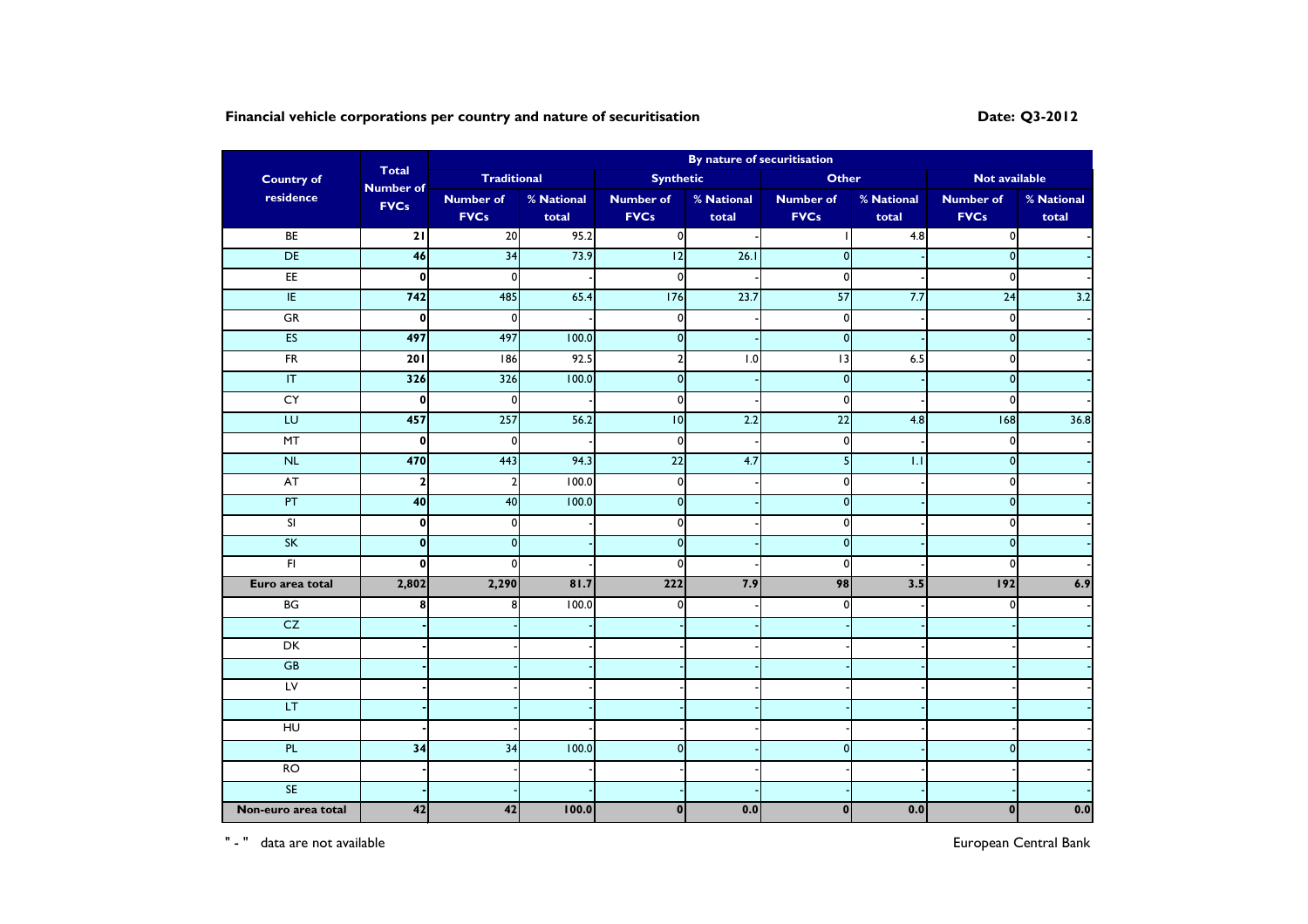# **Financial vehicle corporations per country and nature of securitisation Date: Q2-2012 Date:** Q2-2012

|                         |                                  |                    |            |                  | By nature of securitisation |                  |            |                    |            |
|-------------------------|----------------------------------|--------------------|------------|------------------|-----------------------------|------------------|------------|--------------------|------------|
| <b>Country of</b>       | <b>Total</b><br><b>Number of</b> | <b>Traditional</b> |            | <b>Synthetic</b> |                             | <b>Other</b>     |            | Not available      |            |
| residence               | <b>FVCs</b>                      | <b>Number of</b>   | % National | <b>Number of</b> | % National                  | <b>Number of</b> | % National | <b>Number of</b>   | % National |
|                         |                                  | <b>FVCs</b>        | total      | <b>FVCs</b>      | total                       | <b>FVCs</b>      | total      | <b>FVCs</b>        | total      |
| BE                      | $\overline{22}$                  | $\overline{21}$    | 95.5       | $\overline{0}$   |                             |                  | 4.5        | $\mathbf{0}$       |            |
| DE                      | 48                               | 35                 | 72.9       | 13               | 27.1                        | $\mathbf{0}$     |            | $\mathbf 0$        |            |
| E                       | $\mathbf 0$                      | $\overline{0}$     |            | $\mathbf{0}$     |                             | $\mathbf{0}$     |            | $\mathbf 0$        |            |
| E                       | 742                              | 490                | 66.0       | 180              | 24.3                        | 48               | 6.5        | $\overline{24}$    | 3.2        |
| GR                      | $\mathbf 0$                      | $\overline{0}$     |            | $\mathbf{0}$     |                             | $\overline{0}$   |            | 0                  |            |
| ES                      | 501                              | 501                | 100.0      | $\mathbf{0}$     |                             | $\mathbf{0}$     |            | $\mathbf 0$        |            |
| $\overline{FR}$         | 197                              | 182                | 92.4       | $\overline{2}$   | 1.0                         | $\overline{13}$  | 6.6        | $\mathbf 0$        |            |
| $\overline{\mathsf{T}}$ | 316                              | 316                | 100.0      | $\mathbf{0}$     |                             | $\overline{0}$   |            | $\mathbf 0$        |            |
| CY                      | $\mathbf 0$                      | $\mathbf 0$        |            | $\circ$          |                             | $\overline{0}$   |            | 0                  |            |
| $\overline{L}$          | 475                              | 206                | 43.4       | $\bf 8$          | 1.7                         | $\overline{8}$   | 3.8        | 243                | 51.2       |
| MT                      | $\mathbf{0}$                     | $\mathbf{0}$       |            | $\mathbf{0}$     |                             | $\mathbf{0}$     |            | 0                  |            |
| N <sub>L</sub>          | 490                              | 456                | 93.1       | 26               | 5.3                         | $\bf 8$          | 1.6        | $\pmb{\mathsf{O}}$ |            |
| <b>AT</b>               | $\mathbf{2}$                     | $\overline{2}$     | 100.0      | $\mathbf 0$      |                             | 0                |            | 0                  |            |
| PT                      | 41                               | 41                 | 100.0      | $\overline{0}$   |                             | $\overline{0}$   |            | $\mathbf 0$        |            |
| SI                      | $\mathbf{0}$                     | $\Omega$           |            | $\mathbf{0}$     |                             | $\mathbf 0$      |            | 0                  |            |
| SK                      | $\bf{0}$                         | $\mathbf 0$        |            | $\pmb{0}$        |                             | $\overline{0}$   |            | $\pmb{0}$          |            |
| F1                      | $\mathbf{0}$                     | $\Omega$           |            | $\mathbf{0}$     |                             | $\mathbf 0$      |            | 0                  |            |
| Euro area total         | 2,834                            | 2,250              | 79.4       | 229              | 8.1                         | 88               | 3.1        | 267                | 9.4        |
| BG                      | 9                                | 9                  | 100.0      | $\Omega$         |                             | $\mathbf 0$      |            | 0                  |            |
| CZ                      |                                  |                    |            |                  |                             |                  |            |                    |            |
| DK                      |                                  |                    |            |                  |                             |                  |            |                    |            |
| GB                      |                                  |                    |            |                  |                             |                  |            |                    |            |
| $L_{\text{V}}$          |                                  |                    |            |                  |                             |                  |            |                    |            |
| LT.                     |                                  |                    |            |                  |                             |                  |            |                    |            |
| H <sub>U</sub>          |                                  |                    |            |                  |                             |                  |            |                    |            |
| PL                      | 26                               | 26                 | 100.0      | $\mathsf{o}$     |                             | $\mathbf{0}$     |            | $\mathbf 0$        |            |
| $\overline{RO}$         |                                  |                    |            |                  |                             |                  |            |                    |            |
| <b>SE</b>               |                                  |                    |            |                  |                             |                  |            |                    |            |
| Non-euro area total     | 35                               | 35                 | 100.0      | $\mathbf{0}$     | 0.0                         | $\pmb{0}$        | 0.0        | $\mathbf{0}$       | 0.0        |

" - " data are not available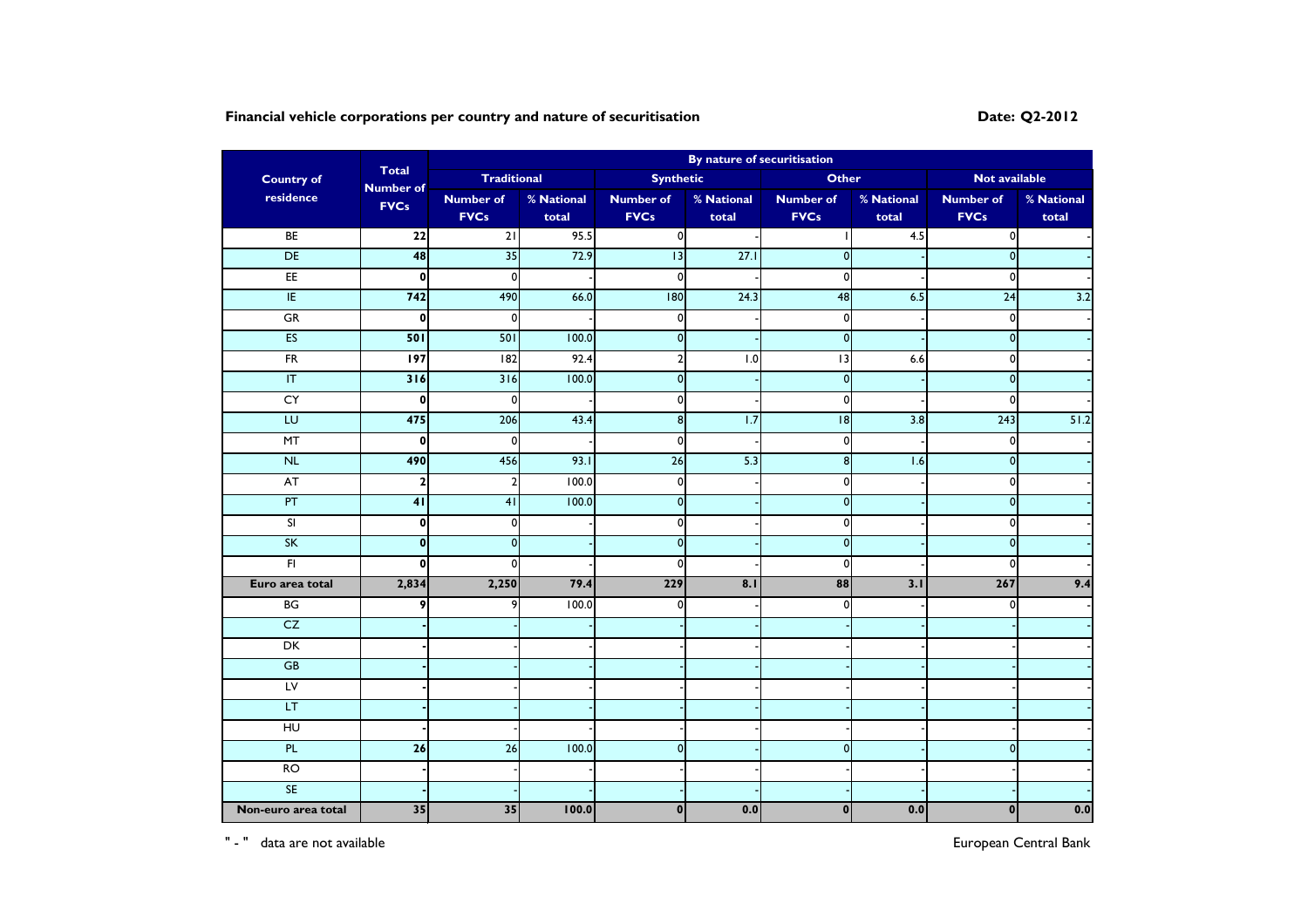# **Financial vehicle corporations per country and nature of securitisation Date: Q1-2012**

|                         | By nature of securitisation<br><b>Total</b> |                         |            |                  |            |                  |            |                  |            |
|-------------------------|---------------------------------------------|-------------------------|------------|------------------|------------|------------------|------------|------------------|------------|
| <b>Country of</b>       | <b>Number of</b>                            | <b>Traditional</b>      |            | <b>Synthetic</b> |            | <b>Other</b>     |            | Not available    |            |
| residence               | <b>FVCs</b>                                 | <b>Number of</b>        | % National | <b>Number of</b> | % National | <b>Number of</b> | % National | <b>Number of</b> | % National |
|                         |                                             | <b>FVCs</b>             | total      | <b>FVCs</b>      | total      | <b>FVCs</b>      | total      | <b>FVCs</b>      | total      |
| BE                      | $\overline{21}$                             | 20                      | 95.2       | οI               |            |                  | 4.8        | $\mathbf 0$      |            |
| DE                      | 53                                          | 39                      | 73.6       | 4                | 26.4       | $\mathbf 0$      |            | $\mathbf 0$      |            |
| E                       | $\mathbf{0}$                                | $\mathbf{0}$            |            | $\mathbf{0}$     |            | $\mathbf 0$      |            | $\mathbf 0$      |            |
| E                       | 776                                         | 501                     | 64.6       | $\overline{189}$ | 24.4       | $\overline{52}$  | 6.7        | $\overline{34}$  | 4.4        |
| GR                      | $\mathbf 0$                                 | $\mathbf 0$             |            | $\mathbf{0}$     |            | $\pmb{0}$        |            | $\pmb{0}$        |            |
| ES                      | 503                                         | 503                     | 100.0      | $\mathbf{0}$     |            | $\mathbf 0$      |            | $\mathbf 0$      |            |
| $\overline{FR}$         | <b>198</b>                                  | $\overline{183}$        | 92.4       | $\overline{2}$   | 1.0        | $\overline{u}$   | $6.6$      | $\mathbf 0$      |            |
| $\overline{\mathsf{T}}$ | 310                                         | 310                     | 100.0      | $\mathbf{0}$     |            | $\mathbf 0$      |            | $\mathbf 0$      |            |
| CY                      | $\pmb{0}$                                   | $\mathbf 0$             |            | $\circ$          |            | $\pmb{0}$        |            | $\mathbf 0$      |            |
| EU                      | 469                                         | $\overline{291}$        | 62.0       | $\overline{16}$  | 3.4        | $\overline{30}$  | 6.4        | 132              | 28.1       |
| MT                      | $\mathbf 0$                                 | $\mathbf 0$             |            | $\mathbf{0}$     |            | $\mathbf 0$      |            | $\mathbf 0$      |            |
| N <sub>L</sub>          | 491                                         | 459                     | 93.5       | 26               | 5.3        | $\boldsymbol{6}$ | 1.2        | $\mathbf 0$      |            |
| <b>AT</b>               | $\mathbf{2}$                                | $\overline{\mathbf{c}}$ | 100.0      | $\mathbf 0$      |            | $\mathbf 0$      |            | $\mathbf 0$      |            |
| PT                      | 43                                          | 43                      | 100.0      | $\overline{0}$   |            | $\mathbf 0$      |            | $\mathbf 0$      |            |
| SI                      | $\mathbf 0$                                 | $\Omega$                |            | $\mathbf{0}$     |            | $\mathbf 0$      |            | $\mathbf 0$      |            |
| SK                      | $\mathbf{0}$                                | $\mathbf 0$             |            | $\pmb{0}$        |            | $\mathbf 0$      |            | $\mathbf 0$      |            |
| F <sub>1</sub>          | $\mathbf 0$                                 | $\Omega$                |            | $\mathbf 0$      |            | $\mathbf 0$      |            | $\mathbf 0$      |            |
| Euro area total         | 2,866                                       | 2,351                   | 82.0       | 247              | 8.6        | 102              | 3.6        | 166              | 5.8        |
| BG                      | 9                                           | 9                       | 100.0      | $\Omega$         |            | $\mathbf 0$      |            | $\mathbf 0$      |            |
| CZ                      |                                             |                         |            |                  |            |                  |            |                  |            |
| DK                      |                                             |                         |            |                  |            |                  |            |                  |            |
| GB                      |                                             |                         |            |                  |            |                  |            |                  |            |
| $L_{\rm V}$             |                                             |                         |            |                  |            |                  |            |                  |            |
| LT                      |                                             |                         |            |                  |            |                  |            |                  |            |
| H <sub>U</sub>          |                                             |                         |            |                  |            |                  |            |                  |            |
| PL                      | $\overline{25}$                             | 25                      | 100.0      | $\mathsf{o}$     |            | $\overline{0}$   |            | $\mathbf{0}$     |            |
| RO                      |                                             |                         |            |                  |            |                  |            |                  |            |
| <b>SE</b>               |                                             |                         |            |                  |            |                  |            |                  |            |
| Non-euro area total     | 34                                          | 34                      | 100.0      | $\mathbf{0}$     | 0.0        | $\mathbf 0$      | 0.0        | $\bf{0}$         | 0.0        |

" - " data are not available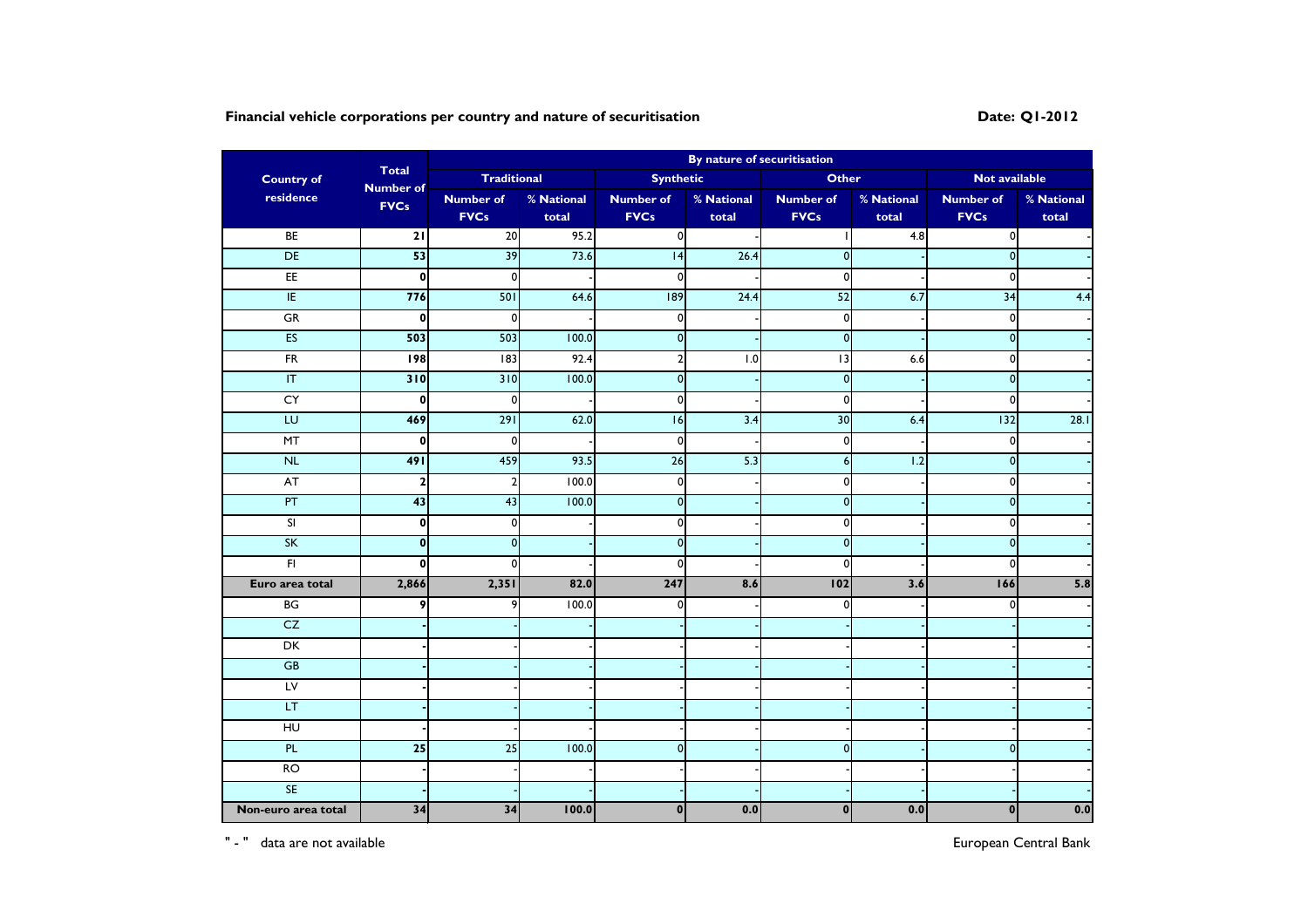# **Financial vehicle corporations per country and nature of securitisation Date: Date: Q4-2011**

| By nature of securitisation<br><b>Total</b> |                  |                         |            |                  |            |                  |            |                  |                   |
|---------------------------------------------|------------------|-------------------------|------------|------------------|------------|------------------|------------|------------------|-------------------|
| <b>Country of</b>                           | <b>Number of</b> | <b>Traditional</b>      |            | <b>Synthetic</b> |            | <b>Other</b>     |            | Not available    |                   |
| residence                                   | <b>FVCs</b>      | <b>Number of</b>        | % National | <b>Number of</b> | % National | <b>Number of</b> | % National | <b>Number of</b> | % National        |
|                                             |                  | <b>FVCs</b>             | total      | <b>FVCs</b>      | total      | <b>FVCs</b>      | total      | <b>FVCs</b>      | total             |
| BE                                          | $\overline{21}$  | 20                      | 95.2       | $\overline{0}$   |            |                  | 4.8        | $\mathbf 0$      |                   |
| DE                                          | 53               | 39                      | 73.6       | 4                | 26.4       | $\mathbf 0$      |            | $\mathbf 0$      |                   |
| E                                           | $\mathbf{0}$     | $\mathbf{0}$            |            | $\mathbf{0}$     |            | $\mathbf 0$      |            | $\mathbf 0$      |                   |
| E                                           | 776              | 501                     | 64.6       | $\overline{189}$ | 24.4       | $\overline{52}$  | 6.7        | $\overline{34}$  | 4.4               |
| GR                                          | $\mathbf{0}$     | $\mathbf 0$             |            | $\mathbf{0}$     |            | $\pmb{0}$        |            | $\pmb{0}$        |                   |
| ES                                          | 522              | 522                     | 100.0      | $\mathbf{0}$     |            | $\mathbf 0$      |            | $\mathbf 0$      |                   |
| $\overline{FR}$                             | 194              | $\overline{179}$        | 92.3       | $\overline{2}$   | 1.0        | $\overline{u}$   | 6.7        | $\mathbf 0$      |                   |
| $\overline{\mathsf{T}}$                     | 294              | 294                     | 100.0      | $\mathbf{0}$     |            | $\mathbf 0$      |            | $\mathbf 0$      |                   |
| CY                                          | $\mathbf{0}$     | $\mathbf 0$             |            | $\circ$          |            | $\pmb{0}$        |            | $\pmb{0}$        |                   |
| EU                                          | 470              | 341                     | 72.6       | $\overline{21}$  | 4.5        | 39               | 8.3        | 69               | $\overline{14.7}$ |
| MT                                          | $\mathbf 0$      | $\overline{0}$          |            | $\mathbf{0}$     |            | $\mathbf 0$      |            | $\mathbf 0$      |                   |
| N <sub>L</sub>                              | 489              | 456                     | 93.3       | $\overline{27}$  | 5.5        | $\boldsymbol{6}$ | 1.2        | $\mathbf 0$      |                   |
| <b>AT</b>                                   | $\mathbf{2}$     | $\overline{\mathbf{c}}$ | 100.0      | $\mathbf 0$      |            | $\mathbf 0$      |            | $\pmb{0}$        |                   |
| PT                                          | 43               | 43                      | 100.0      | $\overline{0}$   |            | $\mathbf 0$      |            | $\mathbf 0$      |                   |
| SI                                          | $\mathbf{0}$     | $\Omega$                |            | $\mathbf{0}$     |            | $\mathbf 0$      |            | $\mathbf 0$      |                   |
| SK                                          | $\mathbf{0}$     | $\mathbf 0$             |            | $\pmb{0}$        |            | $\mathbf 0$      |            | $\pmb{0}$        |                   |
| F <sub>1</sub>                              | $\mathbf 0$      | $\Omega$                |            | $\mathbf{0}$     |            | $\mathbf 0$      |            | $\mathbf 0$      |                   |
| Euro area total                             | 2,864            | 2,397                   | 83.7       | 253              | 8.8        | $\overline{111}$ | 3.9        | 103              | 3.6               |
| BG                                          | 9                | 9                       | 100.0      | $\Omega$         |            | $\mathbf 0$      |            | $\mathbf 0$      |                   |
| CZ                                          |                  |                         |            |                  |            |                  |            |                  |                   |
| DK                                          |                  |                         |            |                  |            |                  |            |                  |                   |
| GB                                          |                  |                         |            |                  |            |                  |            |                  |                   |
| $L_{\rm V}$                                 |                  |                         |            |                  |            |                  |            |                  |                   |
| LT                                          |                  |                         |            |                  |            |                  |            |                  |                   |
| H <sub>U</sub>                              |                  |                         |            |                  |            |                  |            |                  |                   |
| PL                                          | $\overline{25}$  | 25                      | 100.0      | $\mathsf{o}$     |            | $\overline{0}$   |            | $\mathbf{0}$     |                   |
| RO                                          |                  |                         |            |                  |            |                  |            |                  |                   |
| <b>SE</b>                                   |                  |                         |            |                  |            |                  |            |                  |                   |
| Non-euro area total                         | 34               | 34                      | 100.0      | $\mathbf{0}$     | 0.0        | $\mathbf 0$      | 0.0        | $\bf{0}$         | 0.0               |

" - " data are not available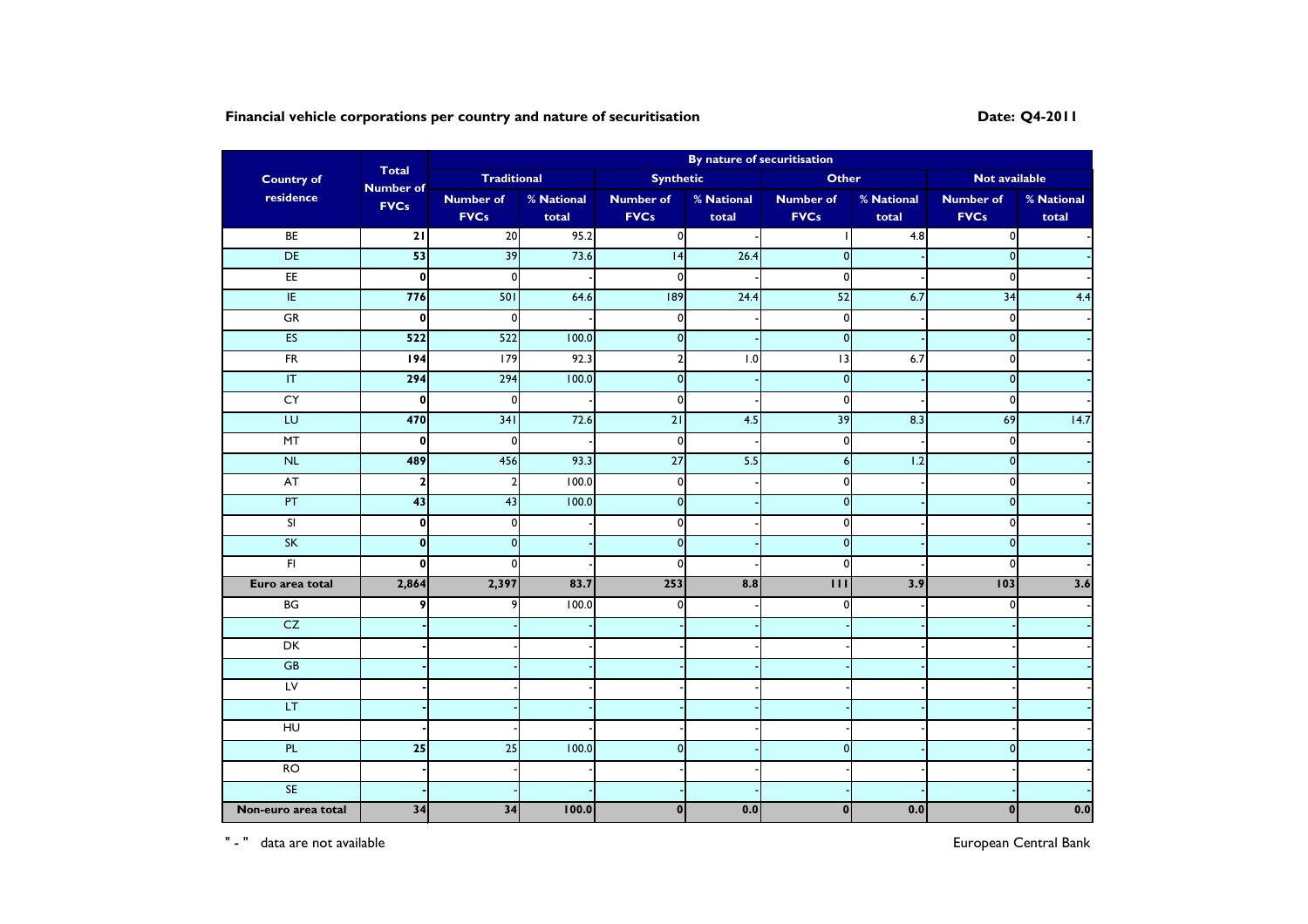# **Financial vehicle corporations per country and nature of securitisation Date: Q3-2011**

|                         |                                  |                         |            |                  | By nature of securitisation |                  |            |                  |            |
|-------------------------|----------------------------------|-------------------------|------------|------------------|-----------------------------|------------------|------------|------------------|------------|
| <b>Country of</b>       | <b>Total</b><br><b>Number of</b> | <b>Traditional</b>      |            | <b>Synthetic</b> |                             | <b>Other</b>     |            | Not available    |            |
| residence               | <b>FVCs</b>                      | <b>Number of</b>        | % National | <b>Number of</b> | % National                  | <b>Number of</b> | % National | <b>Number of</b> | % National |
|                         |                                  | <b>FVCs</b>             | total      | <b>FVCs</b>      | total                       | <b>FVCs</b>      | total      | <b>FVCs</b>      | total      |
| BE                      | 20                               | 9                       | 95.0       | $\overline{0}$   |                             |                  | 5.0        | $\mathbf 0$      |            |
| DE                      | 52                               | 39                      | 75.0       | 13               | 25.0                        | $\mathbf 0$      |            | $\mathbf 0$      |            |
| E                       | $\mathbf{0}$                     | $\mathbf{0}$            |            |                  |                             |                  |            |                  |            |
| E                       | 799                              | 510                     | 63.8       | 196              | 24.5                        | $\overline{57}$  | 7.1        | 36               | 4.5        |
| GR                      | $\mathbf{0}$                     | $\mathbf 0$             |            | $\mathbf{0}$     |                             | $\mathbf 0$      |            | $\pmb{0}$        |            |
| ES                      | 525                              | 525                     | 100.0      | $\mathbf{0}$     |                             | $\mathbf 0$      |            | $\mathbf 0$      |            |
| $\overline{FR}$         | <b>190</b>                       | $\overline{174}$        | 91.6       | $\overline{2}$   | 1.1                         | 4                | 7.4        | $\mathbf 0$      |            |
| $\overline{\mathsf{T}}$ | 294                              | 294                     | 100.0      | $\mathbf{0}$     |                             | $\mathbf 0$      |            | $\mathbf 0$      |            |
| CY                      | $\pmb{0}$                        | $\mathbf 0$             |            | $\circ$          |                             | $\mathbf 0$      |            | $\pmb{0}$        |            |
| EU                      | 494                              | 382                     | 77.3       | $\overline{21}$  | 4.3                         | 39               | 7.9        | 52               | 10.5       |
| MT                      | $\mathbf 0$                      | $\mathbf 0$             |            | $\mathbf{0}$     |                             | $\mathbf 0$      |            | $\mathbf 0$      |            |
| N <sub>L</sub>          | 551                              | 509                     | 92.4       | 35               | 6.4                         | $\overline{7}$   | 1.3        | $\mathbf 0$      |            |
| <b>AT</b>               | $\mathbf{2}$                     | $\overline{\mathbf{c}}$ | 100.0      | $\mathbf 0$      |                             | $\mathbf 0$      |            | $\pmb{0}$        |            |
| PT                      | 44                               | 44                      | 100.0      | $\overline{0}$   |                             | $\mathbf 0$      |            | $\mathbf 0$      |            |
| SI                      | $\mathbf{0}$                     | $\Omega$                |            | $\mathbf{0}$     |                             | $\mathbf 0$      |            | $\mathbf 0$      |            |
| SK                      | $\mathbf{0}$                     | $\mathbf 0$             |            | $\pmb{0}$        |                             | $\mathbf 0$      |            | $\pmb{0}$        |            |
| F <sub>1</sub>          | $\mathbf 0$                      | $\Omega$                |            | $\mathbf{0}$     |                             | $\mathbf 0$      |            | $\mathbf 0$      |            |
| Euro area total         | 2,971                            | 2,498                   | 84.1       | 267              | 9.0                         | 118              | 4.0        | 88               | 3.0        |
| BG                      | 9                                | 9                       | 100.0      | $\Omega$         |                             | $\mathbf 0$      |            | $\mathbf 0$      |            |
| CZ                      |                                  |                         |            |                  |                             |                  |            |                  |            |
| DK                      |                                  |                         |            |                  |                             |                  |            |                  |            |
| GB                      |                                  |                         |            |                  |                             |                  |            |                  |            |
| $L_{\rm V}$             |                                  |                         |            |                  |                             |                  |            |                  |            |
| LT                      |                                  |                         |            |                  |                             |                  |            |                  |            |
| H <sub>U</sub>          |                                  |                         |            |                  |                             |                  |            |                  |            |
| PL                      | $\overline{25}$                  | 25                      | 100.0      | $\mathsf{o}$     |                             | $\overline{0}$   |            | $\mathbf{0}$     |            |
| RO                      |                                  |                         |            |                  |                             |                  |            |                  |            |
| <b>SE</b>               |                                  |                         |            |                  |                             |                  |            |                  |            |
| Non-euro area total     | 34                               | 34                      | 100.0      | $\mathbf{0}$     | 0.0                         | $\mathbf 0$      | 0.0        | $\bf{0}$         | 0.0        |

" - " data are not available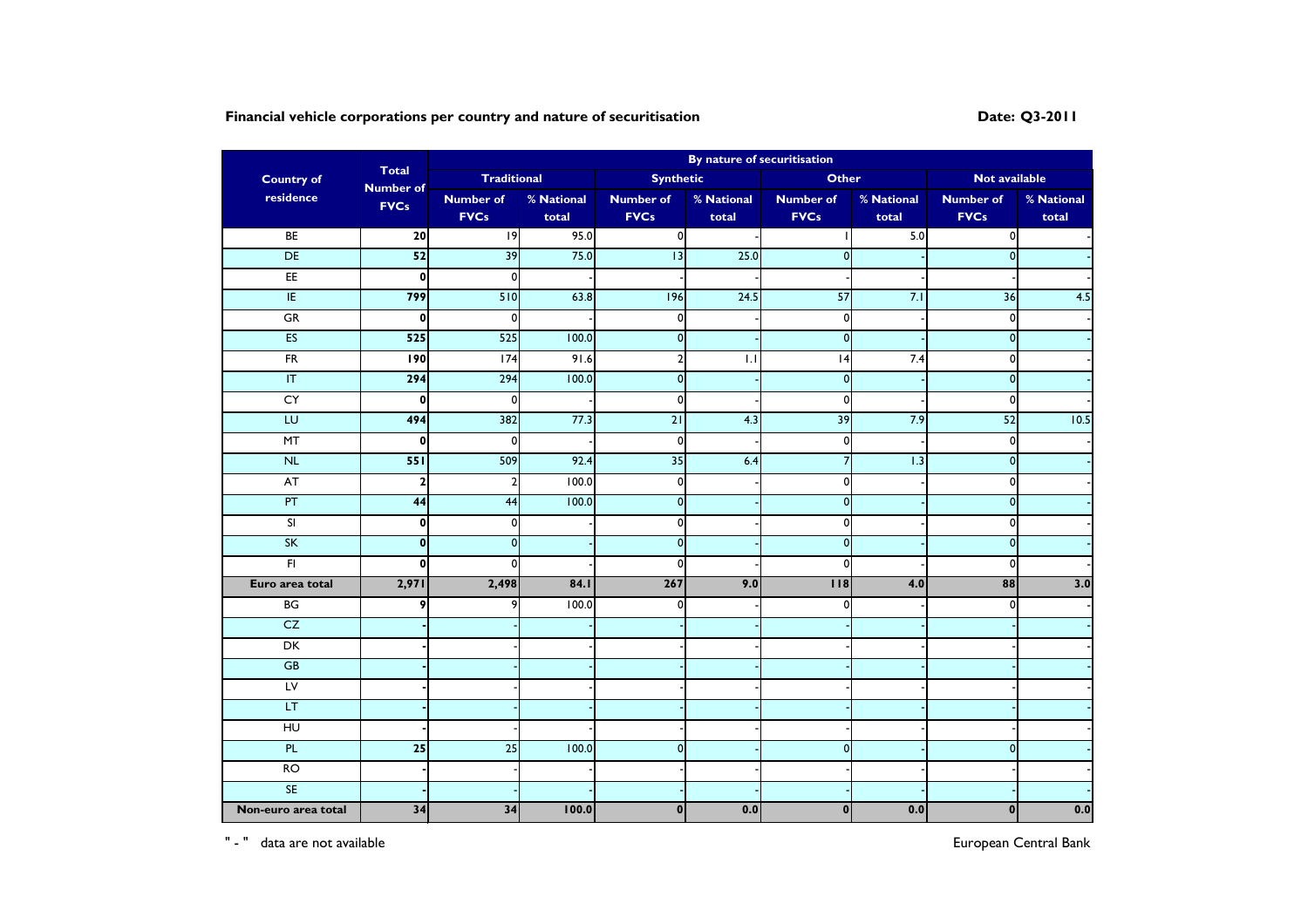# **Financial vehicle corporations per country and nature of securitisation Date: Date: Q2-2011**

|                         | By nature of securitisation<br><b>Total</b> |                         |            |                  |                  |                  |            |                  |            |
|-------------------------|---------------------------------------------|-------------------------|------------|------------------|------------------|------------------|------------|------------------|------------|
| <b>Country of</b>       | <b>Number of</b>                            | <b>Traditional</b>      |            | <b>Synthetic</b> |                  | <b>Other</b>     |            | Not available    |            |
| residence               | <b>FVCs</b>                                 | <b>Number of</b>        | % National | <b>Number of</b> | % National       | <b>Number of</b> | % National | <b>Number of</b> | % National |
|                         |                                             | <b>FVCs</b>             | total      | <b>FVCs</b>      | total            | <b>FVCs</b>      | total      | <b>FVCs</b>      | total      |
| BE                      | 20                                          | 9                       | 95.0       | $\overline{0}$   |                  |                  | 5.0        | $\mathbf 0$      |            |
| DE                      | 54                                          | 39                      | 72.2       | 15               | 27.8             | $\mathbf 0$      |            | $\mathbf 0$      |            |
| E                       | 0                                           | $\mathbf{0}$            |            |                  |                  |                  |            |                  |            |
| E                       | 808                                         | 518                     | 64.1       | 97               | 24.4             | 56               | 6.9        | $\overline{37}$  | 4.6        |
| GR                      | $\mathbf{0}$                                | $\mathbf 0$             |            | $\mathbf{0}$     |                  | $\pmb{0}$        |            | $\pmb{0}$        |            |
| ES                      | 526                                         | 526                     | 100.0      | $\mathbf{0}$     |                  | $\mathbf 0$      |            | $\mathbf 0$      |            |
| $\overline{FR}$         | 187                                         | $\overline{5}$          | 90.9       | $\overline{4}$   | $\overline{2.1}$ | $\overline{u}$   | 7.0        | $\mathbf 0$      |            |
| $\overline{\mathsf{T}}$ | 293                                         | 293                     | 100.0      | $\mathbf{0}$     |                  | $\mathbf 0$      |            | $\mathbf 0$      |            |
| CY                      | $\mathbf{0}$                                | $\mathbf 0$             |            | $\circ$          |                  | $\pmb{0}$        |            | $\pmb{0}$        |            |
| EU                      | 527                                         | 405                     | 76.9       | $\overline{21}$  | 4.0              | 56               | 10.6       | 45               | 8.5        |
| MT                      | $\mathbf 0$                                 | $\mathbf 0$             |            | $\mathbf{0}$     |                  | $\mathbf 0$      |            | $\mathbf 0$      |            |
| N <sub>L</sub>          | 580                                         | 527                     | 90.9       | 39               | 6.7              | $\overline{14}$  | 2.4        | $\mathbf 0$      |            |
| <b>AT</b>               | $\mathbf{2}$                                | $\overline{\mathbf{c}}$ | 100.0      | $\mathbf 0$      |                  | $\pmb{0}$        |            | $\pmb{0}$        |            |
| PT                      | 45                                          | 45                      | 100.0      | $\overline{0}$   |                  | $\mathbf 0$      |            | $\mathbf 0$      |            |
| SI                      | $\mathbf{0}$                                | $\Omega$                |            | $\mathbf{0}$     |                  | $\mathbf 0$      |            | $\mathbf 0$      |            |
| SK                      | $\mathbf{0}$                                | $\mathbf 0$             |            | $\pmb{0}$        |                  | $\mathbf 0$      |            | $\pmb{0}$        |            |
| F <sub>1</sub>          | $\mathbf 0$                                 | $\Omega$                |            | $\mathbf{0}$     |                  | $\mathbf 0$      |            | $\mathbf 0$      |            |
| Euro area total         | 3,042                                       | 2,544                   | 83.6       | 276              | 9.1              | 140              | 4.6        | $\overline{82}$  | 2.7        |
| BG                      | 9                                           | 9                       | 100.0      | $\Omega$         |                  | $\mathbf 0$      |            | $\mathbf 0$      |            |
| CZ                      |                                             |                         |            |                  |                  |                  |            |                  |            |
| DK                      |                                             |                         |            |                  |                  |                  |            |                  |            |
| GB                      |                                             |                         |            |                  |                  |                  |            |                  |            |
| $L_{\rm V}$             |                                             |                         |            |                  |                  |                  |            |                  |            |
| LT                      |                                             |                         |            |                  |                  |                  |            |                  |            |
| H <sub>U</sub>          |                                             |                         |            |                  |                  |                  |            |                  |            |
| PL                      | $\overline{25}$                             | 25                      | 100.0      | $\mathsf{o}$     |                  | $\mathbf{0}$     |            | $\mathbf{0}$     |            |
| RO                      |                                             |                         |            |                  |                  |                  |            |                  |            |
| <b>SE</b>               |                                             |                         |            |                  |                  |                  |            |                  |            |
| Non-euro area total     | 34                                          | 34                      | 100.0      | $\mathbf{0}$     | 0.0              | $\mathbf 0$      | 0.0        | $\bf{0}$         | 0.0        |

" - " data are not available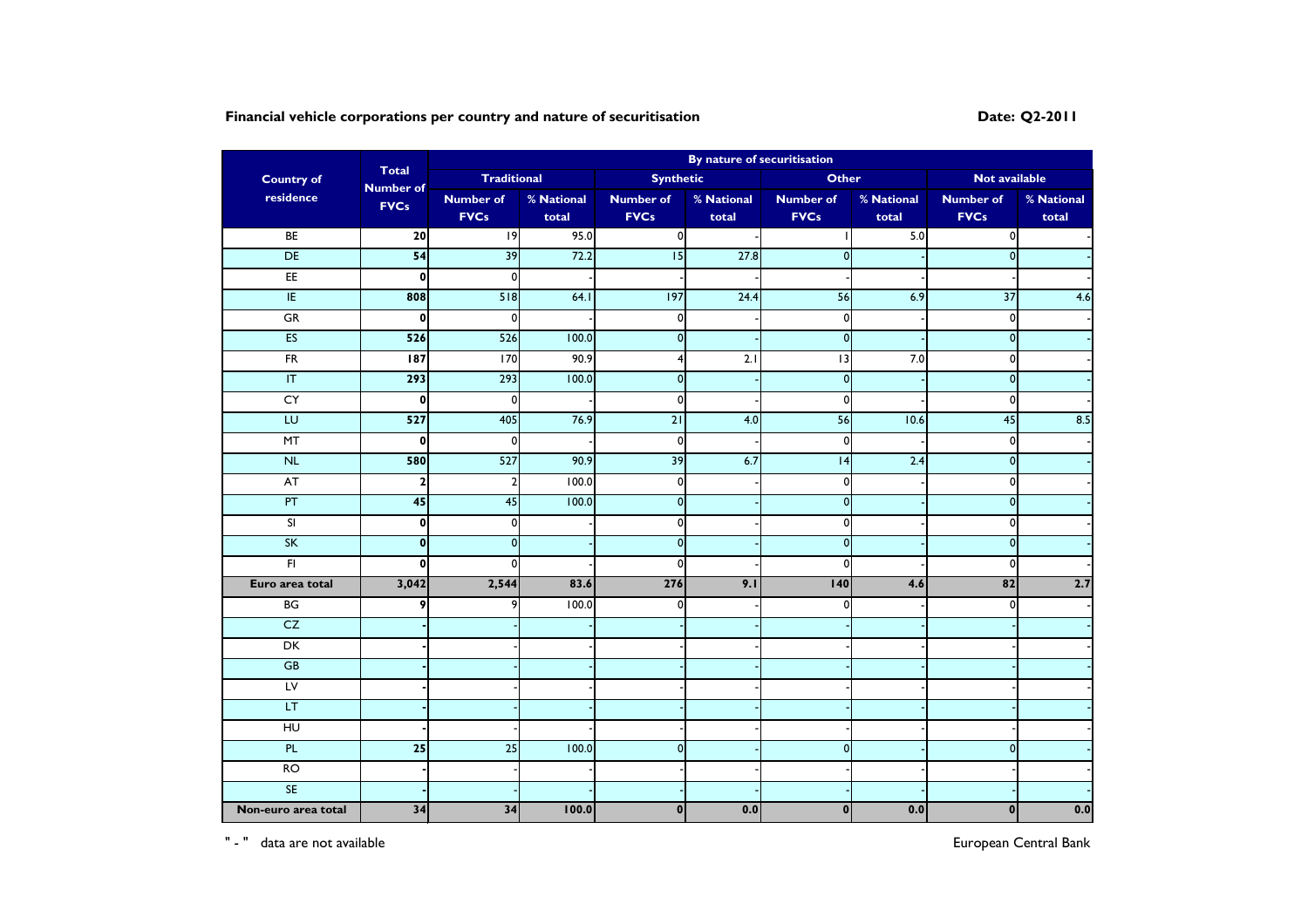# **Financial vehicle corporations per country and nature of securitisation Date: Q1-2011**

|                         |                                  |                         |            |                  | By nature of securitisation |                  |            |                  |            |
|-------------------------|----------------------------------|-------------------------|------------|------------------|-----------------------------|------------------|------------|------------------|------------|
| <b>Country of</b>       | <b>Total</b><br><b>Number of</b> | <b>Traditional</b>      |            | <b>Synthetic</b> |                             | <b>Other</b>     |            | Not available    |            |
| residence               | <b>FVCs</b>                      | <b>Number of</b>        | % National | <b>Number of</b> | % National                  | <b>Number of</b> | % National | <b>Number of</b> | % National |
|                         |                                  | <b>FVCs</b>             | total      | <b>FVCs</b>      | total                       | <b>FVCs</b>      | total      | <b>FVCs</b>      | total      |
| BE                      | 20                               | 9                       | 95.0       | $\overline{0}$   |                             |                  | 5.0        | $\mathbf 0$      |            |
| DE                      | 52                               | 39                      | 75.0       | 13               | 25.0                        | $\mathbf 0$      |            | $\mathbf 0$      |            |
| E                       | $\mathbf{0}$                     | $\mathbf{0}$            |            |                  |                             |                  |            |                  |            |
| E                       | 799                              | 510                     | 63.8       | 196              | 24.5                        | $\overline{57}$  | 7.1        | 36               | 4.5        |
| GR                      | $\mathbf{0}$                     | $\mathbf 0$             |            | $\mathbf{0}$     |                             | $\mathbf 0$      |            | $\pmb{0}$        |            |
| ES                      | 525                              | 525                     | 100.0      | $\mathbf{0}$     |                             | $\mathbf 0$      |            | $\mathbf 0$      |            |
| $\overline{FR}$         | <b>190</b>                       | $\overline{174}$        | 91.6       | $\overline{2}$   | 1.1                         | 4                | 7.4        | $\mathbf 0$      |            |
| $\overline{\mathsf{T}}$ | 294                              | 294                     | 100.0      | $\mathbf{0}$     |                             | $\mathbf 0$      |            | $\mathbf 0$      |            |
| CY                      | $\pmb{0}$                        | $\mathbf 0$             |            | $\circ$          |                             | $\mathbf 0$      |            | $\pmb{0}$        |            |
| EU                      | 494                              | 382                     | 77.3       | $\overline{21}$  | 4.3                         | 39               | 7.9        | 52               | 10.5       |
| MT                      | $\mathbf 0$                      | $\mathbf 0$             |            | $\mathbf{0}$     |                             | $\mathbf 0$      |            | $\mathbf 0$      |            |
| N <sub>L</sub>          | 551                              | 509                     | 92.4       | 35               | 6.4                         | $\overline{7}$   | 1.3        | $\mathbf 0$      |            |
| <b>AT</b>               | $\mathbf{2}$                     | $\overline{\mathbf{c}}$ | 100.0      | $\mathbf 0$      |                             | $\mathbf 0$      |            | $\pmb{0}$        |            |
| PT                      | 44                               | 44                      | 100.0      | $\overline{0}$   |                             | $\mathbf 0$      |            | $\mathbf 0$      |            |
| SI                      | $\mathbf{0}$                     | $\Omega$                |            | $\mathbf{0}$     |                             | $\mathbf 0$      |            | $\mathbf 0$      |            |
| SK                      | $\mathbf{0}$                     | $\mathbf 0$             |            | $\pmb{0}$        |                             | $\mathbf 0$      |            | $\pmb{0}$        |            |
| F <sub>1</sub>          | $\mathbf 0$                      | $\Omega$                |            | $\mathbf{0}$     |                             | $\mathbf 0$      |            | $\mathbf 0$      |            |
| Euro area total         | 2,971                            | 2,498                   | 84.1       | 267              | 9.0                         | 118              | 4.0        | 88               | 3.0        |
| BG                      | 9                                | 9                       | 100.0      | $\Omega$         |                             | $\mathbf 0$      |            | $\mathbf 0$      |            |
| CZ                      |                                  |                         |            |                  |                             |                  |            |                  |            |
| DK                      |                                  |                         |            |                  |                             |                  |            |                  |            |
| GB                      |                                  |                         |            |                  |                             |                  |            |                  |            |
| $L_{\rm V}$             |                                  |                         |            |                  |                             |                  |            |                  |            |
| LT                      |                                  |                         |            |                  |                             |                  |            |                  |            |
| H <sub>U</sub>          |                                  |                         |            |                  |                             |                  |            |                  |            |
| PL                      | $\overline{25}$                  | 25                      | 100.0      | $\mathsf{o}$     |                             | $\overline{0}$   |            | $\mathbf{0}$     |            |
| RO                      |                                  |                         |            |                  |                             |                  |            |                  |            |
| <b>SE</b>               |                                  |                         |            |                  |                             |                  |            |                  |            |
| Non-euro area total     | 34                               | 34                      | 100.0      | $\mathbf{0}$     | 0.0                         | $\mathbf 0$      | 0.0        | $\bf{0}$         | 0.0        |

" - " data are not available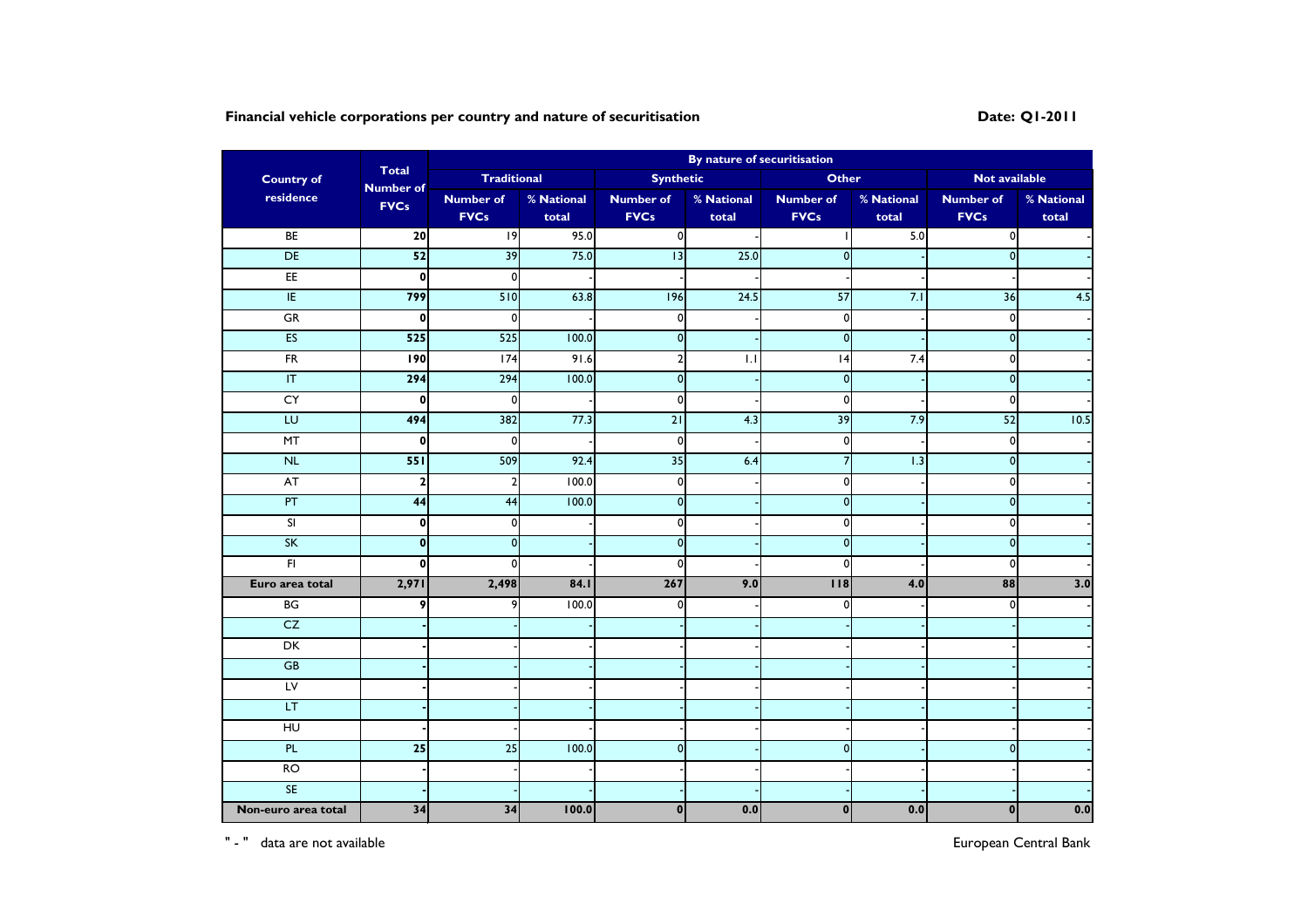# **Financial vehicle corporations per country and nature of securitisation Date: Q4-2010 Date:** Q4-2010

|                          |                                  | By nature of securitisation |            |                  |            |                  |                   |                    |            |  |
|--------------------------|----------------------------------|-----------------------------|------------|------------------|------------|------------------|-------------------|--------------------|------------|--|
| <b>Country of</b>        | <b>Total</b><br><b>Number of</b> | <b>Traditional</b>          |            | <b>Synthetic</b> |            | <b>Other</b>     |                   | Not available      |            |  |
| residence                | <b>FVCs</b>                      | <b>Number of</b>            | % National | <b>Number of</b> | % National | <b>Number of</b> | % National        | <b>Number of</b>   | % National |  |
|                          |                                  | <b>FVCs</b>                 | total      | <b>FVCs</b>      | total      | <b>FVCs</b>      | total             | <b>FVCs</b>        | total      |  |
| BE                       | 20                               | 19                          | 95.0       | $\overline{0}$   |            |                  | 5.0               | $\mathbf{0}$       |            |  |
| DE                       | 55                               | 40                          | 72.7       | 15               | 27.3       | $\mathbf{0}$     |                   | $\mathbf 0$        |            |  |
| E                        | 827                              | 538                         | 65.1       | 201              | 24.3       | 51               | 6.2               | $\overline{37}$    | 4.5        |  |
| GR                       | $\pmb{0}$                        | $\mathbf 0$                 |            | $\pmb{0}$        |            | $\overline{0}$   |                   | $\mathbf 0$        |            |  |
| ES                       | 516                              | 516                         | 100.0      | $\mathbf{0}$     |            | $\overline{0}$   |                   | 0                  |            |  |
| FR                       | <b>196</b>                       | 180                         | 91.8       | $\overline{4}$   | 2.0        | $\overline{12}$  | 6.1               | $\mathbf 0$        |            |  |
| $\overline{\mathsf{I}}$  | 298                              | 298                         | 100.0      | $\mathbf{0}$     |            | $\mathbf{0}$     |                   | $\mathbf 0$        |            |  |
| CY                       | $\pmb{0}$                        | $\overline{0}$              |            | $\mathbf{0}$     |            | $\overline{0}$   |                   | $\mathbf 0$        |            |  |
| LU                       | 518                              | 394                         | 76.1       | $\overline{21}$  | 4.1        | 57               | $\overline{11.0}$ | 46                 | 8.9        |  |
| MT                       | $\mathbf{0}$                     | $\overline{0}$              |            | $\mathbf{0}$     |            | $\overline{0}$   |                   | $\mathbf 0$        |            |  |
| NL                       | 564                              | 511                         | 90.6       | 39               | 6.9        | 4                | 2.5               | $\mathbf 0$        |            |  |
| <b>AT</b>                | $\overline{\mathbf{2}}$          | $\boldsymbol{2}$            | 100.0      | $\bullet$        |            | $\overline{0}$   |                   | $\pmb{\mathsf{O}}$ |            |  |
| PT                       | 49                               | 49                          | 100.0      | $\mathbf 0$      |            | $\pmb{0}$        |                   | 0                  |            |  |
| $\overline{\mathsf{SI}}$ | $\mathbf{0}$                     | $\mathbf 0$                 |            | $\mathbf{0}$     |            | $\mathbf{0}$     |                   | $\mathbf 0$        |            |  |
| SK                       | $\mathbf{0}$                     | $\Omega$                    |            | $\mathbf{0}$     |            | $\mathbf 0$      |                   | 0                  |            |  |
| F                        | $\mathbf{0}$                     | $\mathbf 0$                 |            | $\pmb{0}$        |            | $\overline{0}$   |                   | $\pmb{0}$          |            |  |
| Euro area total          | 3,045                            | 2,547                       | 83.6       | 280              | 9.2        | 135              | 4.4               | 83                 | 2.7        |  |
| BG                       | 9                                | 9                           | 100.0      | $\mathbf{0}$     |            | $\mathbf{0}$     |                   | 0                  |            |  |
| CZ                       |                                  |                             |            |                  |            |                  |                   |                    |            |  |
| DK                       |                                  |                             |            |                  |            |                  |                   |                    |            |  |
| EE                       |                                  |                             |            |                  |            |                  |                   |                    |            |  |
| GB                       |                                  |                             |            |                  |            |                  |                   |                    |            |  |
| LV                       |                                  |                             |            |                  |            |                  |                   |                    |            |  |
| LT.                      |                                  |                             |            |                  |            |                  |                   |                    |            |  |
| H                        |                                  |                             |            |                  |            |                  |                   |                    |            |  |
| PL                       | 20                               | $\overline{25}$             | 125.0      | $\mathbf{0}$     |            | $\mathbf{0}$     |                   | 0                  |            |  |
| RO                       |                                  |                             |            |                  |            |                  |                   |                    |            |  |
| $\overline{\mathsf{SE}}$ |                                  |                             |            |                  |            |                  |                   |                    |            |  |
| Non-euro area total      | 29                               | 34                          | 117.2      | $\mathbf{0}$     | 0.0        | $\pmb{0}$        | 0.0               | $\mathbf{0}$       | 0.0        |  |

" - " data are not available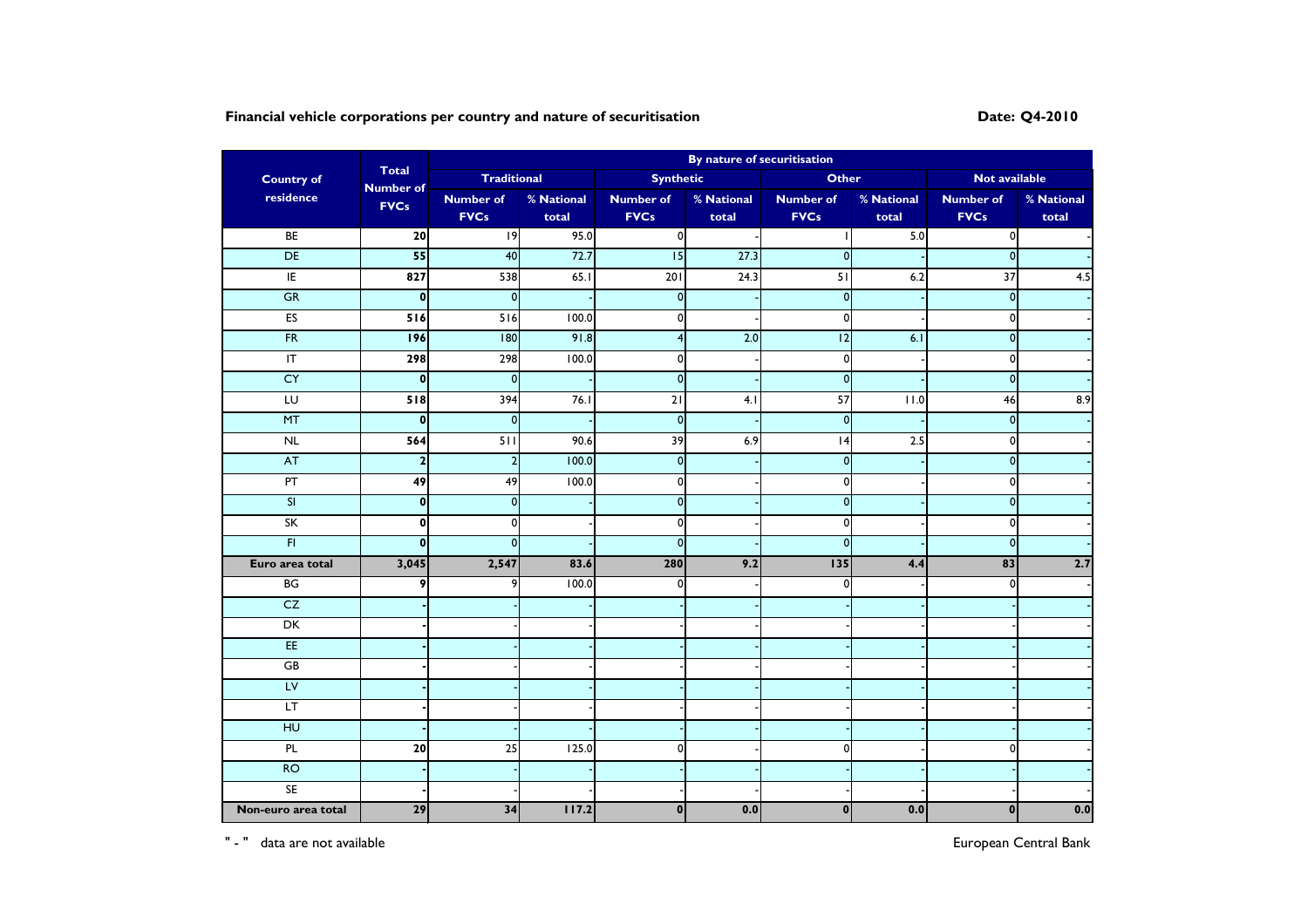# **Financial vehicle corporations per country and nature of securitisation Date: Q3-2010 Date:** Q3-2010

| <b>Country of</b>        | <b>Total</b><br><b>Number of</b> | <b>Traditional</b> |            | <b>Synthetic</b> |            | <b>Other</b>     |                   | Not available      |            |
|--------------------------|----------------------------------|--------------------|------------|------------------|------------|------------------|-------------------|--------------------|------------|
| residence                | <b>FVCs</b>                      | <b>Number of</b>   | % National | <b>Number of</b> | % National | <b>Number of</b> | % National        | <b>Number of</b>   | % National |
|                          |                                  | <b>FVCs</b>        | total      | <b>FVCs</b>      | total      | <b>FVCs</b>      | total             | <b>FVCs</b>        | total      |
| BE                       | $\overline{22}$                  | $\overline{21}$    | 95.5       | $\overline{0}$   |            |                  | 4.5               | $\mathbf{0}$       |            |
| DE                       | 54                               | 38                 | 70.4       | 16               | 29.6       | $\mathbf{0}$     |                   | $\mathbf 0$        |            |
| E                        | $\frac{8}{8}$                    | 529                | 64.7       | 202              | 24.7       | 50               | 6.1               | $\overline{37}$    | 4.5        |
| GR                       | $\pmb{0}$                        | $\mathbf 0$        |            | $\pmb{0}$        |            | $\overline{0}$   |                   | $\mathbf 0$        |            |
| ES                       | 513                              | 513                | 100.0      | $\mathbf{0}$     |            | $\overline{0}$   |                   | 0                  |            |
| FR                       | 9                                | 176                | 92.1       | $\overline{4}$   | 2.1        | П                | 5.8               | $\mathbf 0$        |            |
| $\overline{\mathsf{I}}$  | 294                              | 294                | 100.0      | $\mathbf{0}$     |            | $\mathbf{0}$     |                   | $\mathbf 0$        |            |
| CY                       | $\pmb{0}$                        | $\overline{0}$     |            | $\mathbf{0}$     |            | $\overline{0}$   |                   | $\mathbf 0$        |            |
| LU                       | 516                              | 392                | 76.0       | $\overline{21}$  | 4.1        | 57               | $\overline{11.0}$ | 46                 | 8.9        |
| MT                       | $\mathbf{0}$                     | $\overline{0}$     |            | $\mathbf{0}$     |            | $\overline{0}$   |                   | $\mathbf 0$        |            |
| NL                       | 558                              | 505                | 90.5       | 39               | 7.0        | 4                | 2.5               | $\mathbf 0$        |            |
| <b>AT</b>                | $\overline{\mathbf{c}}$          | $\boldsymbol{2}$   | 100.0      | $\bullet$        |            | $\overline{0}$   |                   | $\pmb{\mathsf{O}}$ |            |
| PT                       | 49                               | 49                 | 100.0      | $\mathbf 0$      |            | $\pmb{0}$        |                   | 0                  |            |
| $\overline{\mathsf{SI}}$ | $\mathbf{0}$                     | $\mathbf 0$        |            | $\mathbf{0}$     |            | $\mathbf{0}$     |                   | $\mathbf 0$        |            |
| SK                       | $\mathbf{0}$                     | $\Omega$           |            | $\mathbf{0}$     |            | $\mathbf 0$      |                   | 0                  |            |
| F                        | $\mathbf{0}$                     | $\mathbf 0$        |            | $\pmb{0}$        |            | $\overline{0}$   |                   | $\pmb{0}$          |            |
| Euro area total          | 3,017                            | 2,519              | 83.5       | 282              | 9.3        | 133              | 4.4               | 83                 | 2.8        |
| BG                       | 8                                | 8                  | 100.0      | $\mathbf{0}$     |            | $\mathbf{0}$     |                   | 0                  |            |
| CZ                       |                                  |                    |            |                  |            |                  |                   |                    |            |
| DK                       |                                  |                    |            |                  |            |                  |                   |                    |            |
| EE                       |                                  |                    |            |                  |            |                  |                   |                    |            |
| GB                       |                                  |                    |            |                  |            |                  |                   |                    |            |
| LV                       |                                  |                    |            |                  |            |                  |                   |                    |            |
| LT.                      |                                  |                    |            |                  |            |                  |                   |                    |            |
| H                        |                                  |                    |            |                  |            |                  |                   |                    |            |
| PL                       | 20                               | 20                 | 100.0      | $\mathbf{0}$     |            | $\mathbf{0}$     |                   | 0                  |            |
| RO                       |                                  |                    |            |                  |            |                  |                   |                    |            |
| $\overline{\mathsf{SE}}$ |                                  |                    |            |                  |            |                  |                   |                    |            |
| Non-euro area total      | 28                               | 28                 | 100.0      | $\mathbf{0}$     | 0.0        | $\mathbf 0$      | 0.0               | $\mathbf{0}$       | 0.0        |

" - " data are not available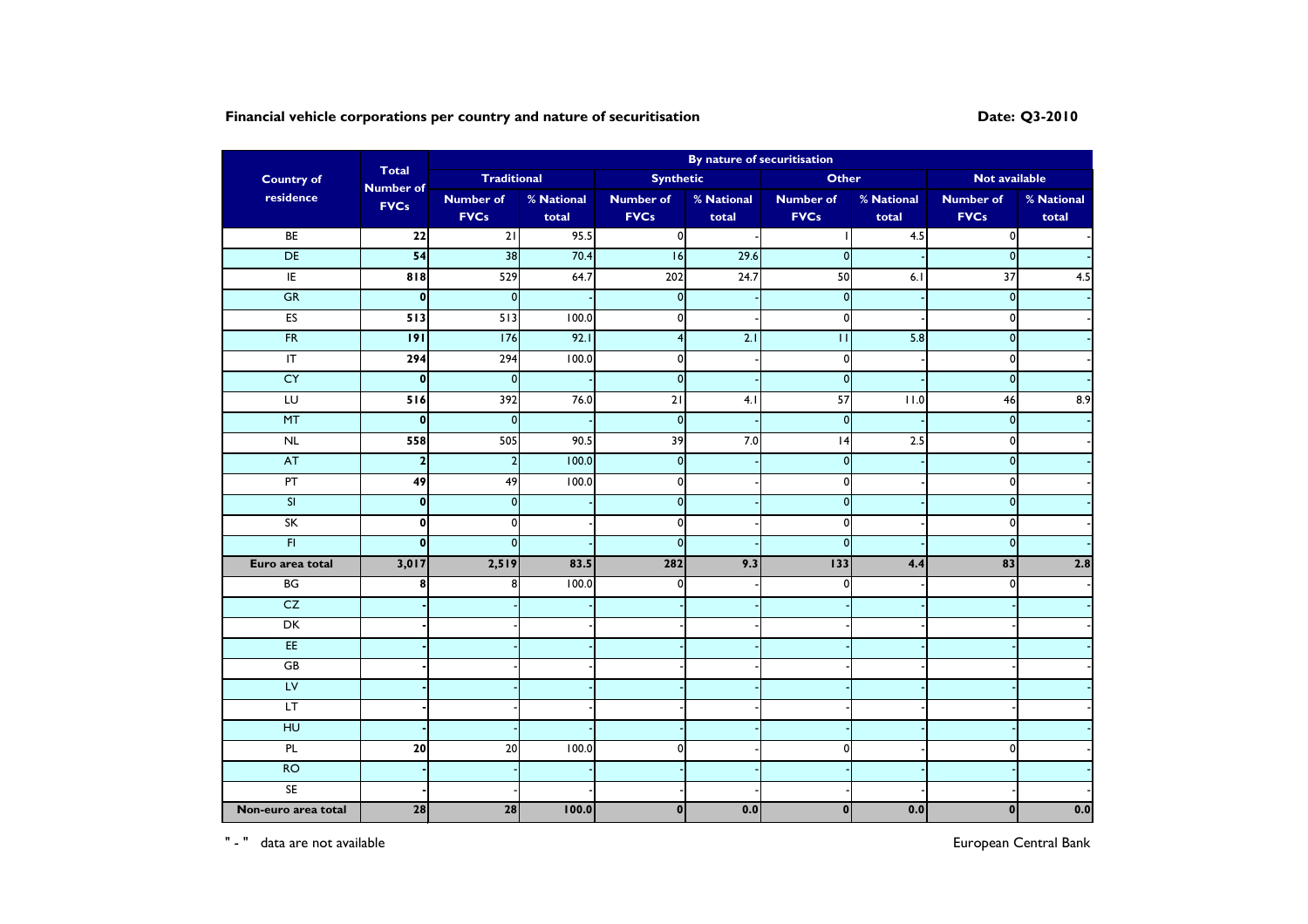# **Financial vehicle corporations per country and nature of securitisation Date: Date: Q2-2010**

| <b>Country of</b>       | <b>Total</b><br><b>Number of</b> | <b>Traditional</b>      |            | <b>Synthetic</b>        |            | <b>Other</b>     |            | Not available    |            |
|-------------------------|----------------------------------|-------------------------|------------|-------------------------|------------|------------------|------------|------------------|------------|
| residence               | <b>FVCs</b>                      | <b>Number of</b>        | % National | <b>Number of</b>        | % National | <b>Number of</b> | % National | <b>Number of</b> | % National |
|                         |                                  | <b>FVCs</b>             | total      | <b>FVCs</b>             | total      | <b>FVCs</b>      | total      | <b>FVCs</b>      | total      |
| BE                      | $\overline{22}$                  | $\overline{21}$         | 95.5       | $\overline{0}$          |            |                  | 4.5        | $\mathbf 0$      |            |
| DE                      | 54                               | 38                      | 70.4       | 16                      | 29.6       | $\mathbf 0$      |            | $\mathbf 0$      |            |
| E                       | $\overline{819}$                 | 532                     | 65.0       | 200                     | 24.4       | 50               | 6.1        | $\overline{37}$  | 4.5        |
| GR                      | $\boldsymbol{0}$                 | $\mathbf 0$             |            | $\pmb{0}$               |            | $\mathbf 0$      |            | $\mathbf 0$      |            |
| ES                      | 509                              | 509                     | 100.0      | $\mathbf 0$             |            | $\pmb{0}$        |            | $\mathbf 0$      |            |
| FR                      | 190                              | 176                     | 92.6       | $\overline{\mathbf{3}}$ | 1.6        | $\mathbf{H}$     | 5.8        | $\mathbf 0$      |            |
| $\overline{\mathbb{F}}$ | 294                              | 294                     | 100.0      | $\mathbf{0}$            |            | $\mathbf 0$      |            | $\mathbf 0$      |            |
| CY                      | $\mathbf{0}$                     | $\overline{0}$          |            | $\mathbf{0}$            |            | $\mathbf 0$      |            | $\mathbf 0$      |            |
| LU                      | 559                              | 388                     | 69.4       | $\overline{15}$         | 2.7        | 83               | 14.8       | 73               | 13.1       |
| MT                      | $\mathbf{0}$                     | $\overline{0}$          |            | $\mathbf{0}$            |            | $\mathbf 0$      |            | $\mathbf 0$      |            |
| NL                      | 547                              | 495                     | 90.5       | 38                      | 6.9        | 4                | 2.6        | $\mathbf 0$      |            |
| AT                      | $\mathbf{2}$                     | $\overline{\mathbf{c}}$ | 100.0      | $\bullet$               |            | $\mathbf 0$      |            | $\mathbf 0$      |            |
| PT                      | 50                               | 50                      | 100.0      | $\mathbf{0}$            |            | $\pmb{0}$        |            | $\pmb{0}$        |            |
| SI                      | $\mathbf{0}$                     | $\mathbf{0}$            |            | $\overline{0}$          |            | $\mathbf 0$      |            | $\mathbf 0$      |            |
| SK                      | $\mathbf 0$                      | $\Omega$                |            | $\Omega$                |            | $\mathbf 0$      |            | $\mathbf 0$      |            |
| $\overline{H}$          | $\mathbf{0}$                     | $\mathbf 0$             |            | $\pmb{0}$               |            | $\mathbf 0$      |            | $\mathbf 0$      |            |
| Euro area total         | 3,046                            | 2,505                   | 82.2       | 272                     | 8.9        | 159              | 5.2        | 110              | 3.6        |
| BG                      | 8                                | 8                       | 100.0      | $\mathbf{0}$            |            | $\mathbf 0$      |            | 0                |            |
| CZ                      |                                  |                         |            |                         |            |                  |            |                  |            |
| DK                      |                                  |                         |            |                         |            |                  |            |                  |            |
| EE                      |                                  |                         |            |                         |            |                  |            |                  |            |
| GB                      |                                  |                         |            |                         |            |                  |            |                  |            |
| LV                      |                                  |                         |            |                         |            |                  |            |                  |            |
| LT.                     |                                  |                         |            |                         |            |                  |            |                  |            |
| H <sub>U</sub>          |                                  |                         |            |                         |            |                  |            |                  |            |
| PL                      | 20                               | 20                      | 100.0      | $\mathbf{0}$            |            | $\mathbf 0$      |            | $\mathbf 0$      |            |
| RO                      |                                  |                         |            |                         |            |                  |            |                  |            |
| <b>SE</b>               |                                  |                         |            |                         |            |                  |            |                  |            |
| Non-euro area total     | 28                               | 28                      | 100.0      | $\mathbf{0}$            | 0.0        | $\mathbf 0$      | 0.0        | $\bf{0}$         | 0.0        |

" - " data are not available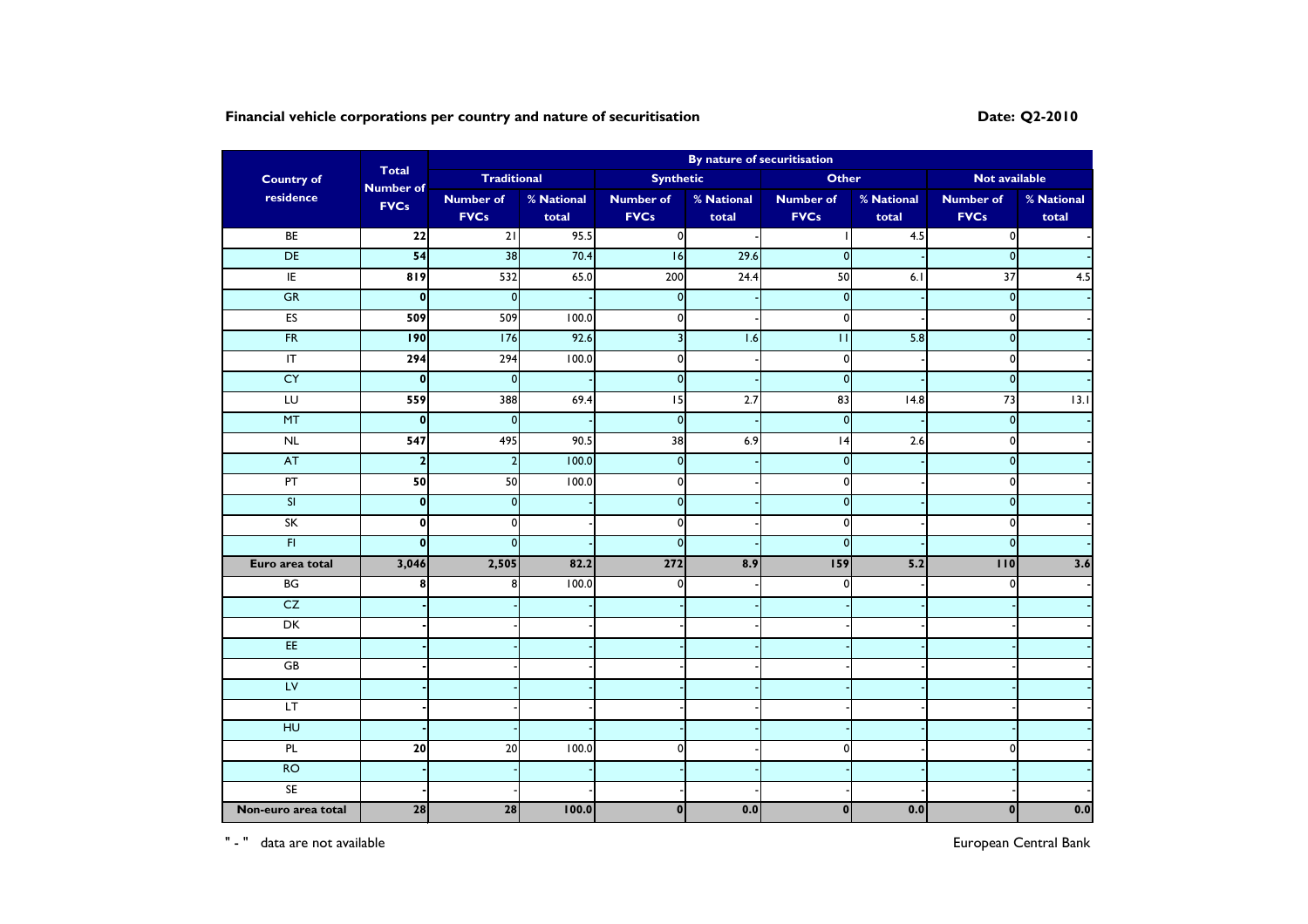# **Financial vehicle corporations per country and nature of securitisation Date: Q1-2010 Date:** Q1-2010

| <b>Country of</b><br>residence | <b>Total</b><br><b>Number of</b><br><b>FVCs</b> | By nature of securitisation |            |                  |                  |                  |            |                    |            |
|--------------------------------|-------------------------------------------------|-----------------------------|------------|------------------|------------------|------------------|------------|--------------------|------------|
|                                |                                                 | <b>Traditional</b>          |            | <b>Synthetic</b> |                  | <b>Other</b>     |            | Not available      |            |
|                                |                                                 | <b>Number of</b>            | % National | <b>Number of</b> | % National       | <b>Number of</b> | % National | <b>Number of</b>   | % National |
|                                |                                                 | <b>FVCs</b>                 | total      | <b>FVCs</b>      | total            | <b>FVCs</b>      | total      | <b>FVCs</b>        | total      |
| BE                             | $\overline{22}$                                 | $\overline{21}$             | 95.5       | $\overline{0}$   |                  |                  | 4.5        | $\mathbf{0}$       |            |
| DE                             | 56                                              | 38                          | 67.9       | 8                | 32.1             | $\mathbf{0}$     |            | $\mathbf 0$        |            |
| E                              | 879                                             | 523                         | 59.5       | 205              | 23.3             | 62               | 7.1        | 89                 | 0.1        |
| GR                             | $\pmb{0}$                                       | $\mathbf 0$                 |            | $\pmb{0}$        |                  | $\overline{0}$   |            | $\pmb{\mathsf{O}}$ |            |
| ES                             | 503                                             | 503                         | 100.0      | $\mathbf{0}$     |                  | $\overline{0}$   |            | 0                  |            |
| FR                             | 187                                             | 179                         | 95.7       | $\overline{4}$   | 2.1              | $\overline{4}$   | 2.1        | $\mathbf 0$        |            |
| $\overline{\mathsf{I}}$        | 291                                             | $\overline{291}$            | 100.0      | $\mathbf{0}$     |                  | $\mathbf{0}$     |            | $\pmb{0}$          |            |
| CY                             | $\pmb{0}$                                       | $\overline{0}$              |            | $\mathbf{0}$     |                  | $\overline{0}$   |            | $\mathbf 0$        |            |
| LU                             | 539                                             | 370                         | 68.6       | 4                | $\overline{2.6}$ | 82               | 15.2       | 73                 | 13.5       |
| MT                             | $\mathbf{0}$                                    | $\overline{0}$              |            | $\mathbf{0}$     |                  | $\overline{0}$   |            | $\mathbf 0$        |            |
| NL                             | 546                                             | 494                         | 90.5       | 38               | 7.0              | 4                | 2.6        | $\mathbf 0$        |            |
| <b>AT</b>                      | $\overline{\mathbf{2}}$                         | $\boldsymbol{2}$            | 100.0      | $\pmb{0}$        |                  | $\overline{0}$   |            | $\pmb{\mathsf{O}}$ |            |
| PT                             | 51                                              | 51                          | 100.0      | $\mathbf 0$      |                  | $\pmb{0}$        |            | 0                  |            |
| $\overline{\mathsf{SI}}$       | $\mathbf{0}$                                    | $\mathbf{0}$                |            | $\mathbf{0}$     |                  | $\mathbf{0}$     |            | $\mathbf 0$        |            |
| SK                             | $\mathbf{0}$                                    | $\Omega$                    |            | $\mathbf{0}$     |                  | $\mathbf 0$      |            | 0                  |            |
| F                              | $\mathbf{0}$                                    | $\mathbf 0$                 |            | $\mathbf{0}$     |                  | $\overline{0}$   |            | $\pmb{0}$          |            |
| Euro area total                | 3,076                                           | 2,472                       | 80.4       | 279              | 9.1              | 163              | 5.3        | 162                | 5.3        |
| BG                             | 8                                               | 8                           | 100.0      | $\mathbf{0}$     |                  | $\mathbf{0}$     |            | 0                  |            |
| CZ                             |                                                 |                             |            |                  |                  |                  |            |                    |            |
| DK                             |                                                 |                             |            |                  |                  |                  |            |                    |            |
| EE                             |                                                 |                             |            |                  |                  |                  |            |                    |            |
| GB                             |                                                 |                             |            |                  |                  |                  |            |                    |            |
| LV                             |                                                 |                             |            |                  |                  |                  |            |                    |            |
| LT.                            |                                                 |                             |            |                  |                  |                  |            |                    |            |
| H <sub>U</sub>                 |                                                 |                             |            |                  |                  |                  |            |                    |            |
| PL                             | 20                                              | 20                          | 100.0      | $\mathbf{0}$     |                  | $\mathbf{0}$     |            | 0                  |            |
| RO                             |                                                 |                             |            |                  |                  |                  |            |                    |            |
| $\overline{\mathsf{SE}}$       |                                                 |                             |            |                  |                  |                  |            |                    |            |
| Non-euro area total            | 28                                              | 28                          | 100.0      | $\mathbf{0}$     | 0.0              | $\mathbf 0$      | 0.0        | $\mathbf{0}$       | 0.0        |

" - " data are not available